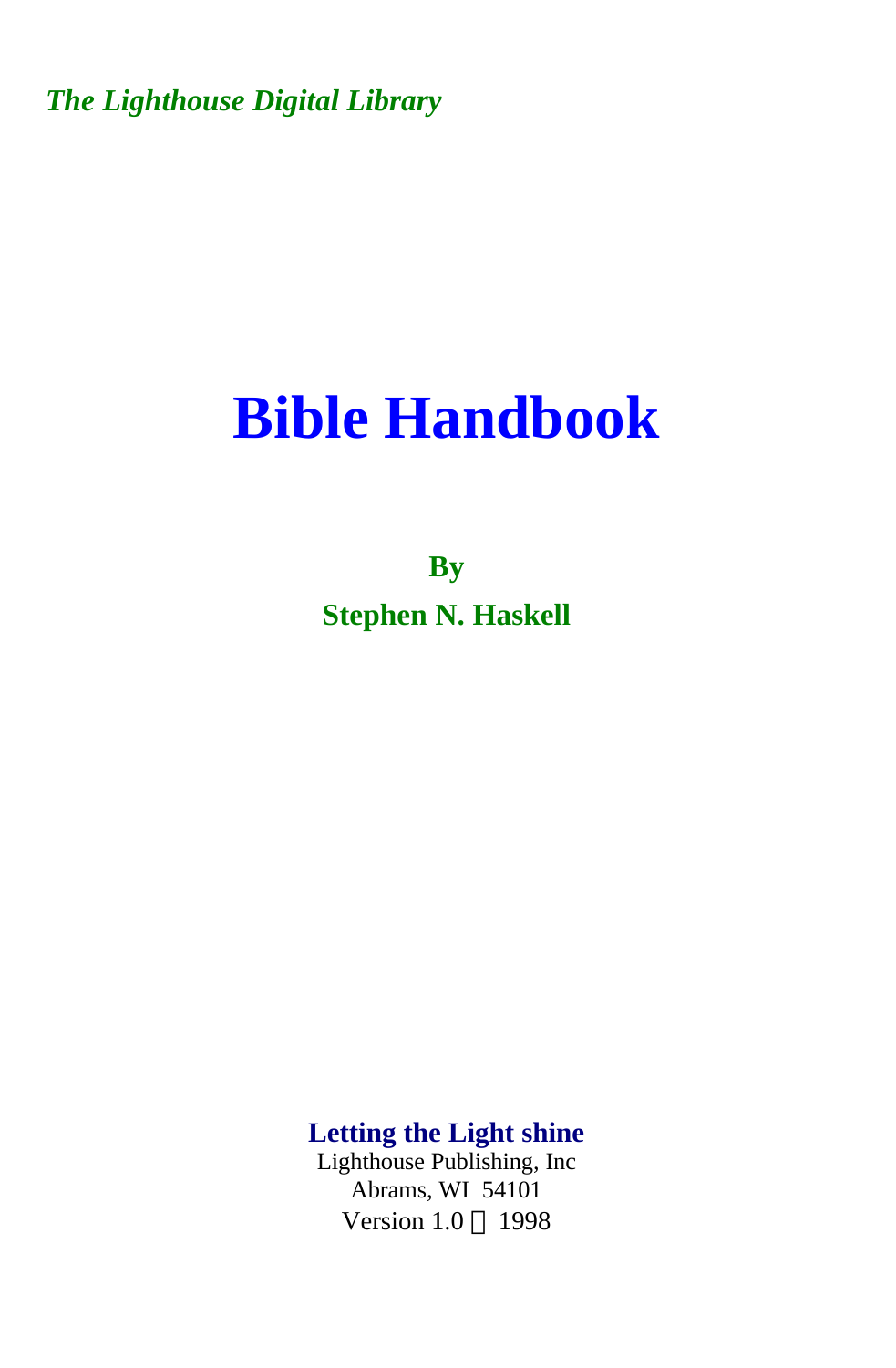### **Introduction**

The launching of the little Bible Handbook into the great stream of literature, carrying the glad news of the soon appearing of Christ, is the response to many requests from friends.

The Bible Handbook is not an exhaustive study; but contains suggestive texts on important lines of thought. The "cream" of the Bible studies printed in the *Bible Training School* during the last seventeen years is presented in this book, with other Bible studies not previously printed.

For lack of space we have given simply groups of texts on some subjects. In many of the Bible studies reference is given to the works of Mrs. E.G. White. These references give additional light upon the subjects under consideration.

The Bible Handbook contains over 220 Bible studies and groups of texts. We send it forth with the prayer that it may aid many in becoming better acquainted with the Book of all books,–the Bible, thus encouraging them to become soul-winners for their Lord and Master.

S. N. H.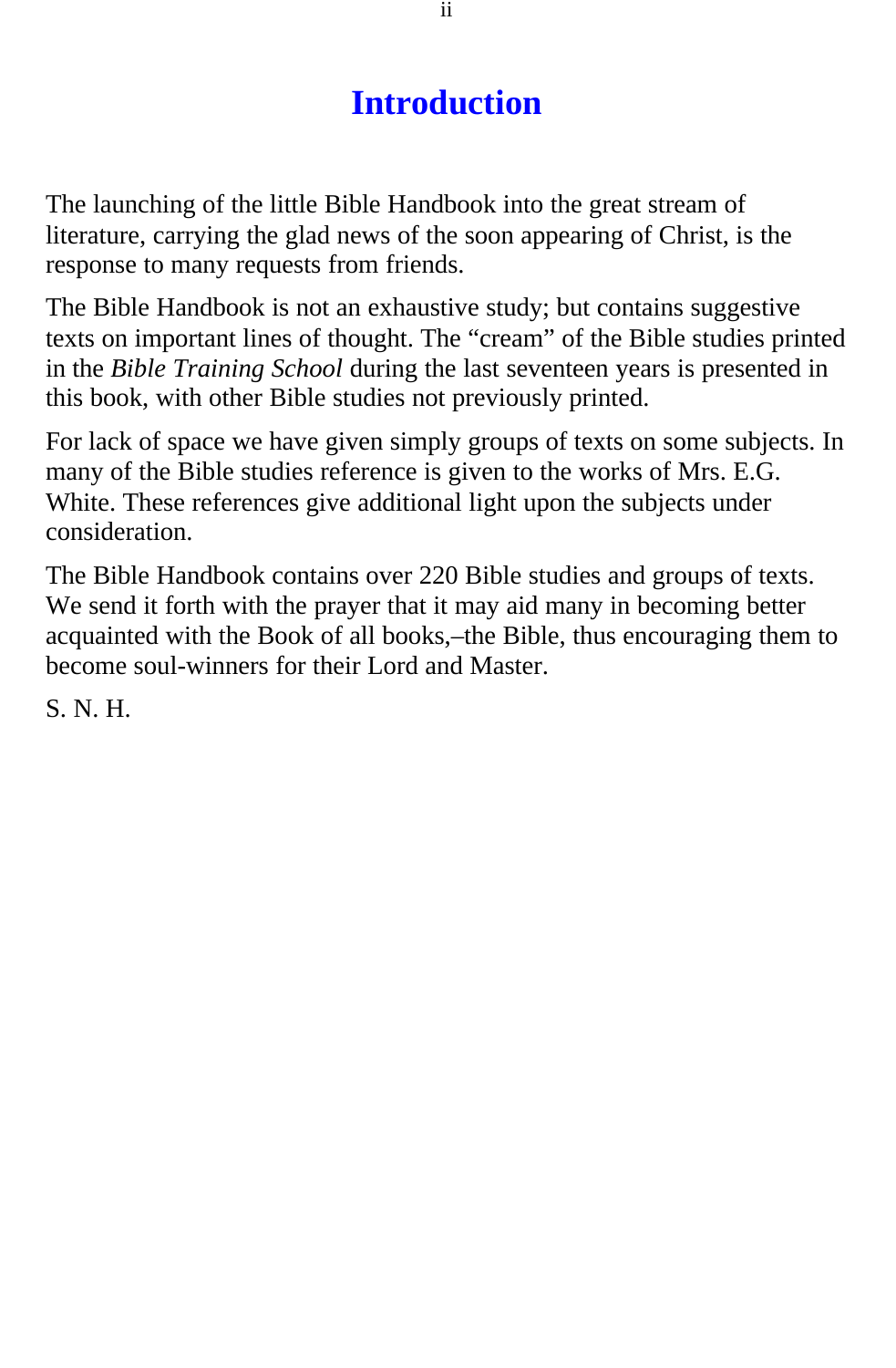### **Abbreviations For Titles Of Books Referred To In The Bible Handbook.**

- G.C. Great Controversy Between Christ and Satan
- P.P. Patriarchs and Prophets
- P.K. The Story of Prophets and Kings
- D.A. The Desire of Ages
- A.A. The Acts of the Apostles
- M.H. Ministry of Healing
- C.O.L. Christ's Object Lessons
- C.T. Christian Temperance
- E.W. Early Writings
- G.W. Gospel Workers
- L.S. Life Sketches
- E. Education
- T. Testimonies for the Church
- v. Volume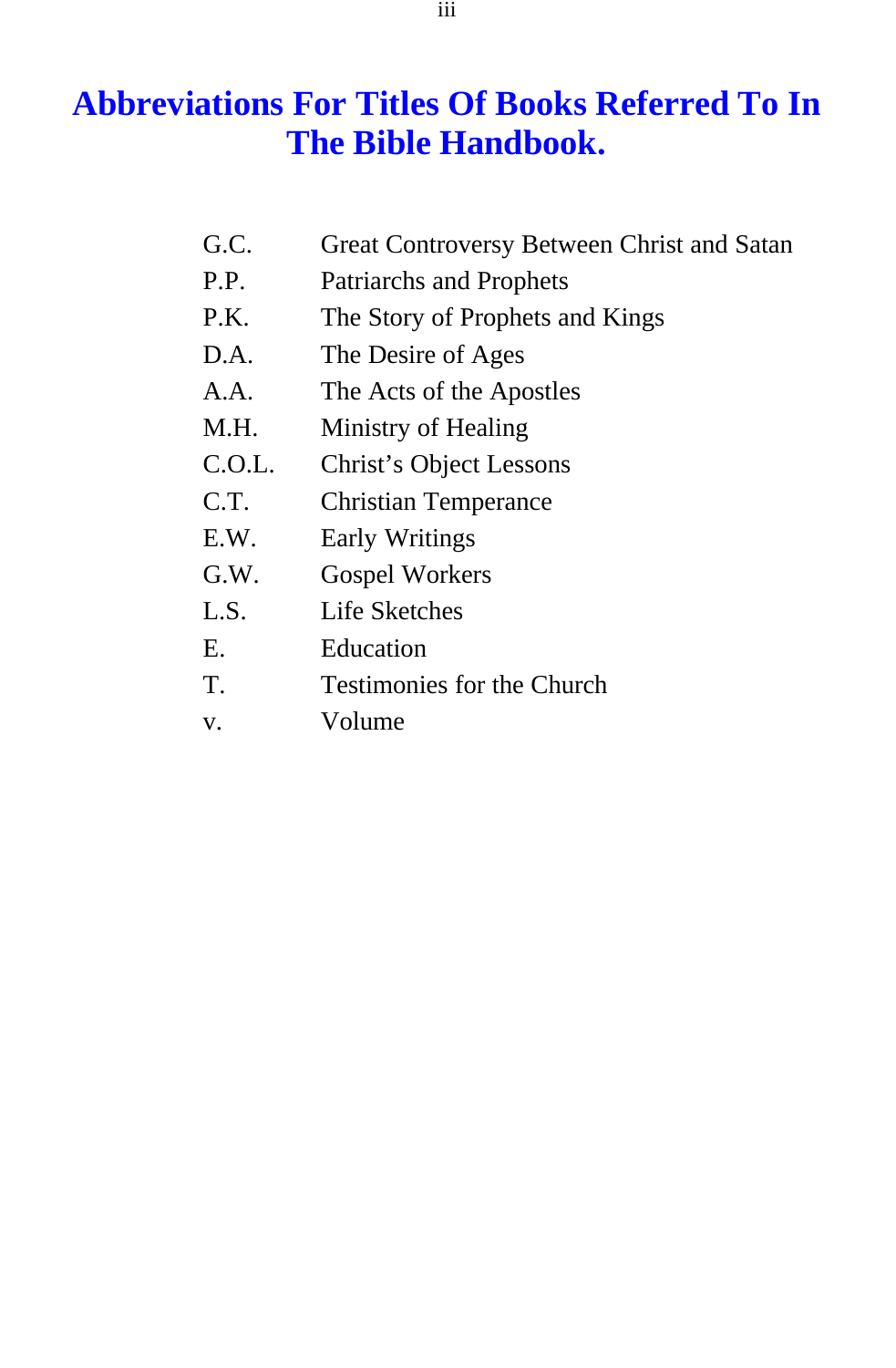## **Contents**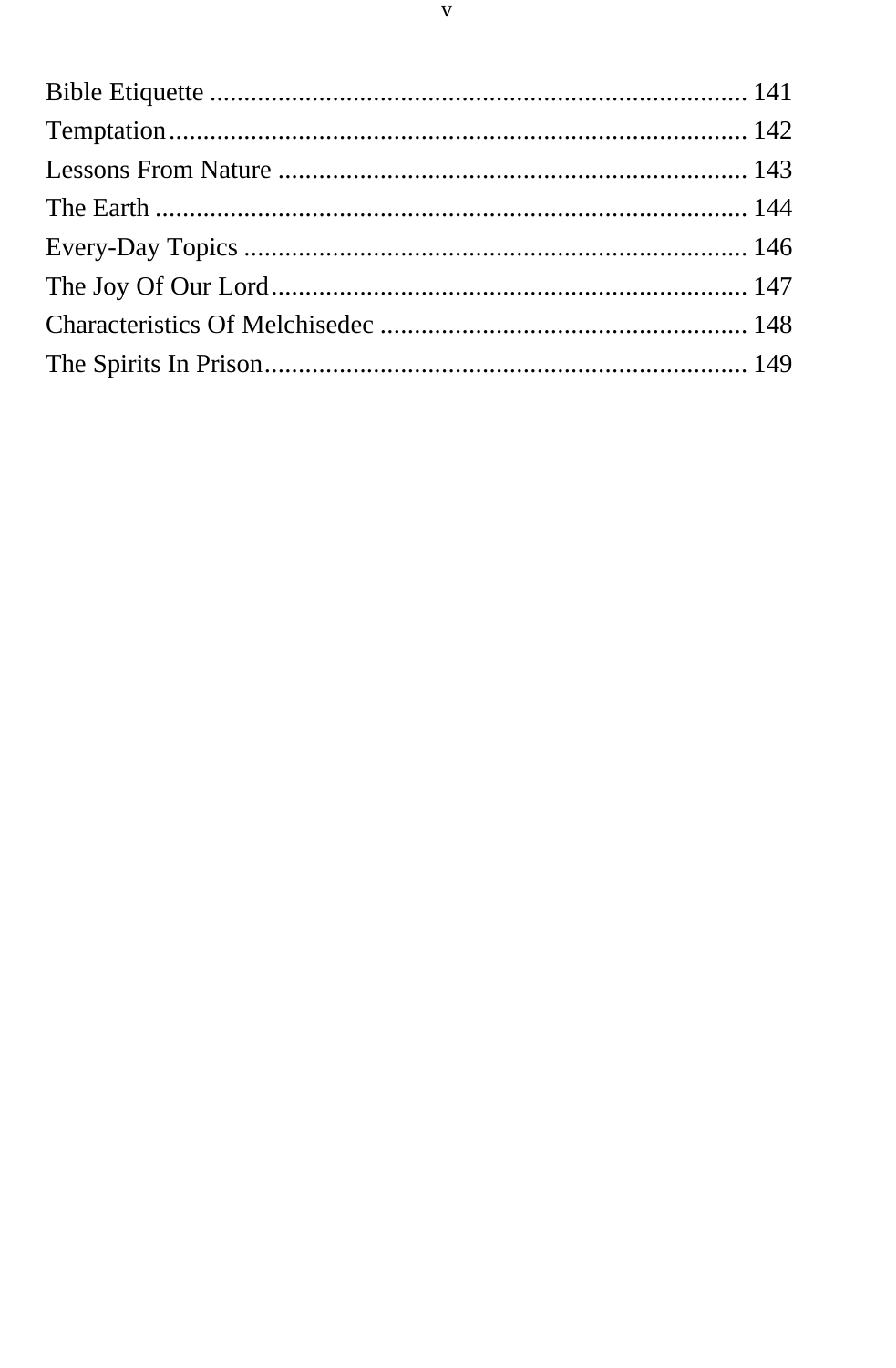### **The Word Of God**

<span id="page-5-0"></span>"The Bible is God's voice speaking to us, just as surely as though we could hear it with our ears. If we realized this, with what awe would we open God's word, and with what earnestness would we search its precepts! The reading and contemplation of the Scriptures would be regarded as an audience with the Infinite One." T., v. 6, p. 393.

"The scribes of God wrote as they were dictated by the Holy Ghost, having no control of the work themselves. They penned for literal truth, and stern, forbidding facts are revealed for reasons that our finite minds cannot fully comprehend." T., v. 4, p. 9.

#### **Magnifying The Word Of God**

- Phil. 2:9, 10. At the name of Jesus every knee in heaven and earth shall bow.
- Ps. 138:2. The Lord magnifies His word above all His name.
- Ps. 119:89. God's word is forever settled in heaven.
- Ps. 12:6; Prov. 30:5, "The words of the Lord are pure words: as silver tried in a furnace of earth, purified seven times." E. 244.
- Matt. 4:4, 7, 10. The Savior was fortified against temptation by the written word. He used nothing except what we have within our reach. D.A. 123-126; T., v.5, p. 434.
- 1 Peter 1:22-25. The new birth comes by the word of God. P.K. 626.
- 1 Peter 2:2, 3. As new-born babes we should desire the sincere milk of the word that we may grow thereby.
- Ps. 119:9. The word will cleanse the life. C.O.L. 110, 111.
- Ps. 119:133. Our steps should be ordered by the word. M.H. 458.
- Matt. 4:4. It is as essential as our daily food. T., v. 4, p. 499.
- 2 Cor. 3:1-3. Unbelievers read the Bible in the lives of God's people.
- 1 Peter 3:1. They "may without the word" be converted by the godly lives of earnest Christians.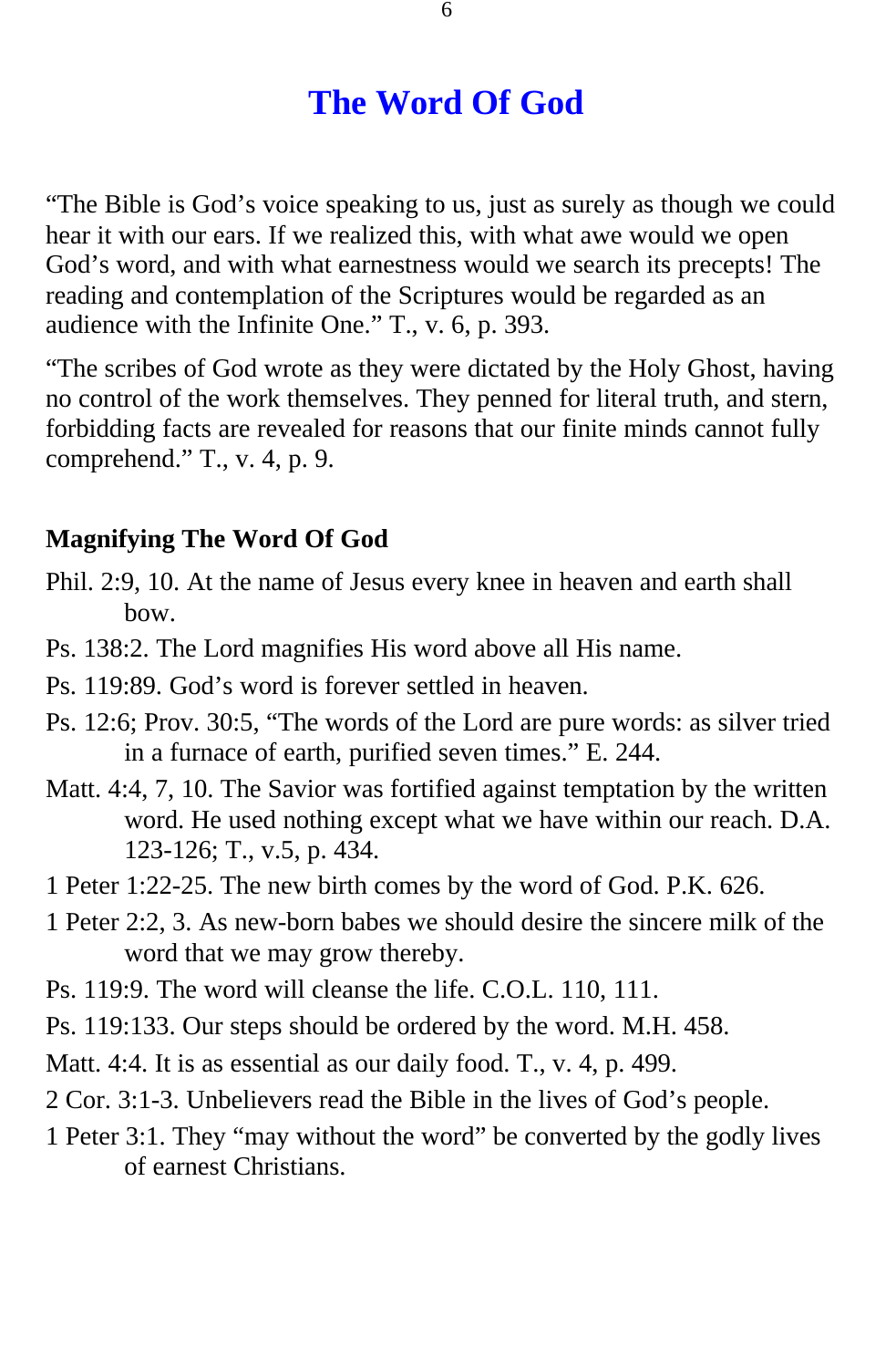#### **Power Of The Word**

Heb. 4:12. All the power of God is in His word. E. 254, 255.

- Jer. 23:29. "Is not my word like as a fire? saith the Lord; and like a hammer that breaketh the rock in pieces?" T., v. 5, pp. 24, 25.
- Ps. 33:6-9; Heb. 11:1-3. "By the word of the Lord were the heavens made; and all the host of them by the breath of His mouth." E. 125, 126.
- Ps. 107:20. There is healing power in the word of God.
- Matt. 8:8-13. One word from Christ brought health to the sick. D.A. 316, 317.
- Ps. 103:3. God heals all diseases.
- Prov. 4:20-22, margin. The words of God are medicine to those who receive them. M.H. 466.
- John 1:1. The words that God speaks are synonymous with Himself. T., v. 4, p. 312.
- John 1:14. The Word and Christ are synonymous terms. D.A. 390.
- John 6:63. The Spirit of God is the same as the Word. C.O.L. 113.

Rom. 10:4-8. The righteousness of Christ is the same as the Word.

- 1 John 5:7. The Father, the Word (which is Christ), and the Holy Ghost, are one.
- 1 Tim. 3:16. This union is a mystery that human minds cannot comprehend.
- Deut. 10:4, margin. Each one of the commandments is a word, or a complete thought.
- Heb. 4:12. God's word is a discerner of the thoughts and intents of the heart.
- Ps. 119:11. Hid in the heart, it will shield from sin.
- Matt. 8:9,10. Great faith is simply to believe, because God speaks. E. 257.
- Deut. 8:3. When deprived of every earthly resource, we learn to live upon the word of God. P.K. 428.
- 1 John 5:4. Faith in the Word as the word of God, carries the transforming power of God to the soul. T., v. 4, pp. 545, 546.

#### **How To Read And Study The Bible**

Neh. 8:8. Whether reading alone or before others, pronounce every word distinctly, giving the sense. T., v. 6, pp. 380-383.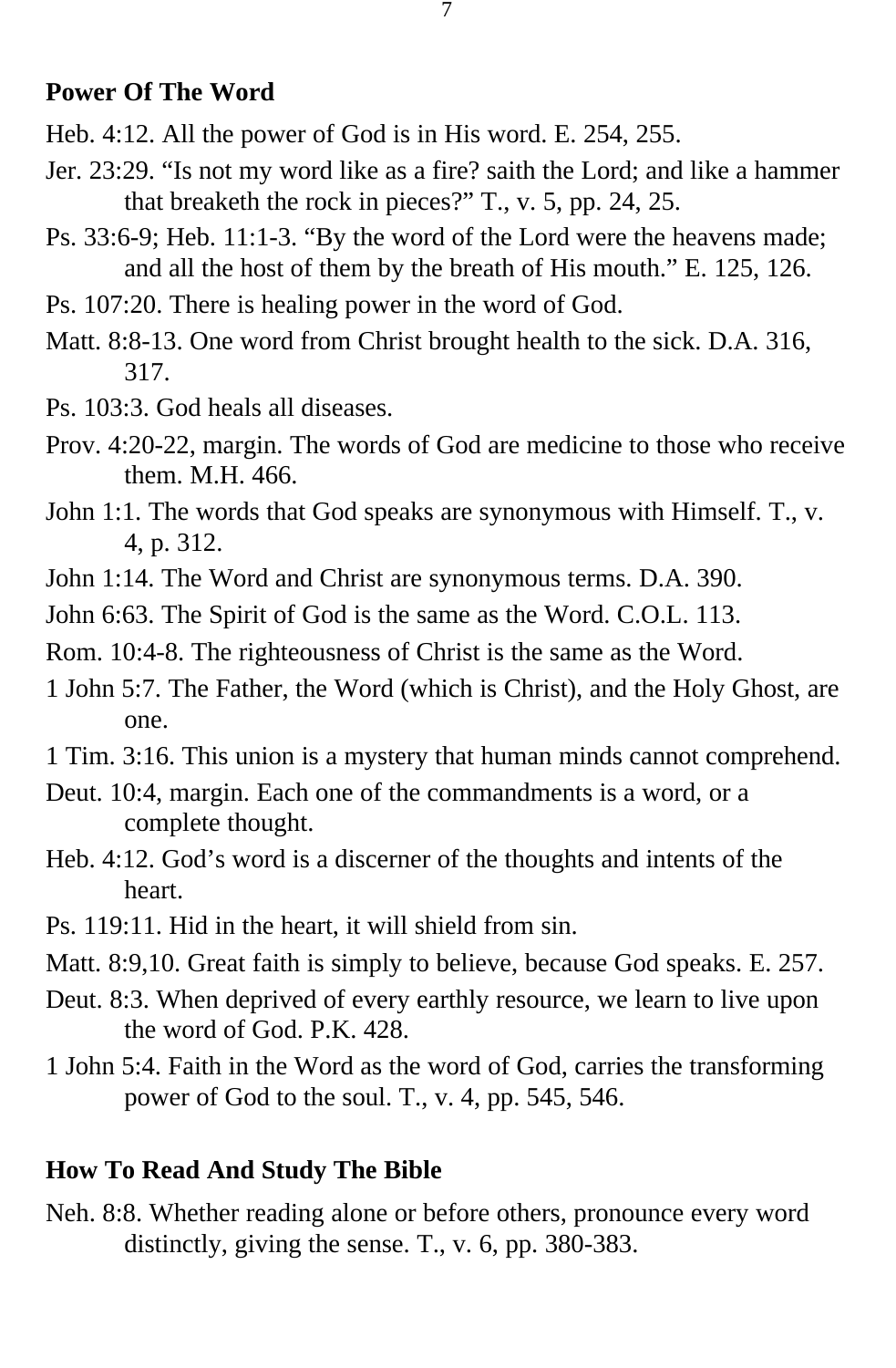- Luke 10:26. Jesus laid as much stress on the reading of the Scriptures as on what they contained. G.C. 598.
- 2 Tim. 2:7. "Consider *what I say*; and the Lord give thee understanding in all things." E. 189,
- Dan. 10:11. "Understand the *words* that I speak unto thee." G.C. 599, 600.Matt. 28:20. The disciples' commission was to teach what *Christ had commanded.*
- 2 Tim. 4:2. Paul charged Timothy to preach the Word. A.A. 506.
- Rev. 22:18; Prov. 30:5, 6. No one is to add to, or take from, the words of God. God has expressed the thoughts He intended to convey, and we are to study the words and get from them the thoughts He designed to convey when He gave the words. E. 227.
- Jer. 23:28. Man's words are but chaff when compared with the words of God. A.A. 474, 475.

#### **How To Teach The Word Of God**

- 1 Cor. 2:13. The Holy Ghost's method of teaching is by comparing spiritual things with spiritual.
- John 5:39. Christ commands us to search the Scriptures. D.A. 390.
- Luke 24:25-27, 44, 45. He appeals to the Scriptures to prove His resurrection.
- John 10:34-36. Jesus teaches that the omission of one letter, making the word singular when the prophet had used the plural form, would break the Scriptures.
- Gal. 3:16. The apostle Paul holds the same view of the Scriptures.
- 2 Sam. 23:2. David says that the Lord's "*word* was my tongue."
- Dan. 10:17, 19. Inspiration is God's breath, using the vocal organs of the prophet.
- 2 Tim. 3:16, 17. All Scripture is thus inspired that man may know the way of life.
- Rom. 4:16-22. Because Abraham believed the word of God, it was counted unto him for righteousness. P.P. 152, 153.
- 1 Sam. 15:2, 3, 26-29. Because Saul did not believe the word of God, he lost his kingdom. P.P. 634-636.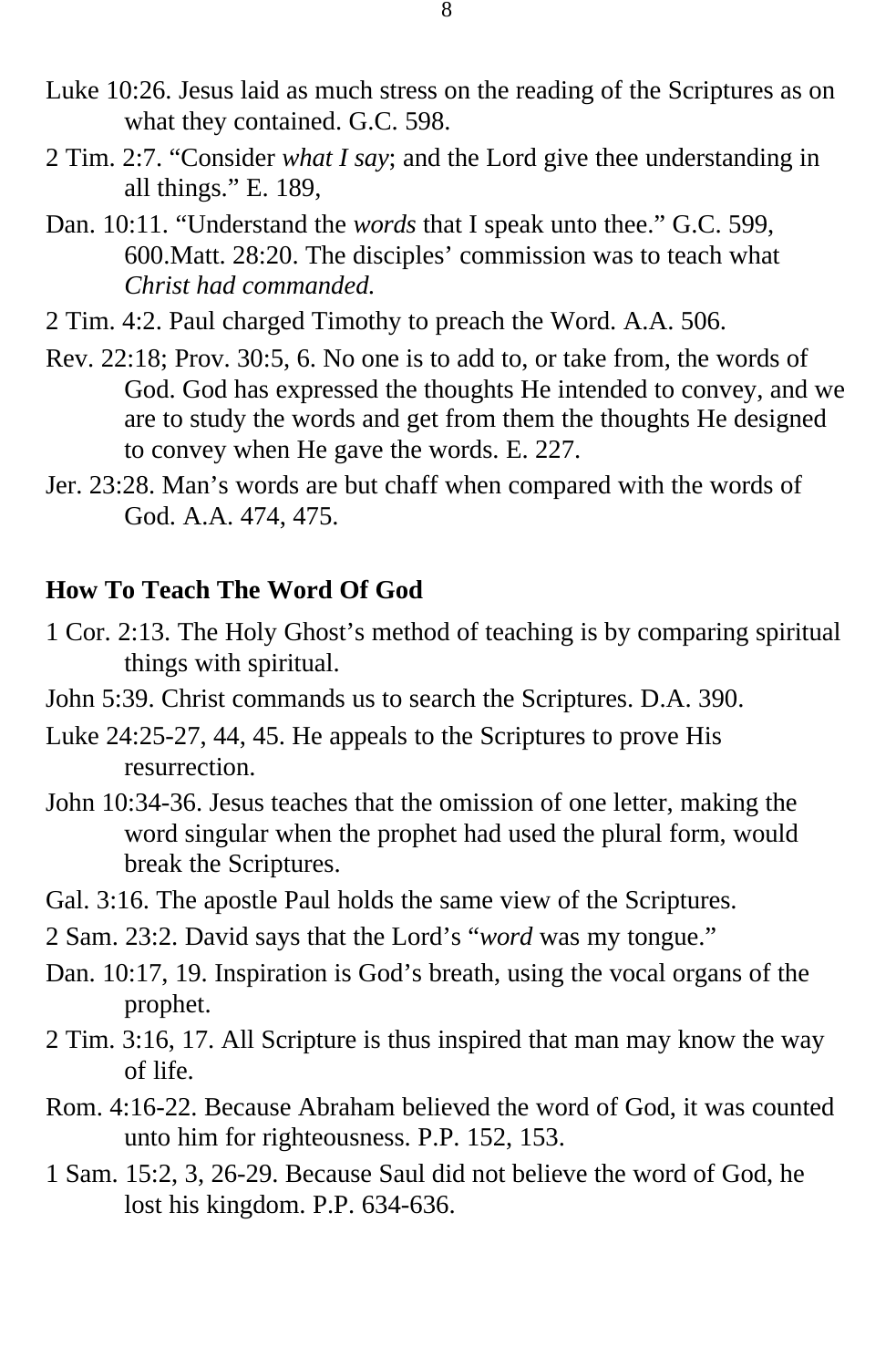1 Sam. 15:22, 23. It is as the sin of witchcraft to think that God's words can be changed. The entire fifteenth chapter 1 Samuel should be studied carefully. P.P. 680-682.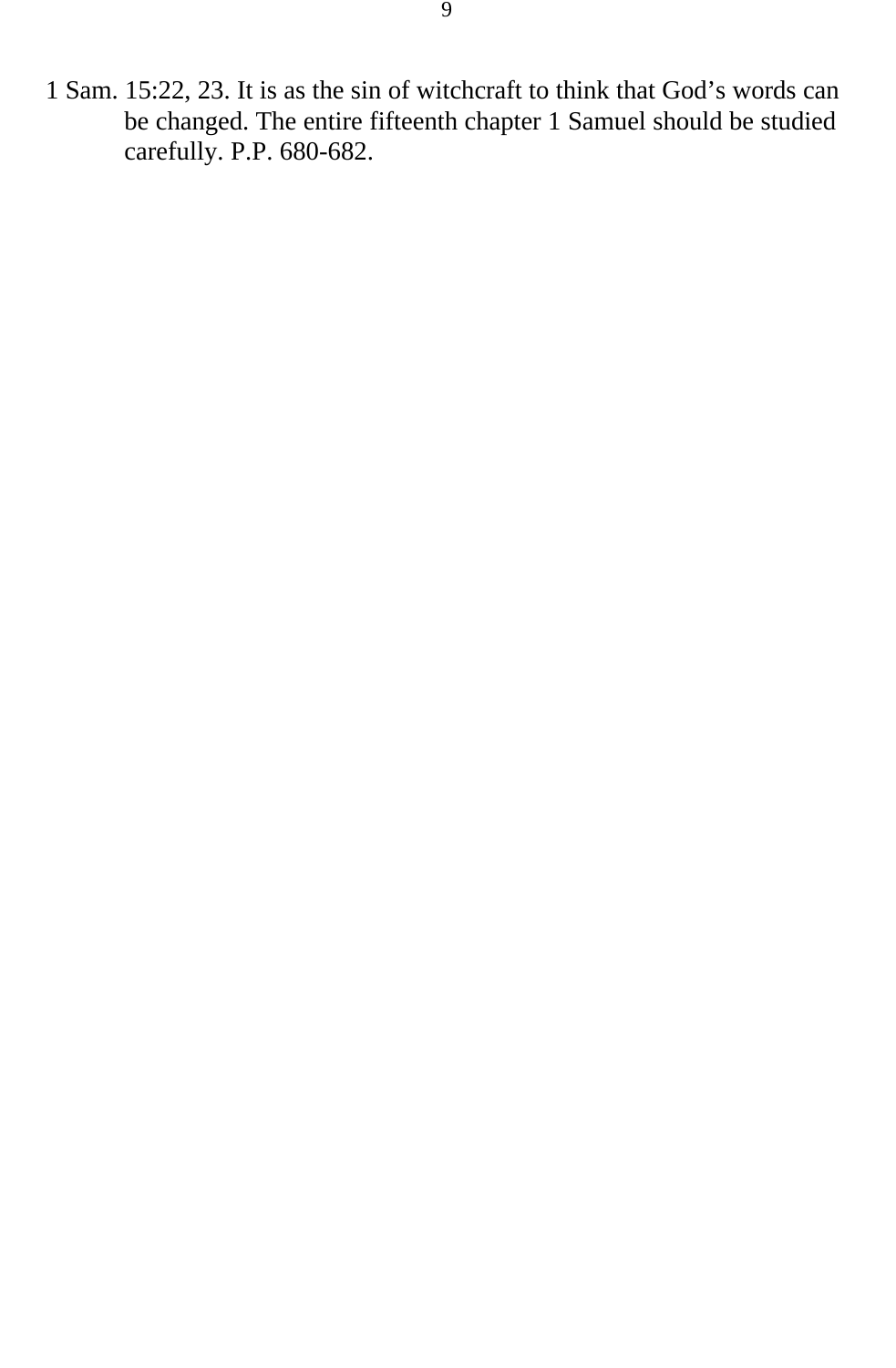### **Duty**

<span id="page-9-0"></span>"OUR duty will only be discerned and appreciated when viewed in the light which shines from the life of Christ." T., v. 3, p. 403.

#### **Our Duty To God**

Job 23:12. We should esteem God's word above food.

- Deut. 6:5; Luke 10:27. Love God with all the heart, soul, mind, and strength. T., v. 8, p. 139.
- 1 Sam. 12:24; Rom. 12:11. Serve Him with the whole heart.

1 Cor. 6:19, 20. Glorify God in our bodies.

Matt. 6:24; Luke 14:33. Give Him unreserved service.

Mark 8:34. Deny self and take up our cross daily.

Matt.19:21, 28, 29. Give all for Christ.

Rev. 3:16. Want of full consecration condemned.

Ex. 22:29; Prov. 3:9. Honor God with our substance. T., v. 4, pp.76, 77.

1 Thess. 2:12. Walk worthy of God.

1 Cor. 10:31. Do all to God's glory.

#### **Our Duty To The Nation**

Rom. 13:1. God ordained the nations.

- Matt. 22:19-21. Render the nation all the honor that belongs to it.
- Rom. 13:1. Be subject to the nation. T., v. 1, pp. 361, 201, 202.
- Rom. 13:1, 2. Disrespect for the just claims of the nation is showing disrespect to God.
- Rom. 13:3, 4. Nations are ministers under God for good.

Dan. 4:13-18; 10:20; 11:1. Angels watch over the nations. T., v. 1, p. 203.

- 1 Tim. 2:1-3. Pray for the rulers of the nation.
- Prov. 8:15, 16. God establishes national rulers.
- Acts 5:29. When nations step over the boundary and enforce laws contrary to God's requirements, then the Christian should always obey God rather than men.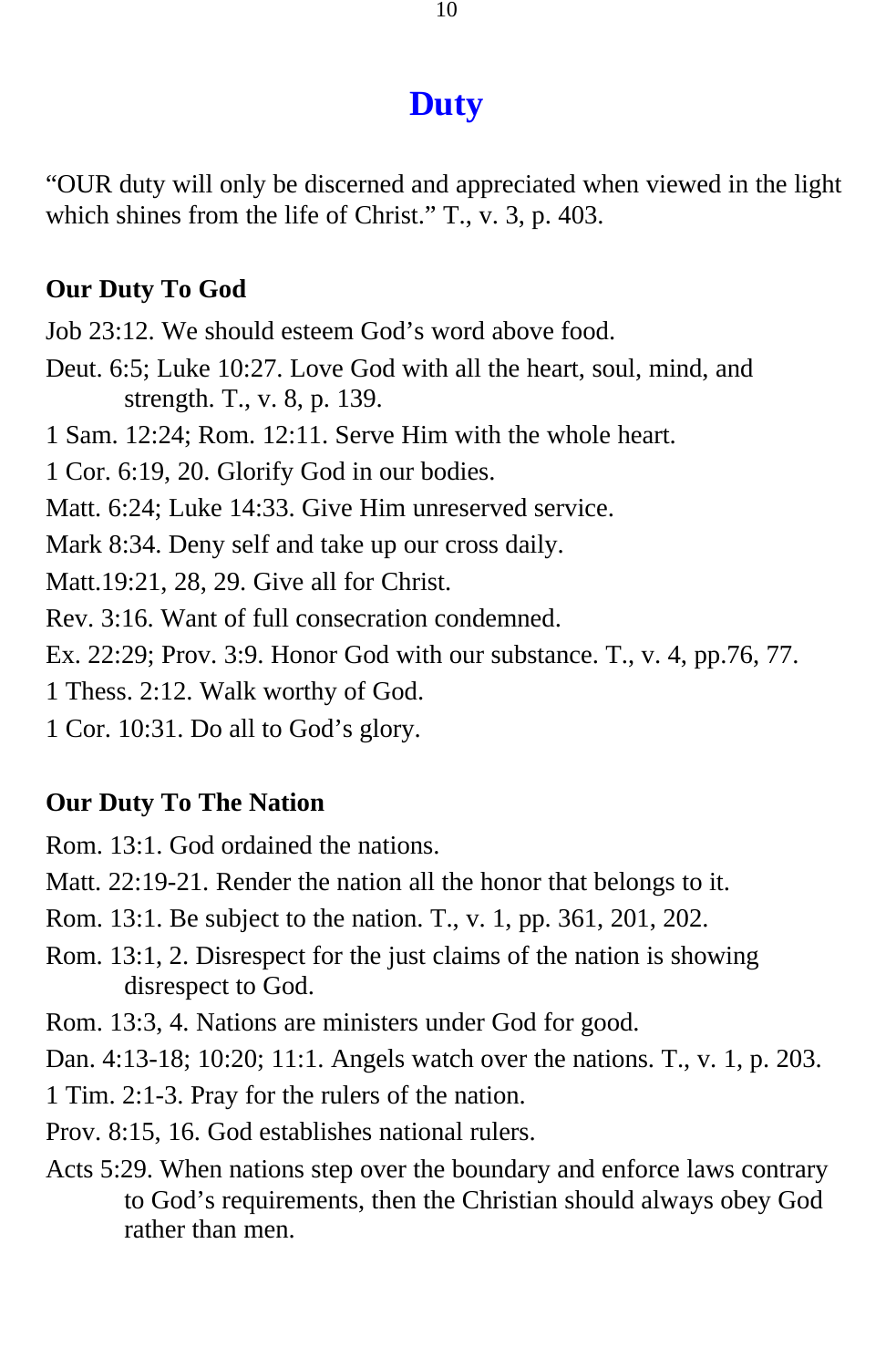### **Second Advent Of Christ**

<span id="page-10-0"></span>"THE doctrine of the second advent is the very key-note of the Sacred Scriptures. From the day the first pair turned their sorrowing steps from Eden, the children of faith have waited the coming of the Promised One to break the destroyer's power and bring them again to the lost Paradise." G.C. 299.

#### **Glorious Appearing Of Christ**

- John 14:1-3. Promise to come again. E.W. 286.
- Acts 1:9-11. Will come in person as He went. T., v. 2, pp. 194, 195; D.A. 831, 832.
- Rev. 1:7. Will come in clouds visible to all.
- Matt. 24:30. Come with power and great glory. T., v. 2, p. 41.
- Luke 9:26. Three-fold glory,–His own, His Father's, and the angels'. D.A. 739.
- Matt. 17:2. Christ's glory,–face as the sun, raiment as light. A.A. 33.
- Eze. 1:28. The Father's glory like the rainbow.
- Ex. 24:16, 17. God's glory like devouring fire to the wicked.
- Matt. 28:2,3. The glory of one angel.
- Matt. 28:4. The effect of that glory.
- Matt. 25:31. All the angels come with Christ.
- Rev. 5:11. Compare the effect of one with the whole company of angels.
- Rev. 6:15-17. Wicked seek to hide.
- 2 Thess. 1:8, 9, 2:8. Effect upon the wicked.
- Jer. 25:30-33. Wicked slain.
- Luke 17:26-30. Compared with the time of Noah and Lot. P.P. 90-95, 156 161.
- Matt. 28:5. No fear for those who seek Jesus. G.C. 641.
- 1 Thess. 4:16, 17. The righteous caught up.
- 1 Cor. 15:51-53. Made immortal. D.A. 320.
- Phil. 3:20, 21. Bodies like Christ's.
- Matt.17:2. Faces like the sun.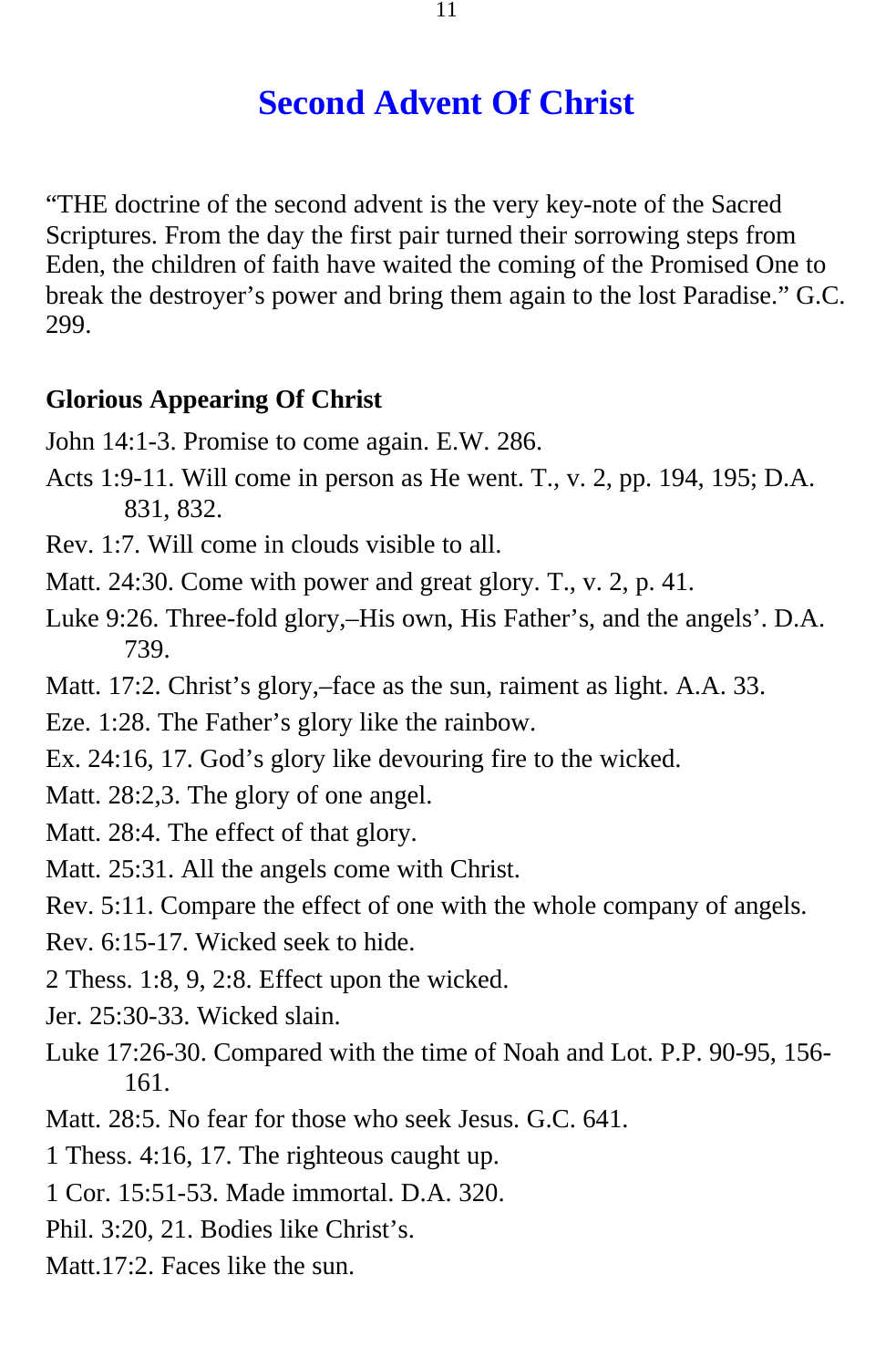Matt. 13:43. Shine as the sun in the kingdom of their Father. Luke 21:34-36. Preparation for His coming. T., v. 4, pp. 306, 307.

#### **Effect Of Christ's Coming On The Earth, Or The Millennium**

Isa. 2:17-21. Earth terribly shaken. E.W. 272.

Rev. 6:14-17. Every mountain and island moved. E.W. 285.

Rev. 16:17-21. Greatest earthquake that has ever been.

Isa. 24:1, 3-6. Earth utterly emptied. E.W. 289, 290.

1 Thess. 4:13-17. Righteous taken.

Jer. 25:33. Wicked slain.

Jer. 4:23-27; Zeph. 1:2,3. Earth wholly desolate.

Rev. 20:1-3. Satan bound; no one to tempt. E.W. 290.

Rev. 20:4-6. Wicked live again after a thousand years.

Rev. 20:7,8. Satan loosed.

Rev. 20:9-10. Wicked gather about the city and are destroyed. C.O.L. 318, 319.

2 Peter 3:7-13. Same fire purified the earth. E.W. 295.

Leave the reader with the thought of the new earth. Avoid controversy about the fate of the wicked.

#### **New Earth**

Ps. 115:16. Earth given to the children of men. P.P. 44-49.

Gen. 1:27, 28. Adam and Eve given dominion.

Gen. 3:1-6. Man fell.

Rom. 6:16. In yielding they lost the dominion. P.P. 55-61.

John 14:30. Satan prince of this world.

Gen 13:14-17. Promise to Abraham.

Rom. 4:13. Abraham heir of the world. P.P. 133.

Acts 7:2-5. Never possessed it in this life.

Heb. 11:8-13. Abraham's children never possessed it.

Heb. 11:13. They fully expected to receive it.

Eze. 37:12-14. Given after the resurrection. G.C. 674.

Gal. 3:7. Abraham's children.

Gal. 3:29. Heirs to the earth.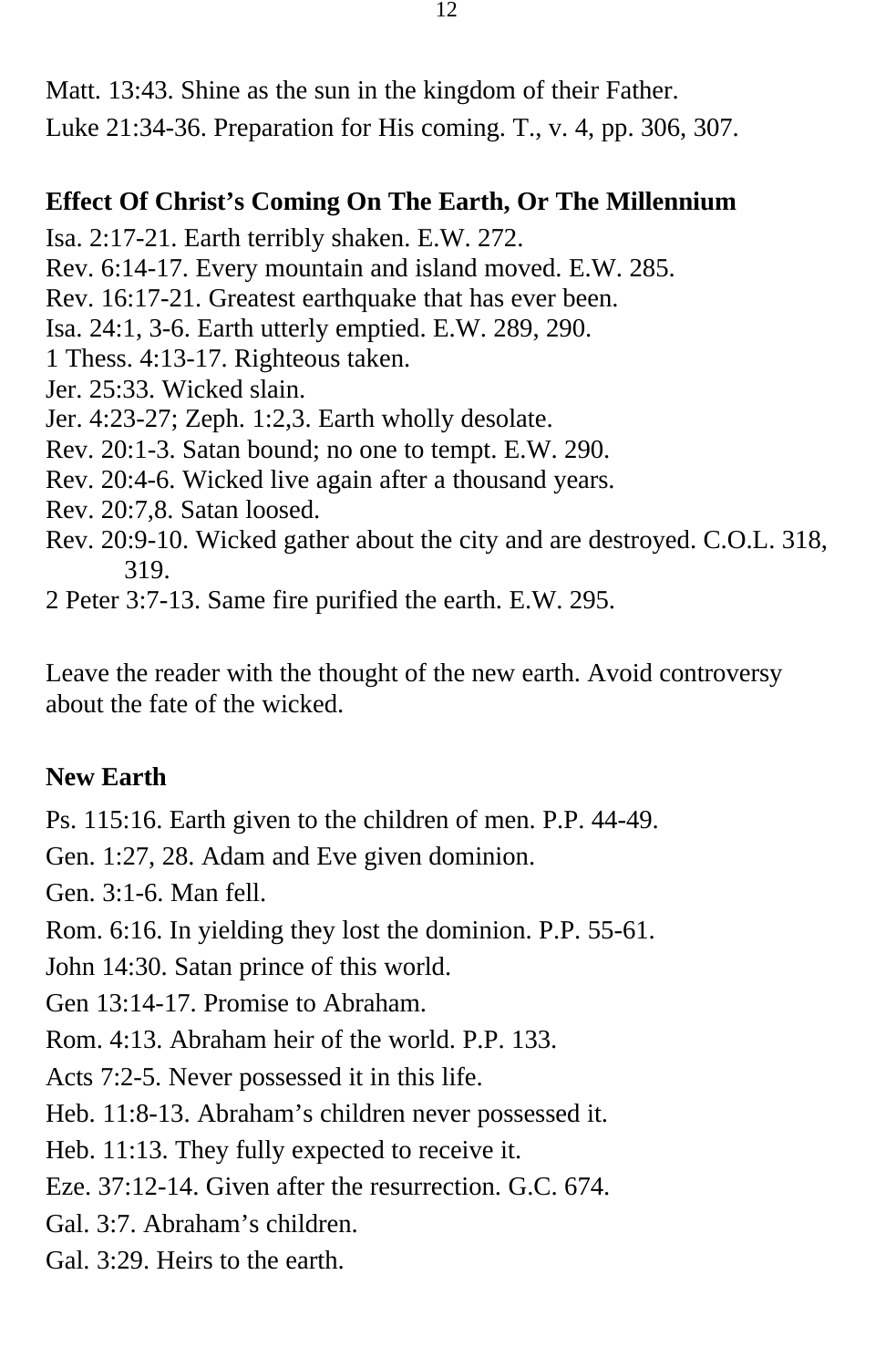2 Peter 3:7-13. Earth purified.

- Isa. 65:17. New earth promised.
- Rev. 21:1. A new earth.
- Isa. 51:3. Made like Eden.
- Isa. 35:1-10. Description of new earth. G.C. 674-676.
- Isa. 65:21-25. Employment on the new earth. E.W. 18.
- Isa. 33:24. Inhabitants never sick.
- Rev. 21:4. No pain nor death. T., v. 9, p. 287.
- Isa. 66:22, 23. Regular seasons of worship.
- Matt. 5:5. Meek will inherit the earth.

### **Capital City Of The New Earth**

Rev. 21:1, 2. Holy city descends upon the earth. E.W. 18, 291.

- Rev. 21:9-11. The city the bride.
- Rev. 21:12, 13. Angel gate-keepers.
- Rev. 21:21. Gates of pearl.
- Rev. 21:18. Wall of jasper.
- Rev. 21:18. City of pure gold.
- Rev. 21:21. Streets of gold.
- Rev. 21:16. Size of the city.
- Rev. 21:19, 20. Twelve foundations garnished with all manner of stones.
- Rev. 21:23. No need of sun in the city.
- Isa. 24:23. Glory of Christ puts sun to shame. G.C. 676.
- Isa. 30:26. Sun seven times brighter than now.
- Rev. 21:24. Gather in the city from all over the world.
- Rev. 22:1, 2. The tree of life with twelve manner of fruits. E.W. 289.
- Isa. 66:22, 23. Gather monthly and partake of the fruit.
- Rev. 21:8. Fearful and unbelieving never enter.
- Rev. 22:14. Obedient enter the city.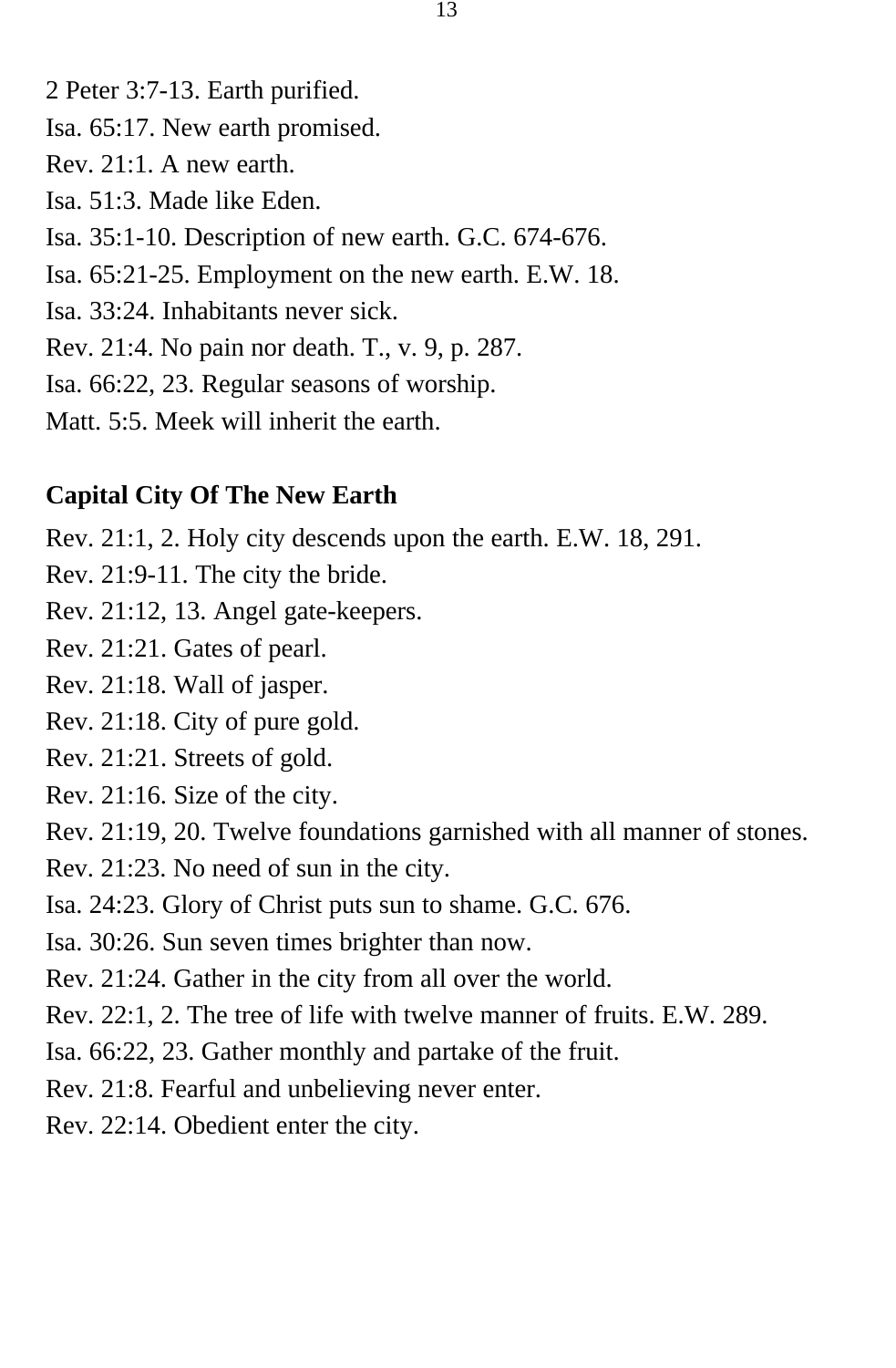#### **New Earth As Taught In The Sanctuary Service No. 1**

- Gen. 3:17. The Lord said unto Adam: "Cursed is the ground for thy sake." Adam's sin affected the earth.
- Isa. 24:5. "The earth also is defiled under the inhabitants thereof."
- Gen 4:9-11. There must be some remedy to meet the demand, and free the earth from the curse.
- Num. 35:33. The only way the land can be freed from the curse is through the offering of the blood of the same race that brought the sin upon the earth. E.W. 126, 127.
- Neh. 5:4, 5. Man is powerless to redeem the earth from the curse of sin.
- Mark 3:26, 27. Satan is prince of this world. Some one stronger than Satan must arise to destroy him and remove the curse.
- Heb. 2:14-16. Christ partook of flesh and blood, became one of the sons of Adam, clothed Himself in humanity that He might destroy the devil. E.W. 150.
- Ruth 2:20, margin. Only one "near of kin" has the right to redeem.
- Lev. 25:23-25. When God placed Israel in the promised land, He gave him special directions that the land should never be sold. If one became involved, the land should never be sold. If one became involved, the land passed into the hands of another, the one "near of kin" could redeem it. P.P. 534.
- Heb. 2:17. Christ partook of the nature of man, became our brother, one "near of kin," that He might deliver us and pay the redemption price for the earth. D.A. 327.
- Eph. 1:13, 14. The future inheritance of the saints is called "the *purchased*  possession"; it has been bought by the precious blood of Christ.
- Lev. 4:7, 18, 25, 30. In every sin-offering, after the atonement was made for the sinner, the remainder of the blood was poured on the ground at the bottom of the brazen altar, thus signifying that the blood of Christ would cleanse the *land* from the curse of sin.
- Lev. 6:9-11. As the ashes accumulated on the altar, they were carefully collected and carried forth and put in a "clean place."
- Ps. 37:20; 73:12-18. The burning of those offerings typified the destruction of all sin and sinners in the lake of fire.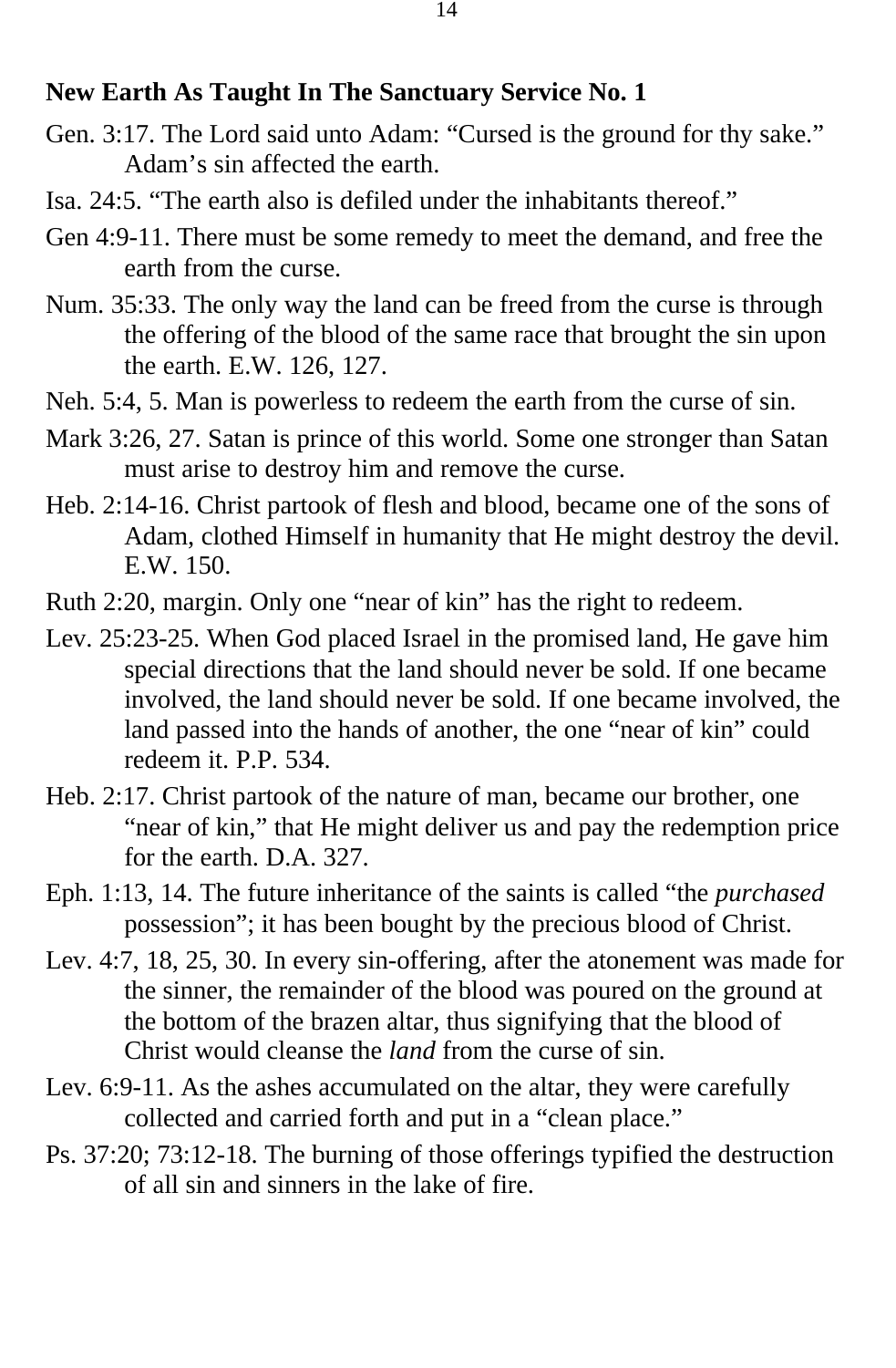- Mal. 4:1-3. When the fire of the last days has destroyed sin and sinners and purified the earth, the saints will walk over the ashes of the wicked on a "clean place,"—the earth made new.
- Lev. 6:10. In the type the priest changed his garments before he carried the ashes to the "clean place."
- Rev. 19:11-16. Christ lays aside His priestly robes and clothes Himself in kingly garments when He comes to destroy the wicked.

#### **New Earth As Taught In The Sanctuary Service No. 2**

- Jer. 9:21. The air is laden with death and disease.
- Ex. 15:23. Water is contaminated by the curse of sin.
- Gen. 3:17. The land, air, and water all share in the curse of sin.
- Lev. 14:1-17. The offering for the cleansing of the leper included the cleansing of the earth, air and sea, from the curse of sin.
- Lev. 14:7. The blood of the sacrifice was sprinkled upon the leper, thus typifying the blood of Christ which cleanses man from sin.
- Lev. 14:5, 6. Two birds were chosen; one was slain over running *water*, and the blood was caught in an *earthen* vessel; thus the blood came in contact with water and earth, typifying the blood of Christ which will purify the earth and sea.
- Lev. 14:6,7. The living bird, after being dipped in the blood, was let loose, bearing through the air the blood of cleansing, thus typifying that the blood of Christ will remove every taint of sin and death from the atmosphere, and give us a "new heaven and a new earth."
- 1 Kings 4:33. The cedar and hyssop are given as the two extremes in vegetation, thus representing all vegetation.
- Lev.14:6. The cedar and hyssop were dipped in the blood as a pledge that the blood of Christ would remove the curse of sin from all vegetation and again clothe the earth in Edenic beauty.

#### **Signs Of Christ's Coming In The Heavens**

Luke 21:25, 26. There shall be signs in the heavens and earth.

Joel 3:15. Sun, moon, and stars darkened. G.C. 306-308.

Rev. 6:12. Sun black as sackcloth.

Isa. 13:10. Sun darkened in its going forth, – morning.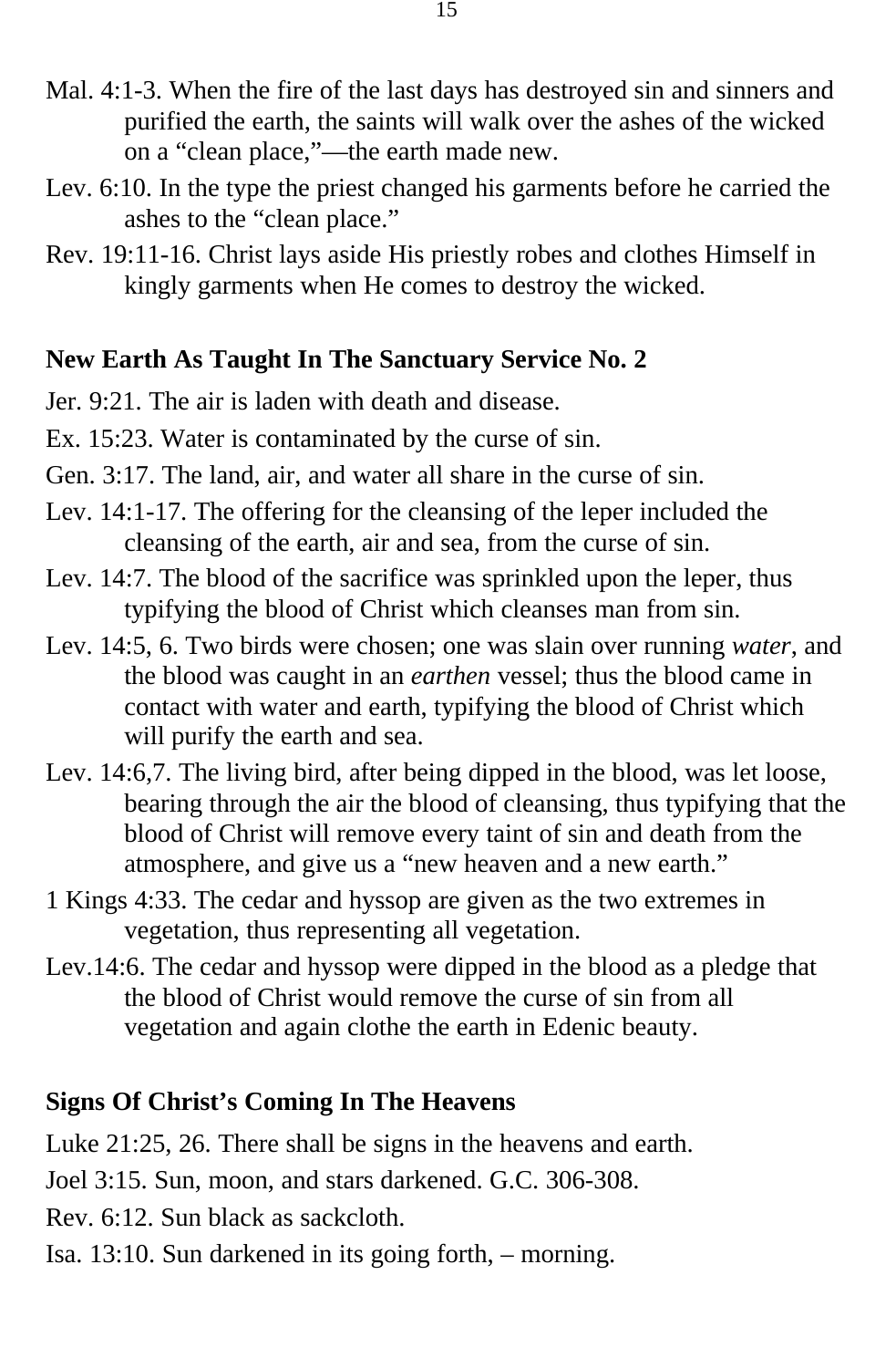Amos 8:9. Darkest at noon, in a clear sky.

- Eze. 32:7. Sun covered with cloud.
- Amos 5:8. Night also dark.
- Rev. 6:12. Moon like blood.
- Matt. 24:29. Immediately after the tribulation of 1260 years.
- Mark 13:24. Darkened *in the days,* but after the tribulation.
- Matt. 24:22. Days were shortened.

Tribulation ceased about 1776. The 1260 years of Dan. 7:25 began 538 A. D. and ended 1798. The signs in the sun and moon were to be seen between the end of the tribulation and 1798 A. D. An account of the fulfillment is given in Webster's Dictionary, 1869 edition, as follows: –

"The Dark Day, May 19, 1780,–so called on account of the remarkable darkness on that day extending all over New England. In some places, persons could not see to read common print in the open air for several hours together. . . The obscuration began at about ten o'clock in the morning, and continued till the middle of the next night, but with differences of degree and duration in different places. For several days previously the wind had been variable, but chiefly from the southwest and northeast. The true cause of this remarkable phenomenon is not known."

### **Herschel, the astronomer, says:–-**

"The Dark Day in North America was one of those wonderful phenomena of nature which will always be read of with interest, but which philosophy is at a loss to explain."

Rev. 6:13. Stars fell as green fruit. G.C. 333, 334.

An entire chapter in Deven's "Our First Century," pp. 329-336, is devoted to the description of the great shower of stars of Nov. 13, 1833, which fulfilled this prophecy in every respect.

- Luke 21:28-31. The signs *began* to come to pass in 1780, and now they *have come to pass.*
- Matt. 24:33, margin. Saviour at the door.
- Luke 21:32; Matt. 24:34. This generation shall not pass till all these things are fulfilled. D.A. 632.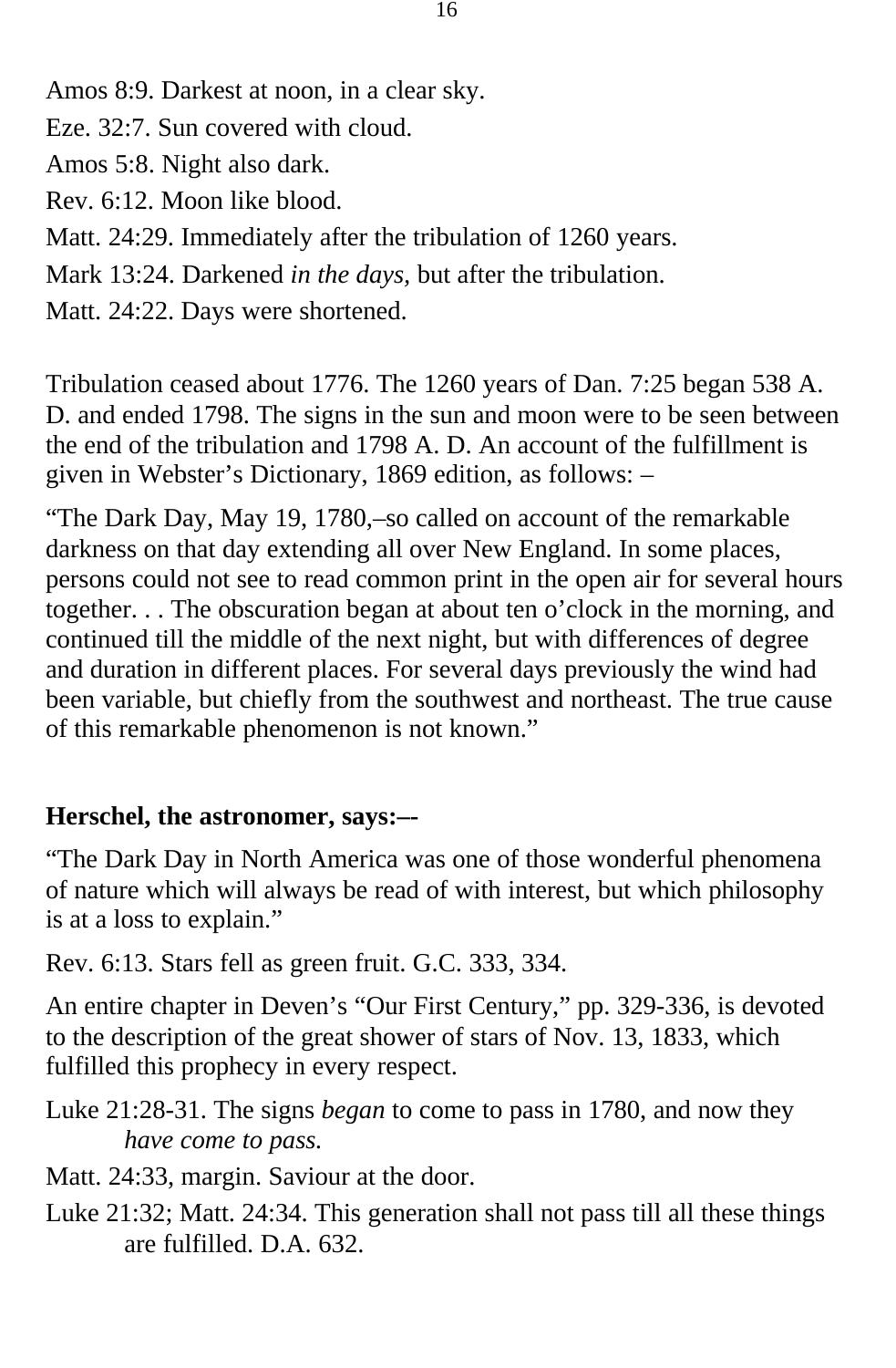It must be either the generation addressed by the Saviour or the generation that saw the signs fulfilled.

Luke 11:29. The generation living in Christ's day had only *one* sign, and therefore could not sin be the one that would not pass away until *all*  things were fulfilled. D.A. 632, 406.

Matt. 24:35. God's word can not fail. D.A. 234, 235.

Luke 21:34-36. Need of preparation.

#### **Signs In The Earth**

Rev. 6:12. Great earthquake. G.C. 304, 305.

Matt. 24:7,8. Earthquake and pestilence. T., v. 8, p. 252; v. 7, p. 11.

Luke 21:25. Distress of nations.

Matt. 24:7. Nation against nation. T., v. 9, pp. 14-28.

Mark 13:7, 8. Wars and rumors of wars. P.K. 278.

Joel 3:9, 10. Prepare war; beat plowshares into swords.

Joel 3:11, 12. Heathen nations awaken.

Jer. 25:26-28. All kingdoms of the world will be drawn into war.

Isa. 8:9, 10. Trusts and combines broken.

Isa. 8:12-14. Righteous principles will endure.

#### **Important Signs of the Last Days**

Dan. 12:4. Knowledge increased; much traveling.

Jas. 5:1-3. Riches heaped together. G.C. 654.

- Ps. 49:11. Hope their houses will continue forever.
- Jas. 5:4. Laboring man oppressed.
- Nahum 2:3. "In the days of His preparation" the chariots have flaming torches,–great headlights.
- Nahum 2:5. A description of the conductor of any rapid train of cars, as he recounts his passengers and collects fares.

Nahum 2:4. Automobiles running like lightening and raging in the streets.

Nahum 3:16, 17. One who has lived in the countries where locusts abound and has seen the sun darkened for hours by dense clouds of locusts flying so high they could scarcely be distinguished from the clouds,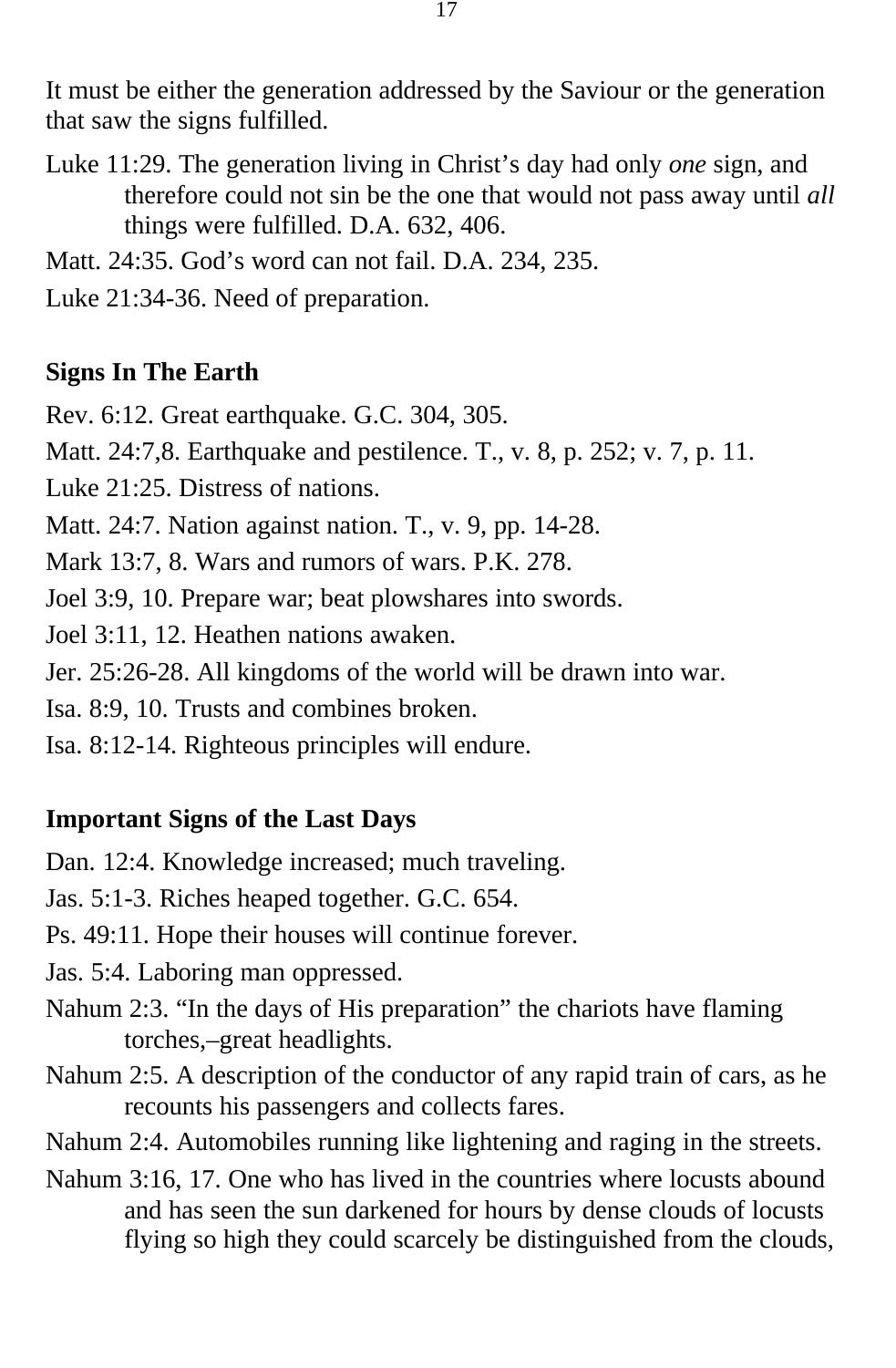can readily think the prophet saw the "merchant," "crowned" ones and "captains" soaring in the airplanes "as the locusts."

- Isa. 8:19. Spiritualism will increase. E.W. 263.
- Rev. 16:13-15. Strongly manifested in powers of earth.
- Rev. 16:14. Devil power to work miracles. T., v. 9, p. 16.
- 2 Cor. 11:14, 15. Power to personate individuals. G.C. 552.
- Isa. 8:20. Word of God the supreme test.

#### **Last Day Signs In Spiritual World**

- Matt. 24:24. False prophets arise.
- Luke 17:26-28. Feasting and revelry. T., v. 3, pp. 164, 165.
- Isa. 22:12-14. Flesh-eating and drunkenness. T., v. 9, pp. 153-157.
- Isa. 66:15-17. Those who do not control their appetites destroyed. T., v. 9, pp. 159, 160.
- 1 Tim. 4:1. Some depart from the faith.
- 1 Tim. 4:3. These apostates strive to turn others from God's original diet. Gen. 1:29.
- Matt. 24:48, 49. Evil servants say the Lord delays His coming.
- 2 Tim. 3:1. The last days perilous times. C.O.L. 228.
- 2 Tim. 3:2-5. Nineteen sins which predominate in the last days.
- Matt. 24:14. In spite of all obstacles the gospel will be preached to all the world.
- Matt. 25:15; Dan. 12:9, 10. The prophecies of Daniel will be understood in the last days. P.K. 547.
- Joel 3:16. The Lord, the hope of His people in that day.

#### **Three Comings Of Christ And Marriage Of The Lamb**

 $1<sup>st</sup>$ , He comes to judge the world;  $2<sup>nd</sup>$ , He comes as a thief;  $3<sup>rd</sup>$ , He comes to THERE are three separate positions taken in regard to the advent of Christ; take His people to heaven. These is truth in each position, for they do not relate to the same event but to three separate events which take place in their order.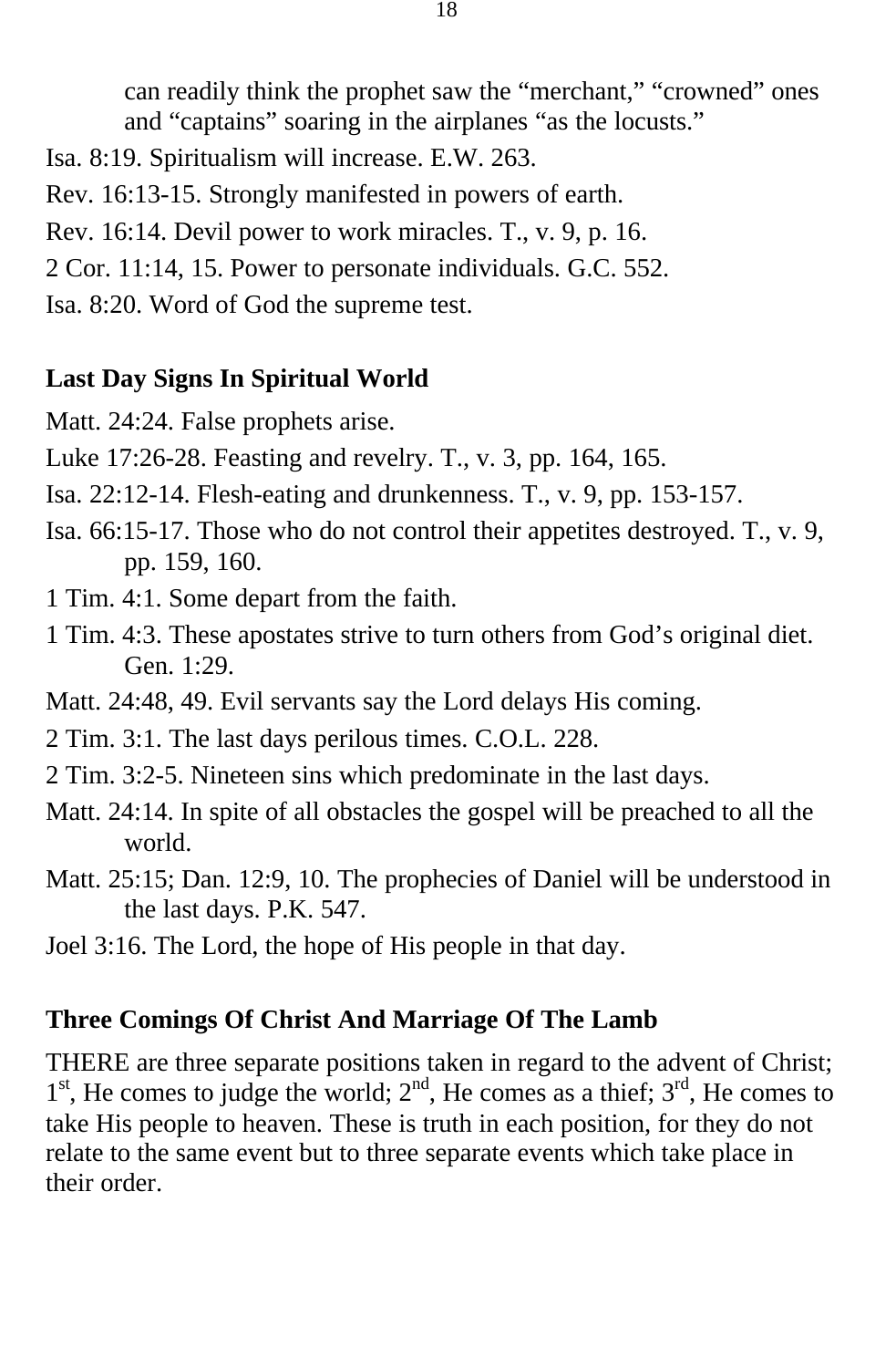#### **Coming Of Judgment, Or Going To The Marriage**

- Mal. 3:1-5. Christ will suddenly come to judgment.
- Dan. 7:9, 10, 13, 14; Matt. 25:10. Christ went to the marriage when He went to the judgment. G.C. 427.
- Rev. 21:9, 10. The New Jerusalem, the bride.
- Isa. 62:4. The land is married, becomes the bride.
- 2 Cor. 11:2; Isa. 54:5; Eph. 5:23. The church is the bride. Christ is married to the *city*, the *land,* and the *church*.
- Dan. 7:13, 14. Christ brought before the Father to receive His kingdom. It takes four things to make a kingdom: viz., territory, people, capital, or seat of government, and a king. The giving of the *city, people* and *land* to Christ, the King, constitutes the marriage.
- Luke 19:12. Christ has gone into a far country to receive a kingdom. T., v. 8, p. 37.
- Dan. 7:9, 10. Judgment precedes the marriage, as it must be determined who are the subjects of the kingdom before they are given to Christ. G.C. 428.
- Matt. 22:2, 8-14. The judgment is compared to the examination of wedding garments. G.C. 427.
- Matt. 25:1-10. All that are ready will have on the wedding garment. C.O.L. 406, 407.
- Rev. 19:7, 8. The necessary garment is the white robe of righteousness.
- Isa. 61:10. The garments are provided; guests have only to accept them.
- Rev. 3:5. They are given to the overcomers.

#### **Coming As A Thief, Or The Marriage**

- Matt. 24:42-44. One coming of the Lord is compared to a thief; no one knows when a thief comes until after he has done his work and gone. T., v. 6, p. 129; v. 9, p. 135.
- Dan. 7:13, 14; Rev. 22:11, 12. When the judgment closes and Christ receives the kingdom, the decree is given which forever determines the destiny of every soul on earth. But he comes as a thief; none know when they pass the line which forever closes probation. G.C. 491; T., v. 2, pp. 190-193.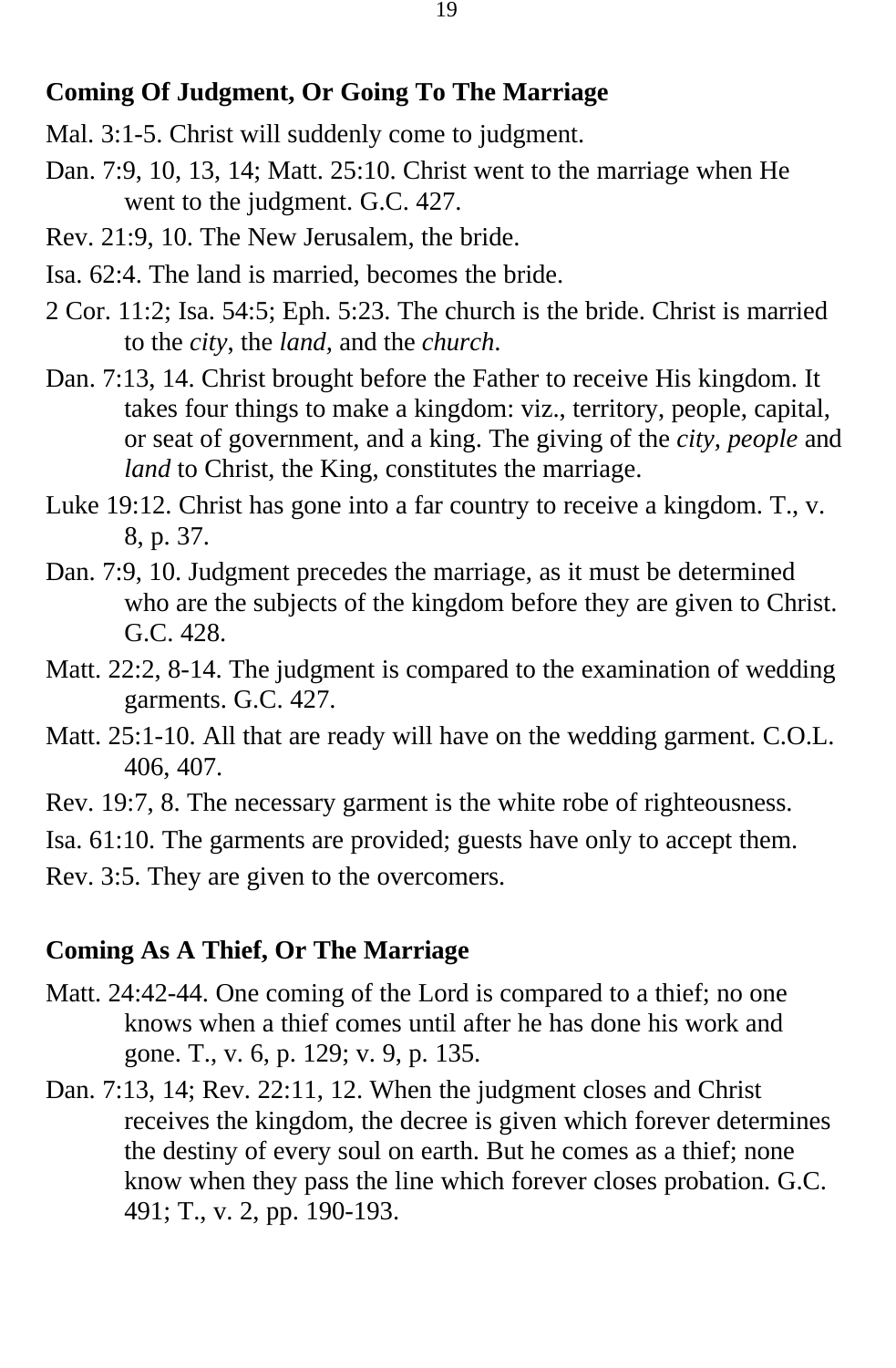- Rev. 8:5. Christ then throws down His censer and ceases to be a mediator, or priest. T., v. 2, p. 691.
- 1 Thess. 5:2. This event is also spoken of as the coming of the day of the Lord.
- 2 Peter 3:10. During the "day of the Lord," the judgments of God fall upon the earth.
- Rev. 14:10. At that time the unmixed wrath of God is poured out.
- Hab. 3:2. Previous to this time mercy is mingled with all the judgments of God. E.W. 281.
- Ps. 75:7, 8. The wicked drink the dregs.
- Heb. 11:16. Christ has prepared the city.
- Dan. 7:13, 14. The city and subjects are all ready when the kingdom is given to Christ, but the land is still occupied by the enemy.

#### **Christ Coming For His People, Or Coming From The Wedding**

- Luke 19:15. After having received the kingdom Christ returns to the earth. E.W. 251, 280.
- Luke 12:35-37. This is also called returning from the wedding.
- Matt. 13:38-41. Having received the kingdom, He comes to set it in order, and remove all trace of sin. E.W. 55.
- Rev. 19:16. Christ comes in kingly robes.
- Rev. 20:1-9. It takes over 1000 years to destroy the last race of sin from the earth.
- Rev. 20:4. During this time the saints are with Christ.
- 1 Thess. 4:16. When Christ comes for His people, He remains in the clouds. E.W. 286, 287.
- Zech. 14:4. At the end of 1000 years His feet will touch on the Mount of Olives, and the work of purifying the earth begins. E.W. 291.
- Rev. 21:9, 10. The city descends.
- Rev. 20:9. Fire from God devours the wicked. E.W. 294.
- 2 Peter 3:7-13. The same fire purifies the earth.
- 2 Peter 3:5-7. As the earth was once cleansed from sin by water, so it will again be cleansed by fire.
- Nahum 1:9. Sin arose again after the flood; but after the fires have done their work, it will never rise up again a second time.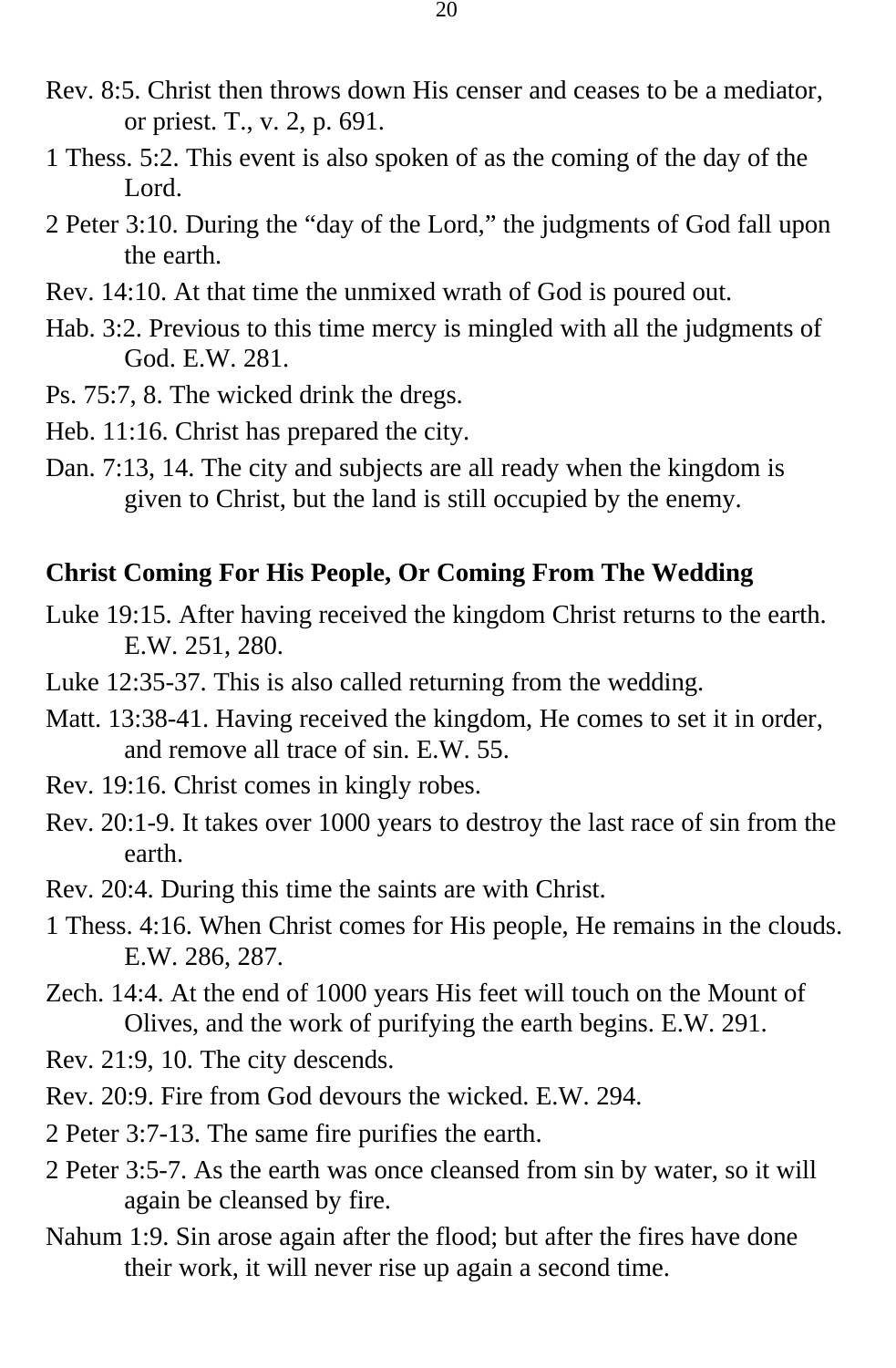- Isa. 33:14, 15; Gen. 8:1. As Noah rode in safety on the waters of the flood, so the righteous in the city of God will dwell safely in the midst of the fire. G.C. 673.
- Isa. 35:1-10. Earth purified,–clad in wedding garments.
- Rev. 19:9. Then will come the marriage supper. E.W. 19.
- Luke 12:37. Christ Himself will serve.

#### **Close Of Probation**

- Eze. 9:3, 4. The work of placing the mark, or seal, upon God's children entrusted to one angel.
- Rev. 7:1-3. The sealing message is the most important work on earth, and nothing is to retard it.
- Eze. 9:11, margin. When the work is completed, the angel returns to God with the words, "I have done as thou hast commanded me." G.C. 613.
- Rev. 22:11. Christ then makes the following solemn announcement: "He that is unjust; let him be unjust still: and he which is filthy, let him be filthy still; and he that is righteous, let him be righteous still." G.C. 622.
- Isa. 4:3, margin. The saved are "written to life." G.C. 480, 481.
- Dan. 12:1; Rev. 3:5. Their names are in the book of life.
- Dan. 12:1; 11:20, 21. The term "stand up," indicates that Michael (Christ) at this time ceases to be high priest, and takes His kingdom and is called "King of kings" from that time forward.
- 1 Tim. 2:5. Christ is the only mediator between God and man; and when he ceases to be priest there is no one to plead for guilty man. E.W. 280.
- Rev. 14:8-10. When there is no mediator in the heavens, there is nothing to prevent the wrath of God from being poured out upon the wicked.
- Isa. 59:16-18; Lev. 16:23. Christ puts on the garments of vengeance.
- Rev. 15:1. The work of pouring out the unmixed wrath of God upon the earth is assigned to seven angels, and is called the seven last plagues.
- Rev. 15:8; 1 Tim. 2:5. "The *man* Christ Jesus" can not enter the temple while the seven last plagues are being poured out upon the earth.
- Ex. 8:20-23, margin. The Lord sent ten plagues upon Egypt; the first three plagues fell upon the Israelites as well as upon the Egyptians, but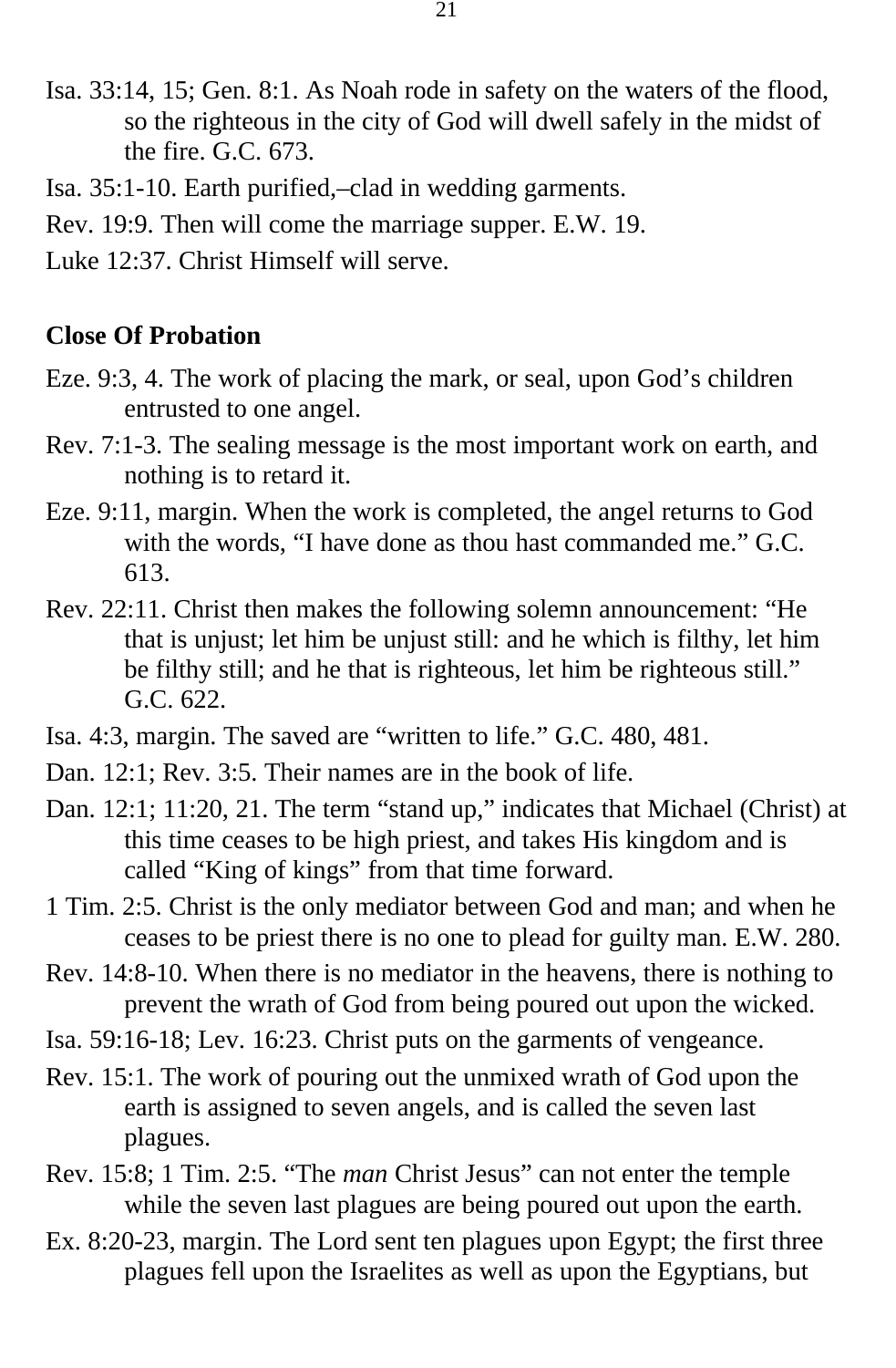none of the seven last plagues of Egypt fell upon the children of Israel. Ex. 8:22; 9:4-7, 26; 10:23; G.C. 627, 628.

Ps. 91:1-10. Likewise, when the psalmist foretold the effect of the seven last plagues, he said no plague would come nigh the dwelling of the righteous. G.C. 630.

#### **Seven Last Plagues**

- Rev. 16:1. The seven angels pour out the vials of God's wrath upon the earth. G.C. 628, 629.
- Rev. 16:2. The first plague is a "noisome and grievous sore."
- Rev. 16:3. The second plague causes the sea to become "as the blood of a dead man."
- Rev. 16:4. The third plague causes the rivers and fountains of water to become blood.
- Rev. 16:5, 6. After the plagues have affected all the water upon the earth, the angel of the waters declares it to be a righteous judgment.
- Rev. 16:7. An angel from heaven responds.
- Rev. 16:8. The fourth plague will cause the sun to "scorch men with fire."
- Rev. 16:9. These plagues will cause men to blaspheme God; naturally they accuse God's people, who are sheltered from the plagues as being responsible for the plagues.
- Rev. 16:10. The fifth plague is darkness that fills all the kingdom of the beast. C.O.L. 420.
- Rev. 16:11. The wicked are still suffering because of the sores that come under the first plague, and they blaspheme God and continue to blame God's people for all the plagues that have fallen upon them. If they blaspheme God, naturally they will hate His respresentatives.
- Rev. 13:15. Special life and power begins to show itself in the beast and its image.
- Rev. 16:12, 16. The sixth plague,–drying up of the river Euphrates.
- Isa. 8:7. A river, flowing through a country, is taken as a type of the country; hence, the drying up of the Euphrates would indicate the drying up of the Turkish empire under the sixth plague.
- Rev. 16:13. Aside from the people of God, there remain three classes; "the dragon," the power which sought to destroy the child Jesus, or paganism (Rev. 12:1-5); "the beast," which persecuted the church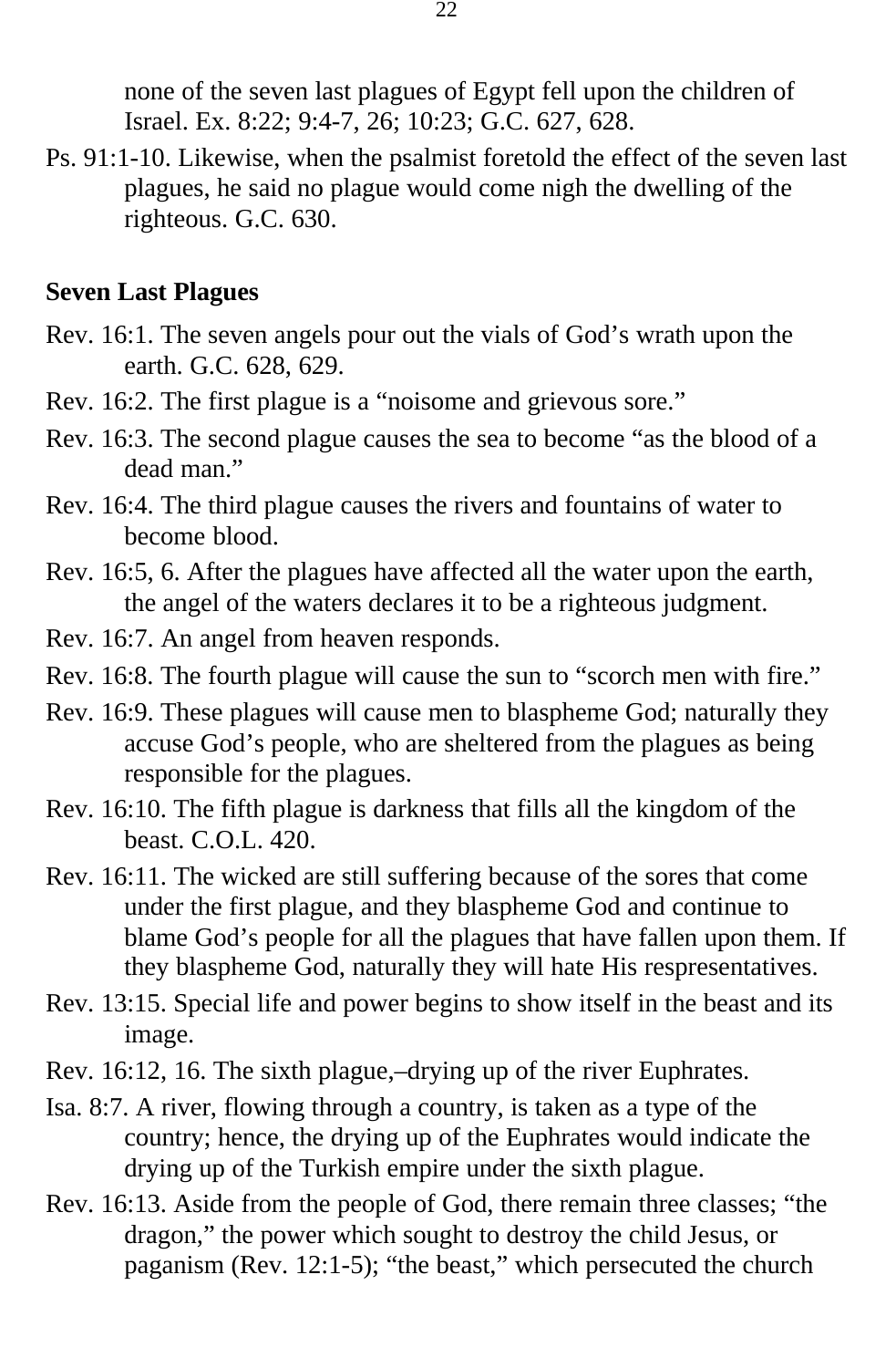during the 1260 years (the period known in history as the Dark Ages); and "the false prophet," or apostate Protestantism.

- Rev. 16:13, 14. Spiritualism takes control of all three of these classes and unites them in a war against God and His people. T., v. 5, p. 451.
- Rev. 16:15; Isa. 33:14. Those who are holy and righteous are protected and blessed; while those who are classed with the people of God, but are not really of them at this time, are fully revealed.
- Rev. 13:15. The decree goes forth that all who do not worship the beast will be slain. Esther 3:13-15; G.C. 635; E.W. 282.

#### **Seventh Plague**

- Rev. 16:16, 17. When all plans are laid to destroy the people of God from the earth, the seventh angel pours out his vial into the air; and God the Father from His throne in the temple says, "It is done." No longer will the powers of the earth be allowed to afflict the people of God. G.C. 636.
- Rev. 16:18-20. The voice of God causes a great earthquake. The whole earth heaves and swells like the waves of the sea. E.W. 285.
- Dan. 12:2. A partial resurrection takes place at this time. G.C. 637.
- Isa. 30:27, 28. God puts "a bridle in the jaws of the people." They are powerless to carry out their murderous schemes, and are afraid of the righteous.
- Ex. 11:4-8. It was about midnight that the last plague of Egypt was poured out upon the Egyptians. Before the angel passed through Egypt at midnight, the Israelites were slaves; after midnight the Egyptians bowed down to the Israelites and Israel was free. G.C. 636.
- Job 34:20. At midnight "the mighty shall be taken away without hands."
- Rev. 16:21; Job 38:22, 23. The great hailstones of the seventh plague fall on every side and destroy the cities of the earth.
- Isa. 30:29. While the earth is heaving under the feet of the righteous, their voices ascend to heaven in song.
- Psalm 46. This Psalm seems to have been written for this special occasion when mountain chains are sinking and inhabited islands disappearing. It is the song the righteous will sing. G.C. 639.
- Job 22:30. Islands inhabited by the righteous will be spared, and the song of trust will also ascend from them.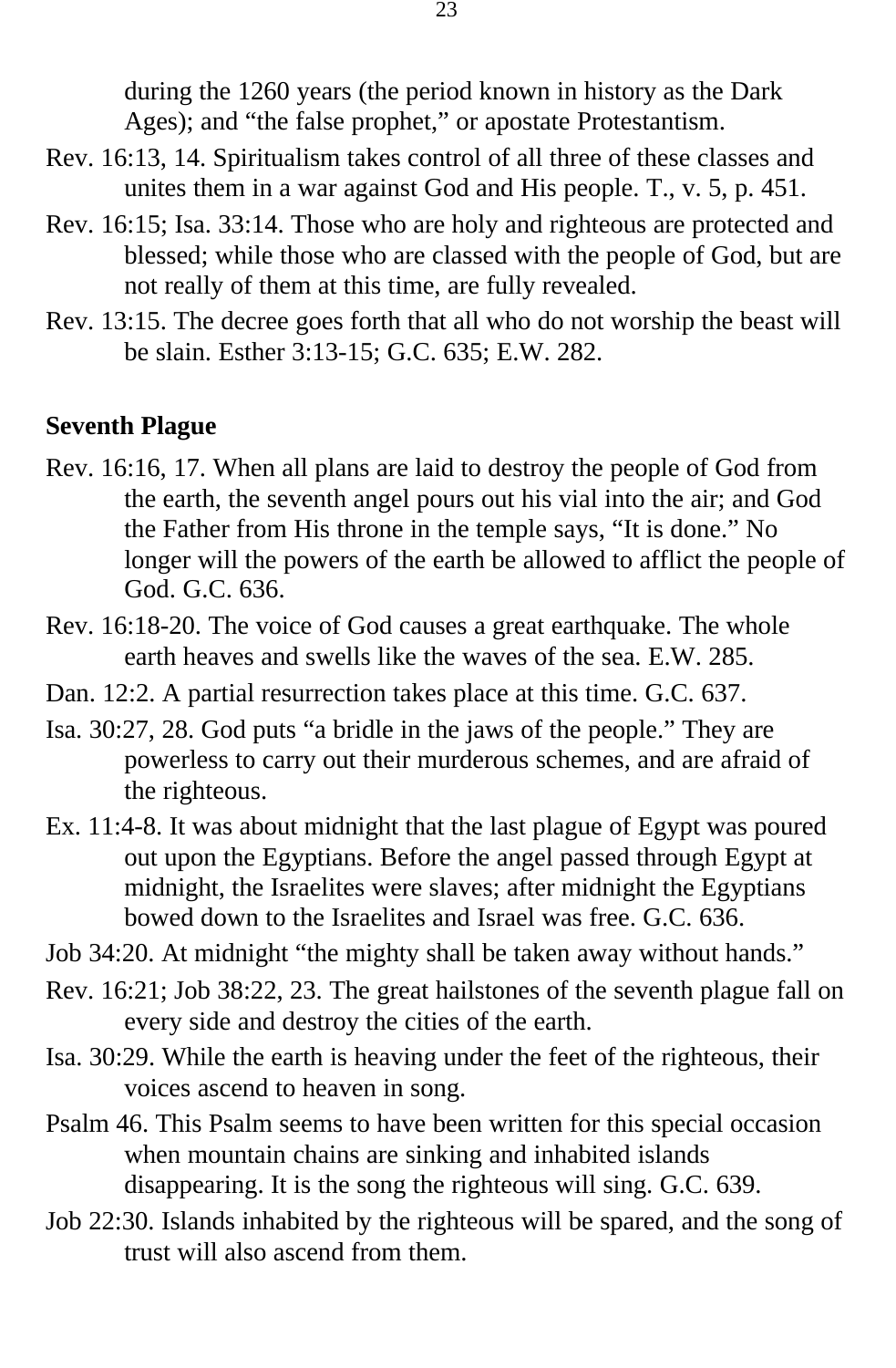- Isa. 30:30. This song of holy trust touches the heart of God. The again causes His glorious voice to be heard pronouncing a blessing upon those who have kept His law, and announcing the day and hour of Jesus' coming.
- Matt. 24:32-39. After Christ taught that the generation which saw the signs would not pass away before His coming, He said that none but the Father knew the day and hour of Jesus' coming; then He said, "But as the days of Noah were, *so shall* also the coming of the Son of man he"
- Gen. 6:3-7; 7:1-7. Noah was given a period of 120 years to prepare the ark; but the day when the flood would come was not revealed to him until God called him into the ark and an eternal line of demarkation was placed between Noah and his family and the wicked. Then the Lord said that in seven days the flood would come; even so, after God from heaven says, "It is done," and His people are forever free from the power of the wicked, then He announces the day and hour of Christ's coming. G.C. 640.
- Matt. 24:30. The saints will know the day and hour when the small cloud, the immediate sign of Christ's coming, will appear. G.C. 640, 641.
- Hab. 3:3, 4. Christ rides forth a mighty conqueror. "His glory covers the heavens, and the earth was full of His praise."
- Rev. 19:11-14. He is escorted by all the hosts of heaven. Matt. 25:31.
- Rev. 19:16. "He hath on His vesture and on His thigh a name written, King of kings, and Lord of lords."
- Rev. 6:14-16; Isa. 2:17-21. The wicked seek to hide from His presence. C.O.L. 421.
- Isa. 25:9. The righteous rejoice at His coming.
- Isa. 26:19. Christ looks upon the graves of the sleeping saints and cries, "Awake and sing, ye that dwell in the dust."
- 1 Cor. 15:51-55. The righteous dead come forth with the song, "O death, where is thy sting? O grave, where is they victory?" The whole earth resounds with the tread of the innumerable multitude of redeemed. The living righteous are changed in a moment from mortal to immortal.
- Matt. 24:31; Ps. 50:5. The command is given to the angels, "Gather my saints together unto me."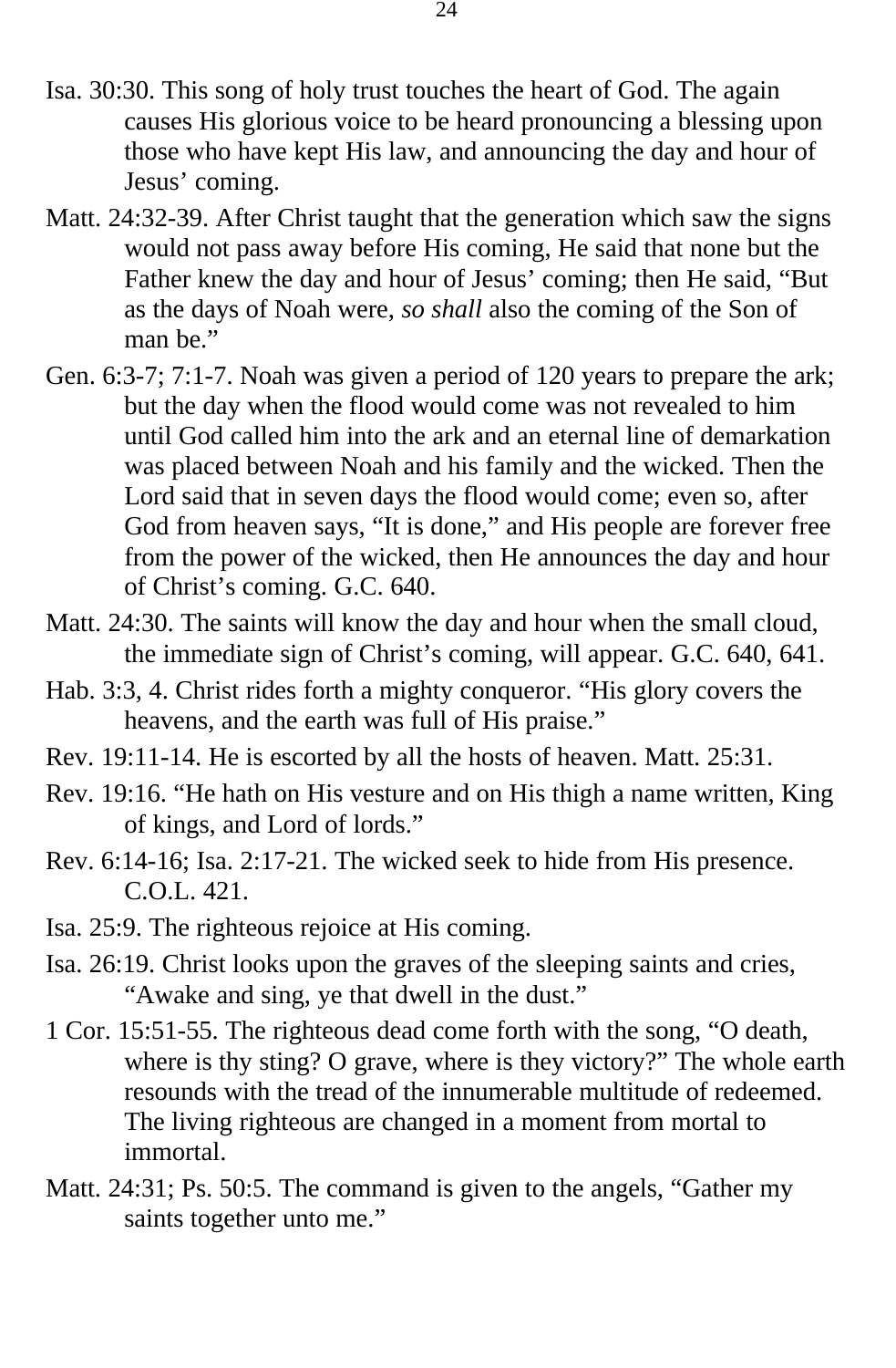- 2 Thess. 2:8; Jer. 25:30-33. The wicked are left dead upon the earth, and remain dead until the resurrection of damnation at the end of 1000 years. John 5:28, 29; Rev. 20:4, 5.
- 1 Thess. 4:16-18. The living righteous are caught up to meet the Lord in the air and will remain forever with Him.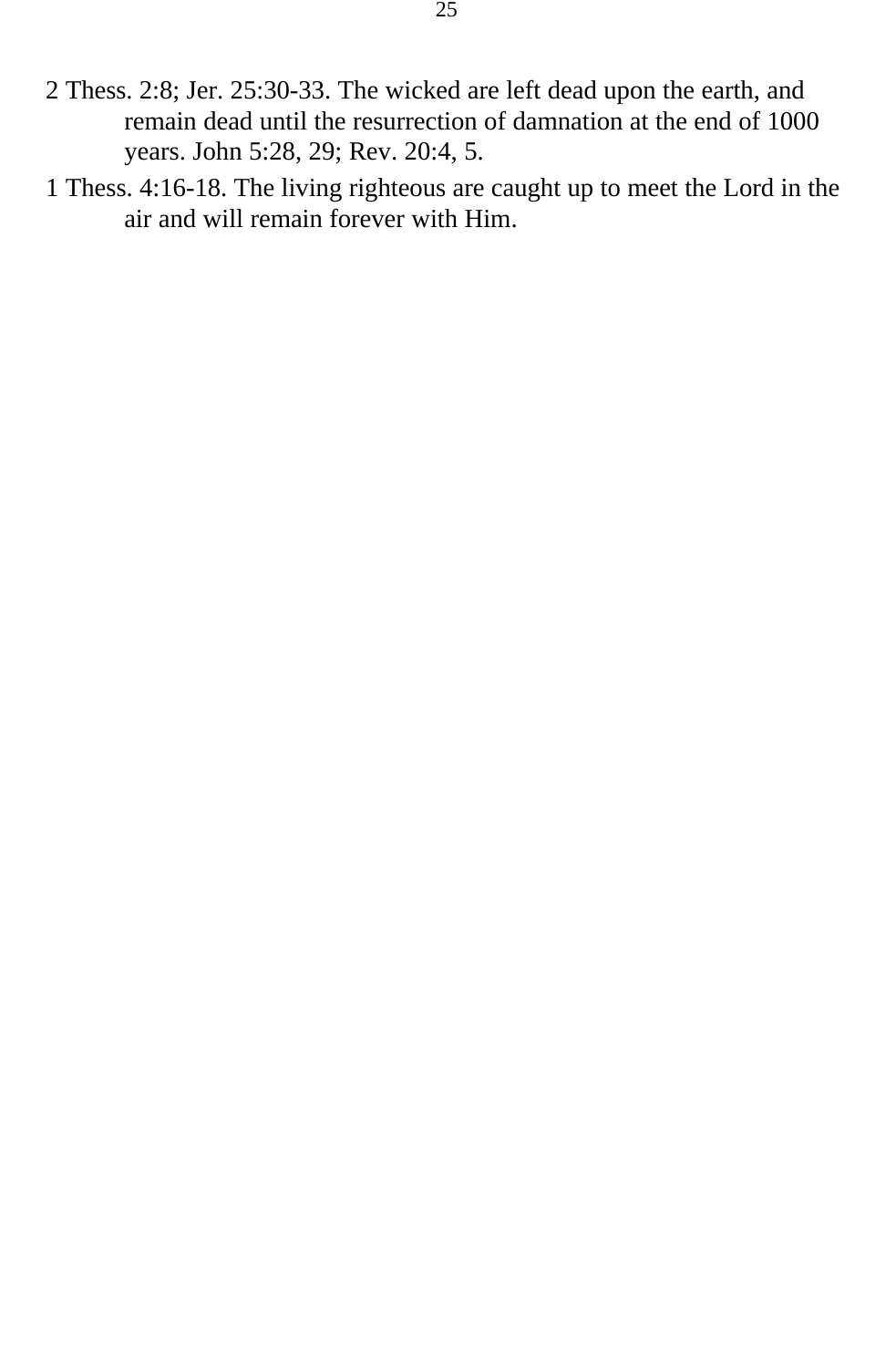### **Ministry Of Angels**

<span id="page-25-0"></span>**"**Every redeemed one will understand the ministry of angels in his own life. The angel who was his guardian from his earliest moment; the angel who watched his steps, and covered his head in the day of peril; the angel who was with him in the valley of the shadow of death, who marked his restingplace, who was the first to greet him in the resurrection-morning,–what will it be to hold converse with him, and to learn the history of divine interposition in the individual life, of heavenly cooperation in every work for humanity!

"All the perplexities of life's experience will then be made plain. Where it us have appeared only confusion and disappointment, broken purposes and thwarted plans, will be seen a grand, overruling, victorious purpose, a divine harmony." E. 305.

#### **Who Are The Angels?**

- Ps. 8:4, 5; Heb. 2:2, 7. Man was made lower than the angels; therefore, angels are not men.
- Heb. 1:7. Angels were made spirits.
- 1 Cor. 15:44-46. Because they are made spirits, it does not mean that they do not have bodies.
- Eze. 10:12, margin. Angels have flesh, backs, and hands. They are real, tangible bodies.
- Gen. 19:1-3. They ate and drank with Lot in Sodom.
- Gen 3:22-24. They were sent to guard the way of the tree of life before the first man died; therefore, they are an entirely different order of beings from man.
- Num. 22:22-27. While they are invisible to the naked eye, yet God has opened the eyes of even animals to see them.
- Num. 22:31-35. When God opens the eyes of men they can see the angels.
- Rev. 1:1. Angels are sent to communicate God's messages to prophets.
- Rev. 19:10. Could men see and sense the sacredness of these messengers of God, they would worship them.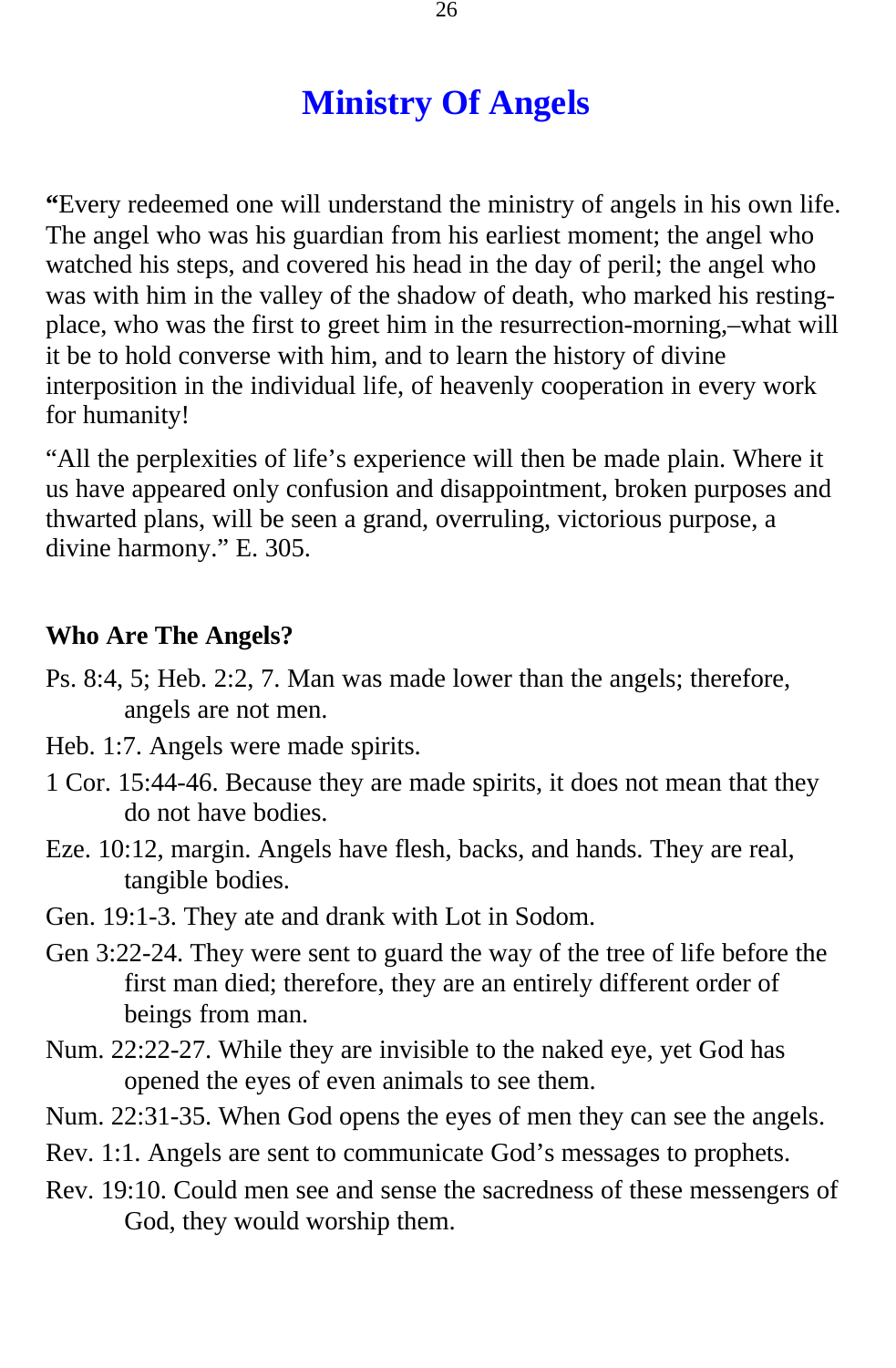#### **The Work Of Good And Evil Angels**

John 8:44. Satan once abode in the truth, but he lost his first estate.

- Jude 6. Other angels fell.
- 2 Peter 2:4. They sinned.
- 1 John 3:4. Disobeyed the law of God.
- Rev. 12:7-9. Satan and evil angels cast from heaven.
- Rev. 13:14; 16:14. Evil angels work miracles.
- Job 1:6-19. Have power over the elements. T., v. 9, p. 93.
- Ps. 103:20. Good angels excel in strength.
- 2 Chron. 32:21; 2 Kings 19:35. One loyal angel slew 185,000 men in one night.
- Acts 12:23. Herod smitten by an angel.
- Ps. 34:7. Good angels protect God's people. D.A. 142, 143.
- Acts 5:19. Open prison doors.
- Dan. 6:22. Animals subject to them.
- Rev. 14:18. Have power over fire.
- Rev. 21:12. Gate keepers. E.W. 39, 37.
- Acts 8:26. They direct God's people.
- Heb. 1:13, 14. All minister to humanity. T., v. 3, pp. 381, 516.
- Matt. 18:10. Each child of God has a guardian angel. T., v. 3, p. 364.
- Isa. 37:14-36; Dan. 9:20-23. Answer prayer. D.A. 112.
- Dan. 4:13-17; 11:1; 10:20. Control the affairs of nations. E. 305.
- Ex. 23:20-22. Went before Israel in the wilderness.
- Acts 1:9-11. Escorted Jesus into heaven. T, v. 6, p. 309.
- Gen. 18:1-3; Heb. 13:2. Entertained on earth. T., v. 6, p. 342; E. 304.
- Matt. 13:39; Rev. 14:15-20. Reap the harvest of the earth.
- Matt. 24:31. Gather the righteous.
- Dan. 7:9, 10. Present when the judgment opened.

#### **Things Angels Know**

- Acts 10:3, 4. When we pray and whether we give alms or not. T., v. 3, pp. 363, 364.
- Acts 10:5. Both our given and surname.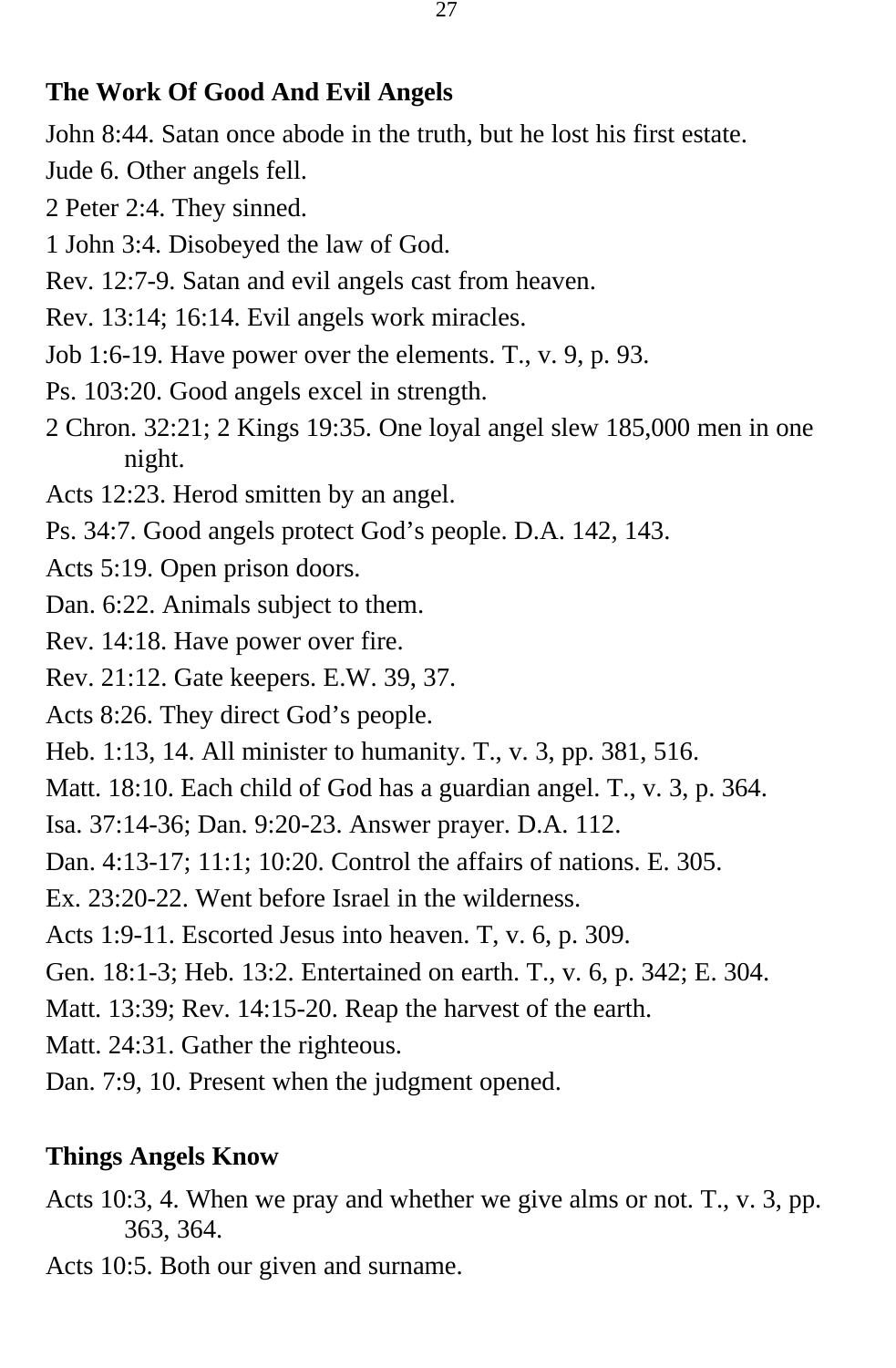- Acts 10:6. Where we lodge and our occupation.
- Judges 13:3-14. How to instruct parents in training their children. D.A. 517.
- 1 Kings 19:5-8. How to prepare food.
- 2 Kings 1:2, 3. Whether we inquire of spiritualist mediums or not. D.A. 259.
- 2 Chron. 32:21. The rank or office men fill.
- Gen. 16:7, 8. Names of servants and mistresses.
- Eccl. 5:6. Take notice of words spoken. T., v. 3, p. 312, v. 5, p. 59.

### **Different Orders Of Angels**

- Luke 1:19. Angels stand in the presence of God.
- Matt. 18:10. Behold God's face.
- Eze. 1:14. More swiftly like lightening.
- Rev. 5:11. More than 100,000,000.
- Ps. 68:17. God's chariots composed of angels.
- Isa. 6:2, 6. Seraphim have their work.
- Ex. 25:16-18. The cherubim were at either end of the mercy-seat.
- Ps. 80:1. God dwells between the cherubim.
- Eze. 28:14. Before his fall Satan was a covering cherub.
- Dan. 10:21. Gabriel is the angel of prophecy.
- Rev. 14:18. One angel has power over fire.
- Rev. 16:5. There is an angel of the waters.
- Rev. 2:1, 8, 12, 18; 3:1, 7, 14. Seven angels have charge of the messages to the seven churches.
- Rev. 7:1. Four angels control war.
- Rev. 7:2; Eze. 9:2-4. Angel in charge of the sealing work.
- Rev. 8:2. Seven angels in charge of the sounding of the seven trumpets.
- Rev. 10:1-10. A mighty angel opened the little prophetic book.
- Rev. 14:6-12. The last warning messages are in charge of three angels.
- Rev. 15:1. Seven angels pour out the last plagues.
- Rev. 18:1-3. The angel of the loud cry.
- Matt. 25:31; Rev. 19:14. The angels are perfectly organized, appear like armies as they come with Christ.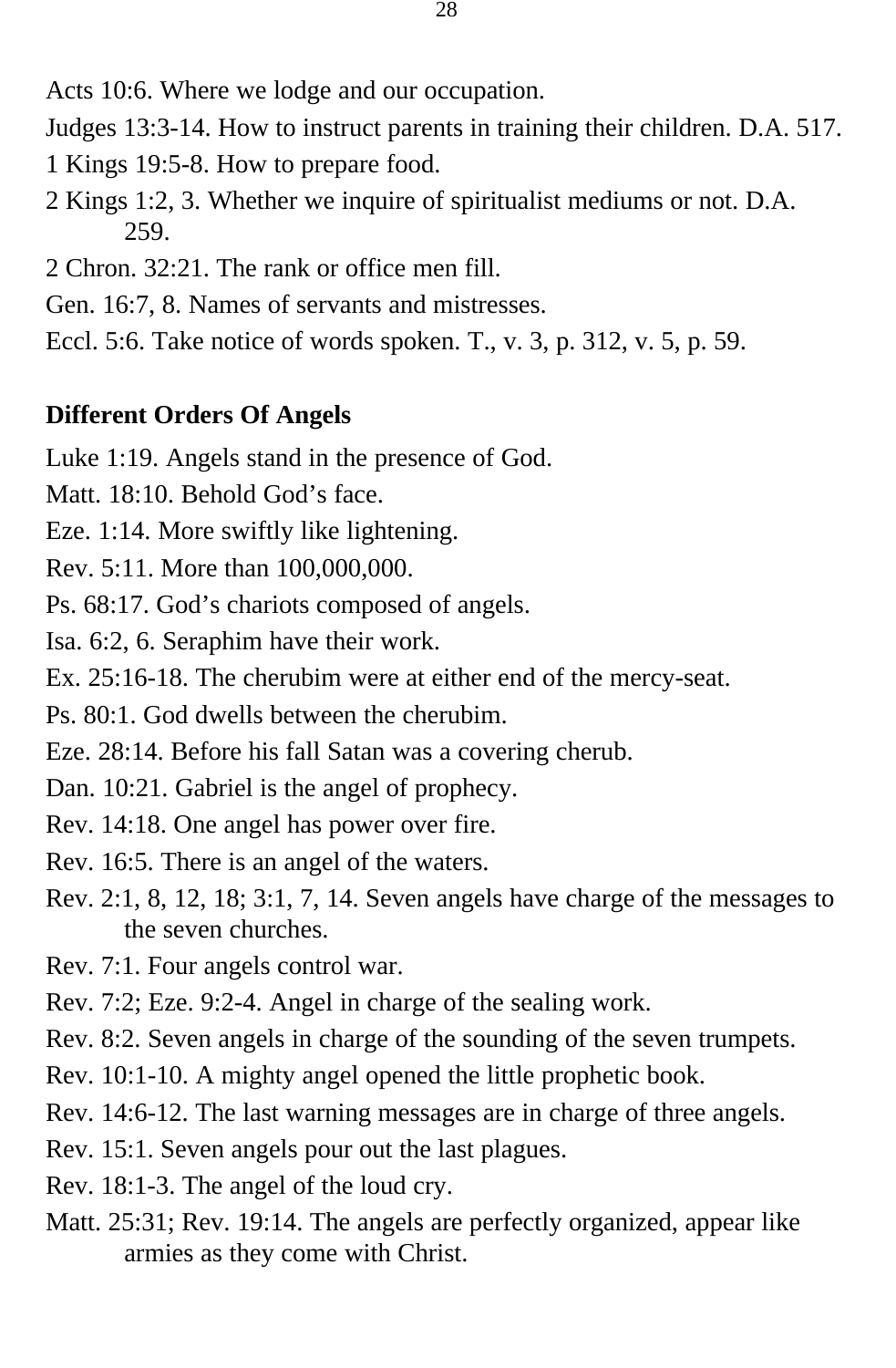Rev. 19:17. One angel calls the fowls to the great supper.

Rev. 20:1. To another is given the work of binding Satan.

#### **Gabriel, The Angel Of Prophecy**

- Luke 1:19. Stands in presence of God. D.A. 98, 99.
- Dan. 9:21. Appeared in vision to Daniel.
- Dan. 10:21. There is none but Michael, or Christ, that unite with Gabriel in revealing prophecy.
- 4 th, the prophet. D.A. 234. Rev. 1:1-3. Four steps in giving prophecy;  $1<sup>st</sup>$ , God;  $2<sup>nd</sup>$ , Christ;  $3<sup>rd</sup>$ , angel;
- Rev. 22:16, 6. Christ's own angel.
- Luke 22:43; Matt. 28:2. Strengthened Him in the garden, and called Him from the grave. D.A. 693, 779, 780.
- Dan. 8:15-25; 9:21-26. Not only reveals prophecy, but explains it to the prophets.
- Dan. 10:20; 11:1. Also influences individuals to work for the fulfillment of the prophecy. P.K. 571, 572.
- Isa. 7:14; Luke 1:26-38. When the time came for the fulfillment of the prophecy, Gabriel announced the fact to one who should fulfill it.
- Luke 1:5-20. Comes from the presence of God to the one interested in the fulfillment of prophecy.
- Gen. 24:1-48. "His angel" goes before the one interested in carrying out the plan of God.
- Rev. 22:9. The fellow servant of John, the prophets, and those who keep the sayings of Revelation. Gabriel is the servant and will go before the individual who will give his life to assist in fulfilling the prophecies of Revelation.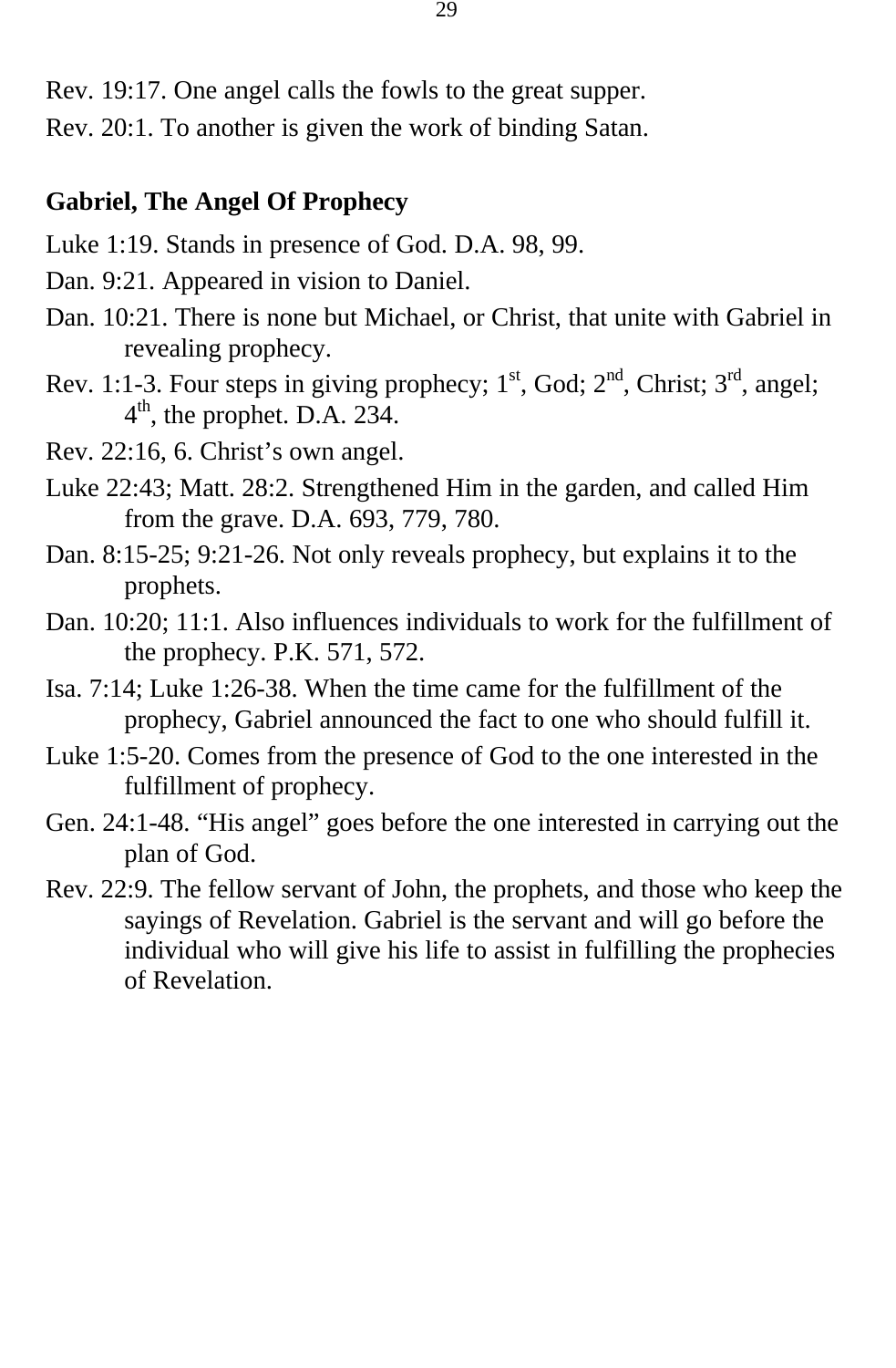### **The Sanctuary**

<span id="page-29-0"></span>"Such subjects as the sanctuary, in connection with the 2300 days, the commandments of God and the faith of Jesus, are perfectly calculated to explain the past Advent movement and show what our present position is, establish the faith of the doubting, and give certainty to the glorious future. These, I have frequently seen, were the principal subjects on which the messengers should dwell." E.W. 63.

#### **Type And Antitype**

- Heb. 9:1. Earthly sanctuary. P.P. 343.
- Ex. 25:9, 40, margin; 1 Chron. 28:19. Made after divine models. P.P. 313, 343, 349.
- Heb. 8:1-5. Earthly shadow of heavenly. P.P. 343.
- Heb. 9:1-3. Two apartments in earthly. P.P. 348.
- Heb. 9:24. Two apartments in heavenly. E.W. 32, 251, 252; G.C. 414, 415.
- Heb. 9:2; Ex. 25:37. Seven lamps in earthly. G.C. 412.
- Rev. 4:5. Seven lamps of fire in heavenly. E.W. 251.
- Ex. 30:1-6. Golden altar in earthly sanctuary. P.P. 348.
- Rev. 8:1-4. Golden altar in heavenly. T., v. 8, p. 177.
- Ex. 30:7, 8. Incense burned on earthly altar. G.C. 412.
- Rev. 8:3, 4. Incense offered on heavenly. P.P. 353, 367; T., v. 8, 178.
- Lev. 16:12, 13. Incense burned in censer in earthly.
- Rev. 8:5. Incense burned in heavenly censer. E.W. 32, 256; T., v. 8, p. 178.
- Ex. 40:22, 23. Table or showbread. P.P. 354; E.W. 251.
- Heb. 9:3-5; Ex. 25:10-22. Ark in second apartment of earthly. P.P. 348, 349.
- Rev. 11:19. Ark in heavenly sanctuary. E.W. 32; G.C. 415.
- Deut. 10:1-5; Ex. 25:16. The ark in earthly sanctuary contained the law of God. E.W. 32, 33.
- Ex. 31:18; 25:16. Law of God called the testimony.
- Rev. 11:19. Heavenly ark called the ark of His testament.
- Heb. 7:28; 5:1. Priests from among the people.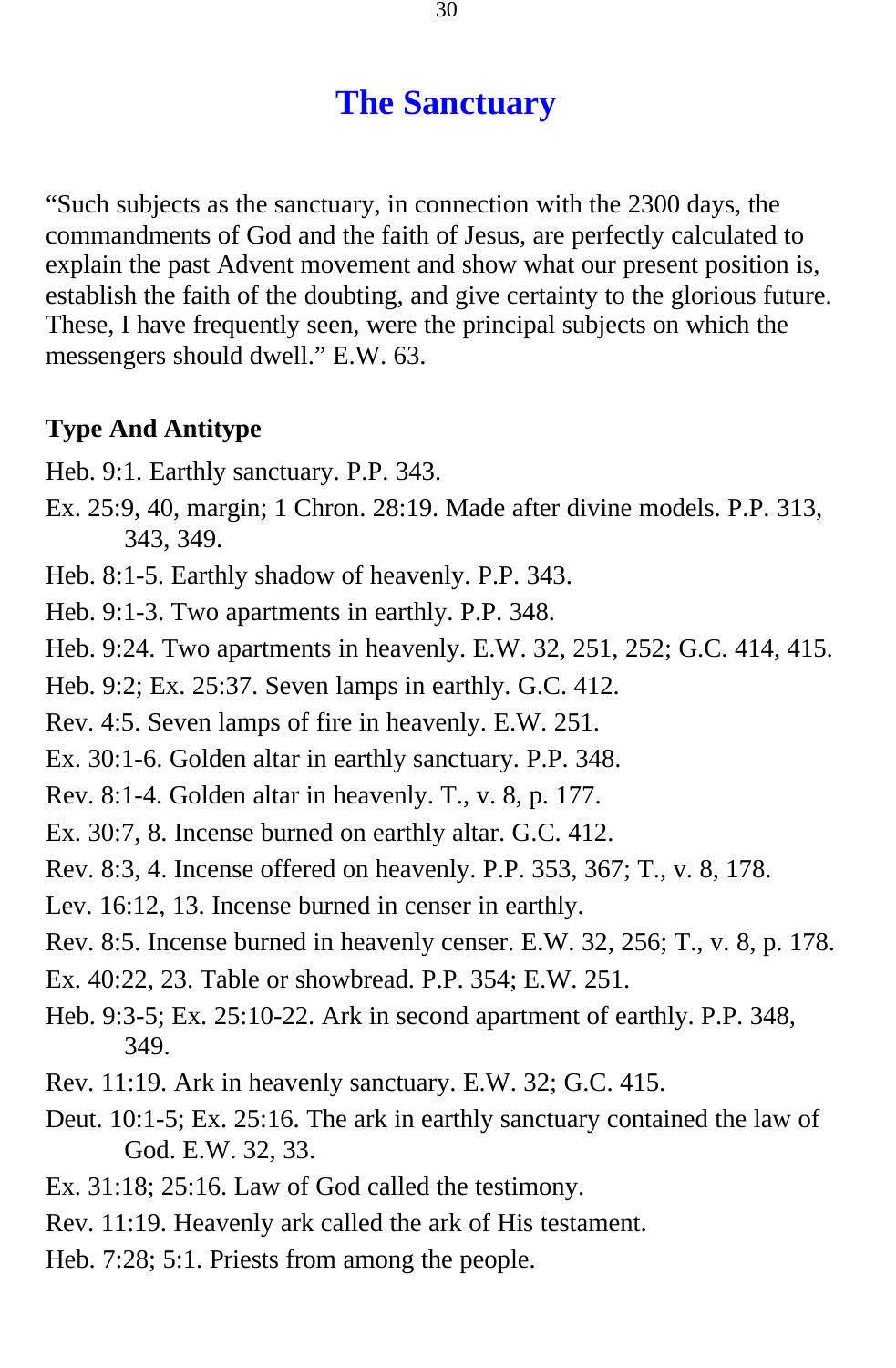- Heb. 4:14, 15; 2:16-18. Our High Priest taken from humanity. D.A. 296, 442.
- Heb. 5:4. Priests did not appoint themselves.
- Heb. 5:5, 6. Christ appointed by the Father. D.A. 757.
- Heb. 5:1. Priests offered gifts and sacrifices for sin.
- Heb. 9:26-28. Christ put away sin by offering Himself. D.A. 25.

#### **Service In The First Apartment Of The Sanctuary**

- Rev. 11:19; Ps. 102:19. Heavenly temple. G.C. 489.
- Heb. 6:20; 8:1, 2. Jesus priest in heavenly temple. E.W. 48.
- Heb. 4:14, 15. We are the congregation. T., v. 6, p. 366; E.W. 55.
- Heb. 8:1-5. Service in earthly a shadow of heavenly. G.C. 420.
- Heb. 9:26; Lev. 4:27-31; 16:30. Object of service was to put away sin. P.K. 684, 685.
- Heb. 9:22. Without shedding of blood there is no remission of sin. E.W. 149.
- Matt. 26:28. Christ's blood shed for the remission of sins. A.A. 552, 553.
- Lev. 4:27, 28. Sinner brought a lamb.
- Lev. 4:29; Num. 5:6, 7. Sin confessed over the lamb.
- Lev. 4:5, 6. Blood presented before the Lord.
- Lev. 10:16-18; 6:30. Flesh eaten by priest before the Lord when the blood was not taken into the sanctuary. Either blood or flesh of every sinoffering was taken into the sanctuary. This was a type of the real work. G.C. 418.
- John 1:29. Christ is the real Lamb of God. A.A. 33.
- 1 Peter 2:24. Christ bore our sins in *His own body,* or flesh. D.A. 751.
- Heb. 9:12. Christ entered the heavenly temple with His own blood. E.W. 38, 253; G.C. 430.
- Heb. 9:6. This service continued throughout the year. G.C. 421, 430.

All of this service was an object-lesson to lift up the great Sin-bearer before the people.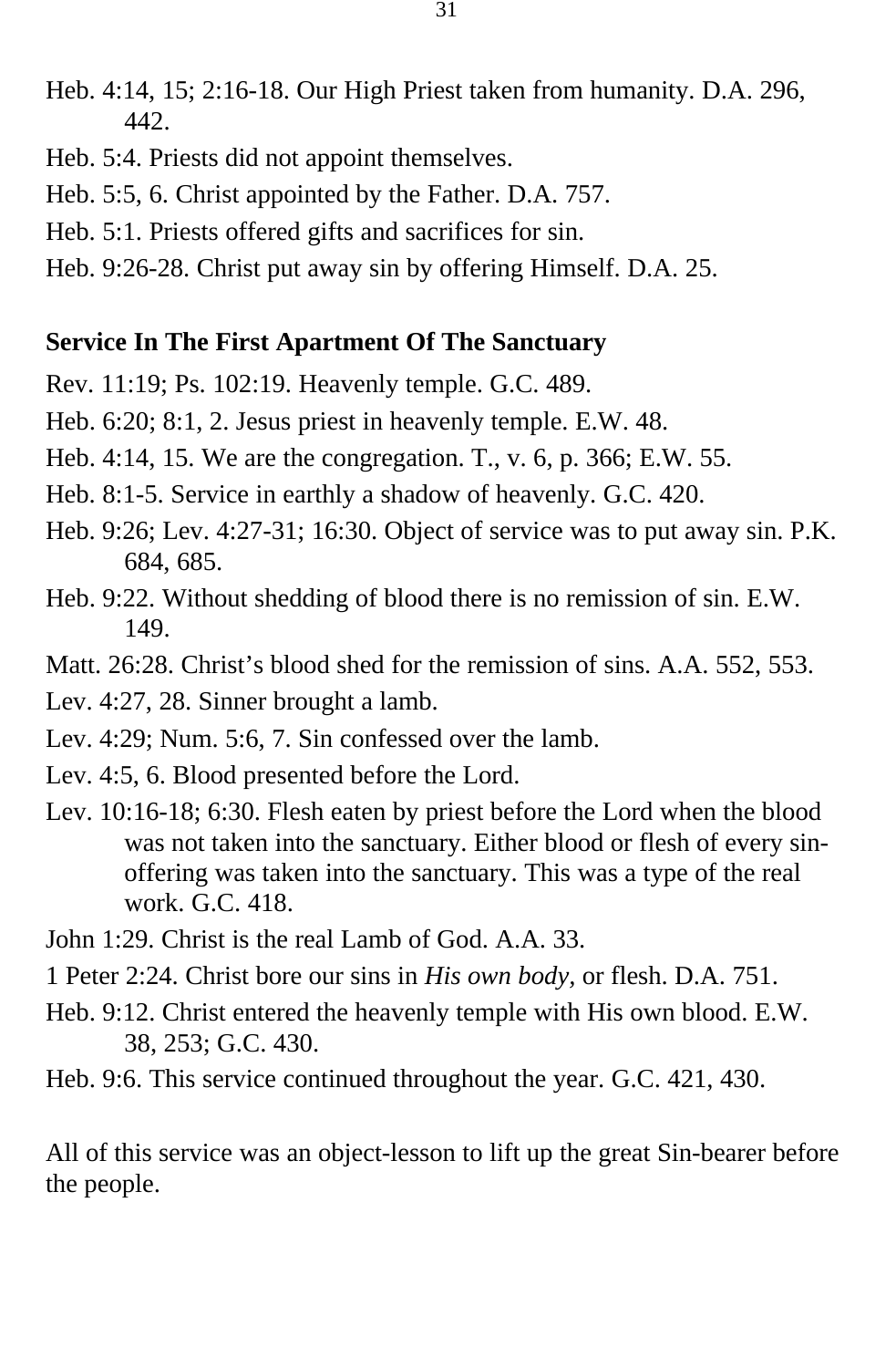#### **Service In The Second Apartment Of The Sanctuary**

- Heb. 9:7. Service in the second apartment only one day in the year. P.P. 352, 355.
- Lev. 16:2, 29, 30. Atonement made on the tenth day of the seventh month. All sin put away on that day.
- Lev. 16:2-4, 11-14. Preparation of the priest for service.
- Lev. 16:7,8. Lots cast upon the two goats. G.C. 419.
- Lev. 16:9, 15-19. The Lord's goat offered as a sin-offering. P.P. 355, 356.
- Num 29:7-11. Sin-offering offered on the day of atonement besides the sinoffering of atonement.
- Lev. 16:18-19. The last work performed by the priest in the sanctuary was at the altar in the first apartment. E.W. 280, 281.
- Lev. 16:20. When the priest comes out from the sanctuary, in type, he bears all the confessed sins of the people. There is then an *end* of all reconciling. T., v. 2, p. 691; E.W. 280; G.C. 490, 491.
- Lev. 16:10, 21. The sins all laid upon head of scapegoat. G.C. 485.
- Ps. 7:16. David understood that the sins would come down upon the head of the evil one.
- Lev. 16:22. The goat was led into the wilderness. P.P. 355.
- Rev. 22:11, 12. When our High Priest leaves the sanctuary to come into the earthly court, every case will have been decided for eternity. E.W. 36, 279, 280.
- Rev. 20:1-3. Satan, the antitypical scapegoat, receives the sins of the righteous, and is left upon the desolate earth. G.C. 658; E.W. 178, 280, 281.

The Lamb of God that taketh away the sins of the world should be made the central though of every text.

#### **Judgment**

- Lev. 16:29, 30. The sanctuary cleansed from the confessed sins of the people on the day of atonement. G.C. 480.
- Heb. 9:23. The heavenly sanctuary will be cleansed. G.C. 352.
- Jer. 2:22. Every sin is written in heaven. G.C. 482.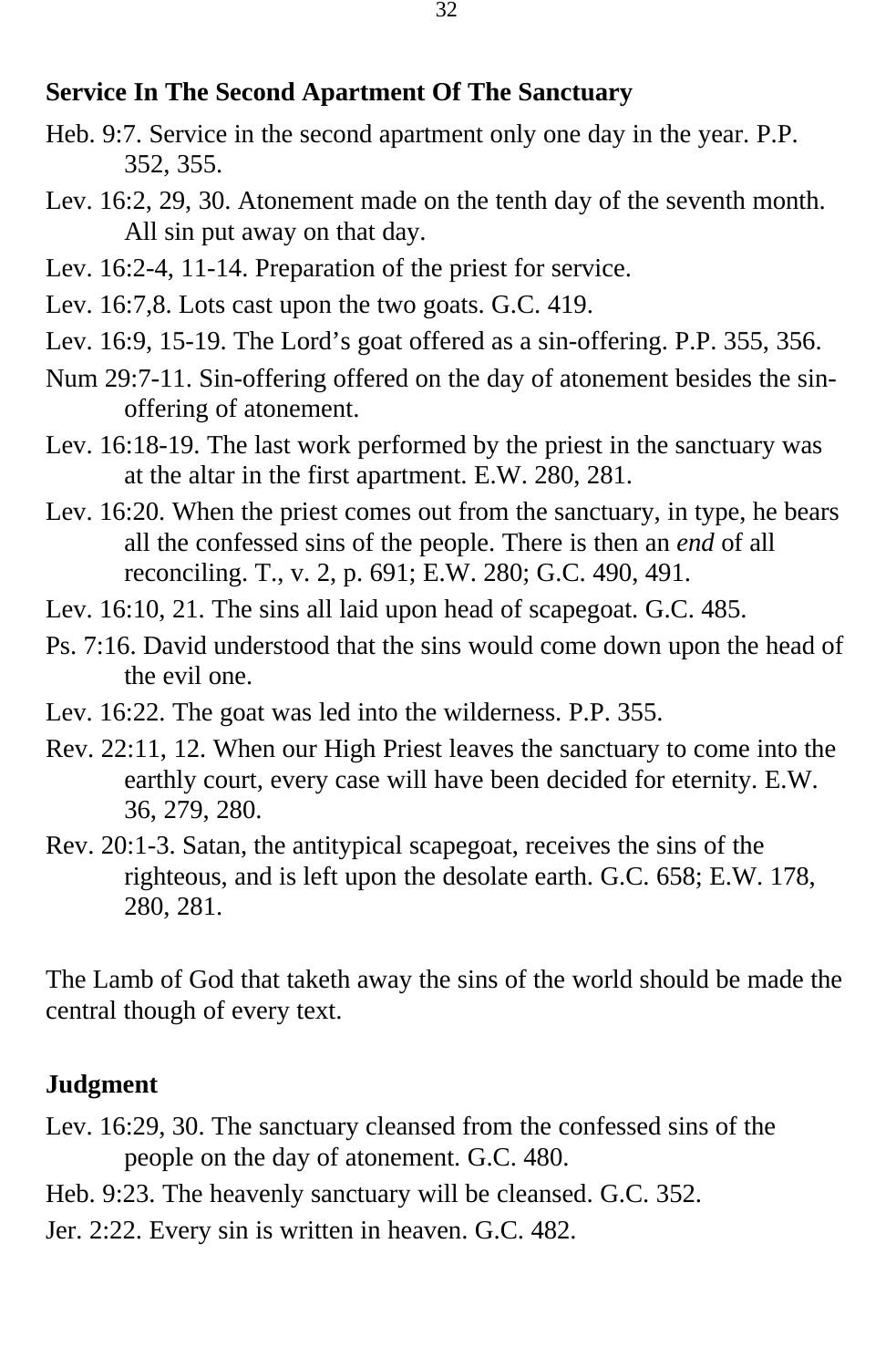- Acts 3:19-21. The sins of the righteous will all be blotted out. Every case will be decided before the sins are blotted out; this will be the cleansing of the heavenly sanctuary. G.C. 352, 611, 612.
- 1 Thess. 4:16, 17. Before Christ comes, a line is drawn between the righteous and the wicked. T., v. 2, p. 355.
- Dan. 7:9-11. Daniel was shown earthly powers carrying forward their work while the judgment was in session in heaven.
- Rev. 11:18, 19. John saw the nations angry during the judgment. L.S. 413, 421.
- Acts 24:25. The judgment was still in the future in Paul's day; therefore, it must take place between Paul's day and the second coming of Christ.
- Acts 17:31. Judgment appointed. Christ's resurrection a pledge of judgment.
- Rev. 14:6, 7. An angel announces the opening of the judgment.
- Rev. 14:8-14. There were only two other messages to be given to the world. The work of cleansing the earthly sanctuary was not seen by the people; they accepted it by faith. The *real* work of judgment is in heaven. We follow our Priest by faith. P.P. 353; D.A. 166.
- Rom. 2:12, 13; Eccl. 12:13, 14; Jas. 2:12; Ps. 96:13. The law of God is the standard in the judgment. G.C. 482.
- Dan 7:10. The judgment is an examination of books. G.C. 480.
- Rev. 20:12. The people are judged by what is written in the books. G.C. 487.
- Rom 14:11, 12. Everyone, "shall give an account of himself to God." T., v. 4, pp. 384-387.
- Acts 24:25. The preaching of the judgment and temperance caused kings to tremble.

#### **Nature Of The Judgment**

Eccl. 12:14; Luke 8:17. Every secret thing brought to light. G.C. 482.

- 1 Cor. 4:5. Counsels and thoughts of the heart. E.W. 58.
- 1 Sam. 2:3. Every action weighed. P.K. 639.
- Matt. 12:36. All idle words. D.A. 323.
- Rev. 20:13. Judged according to works. T., v. 6, pp. 310, 311.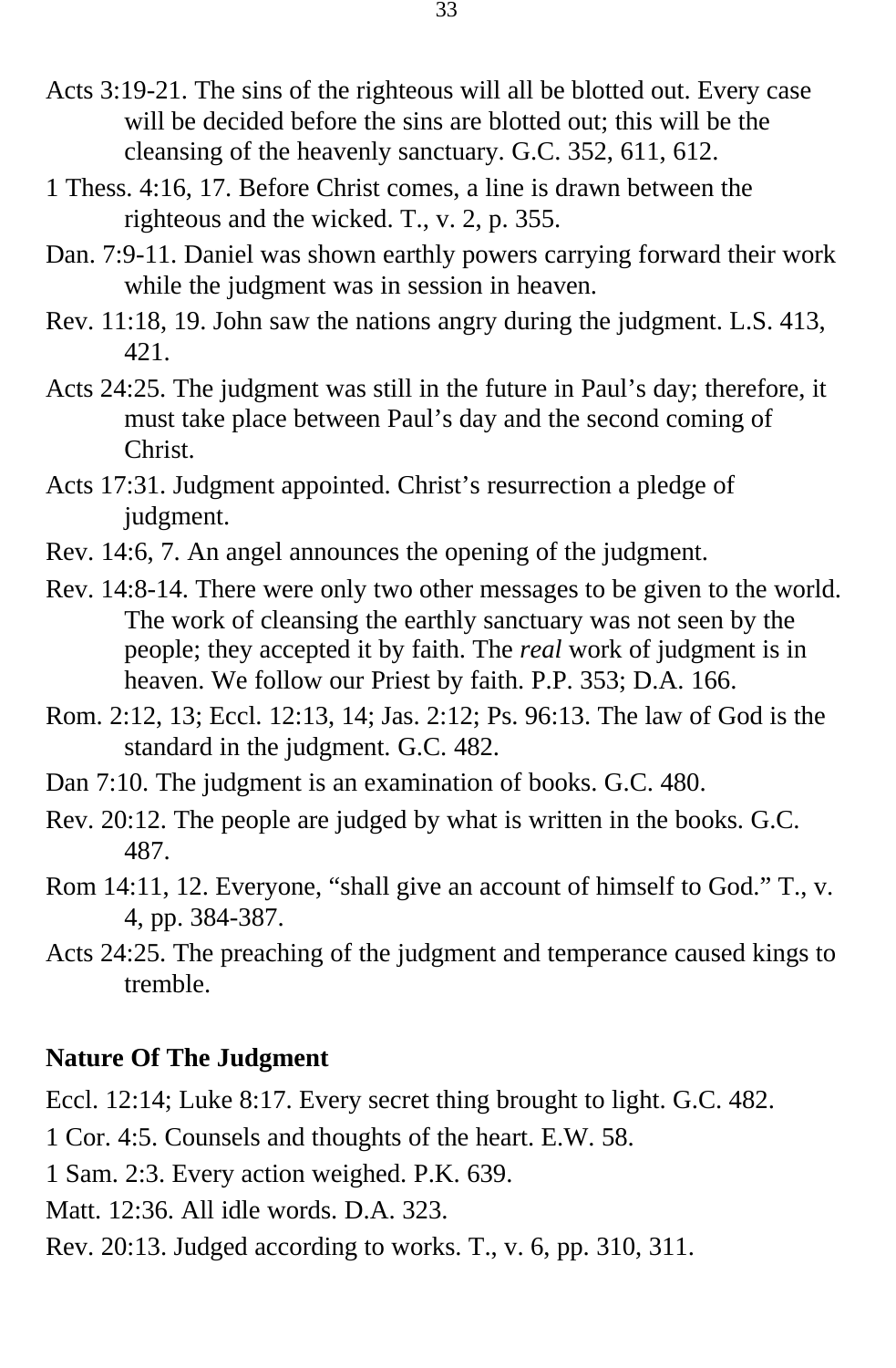- Jer. 2:22. Every sin written. G.C. 482.
- Dan. 7:9, 10; Rev. 20:12. Judged out of the things written in the books. C.O.L. 310.
- 1 Peter 4:17. Judgment begins with the righteous. G.C. 480.
- Luke 20:35; 1 Thess. 4:16, 17. Those "accounted worthy" come up in the first resurrection. G.C. 482.
- Luke 21:34-36. The living righteous will also be accounted worthy. G.C. 483; T., v. 6, p. 130.
- Eccl. 7:27. To "account" is to consider one by one. G.C. 490.
- 1 Cor. 4:3-5. We are not to judge one another, but keep in mind the judgment of God. T., v. 8, p. 85; v. 9, pp. 185, 186.
- 1 Kings. 8:39. God only know the heart. D.A. 58.
- 1 Cor. 11:31. If we "judge ourselves, we should not be judged." D.A. 314.
- 1 Cor. 11:32. Chastening is to prepare us for the judgment. E.W. 67.
- Rev. 3:5. Names of the righteous retained in the book of life. G.C. 490.

#### **Books Of Judgment**

- Dan. 7:10; Rev. 20:12. "The books were opened," showing there were more than one. E.W. 52.
- Mal. 3:16-18. The book of remembrance records thoughts and victories gained. D.A. 637; G.C. 481.
- Ps. 56:8. Our wanderings and tears of repentance are recorded in God's book. G.C. 481.
- Ps. 87:4-6. Place of birth and influences that go to make up our characters.
- Ps. 139:15, 16. The members of our body are written in the Lord's book.
- Rom. 2:1-5. A man's life is written so accurately that if he professes one thing and lives another, he treasurers up wrath against the day or wrath. G.C. 487.
- Luke 10:19, 20. To be enrolled in the book of life is the highest honor given mortals. C.O.L. 299.
- Phil. 4:3. Names of faithful workers recorded. D.A. 313, 638.
- Ex. 32:33. Names of those who cling to sin will be removed. G.C. 483, 486.
- Rev. 3:5. Names of the faithful retained. G.C. 484.
- Rev. 13:8; 17:8. Wicked are not recorded. G.C. 483.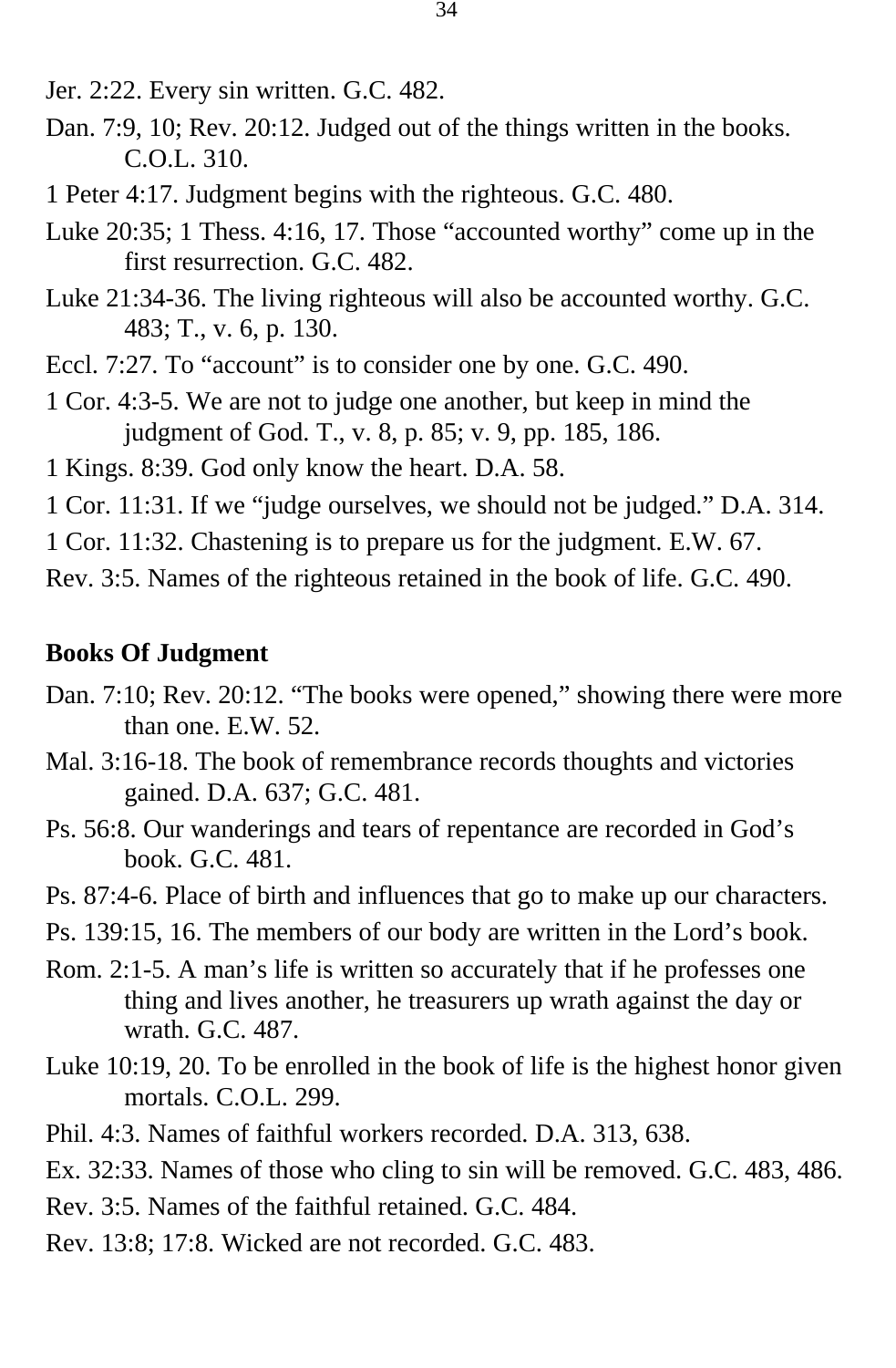- Rev. 20:15. None will be saved whose names are not recorded in the book of life. Isa. 4:3, margin; Ps. 69:28; Heb. 12:23; Dan. 12:1.
- Jer. 17:13. Those who forsake God are written in the earth, or book of death. E.W. 52; G.C. 661.
- Hosea 13:12; Job 14:17. Sins sealed up.
- Deut. 32:32-36. Sins of the wicked are all laid up in store until the day of punishment. G.C. 666.

#### **Judgment Of The Wicked**

Ps. 1:5. Wicked will not stand in the judgment.

- 1 John 3:4. The law detects the sinner. G.C. 639.
- 1 Tim. 5:24-25. Unconfessed sins follow after and condemn the individual. C.O.L. 294.
- Jude 6, 7. Past punishments illustrate the future. G.C. 22.

Matt. 11:20-24. Wicked cities will answer in judgment.

2 Peter 2:4. Fallen angels reserved for judgment. E.W. 291.

2 Peter 2:9. Unjust reserved for judgment.

- 1 Cor. 6:2, 3. Saints assist in judging the wicked. G.C. 661; E.W. 54, 291.
- Rev. 20:1-4. This judgment is during the 1000 years. E.W. 53.
- Rev. 20:5-7. At end of thousand years wicked are raised. G.C. 661.
- Ps. 2:7-9. They refused a mediator, now they meet a judge. D.A. 210; E.W.292.
- Ps. 149:5-9. The saints take part in the execution of the judgment. E.W. 52.
- Mal. 4:1-3. Wicked are destroyed by fire. G.C. 672, 673.
- Rev. 20:13. All judged by their works.
- Rev. 20:12. All judged by the record in the books.
- Luke 12:47, 48. There will be degrees of punishment. G.C. 673; E.W. 294, 295.
- Eze. 28:17-19. Satan himself reduced to ashes. G.C. 673.
- Rev. 21:1-5. A new earth after sin is destroyed. G.C. 675, 676.

The time of the opening of the judgment is given in the Bible study on the 2300 days, page 45.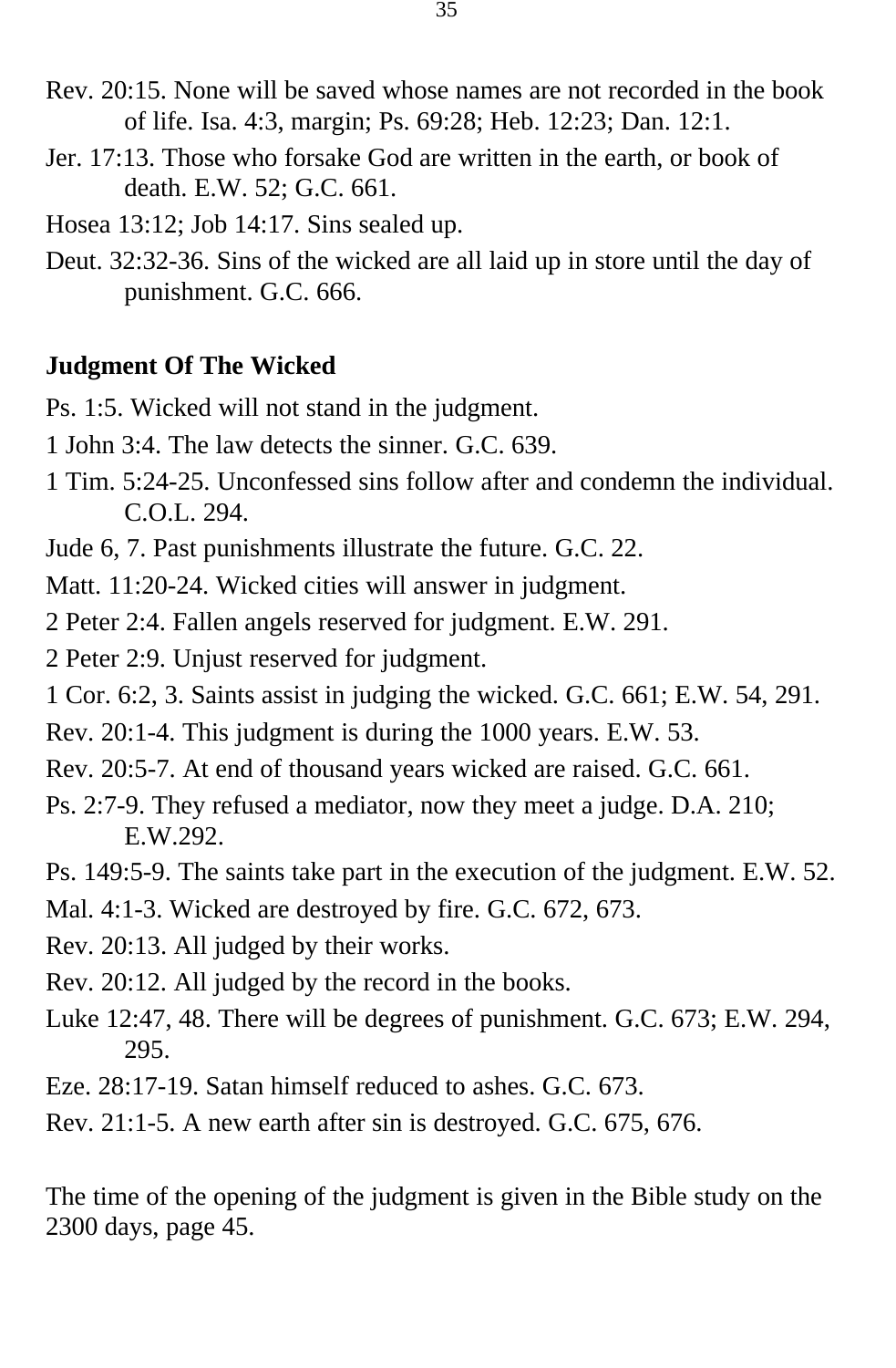#### **The Eighth Chapter Of Daniel**

- Dan. 8:1. The third year of Belshazzar, the last year of Babylon.
- Dan. 8:2. Daniel in Elam when given the vision.
- Dan. 8:3-14. Symbols given, –a ram, a rough goat, a little horn, and the 2300 days.
- Dan 8:15. Daniel sought for the meaning. P.K. 553.
- Dan. 8:16. Gabriel commissioned to make him understand.
- Dan. 8:20. Ram represented Medo-Persia.
- Dan. 8:21. Goat a symbol of Greece.
- Dan. 8:6, 7. Overthrow of Grecia by Medo-Persia.
- Dan. 8:8, 22; 11:4. Grecia divided into four divisions.
- Dan. 8:24, 25. The power following Grecia, which will be understood at the time of the end. Verse 17.
- Dan. 8:26, 27. Gabriel began to explain the time mentioned in the  $14<sup>th</sup>$ verse, but Daniel fainted and could not understand. P.K. 554.
- Dan. 9:1. The first year of Medo-Persia's universal reign. Since the vision of the 8<sup>th</sup> chapter Babylon had been overthrown.
- Dan. 9:2. Daniel studied Jeremiah's prophecy. Jer. 25:11, 12; 29:10; P.K. 554, 555.
- Dan. 9:3-19. Daniel's prayer reveals fear of lengthened captivity.

#### **The 2300 Days Of Dan. 8:14**

- Dan. 9;20, 21. Gabriel appeared while Daniel was praying. P.K. 556.
- Dan. 9:22, 23. Came to give understanding. Daniel told to consider the vision.
- Dan. 9:24. Gabriel begins where he left off in Dan. 8:26, and explains the 2300 days. P.K. 556.
- Dan. 9:25. The period begins with the command to restore and build Jerusalem.
- Ezra 6:14. It took three kings to complete the decree. G.C. 326, 327.
- Ezra 1:1-4. The first part given by Cyrus 536 B.C. P.K. 558-578.
- Ezra 6:1-12. The second part given by Darius, the Persian. P.K. 578-609.
- Ezra 7:11-27. Artaxerxes completed the decree in 457 B.C. It required 79 years to complete the decree. P.K. 610-617.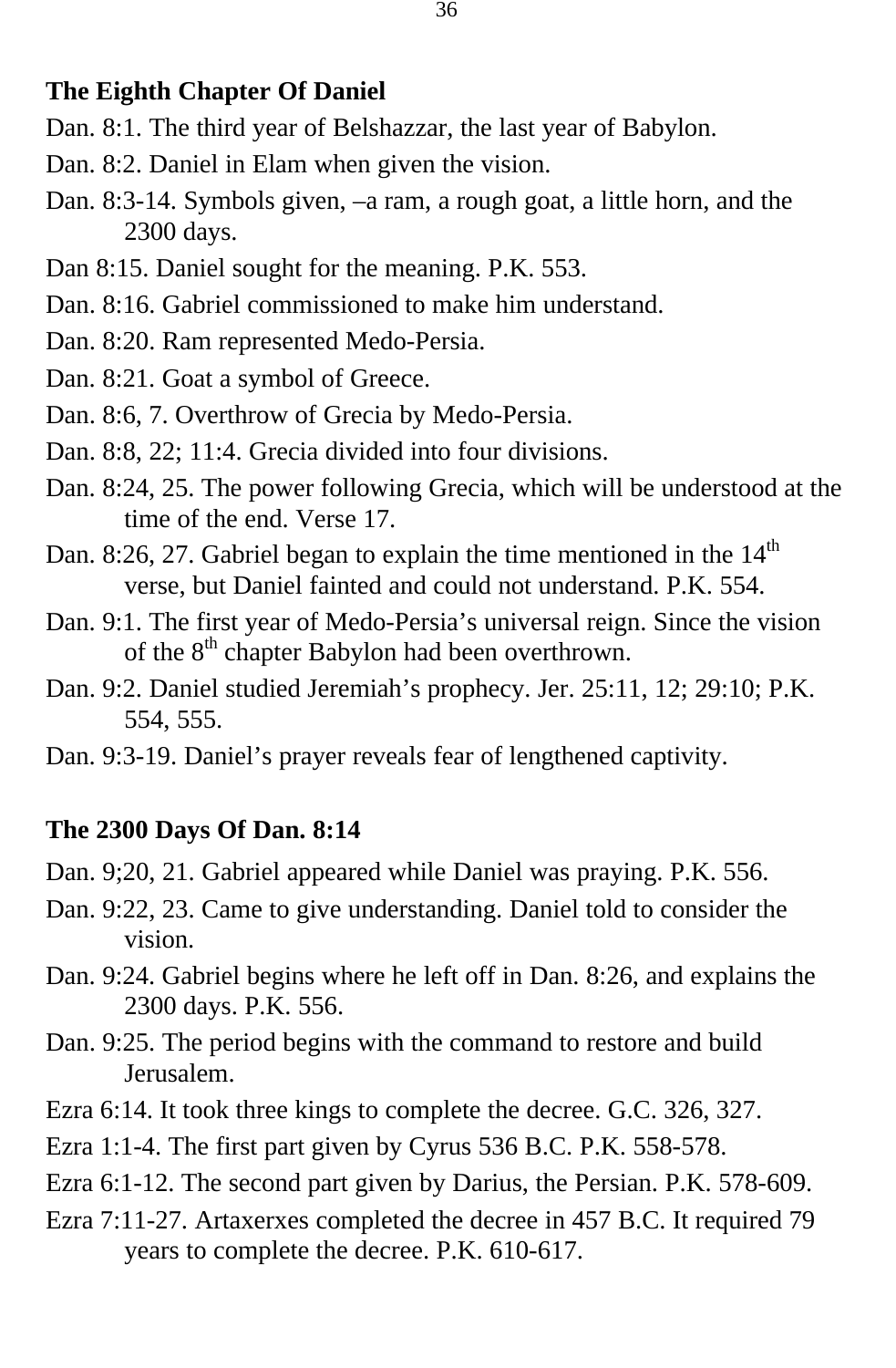- Ezra 7:9. Nearly half of the year passed before the decree reached Jerusalem. It was 456 1-2 before the decree went into effect. G.C. 327, 398, 399.
- Dan. 9:25. The 2300 days began when the decree went in to effect 456 1-2 B.C.; 70 weeks, or 490 years, were determined, or cut off for the Jews. The six definite things mentioned were all fulfilled by Christ within the 70 weeks. His death sealed the vision. He was anointed at His baptism, the heavenly sanctuary was anointed before Christ entered it with His blood to fulfill the type. Ex. 40:9-11.
- Dan. 9:25. The 70 weeks were divided into seven, sixty-two, and one week. P.K. 698-700.
- Num. 14:34; Eze. 4:6, margin. A day of prophetic time equals a year.
- Gen. 29:27. Seven years equal a week of symbolic time.
- Dan. 9:25. Seven weeks and 62 weeks, or 483 years, reached to Messiah. Subtracting 456 1-2 years from 483, leaves 26 1-2 A.D., or 27 A.D., the date for the Messiah. G.C. 327, 328.
- John 1:41, margin. The Hebrew word Messiah in English is anointed; the 483 years reached to the Annointed One.
- Acts 10:38. Jesus was annointed with the Holy Ghost.
- Luke 3:21, 22, margin. This annointing took place at the baptism of Christ, A.D. 27. D.A. 111, 112.
- Mark 1:9-15. Jesus, as He entered upon His ministry, announced that "the time *was* fulfilled." G.C. 327.
- Dan. 9:26, 27. In the midst of the  $70<sup>th</sup>$  week, Messiah "was to be cut off," and "cause the sacrifice to cease."
- Dan. 9:27. He was to confirm the convenant for one week, and yet be cut off in the midst of the week. D.A. 233.
- Heb. 2:3. The Saviour taught the first part of the week, and His followers the last part.
- Luke 24:47. According to Christ's instruction, the disciples confined their labors to Jerusalem for 3 1-2 years after the crucifixion. G.C. 327.
- Acts 8:1-4. After the rejection of the gospel and the stoning of Stephen, the disciples went everywhere preaching the word. This was A.D. 34, the end of the 70 weeks. The gospel was no longer confined to the Jews. Seventy weeks, or 490 years, taken from the 2300 days, leaves 1810 years. The 70 weeks ended A.D. 34; 1810 added to A.D. 34 brings us to the autumn of 1844.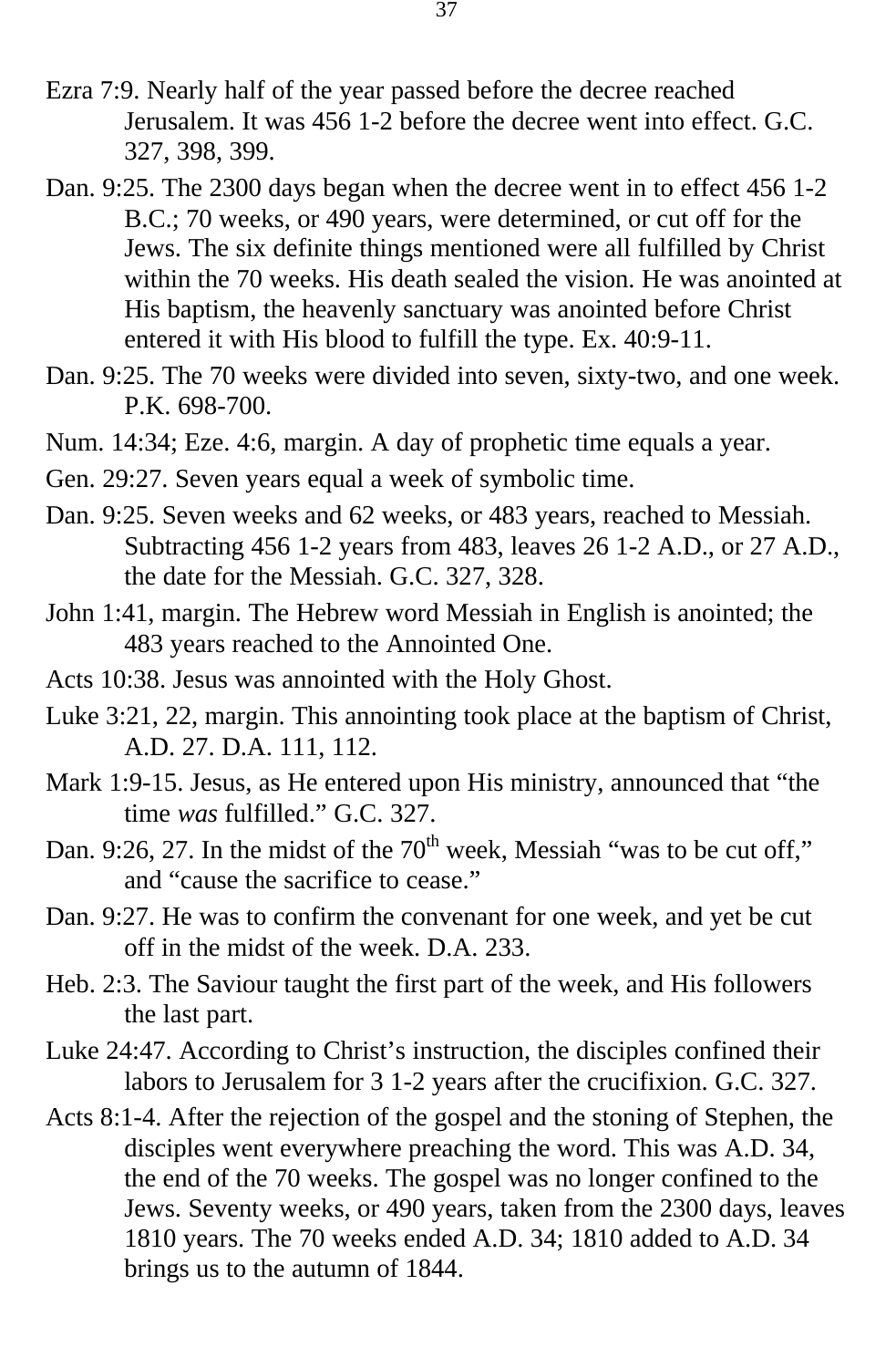Dan. 8:14. In the autumn of 1844, at the end of the 2300 days, the cleansing of the heavenly sanctuary, or the investigative judgment, began in the heavenly sanctuary. G.C. 486.

#### **The Position And Work Of Our Heavenly High Priest**

- Heb. 8:1. Christ, our High Priest, at the right hand of the throne of God. M.H. 71.
- Heb. 8:2. He ministers in the heavenly sanctuary. A.A. 552, 553.
- Ex. 25:40, margin. Earthly sanctuary pattern of the heavenly.
- Heb. 8:1-5. The service of earthly priests an example or shadow of Christ's work in heaven. By studying of earthly priests, we learn of Christ's work. L.S. 278.
- Heb. 9:6. There was a *continual* service in the first apartment of the earthly sanctuary. G.C. 418.
- 1 Chron. 6:49. The high priest officiated at the brazen altar in the court at the golden altar in first apartment, and did all the work of the place, most holy, or second apartment.
- Ex. 30:7, 8. Aaron, the high priest, officiated twice *every day*, morning and evening, in the first apartment.
- Ex. 30:8. It was a *perpetual* incense; hence, was replenished on the day of atonement the same as other days. P.P. 348.
- Ex. 29:42, 43. God's visible presence was seen sometimes at the door of the first apartment, or tabernacle of the congregation.
- Ex. 30:36; Num. 17:4; Ex. 40:34, 36. He also met with them in the second apartment.
- Rev. 1:11-13. John saw Christ officiating in the first apartment of the heavenly sanctuary. A.A. 585, 586.
- Rev. 8:3, 4. He also saw the prayers and incense being offered on the golden altar in the first apartment of the heavenly sanctuary. P.P. 356.
- Rev. 4:2-5. John was shown the throne of God in heaven with the seven lamps of fire before it, and the seats of the twenty-four elders round about it. This was the first apartment.
- 1 Chron. 24:1-31. The common priests of the earthly priesthood were divided into twenty-four courses. This custom was followed to the time of Christ. Luke 1:8. There were twenty-four chief men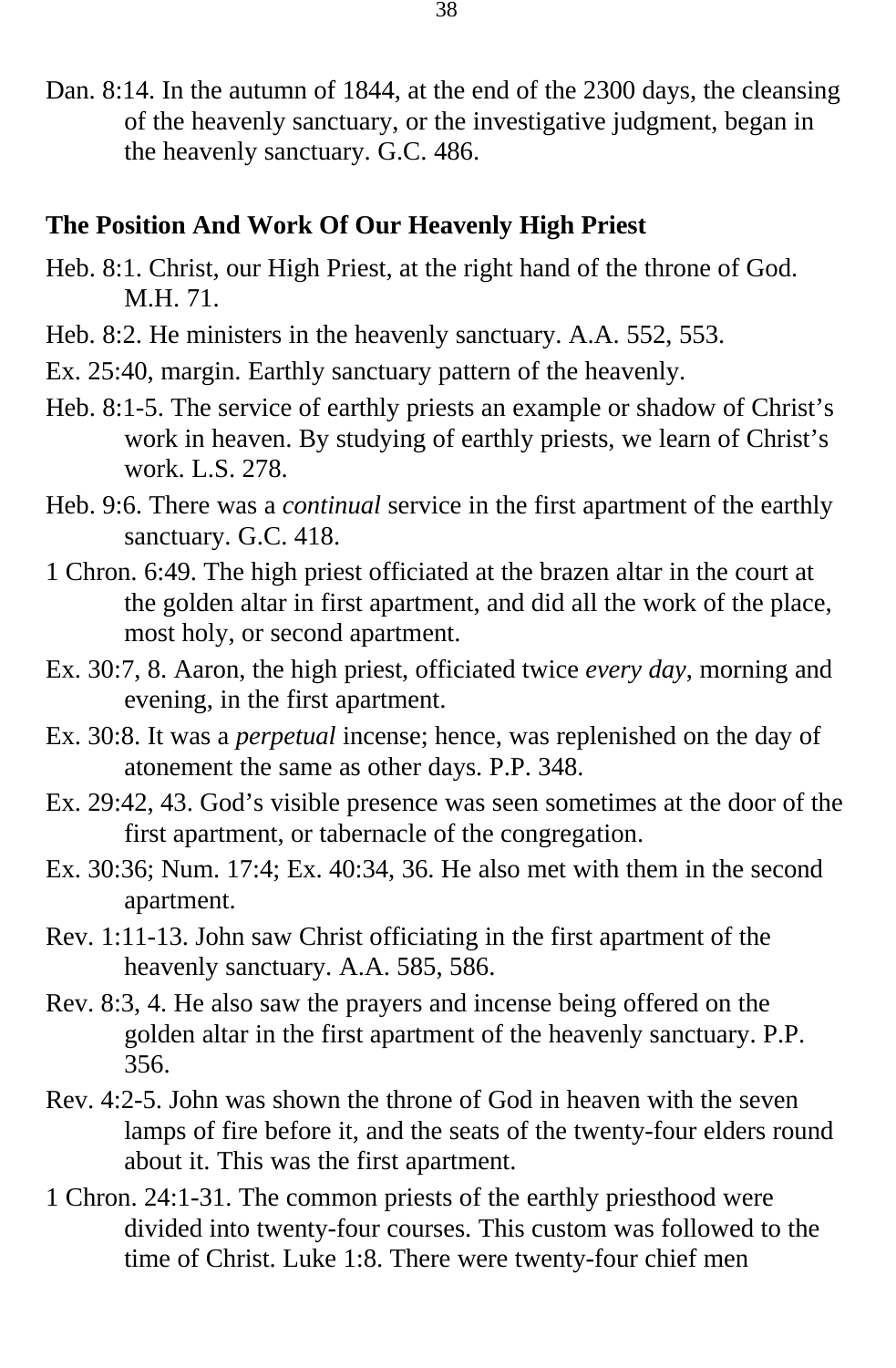sometimes called governors of the sanctuary. 1 Chron. 24:4. The twenty-four elders that had been redeemed from the earth (Rev. 5:8- 10) could not be allowed to enter the most holy place; hence, the throne as seen by John was in the first apartment of the heavenly sanctuary. D.A. 93.

- Rev. 5:1-10. With Christ in the midst of the throne a service was held by those redeemed from the earth; hence, it must have been in the first apartment.
- Heb. 9:7. The high priest went alone into the second apartment.
- Lev. 16:17. There was no man in the tabernacle of the congregation, or first apartment, when the high priest went in to officiate on the day of atonement.
- Lev. 16;29, 30. The sanctuary was cleansed on the tenth day of the seventh month from all the sins that were "before the Lord," all that had been confessed.

During the year, the service had been confined to the first apartment: it was not carried into the second apartment. The high priest alone officiated in both apartments that day. The incense on the altar had to be kept burning, and if necessary, sin offerings were offered. Num. 29:7-11.

- Lev. 16:2. God promised to meet with Aaron, the high priest, in the second apartment.
- Dan. 7:9, 10. Daniel saw the thrones placed, or change positions, and the Father take His seat upon His throne for judgment. His attention was attracted to the "wheels of burning fire" as the throne was moved from the  $1<sup>st</sup>$  to the  $2<sup>nd</sup>$  apartment of the heavenly sanctuary. E.W. 54, 55.
- Eze. 1:1-27; 10:1-20. God's throne is a movable throne.
- Dan 7:13, 14. Daniel beheld Christ borne in before the Father by the angels of God as our Advocate in the judgment. E.W. 55; G.C. 480.
- 1 Tim. 2:5. There is *one* mediator between God and men, the man Christ Jesus. G.C. 482.
- Dan. 7:9-10. God the Father sits as judge, the angels are witnesses, the books with their record of every thought and intent of the heart, as well as of every word and action, represent the individual to be judged. Christ is the mediator.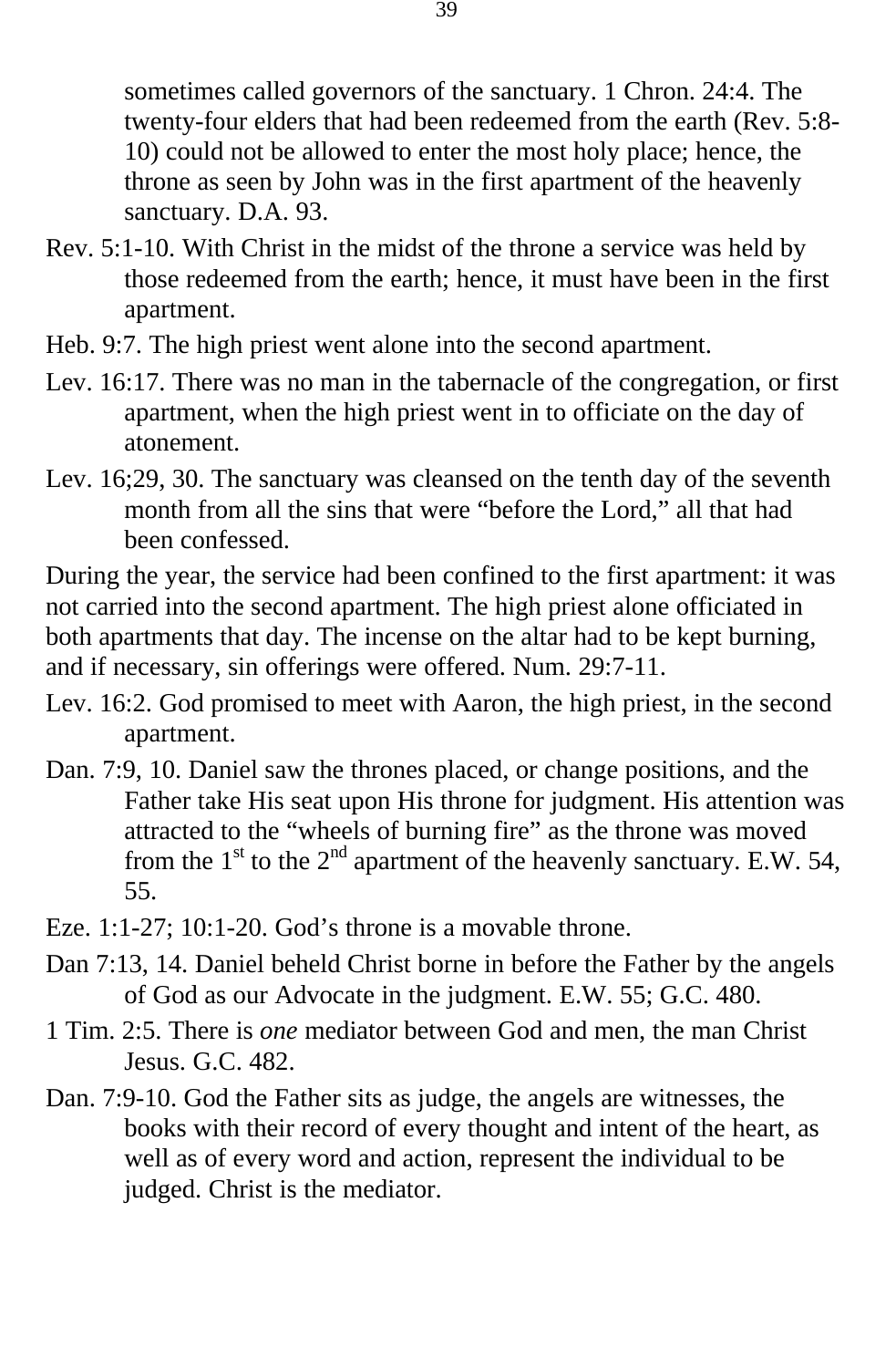- Acts 3:19-21. The sins of all *who have repented of their sins will* be blotted out, thus cleansing the heavenly sanctuary of all the sins of the righteous. P.P. 357, 358.
- Dan. 8:14. Daniel was shown that the sanctuary would be cleansed at the end of the 2300 days, or in the autumn of 1844.

#### **Day Of Atonement**

- Lev. 16:29, 30. On the tenth day of the seventh Jewish year, the confessed sins of the righteous were cleansed from the sanctuary.
- Isa. 59:2. Sin separates God from His people. P.K. 323.
- Lev. 16:16, 33. Atonement means at-one-ment. The atonement was for both apartments of the sanctuary and the people.
- Lev. 16:7-19. Cleansed with blood.
- Lev. 16:18, 19. Last work at the golden altar. E.W. 280, 281.
- Lev. 16:20; Rev. 20:11, 12. When the high priest leaves the sanctuary, the work of reconciling, or atonement for the people, is complete. E.W. 281.
- 2 Cor. 5:18-21. Christ removes the sins from the people, thus making them at-one-ment with God. D.A. 116.
- Lev. 16:8, margin. Scapegoat is Azazel. The Syr. Trans. Has Azazel the "angel [strong one] who revolted." The oldest opinions of the Hebrews and Christians are that Azazel is the name of the devil.
- Lev. 16:20-22. When the high priest had completed the work of atonement for the people, the sins were placed on Azazel.
- Rev. 20:1-3. After every case is decided for eternity, Satan, the antitype, with the sins of the righteous placed upon him, is left on the desolate earth.
- Lev. 16:23. High priest changed his garments.
- Lev. 16:24-28. Clad in other garments, he proceeded to cleanse the court. At the end of the day nothing but ashes remained of sin.
- Matt. 13:40-42. At the end of the world, Christ will cleanse the earth, the antitypical court, from all sin. G.C. 673.
- Rev. 19:14-16. When he comes to do that work, He wears kingly, not priestly, garments. E.W. 286, 36.
- Isa. 63:1-4. They are garments of vengeance.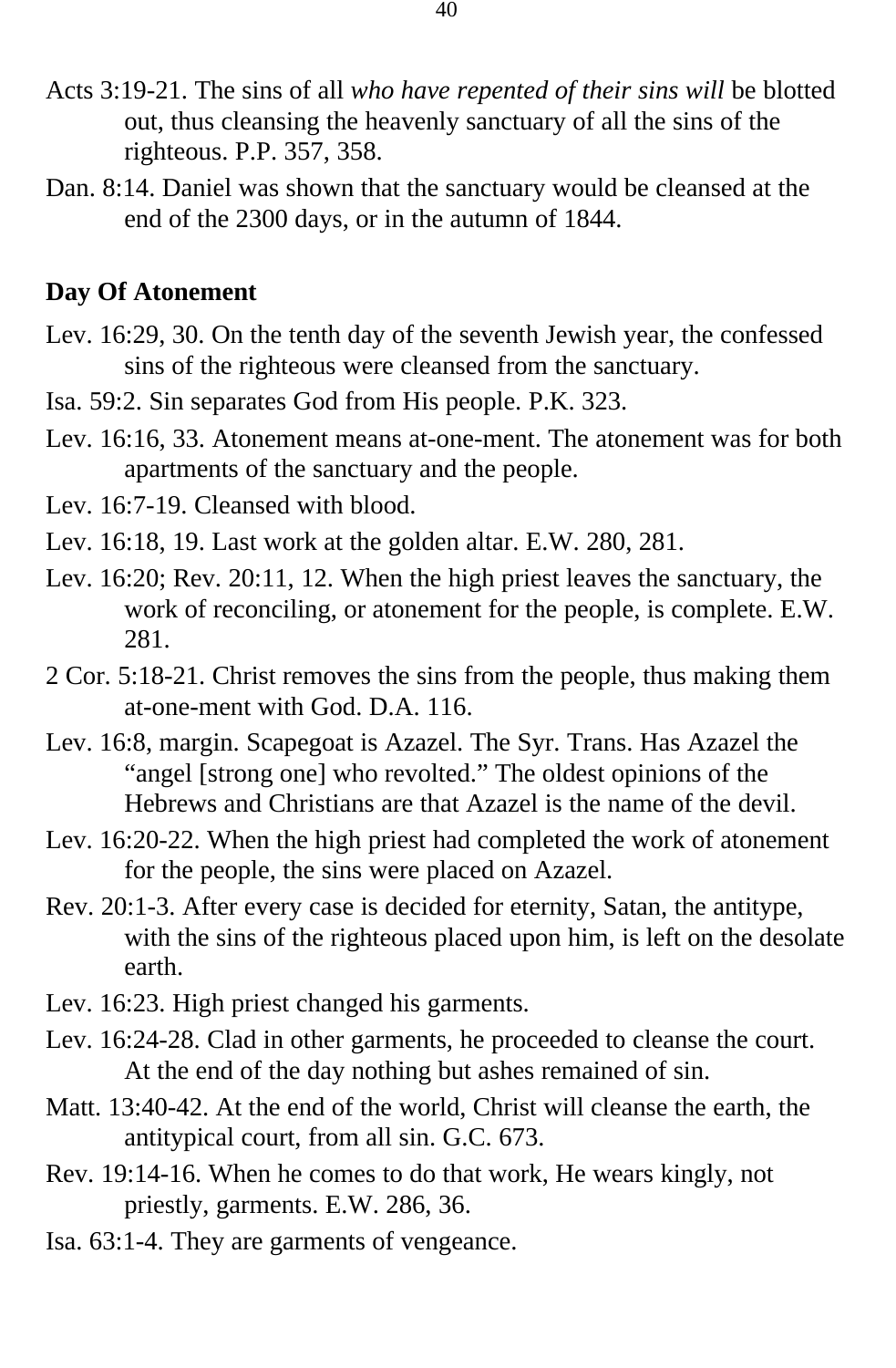- Mal. 4:1-3. When the antitypical day of atonement is complete, there is nothing but ashes remaining of sin and sinners. E.W. 295.
- Isa. 65:17, 18. Every trace of sin will be wiped from the face of the earth.

## **Peace-Offering**

- John 14:27. Christ left His peace on earth. D.A. 672.
- John 16:33. Peace in tribulation. D.A. 335.
- Lev. 3:1, 2, 8. Confessed sin over offering.
- Isa. 57:21. No peace with a sinful heart. D.A. 336, 337.
- Lev. 3:3-5; 7:30. The one desiring peace separated the fat.
- Ps. 37:20. Fat represented sin.
- 2 Cor. 13:5. Must examine our hearts if we desire peace. D.A. 304, 305.
- Lev. 7:32, 33. Shoulder given to the priest that offered the blood.
- 1 John 1:7. Christ's blood cleanses us.
- Isa. 9:6. Government of all that concerns us must be laid on the shoulder of the Prince of Peace. D.A. 330, 331.
- Isa. 22:22. The key to every path before us must be laid on Christ's shoulder.
- Lev. 7:30, 31. Breast given the priest.
- Isa. 40:11. Carries the lambs in His bosom.
- John 13:23-25. John leaned on Christ's breast. Perfect open communion between the soul and Christ. A.A. 85, 86.
- Deut. 18:3. Maw, or stomach, given priest.
- Num. 11:4-10. No peace with appetite uncontrolled. P.P. 377, 378.
- 1 Cor.10:6; Dan. 1:8. Peace with controlled appetite. P.K. 482, 483.
- Deut. 18:3. Cheeks given priest.
- Isa. 50:6; Matt. 26:67. Christ's cheeks betrayed neither shame nor anger. Peace within gives victory. D.A. 734, 735.
- Phil. 4:7. The peace of God which passeth understanding obtained only by surrender to Christ. A.A. 563, 564.
- Col. 3:15; Ps. 119:165. Peace must rule the life.
- 2 Peter 3:14. "Be diligent that ye may be found of Him in peace."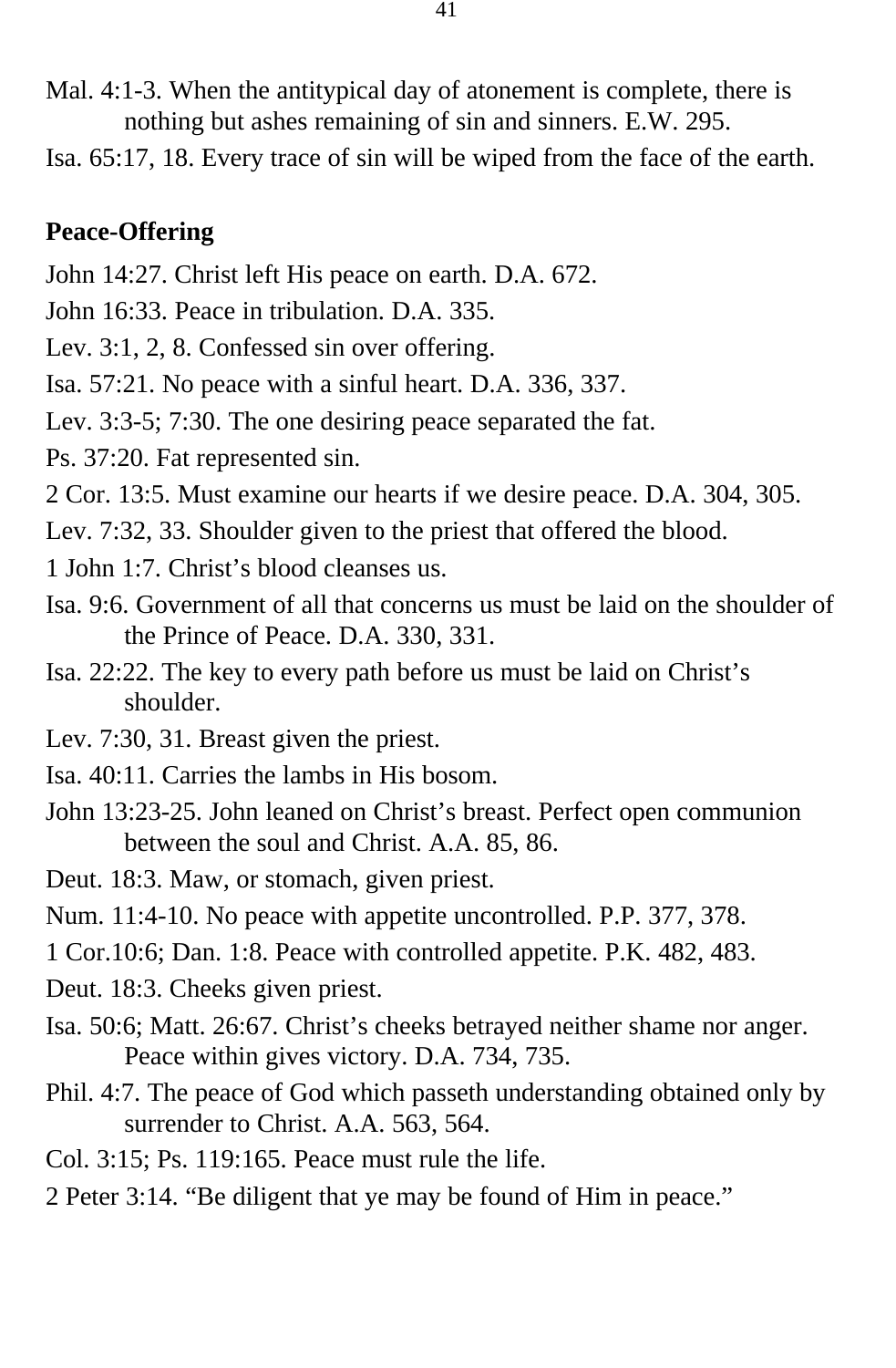#### **The Altar Of Incense**

- Ex. 30:1-6. Golden altar before the vail.
- Ex. 30:7, 8. Perpetual incense renewed morning and evening. The high priest was to offer the incense.
- Ex. 30:34-38. Special incense which could not be used for any other purpose.
- Ex. 30:9. No strange incense could be offered.
- Heb. 8:5. A shadow of heavenly service.
- Rev. 8:2-5. John saw the heavenly altar.
- Rev. 8:3. An angel officiated.
- Jude 9:1 Thess. 4:16; John 5:28, 29. Michael, the archangel, is Christ, our High Priest.
- Rev. 8:3, 4, margin. Incense is added to the prayers. P.P. 359.
- John 14:13, 14. The name, or righteous character, of Christ makes our prayers acceptable. T., v. 4, pp.124, 528.
- 1 John 1:9; Isa. 61:10. Pardoned one clothed with righteous. T., v. 4, p. 124.
- Isa. 64:6. Our righteousness is strange incense.
- Ex. 30:7, 8; Heb. 9:6. Incense was perpetual; hence, offered on day of atonement.
- Rev. 8:3. Incense added to the prayers of *all* saints.
- Rev. 5:8, margin. All prayers not answered at once. After they are accepted by the incense being added, they are put in golden vials to be answered in God's own time.

#### **The First Angel's Message Announcing The Hour Of God's Judgment**

- Rev. 14:6. The angel having the everlasting gospel is the first of a series of three angels. L.S. 278.
- Rev. 14:7. The burden of the message is the hour of God's "judgment *is come."* Men are to fear God and give glory to Him. G.C. 355, 356.
- Acts 24:25. This message could not have been given in Paul's day, for the judgment was then future.
- 2 Tim. 4:1. The day of judgment is connected with the coming of Christ.
- Luke 21:36; 20:35. The righteous are "accounted worthy" before Christ comes.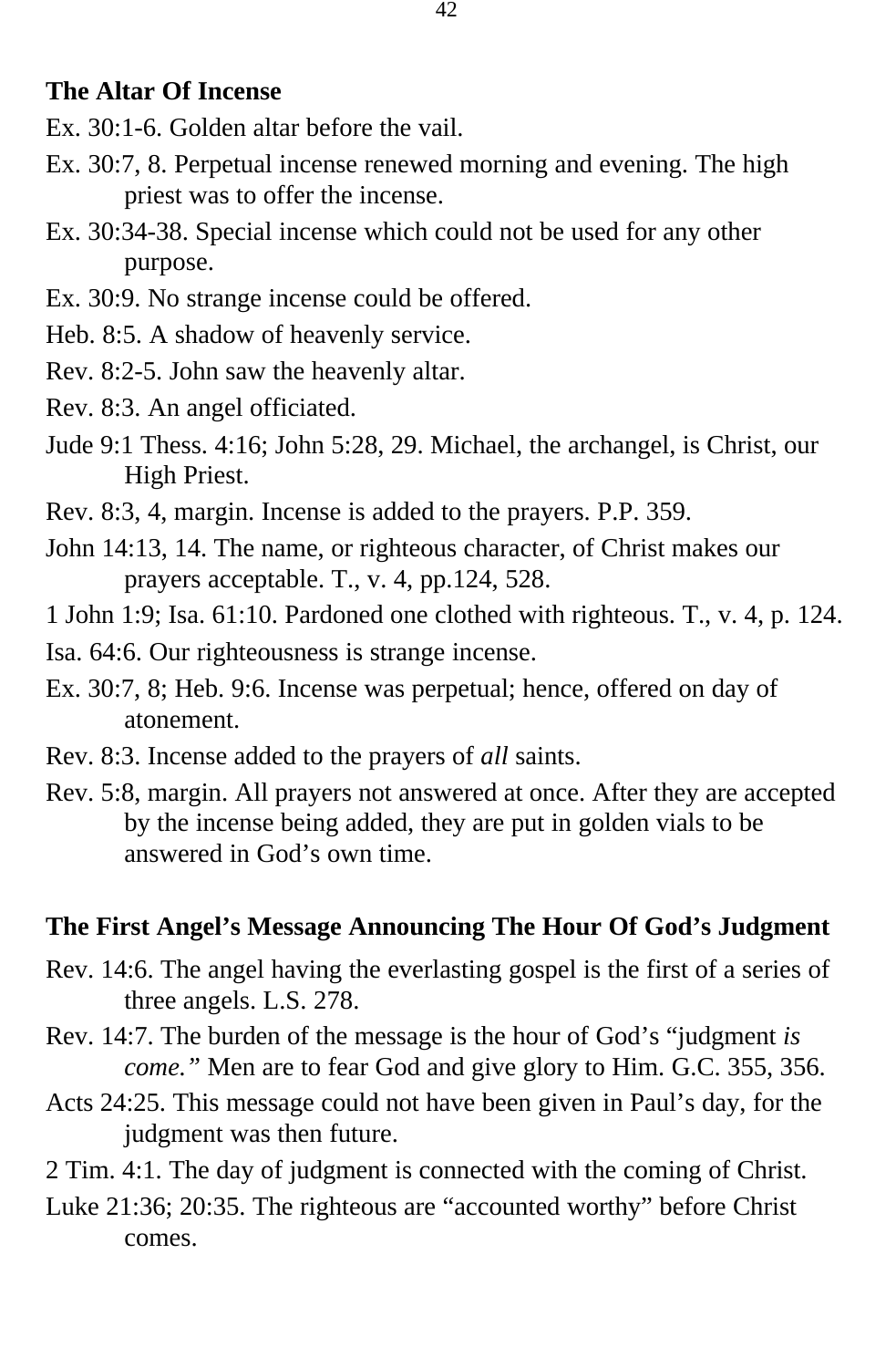- Rev. 22:12. Christ brings His reward with Him.
- Rev. 10:1-10. This message is based upon the contents of a "little book," which announces that time should be no longer.
- Rev.10:11. As this is followed by another world-wide message, it is not real time, but prophetic time, that ends.
- Dan. 8:14. Daniel is the only "little book" that gives the 2300 days,–the longest prophetic period in the Bible, which ended in 1844.
- Rev. 10:1-3. The proclamation of this message is compared to the roar of a lion.
- Lev. 23:23-32. Ten days before the earthly sanctuary was cleansed, the warning was sounded through all Israel.

About ten years before 1844, Bible students began to study the prophetic period of 2300 days, and commenced to warn the world, telling them that the judgment day was near. Joseph Wolfe preached it in Asia; Edward Irving and more than three hundred ministers proclaimed the same message in Europe; while Wm. Miller and his co-laborers declared the message in America. G.C. 357-370.

- Zech. 9:9; Luke 19:35-40. The disciples fulfilled prophecy at the time of Christ's triumphal entry into Jerusalem, but were disappointed. G.C. 351.
- Rev. 10:8-10. In like manner God's people fulfilled prophecy during the ten years prior to 1844. As they studied the prophetic symbols in Daniel, the thought of Christ coming in 1844 was sweet to them, but the disappointment was bitter. G.C. 373.
- Heb. 10:32-34. God desires that this experience should be kept in remembrance by His people.
- Dan. 7:9, 10. The people expected the judgment to take place on earth and were disappointed in the location of the judgment and not the event.

It was by God's appointment that while heaven was interested in the opening of the judgment in heaven, Christ's followers on earth should have their love and thoughts all centered on the movements of their Saviour. G.C. 374, 457.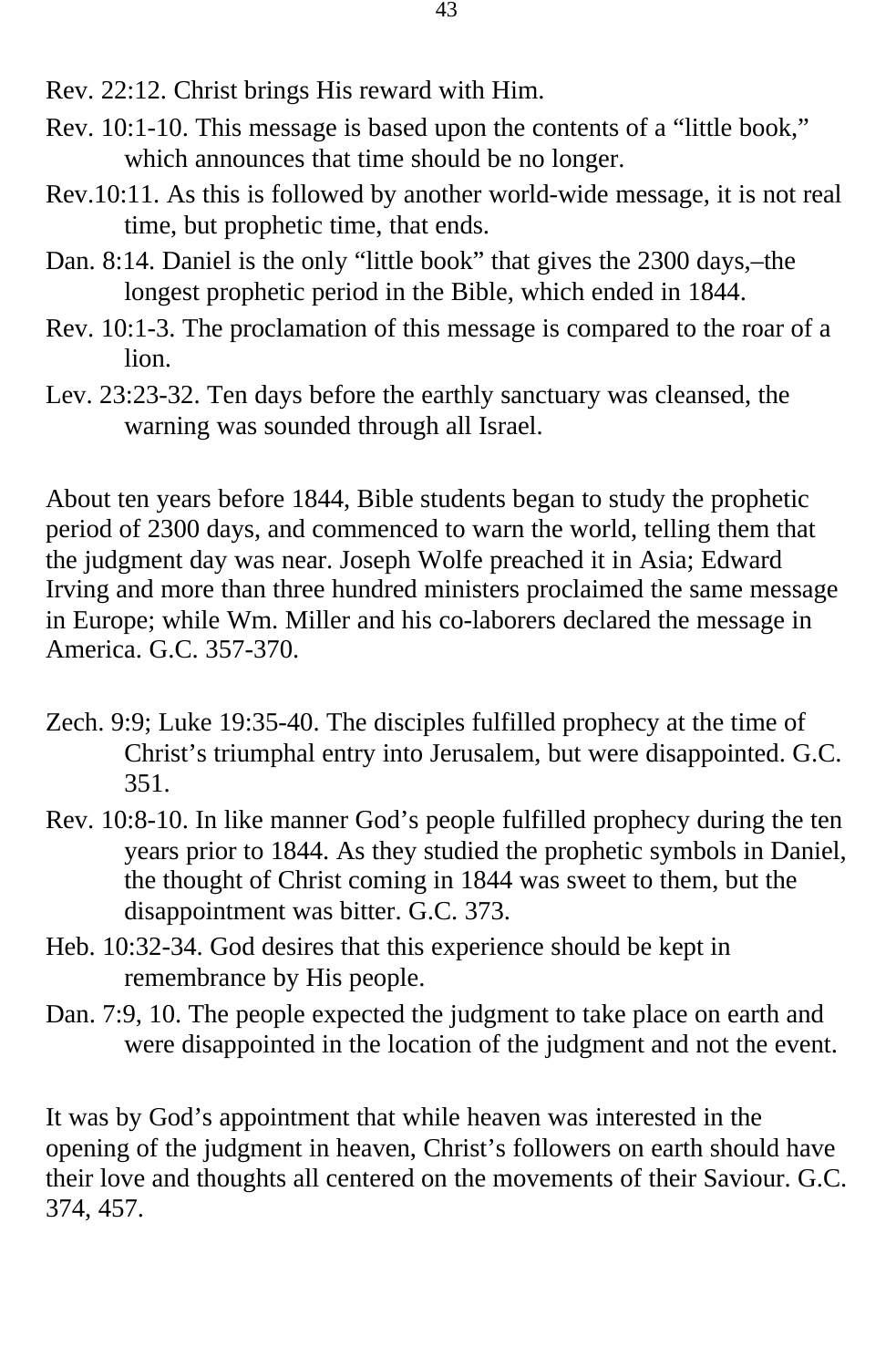#### **Second Angel's Message**

- Heb. 10:32-34. Many rejected the first angel's message and persecuted those who accepted it. G.C. 380.
- Rev. 14:8. The second angel followed, announcing the fall of Babylon.
- Rev. 17:5, 6. Babylon is the power that put to death the martyrs of Jesus.
- Rev. 17:5, 18. Babylon represents an apostate church.
- Rev.17:5. The term Babylon includes mother and daughters. G.C. 382, 383.
- Gen. 11:7, 9, margin. Babylon means confusion. G.C. 381.
- Rev. 14:8. Lest any should doubt that Babylon is fallen, it is repeated twice. Gen. 41:32. The daughters as well as the mother are fallen.
- Rev. 18:1-5. The message repeated with greater force. G.C. 603, 604.
- Rev. 18:1. Great power attends the giving of the message.
- Rev. 18:2. It is given when the "daughter churches" have become wholly corrupt.
- Rev. 18:3. Unlawful connection with the nations the crowning sin.
- 2 Cor. 11:2; Eph. 5:23. Christ is the head of the church. When the churches appeal to the earthly governments to make religious laws, earthly governments to make religious laws, they are committing fornication and are unfaithful to their true husband, Christ. G.C. 381.
- Rev. 17:3, 6. The mother church is represented as guiding the civil power, and being drunk with the blood of martyrs. G.C. 382.
- Rev. 18:3. This union of church and state to be world-wide. G.C. 389, 390.
- Rev. 18:4. God calls His people out of Babylon; all who refuse receive of her plagues. G.C. 390, 604.

## **Third Angel's Message**

- Rev. 14:9-12. This is the most solemn message in the Bible.
- Rev. 14:14. It is the last message before the coming of Christ.
- Rev. 14:9. It follows the first and second messages and is world-wide. It addressed to "any man"; none are excluded. It is a warning against the worship of the beast and its image. G.C. 611.
- Rev. 13:5-7. The beast is the power that persecuted the saints for 42 months, or 1260 years.
- Dan. 7:25. The power that persecuted the people of God for 1260 years thinks to change the law of God. One power has arisen that claims to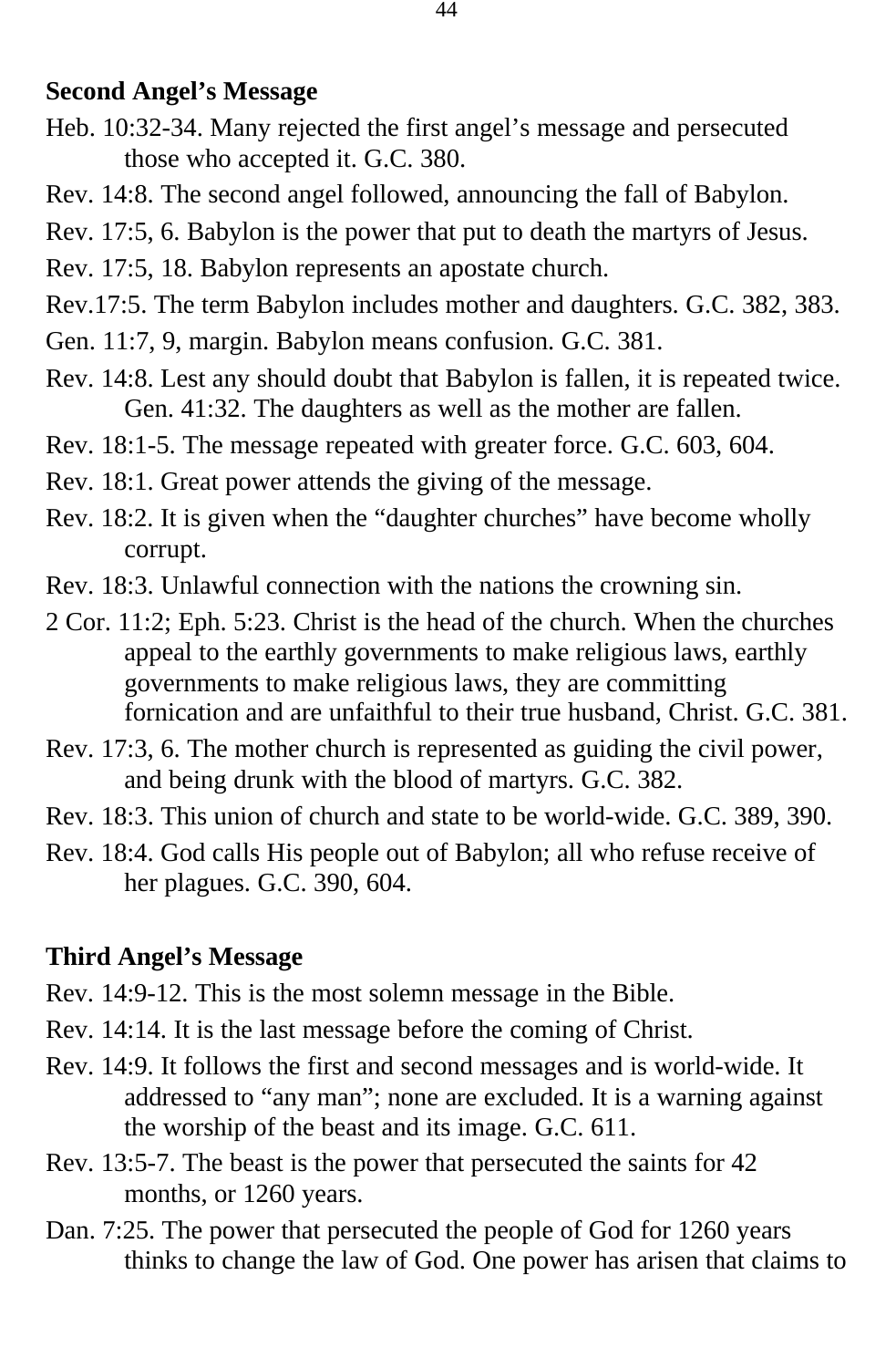change the law for God. We quote from their own writings as follow:

- "Q. What are the days which the church commands to be kept holy". . .
- "A. First the Sunday, or Lord's day, which we observe by apostolic example instead of the Sabbath. . .
- "Q. What warrant have you for keeping Sunday preferably to the ancient Sabbath which was Saturday?
- "A. We have for it *the authority of the Catholic church* and apostolic *tradition. . ."* Catholic Christian Instructed. Chap., 23, p. 272.
- Ex. 20:8-11. The law of God commands us to keep the seventh day, or Saturday, holy.
- 1 Sam. 15:22. Obedience highest type of worship. Gen. 22:5.
- 1 Kings 18:21. As in Elijah's day, all are asked to decide whom they will serve. Joshua 24:15; G.C. 604.
- Rev. 13:8. Only those whose names are in the book of life refuse to worship the beast.
- Rev. 14:10. Those whom obey the beast receive his mark and drink the unmixed wrath of God.
- Rev. 15:1, 7. The unmixed wrath of God is the seven last plagues.
- Rev. 14:9, 10. The seven last plagues are poured out on those who worship the beast and his image and receive his mark.
- Eze. 9:1-11. Ezekiel describes this work.
- Ps. 91:1-10. The righteous are shielded.
- Rev.3:10. Shielded because they have kept the word of God's patience.
- Rev. 14:12. Finally only two parties, commandment-keepers and commandment-breakers. G.C. 605.
- Rev. 14:14-16. When finished Christ gathers the harvest of the earth.
- Rev. 22:14. All who have kept the commandements of God will have a right to the tree of life.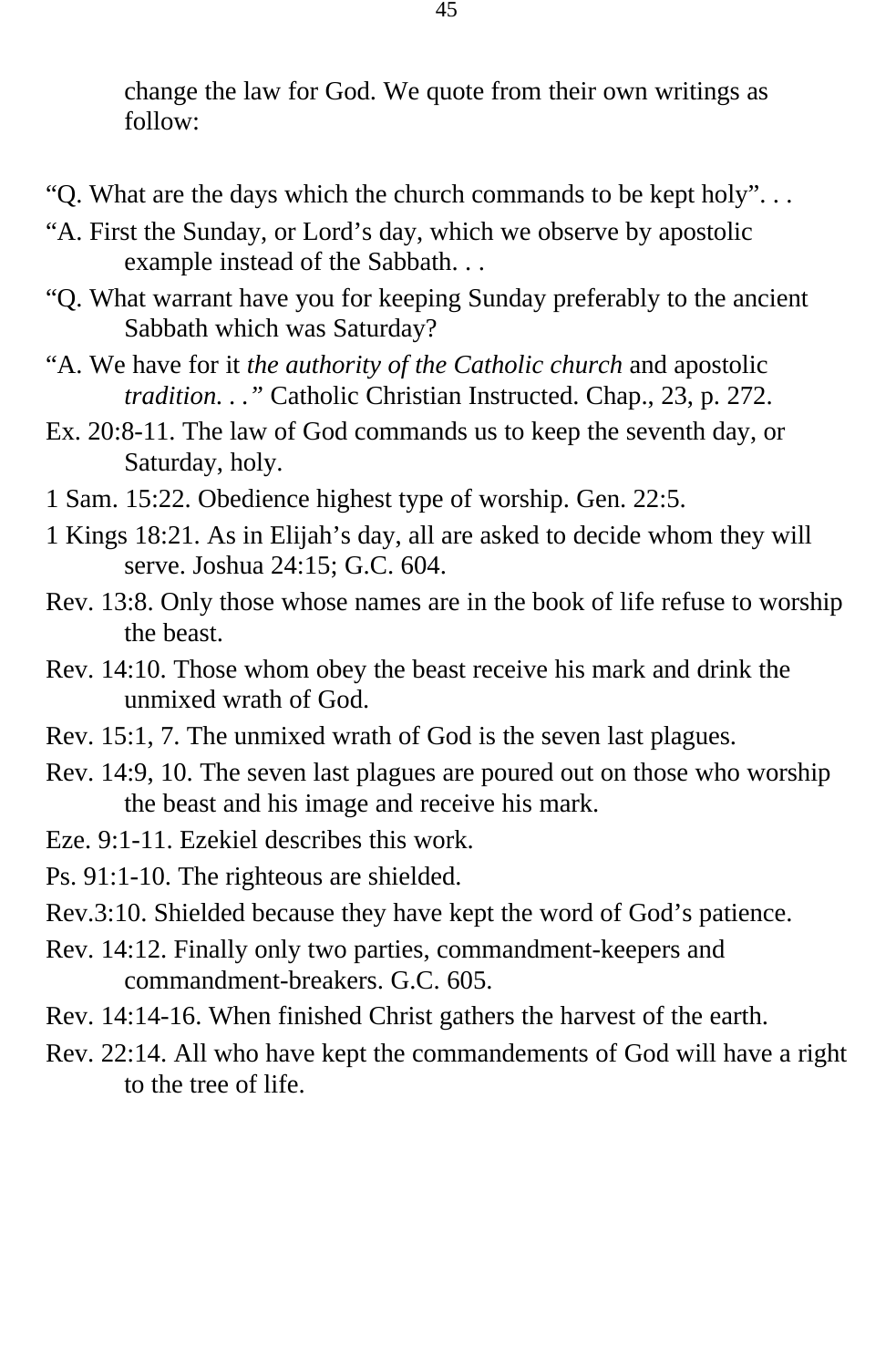# **Passover**

"The Passover was to be both commemorative and typical, not only pointing back to the deliverance from Egypt, but forward to the greater deliverance which Christ was to accomplish in freeing His people from the bondage of sin." P.P. 277.

# **Type**

- Lev. 23:5. There was only one day in the year upon which the Passover could be kept. P.P. 539.
- Ex. 12:27. It commemorated the passing over, or shielding, of God's people when the "first-born" of Eygpt was slain.
- 1 Cor. 5:7. It typified the death of Christ. P.P. 539.
- Ex. 12:3-6. Lamb selected the tenth day and kept apart from the flock.
- Ex. 12:6, margin. Lambs slain between the "two evenings," or the middle of the afternoon.
- Ex. 12:22. Blood on the sides and top of the door-frame.
- Ex.12:8, 9. The lamb roasted.
- Ex. 12:8-10. Eaten *that night.* If any remained until morning, it was burned.
- Ex. 12:11. Ready for marching while eating.
- Ex. 12:8. Unleavened bread and bitter herbs eaten with the flesh.
- Ex. 12:29. While they were eating the destroying angel passed over.
- Ex. 12:4. Neighboring families were gathered together at this feast.
- Ex. 12:48, 49. Strangers that complied with the requirements could eat it.
- Ex. 12:26, 27. The children were taught the meaning of the Passover.

# **Antitype**

- 1 Cor. 5:7. Christ is our "Passover Lamb." G.C. 399.
- John 11:47-54. The  $10^{th}$  day of the first month, (31 A.D.) the council set Him apart for death.
- John 18:28. Friday morning Jews had not eaten the Passover.
- John 19:14. Christ was crucified at the time of "the preparation of the Passover."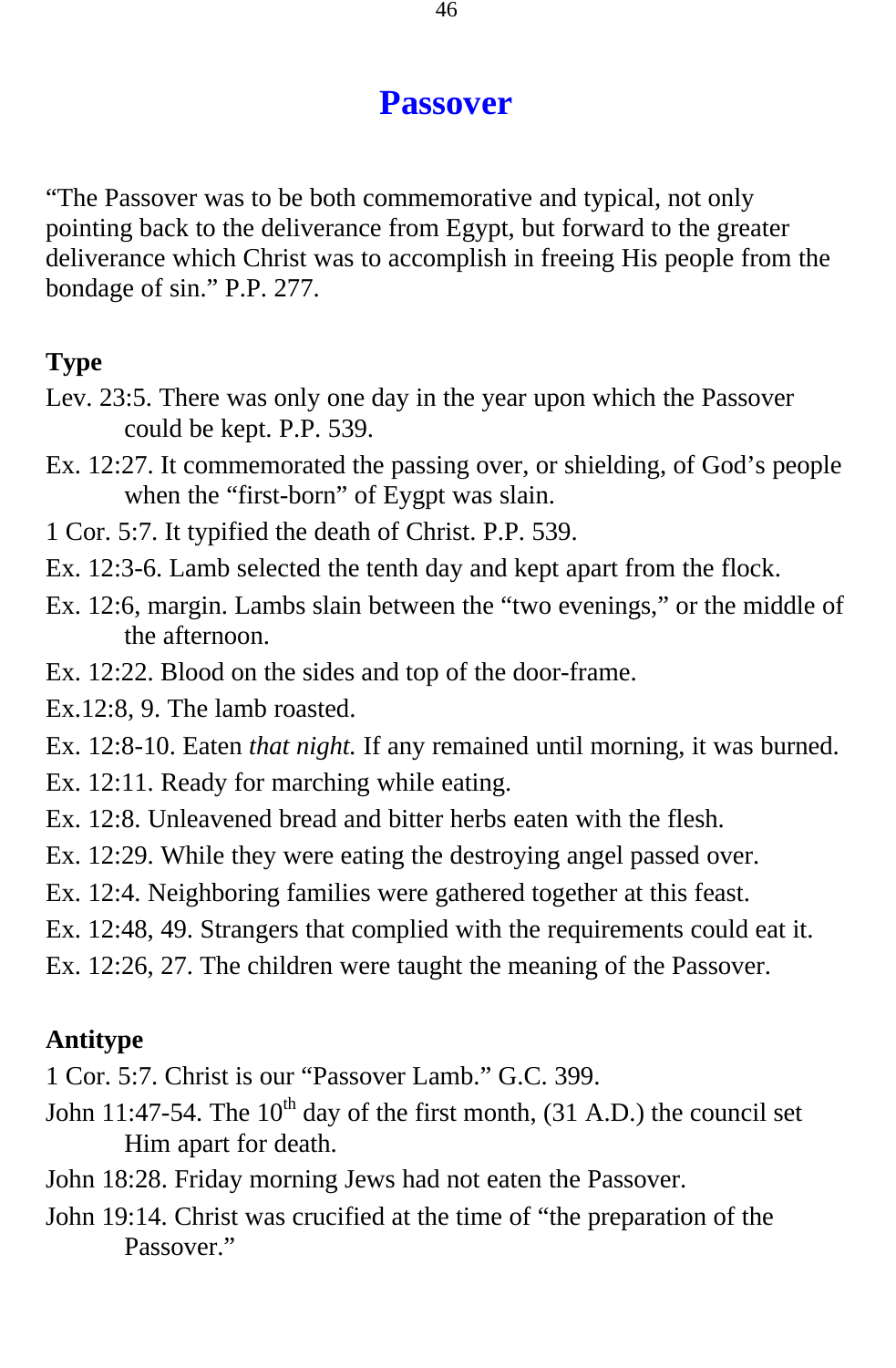- Matt. 27:46-50. Christ died between the evenings, about three o'clock, at the time the Passover lambs were being slain. D.A. 756.
- John 19:31. The day following the crucifixion was an "high day"; that is, the yearly Passover Sabbath, and also the Sabbath of the Lord, the seventh day of the week.
- Luke 23:54:56; Lev. 23:5-7. While Christ, the true Passover, rested in the tomb from His finished earthly work on the Passover Sabbath, the  $15<sup>th</sup>$  day of the first month, His followers were resting according to the commandment, upon the same day, the creation Sabbath. The day from that time was doubly blessed. D.A. 769.
- 1 Cor. 15:20. Christ, the "first fruits of them that slept." D.A. 785.
- Matt. 27:52, 53. "Many bodies of the saints which slept arose" and followed Christ from the tomb.
- Rom. 8:29. He was the "first-born among *many* brethren."
- Eph. 4:7, 8, margin. When he ascended to heaven He took His company with Him as a sample of the final great harvest.
- Lev. 23:10, 11, margin. In the type the priest waved a "handful," or sheaf, of the heads of the ripened grain before the Lord on the  $16<sup>th</sup>$  day of the first month. D.A. 77, 786.
- John 20:16, 17. In the early morning of that memorable  $16<sup>th</sup>$  day of the first month, the Saviour had not ascended.
- Matt. 28:9. A little later in the same day He permitted them to touch and worship Him; for He had ascended to the Father and His sacrifice had been accepted. D.A. 834.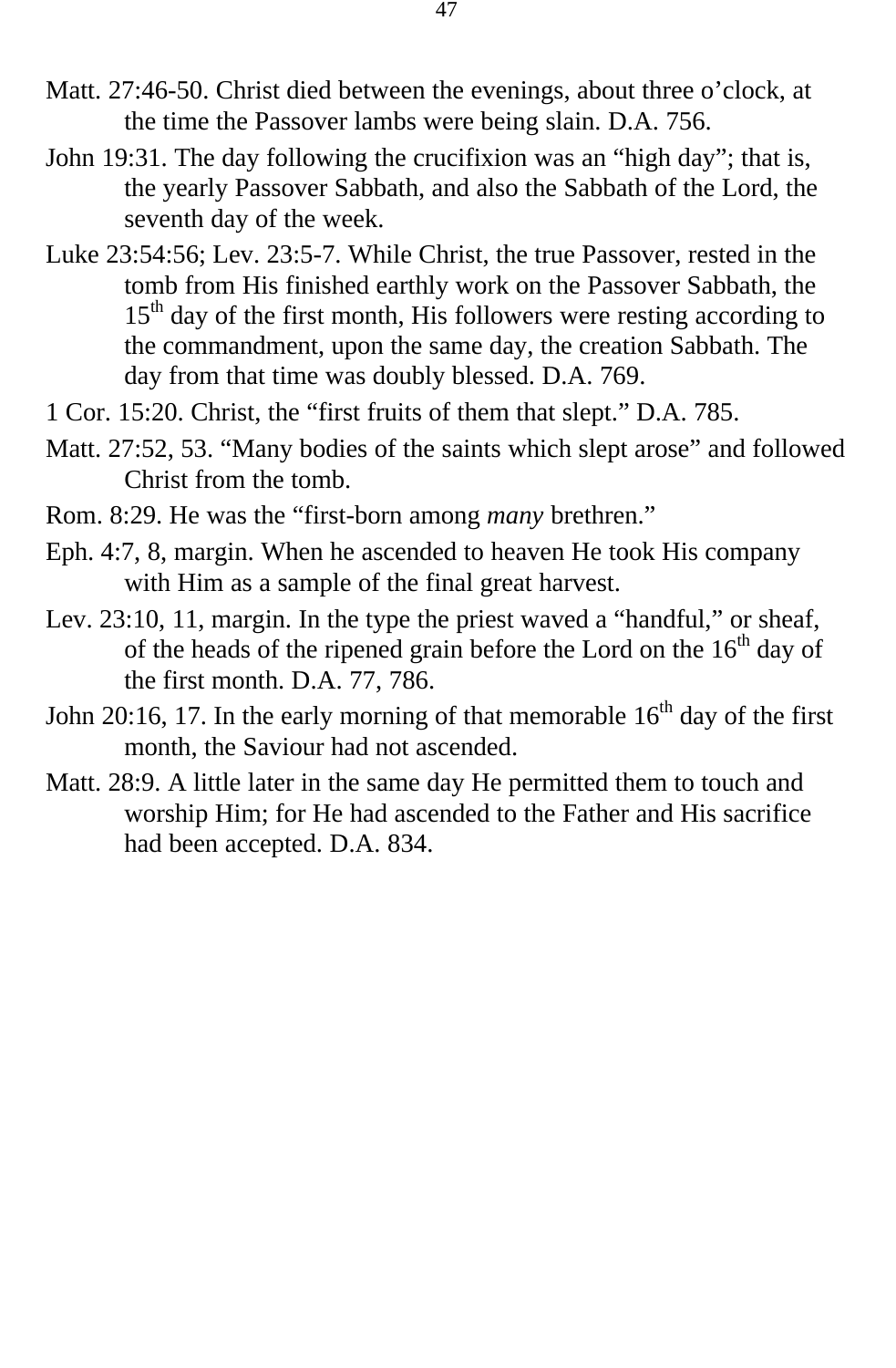# **The Family**

"God designs that the family of earth shall be a symbol of the family in heaven, Christian homes, established and conducted in accordance with God's plan, are among His most effective agencies for the formation of Christian character and for the advancement of His work." T., v. 6, p. 430.

## **Duty Of Husband**

Gen. 2:24. Leave father and mother for wife.

- Deut. 13:6-8. Husband should never allow his wife to turn him from God.
- Deut. 24:5. First year of married life, husband should remain at home and "*cheer*" up his wife."

Prov. 5:18. Rejoice with his wife.

- Eccl. 9:9. Live joyfully with her. M.H. 374, 375.
- Eph. 5:25:33. "Love your wives, even as Christ also loved the church and gave Himself for it." M.H. 360.

Col. 3:19. Be not bitter against them.

Prov. 31:28. Commend and praise.

1 Peter 3:7. Honor the wife. T., v. 5, pp. 180, 181; M.H. 373, 374.

Mal. 2:14, 15. God is witness if any deal treacherously with their wives.

Matt. 19:3-9. One reason for separation.

1 Cor. 7:12-16. Convert wife by godly life.

The man who lives up to God's requirements will have a happy home. He can kneel with his wife and together their prayers will ascend unhindered to the throne of grace.

## **Duty Of Wife**

- Gen. 3:6, 17-24. The wife should never, like Eve, ask her husband to disobey God. M.H. 361.
- Prov. 12:4. A virtuous woman is a crown to her husband.
- Eph. 5:23. Husband the head of the wife.
- Eph. 5:33. Wife reverence the husband.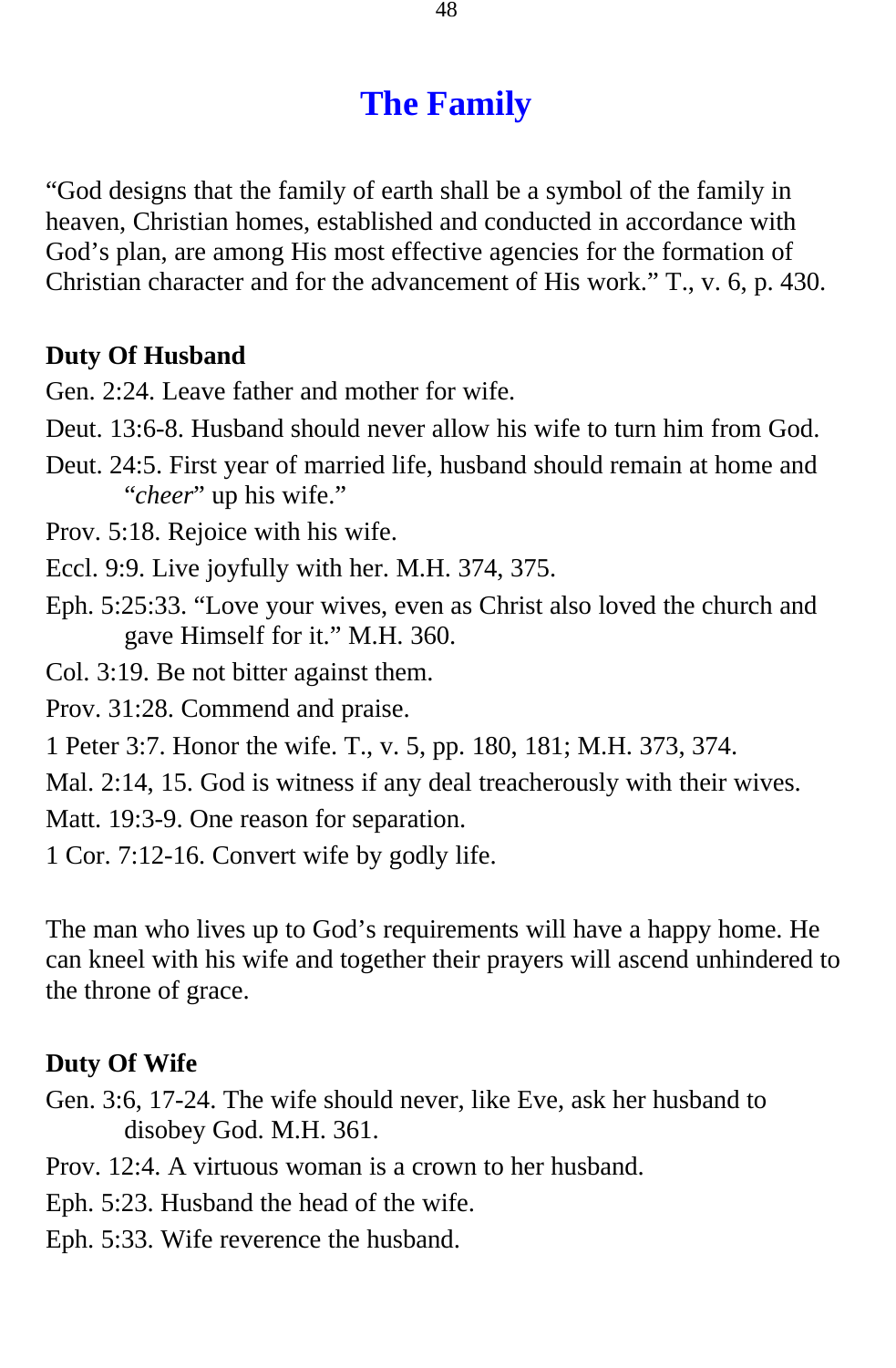Titus 2:4, 5. Love and obey the husband.

- Col. 3:18. "Wives, submit yourselves unto your own husbands *as it is fit in the Lord.*" If a husband commands a wife to disobey God, then obedience could not be *fit in the Lord.*
- Prov. 19:13; 21:9, margin. A contentious wife makes and unhappy home.
- Prov. 21:19, margin. Better dwell in the desert than with such a woman.
- Prov. 31:10-12, 26. A husband can safely trust a virtuous woman who speaks kindly.
- 1 Cor. 7:10, 11. "Let not the wife depart from her husband."
- Rom 7:2, 3. The wife bound to her husband as long as he lives.
- Mark 10:12. If the wife leaves her husband and marries another, she commits adultery.
- 1 Cor. 7:13, 16. Godly life may win unbelieving husband.

If every young woman was taught these principles by her parents, she would be careful to select for a husband a man she could reverence and obey. M.H. 357, 358. God takes the marriage relation to represent the connection between Himself and His people. Eph. 5:31-33; Jer. 3:14; Hosea 2:19, 20; Jer. 31:32.

## **Duty Of Parents To Their Children**

Titus 2:4. Love them. T., v. 4, p. 363. Matt. 19:13, 14. Bring to Christ. T., v. 4., pp. 113, 199, 200. Prov. 22:6; Eph. 6:4. Train for God. M.H. 44. Deut. 4:9. Isa. 38:19. Instruct in God's word. E. 185. Joel 1:3. Tell of God's judgment. E. 34, 35. Ex. 10:2; Ps. 78:4. Of God's work. E. 52. Deut. 32:46. Command them to obey God. Gen. 48:15. Bless them. Ps. 103:13. Pity them. T., v. 2, p. 57. Job 42:15; 2 Cor. 12:14; 1 Tim. 5:8. Provide for them. T., v. 2, p. 85. 1 Tim. 3:4, 12. Rule them. Prov. 13:24; 19:18; 23:13; 29:17; Heb. 12:7. Correct them. Eph. 6:4; Col. 3:21. Do not provoke them.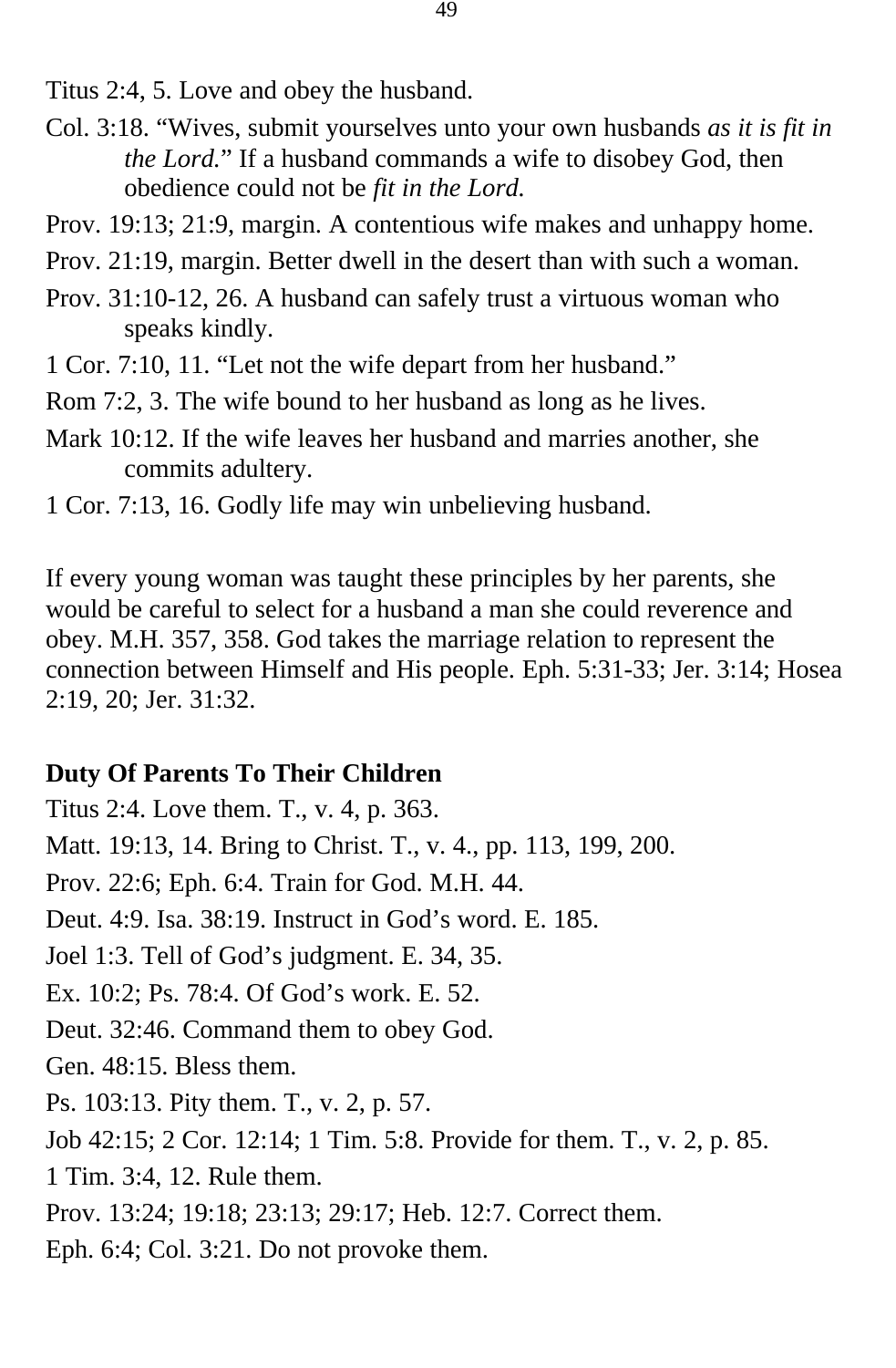Gen. 24:1-4; 28:1, 2. Not to make unholy connections for them.

# **Parental Control**

- Ps. 127:3. "Children are an heritage of the Lord."
- Ex. 2:9. God offers wages to every parent just as surely as Pharaoh's daughter did to the mother of moses.
- Prov. 29:17; 10:1. Rest and delight of soul paid the faithful parent. T., v. 7, p. 186.
- Prov. 29:15; 17:25; 15:20. Shame, contempt and bitterness, are the wages of the parents that fail to properly train their children. T., v. 7, p. 66.
- Prov. 29:15; 22:15. No child naturally good.
- 1 Sam. 3:11-14. Restrain the child. T., v. 5, pp. 44, 45.
- Prov. 31:26-28. Govern by law of kindness. T., v. 7, pp. 47, 48.
- Prov. 19:18. Do not wait until it is too late to control the child.
- Prov. 20:11. Every child reveals its character.
- Prov. 23:13, 14. Do not withhold correction.
- Prov. 13:24. True love will control. T., v. 5, pp. 319, 320.
- Prov. 29:22. To strike a child in anger stirs up strife.
- Prov. 25:28. Without self-control no one can properly train others. M.H. 131; P.P. 142, 143.
- Prov. 16:32. Self-control of great value. M.H. 371, 372.

## **Result Of Wrong Training**

- 1 Sam. 2:27-34. The priesthood was taken from the family of Eli because he failed to control his children.
- 1 Sam. 2:23-25. Eli reported his sons for their wrong course; but reproof alone is not sufficient.
- 1 Sam. 3:13. Parents must "restrain" and control their children as well as reprove the. T., v. 5, pp. 323, 324.
- 1 Sam. 2:29. It is dishonoring to God for parents to allow their children to grow up disobedient.
- Prov. 29:15. Disobedient children bring their parents to shame.
- 1 Sam. 8:1-5. The disobedience of Samuel's sons caused the office of judge to pass from Samuel's family.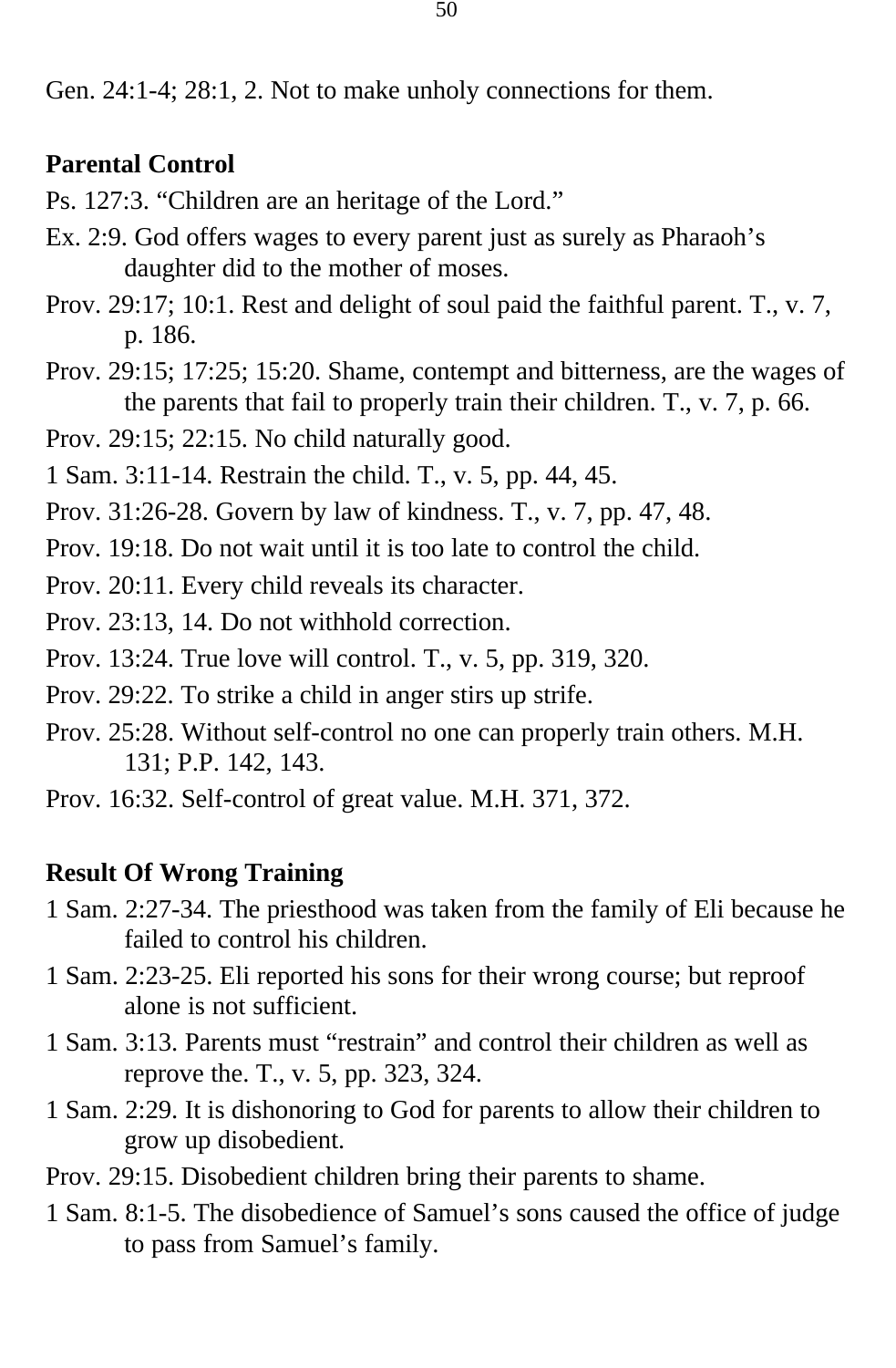2 Kings 19:37. Uncontrolled children will even slay their parents. Prov. 17:25. A "foolish son" brings grief and bitterness to parents.

## **Result Of Good Training**

- 1 Sam. 3:19. The Lord is with good children. P.K. 245, 246.
- 2 Tim. 3:15. They are acquainted with the Scriptures.
- Prov. 28:7. A wise son obeys the law of God.
- Col. 3:20. God is well pleased with obedient children.
- Acts 2:39. They share in the promises of God.
- Eph. 6:2. A blessing is pronounced upon good children.
- Gen 46:29. A good son will never be ashamed to love and caress his parents.
- Prov. 13:1. A wise son will heed the instruction of his parents.
- Prov. 23:22. Parents in old age will be treated with respect by good children.
- Job 32:6, 7. One of judgment will recognize age and experience.
- Heb. 12:9. The respect and reverence paid to earthly parents is a reminder of the reverence due the Lord.

#### **Home Influences**

- Ps. 101:7. Deceitful and wicked people should not be kept in the house.
- 1 Cor. 15:33. You can not keep evil people in your family without their exerting an evil influence over your children. T, v. 4, pp. 110-112.
- 1 Cor. 5:6. A little leaven leaveneth the whole lump.
- Eph. 6:4. Parents should not provoke their children.
- Col. 3:21. Should not discourage them.
- Prov. 22:6. Children should be trained.
- 1 Tim. 3:4, 5. One that does not control his own family can not be trusted to manage the things of God.
- Titus 1:6, 7. The children of a bishop should be above reproach.
- 1 Tim. 3:12. A deacon should control his family.
- Gen 18:17-19. God can trust a man that command his children and his household. E. 187.
- 2 Cor. 12:14. Parents should provide for their children.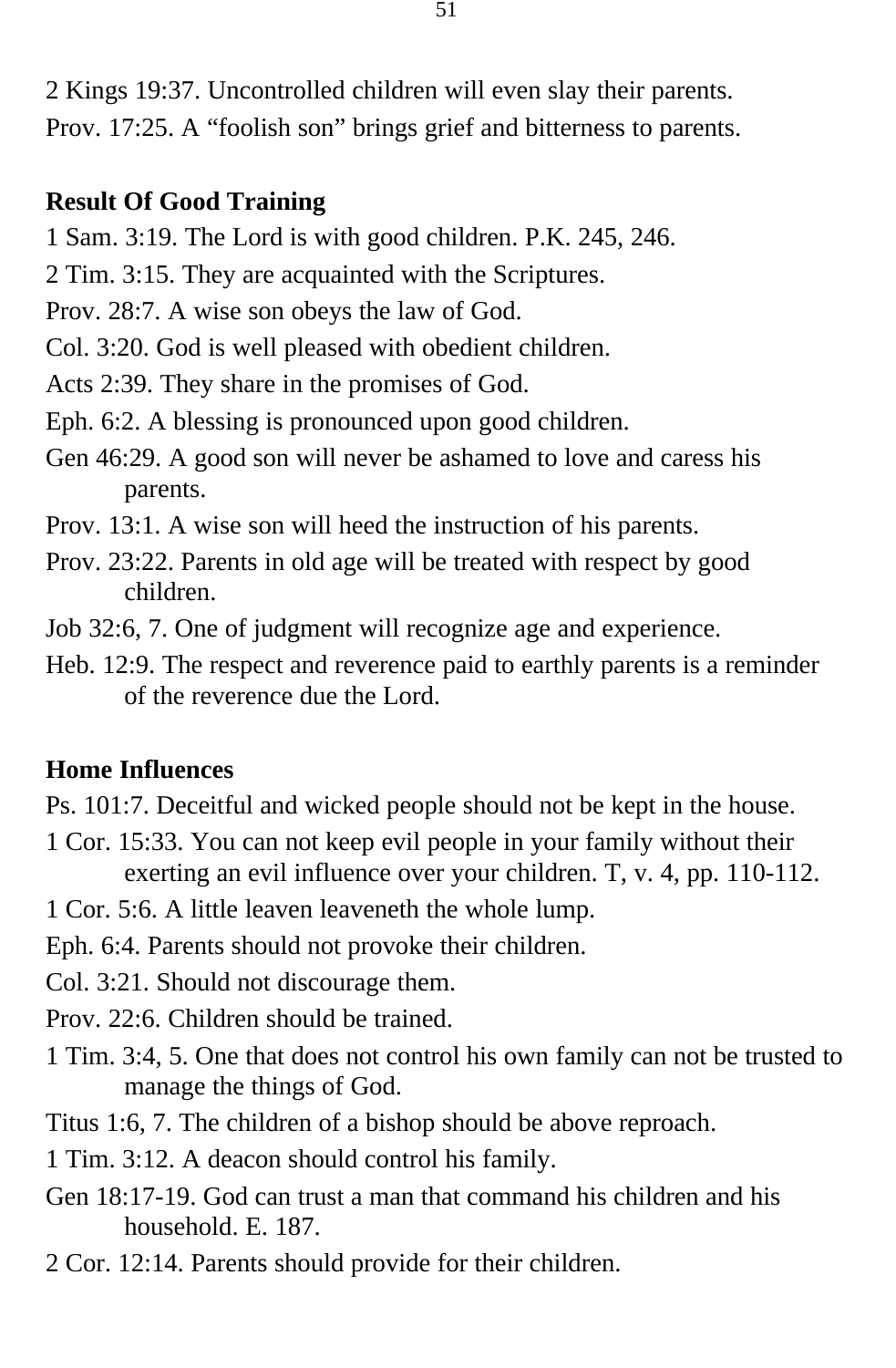1 Tim. 5:8. Every Christian should supply the needs of his family.

#### **Education In The Homes**

- Deut. 6:7-9. Teach diligently. The word of God should be the topic of daily conversation in the home and out of it. P.P. 141.
- Deut. 4:9-13. Teach the children about the giving of the law.
- 2 Tim. 3:15. A knowledge of the word of God will give wisdom.
- 2 Tim. 3:16, 17. Such knowledge will prepare a man for every good work.
- 2 Tim. 1:5. Often when a mother was faithful in teaching her children, God mentioned her name.
- 1 Tim. 4:12. Six things in which the young who are properly taught will be an example.
- Esther 2:20. Children properly educated will obey their parents after they are grown.
- Gen. 45:7, 8. Children, educated after God's plan, can be sent as foreign missionaries at an early age. P. P. 244.
- Joshua 4:6, 7. Children should be taught by the objects around them. P.P. 572.
- Ex. 12:25-27. Taught by object-lessons. E. 186.
- Ex. 13:8. Taught by customs.
- 1 Tim. 1:4. Fictitious reading should be discarded. T., v., 2, p. 410.
- 1 Tim. 4:7. Refuse profane writing. E. 227.
- 1 Tim. 6:20. Shun science, falsely so called.
- Deut. 11:19-21. Teaching the word of God in the home as God directs, will make the home "as the days of heaven upon earth."

## **The Fifth Commandment**

Ex. 20:12. The new earth promised to the one who honors his parents.

- Lev. 19:3. Not only in childhood should children honor their parents, but after they are men they are to honor "mother and father." T., v. 3, p. 294.
- Gen 9:20-27. Disrespect shown to even a drunken parent brings punishment, and respect brings reward.
- Ex. 21:15. In olden times it was a serious offense to smite a parent.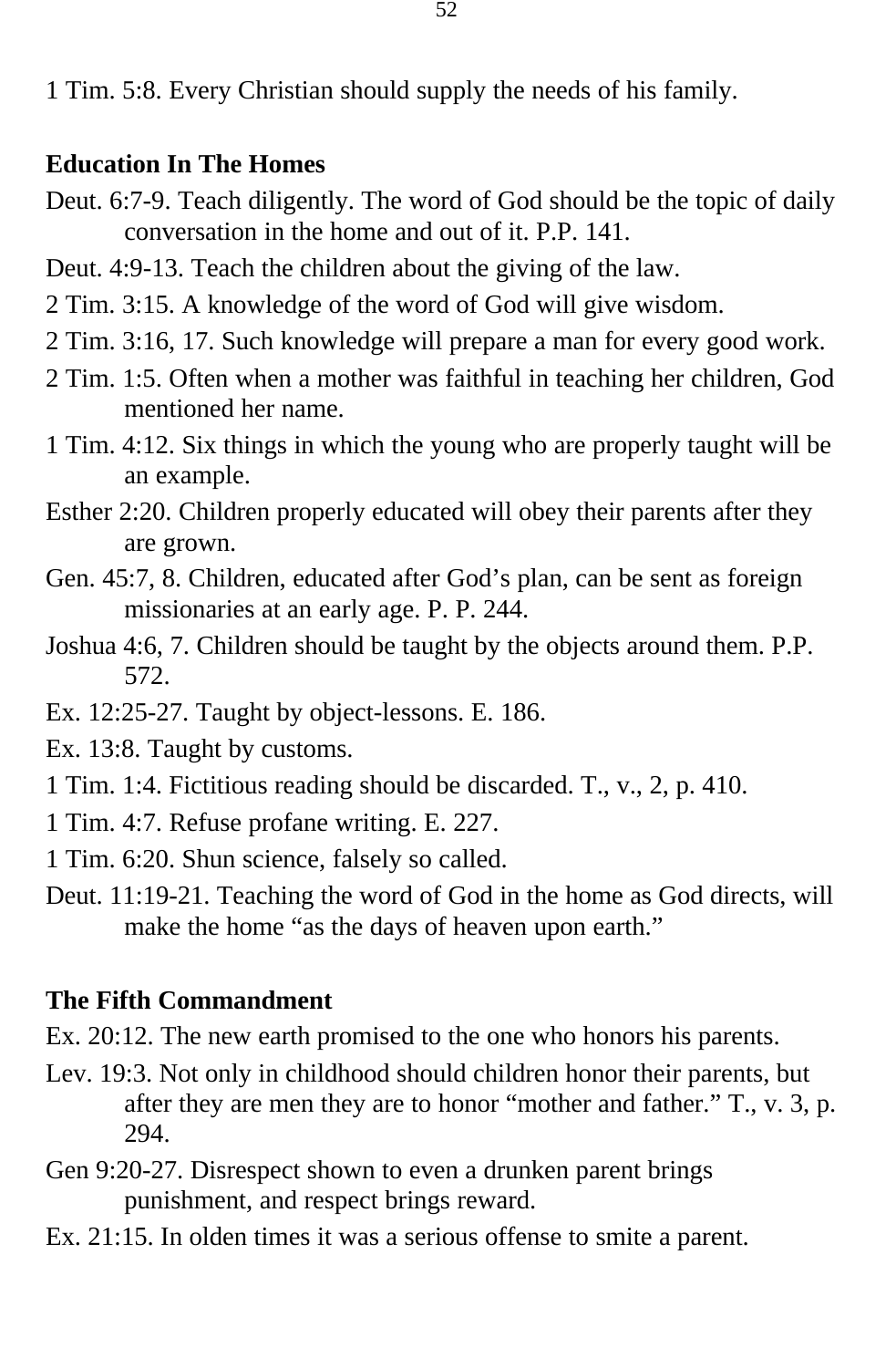- Ex. 21:17. Cursing a parent was punishable with death.
- Deut. 27:16. A curse was pronounced upon the child that "setteth light by his parents."
- Deut. 21:18-21. The stubborn and rebellious children were punished by death.
- Jer. 35:18, 19. Respect and obedience rewarded.
- Mark 7:9-13. Any attempt to evade providing for parents is a violation of the commandments of God.
- Matt. 15:5-7. One who claims to be a Christian and neglects to care for his parents is a hypocrite.
- Col. 3:20. Obedience is well pleasing.
- Eph. 6:1. All obedience must be according to the word of God. *Obey in the Lord.*
- Matt. 10:37. While children should respect parents, whether they are good or bad, we must love and obey God above all parents.
- Lev. 19:32. Age commands respect.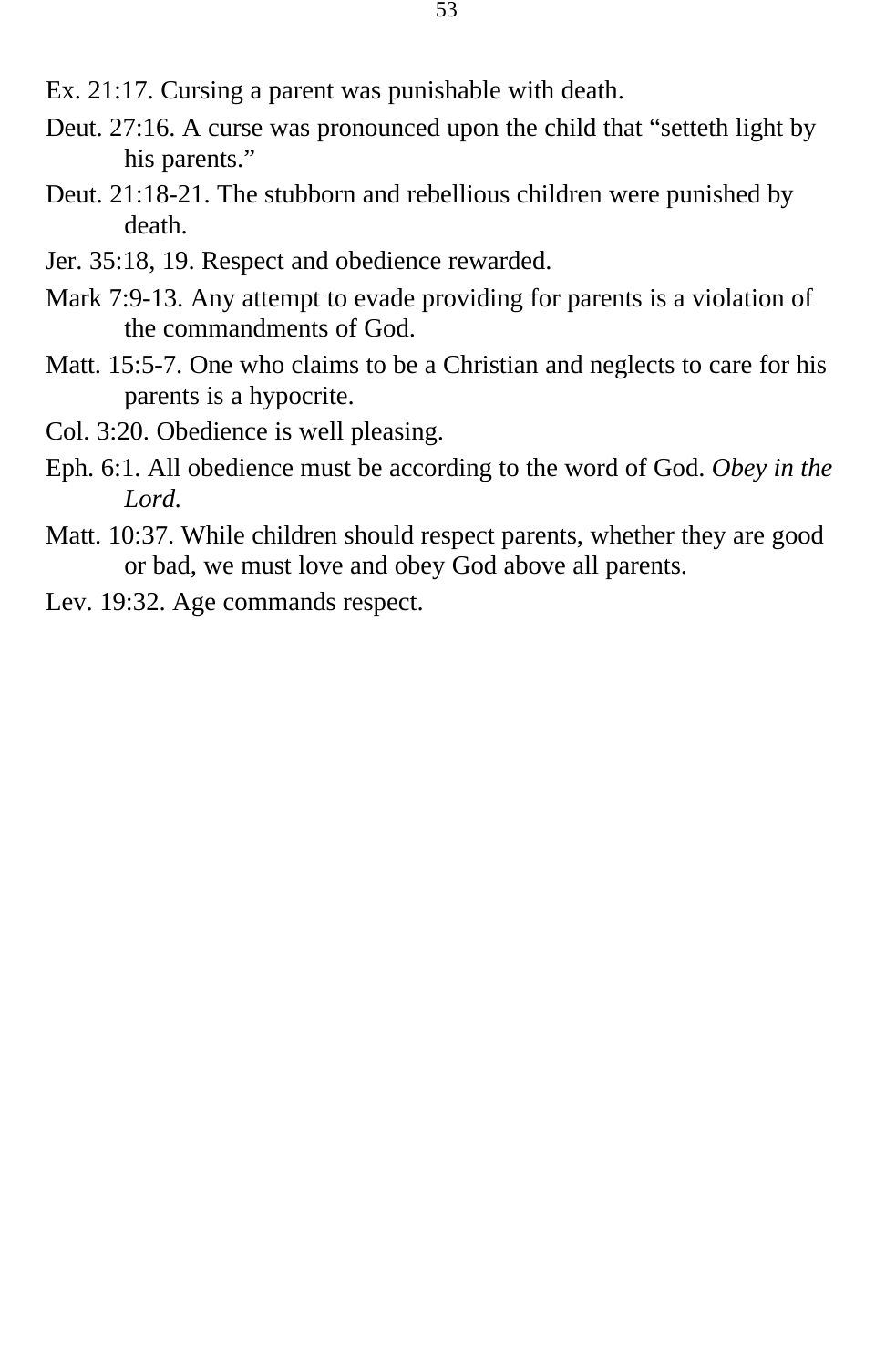# **Prayer**

Prayer is the link that connects us with Christ; or, as it is sometimes stated, "Prayer is the key that opens heaven." Few realize the mighty power there is in the prayer of faith.

"The prayer of the humble suppliant Christ presents as His own desire in that soul's behalf. Every sincere prayer is heard in heaven. It may not be fluently expressed; but it the heart is in it, it will ascend to the sanctuary where Jesus ministers, and He will present it to the Father without one awkward, stammering word, beautiful and fragrant with the incense of His own perfection." D.A. 667.

#### **Preparation For Prevailing Prayer**

- Heb. 11:6. "He that cometh to God must believe that He is, and that He is a rewarder of them that diligently seek Him." D.A. 200.
- Matt. 6:12-15. We must forgive those that have wronged us as we wish God to forgive us.
- Matt. 5:23-25. If others have anything against us, we should seek to make it right.
- Ps. 66:18. There should be a hatred of sin. God hears prayer when the sinner is ready to exchange sin for righteousness.
- Prov. 28:9. Three must be an obedient mind. The transgressor of the law is heard if he is willing to obey. T., v. 9, p. 164.
- John 15:16. Our requests must be presented in the name of Jesus. D.A. 668.
- Job 35:13. Pride and vanity should be put away.
- Jas. 1:6, 7. The individual that one day asks God to help him overcome sin and the next day chooses sin, can not expect help.

## **Answered Prayer**

- Rom. 8:26, 27. "The spirit itself maketh intercession for us with groanings which cannot be uttered."
- Dan. 9:21-23. Prayers are sometimes answered immediately.
- Luke 18:2-7. Sometimes after delay. C.O.L. 142, 143.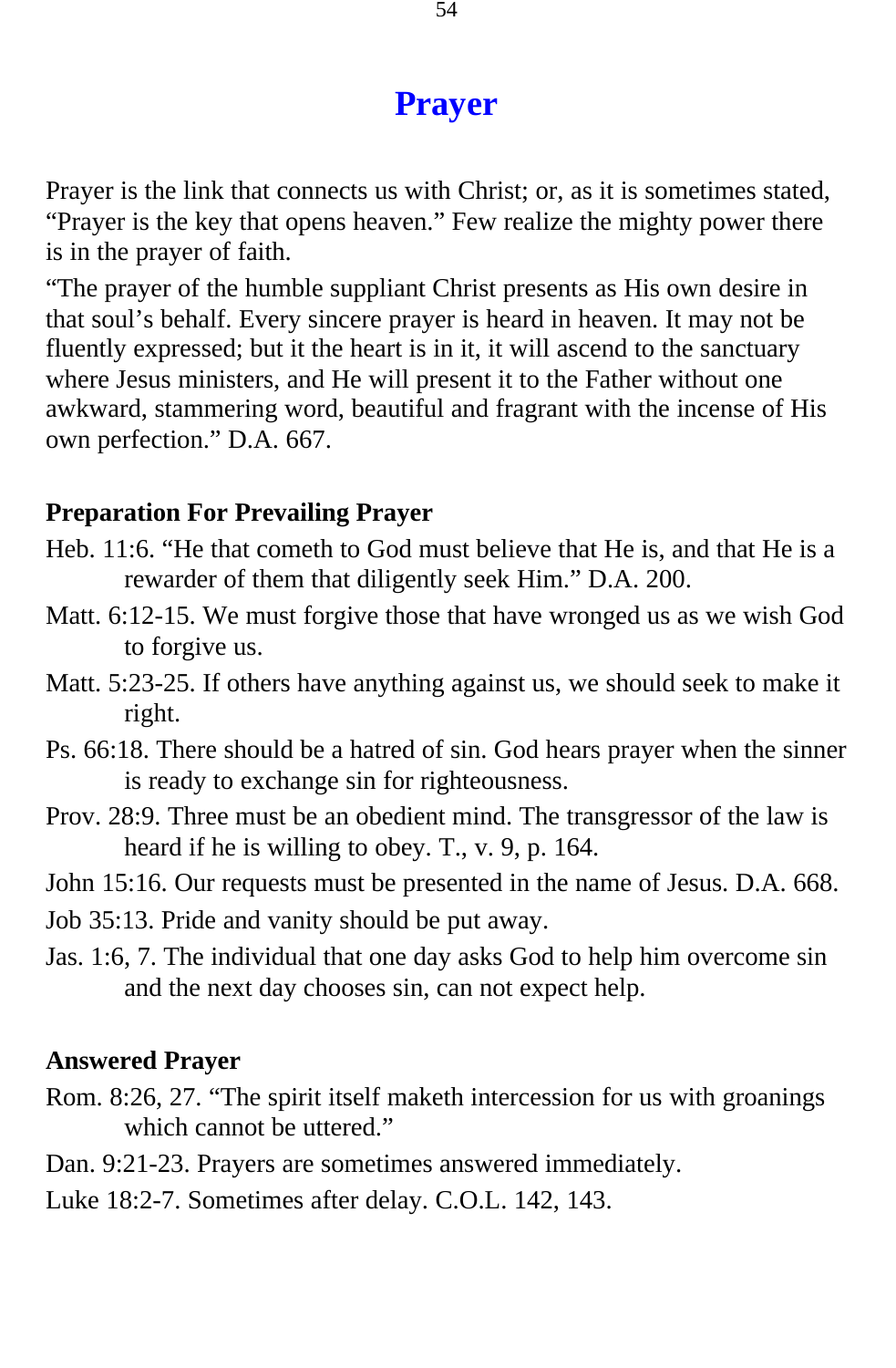- 2 Cor. 12:8, 9. As earthly parents who really love their children will give them what is best rather that what they cry for, so God sometimes answers our prayers different from our desires.
- Jer. 33:3; Eph. 3:29. God often gives us far more than we ever think of asking for.
- Jas. 5:14-16. The sick will be healed in answer to the prayer of faith.
- 1 John 5:14. All requests are to be according to God's will. M.H. 229.
- 1 John 3:22. The one who obeys God can expect answers to his prayers.
- Phil. 4:6. With thanksgiving let your requests be made known unto God.
- Col. 4:2. "Continue in prayer, and watch in the same with thanksgiving."
- Matt. 21:22; Jas. 1:6. Prayer is carried on the wings of faith. D.A. 126.
- 2 Chron. 30:27. Prayers of faith enter God's holy dwelling place in heaven. A.A. 564.
- Acts 12:5-11. Angels are sent to answer the prayers of God's people. C.O.L. 341, 342.

#### **Secret Prayer**

- Matt. 6:6. If we grow in grace, we must have seasons of secret communion with the Lord. T., v. 6, pp. 47, 50; v. 5, p. 161.
- Mark 1:35. If the day is crowded with cares, we can do as the Saviour did,arise before daylight in the morning and spend the time alone with God.
- Matt. 14:23. The Saviour also spent time alone with the Father after the perplexities of the day were past.
- Ps. 55:17. At "evening, and morning, and at noon" there should be special seasons of prayer.
- Ps. 88:1, 2. We may pray during the day or night. G.C. 210.
- 1 Thess. 5:17. We should be in a prayerful from of mind continually. T., v. 5, pp. 200, 201.
- Job 22:27, 28. It is the privilege of the Christian to believe that his prayer is heard.
- Isa. 43:26. The Lord is pleased when we plead the promises He has made.
- Isa. 41:21. God invites us to produce our cause, and bring forth our strong reasons.
- Luke 11:1. We should ask the Lord to teach us how to pray.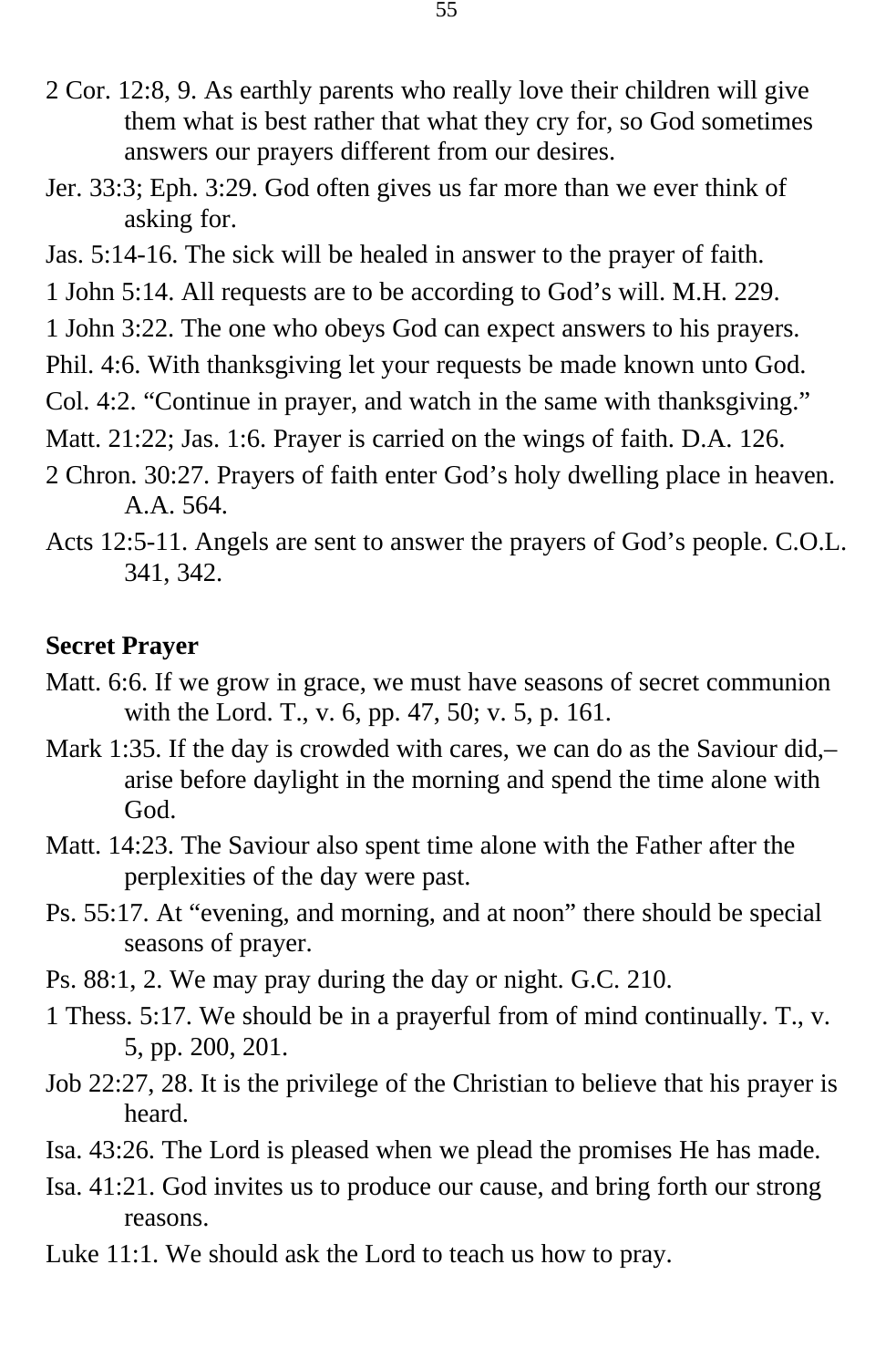- Rom. 8:26, 27. The Holy Spirit presents the prayer of the broken and contrite heart before God in an acceptable manner.
- Amos 5:4. There is life in earnest prayer. T., v. 6, p. 266; G.C. 621, 622.
- Phil. 4:6. We should always thank the Lord for what He has done for us when we present our requests for greater blessings. T., v. 5, p. 317.

## **Family Prayer**

- Matt. 18:19. The Lord's word is pledged to answer the united prayer of two or more individuals.
- Matt. 18:20. As the family of two or more kneel in prayer, it is their privilege to claim the promise of God's presence with the. T., v. 6, p. 357.
- Acts 2:46, 47. A church whose members have daily prayer in their homes will always be a growing church.
- Gen. 12:7, 8. Abraham erected a family altar wherever he lived.
- Gen. 35:2-4. Jacob gathered his family together for family worship.
- Gen. 35:5. A family that is faithful in worship will be respected by their neighbors.
- Joshua 24:15. Every Christian should say with Joshua "As for me and my house, we will serve the Lord."
- Job 1:5. Job made offerings for his family continually.
- Jer. 10:25. The families that do not have family worship are classed with the heathen. M.H. 392, 393.
- Jer. 10:25. The cause of God is "devoured," "consumed," and made "desolate" by families that do not honor God sufficiently to have family worship.

## **For Whom Should We Pray?**

Kings and all in authority, 1 Tim. 2:2. Ministers, 2 Cor. 1:11; Phil 1:19. The church, Ps. 122:6; Isa. 62:6, 7. All saints, Eph. 6:18. All men, 1 Tim. 2:1. Children, Gen. 17:18; Matt. 15:22. Masters, Gen. 24:12-14. Servants, Luke 7:2, 3. Friends, Job 42:8, 10. Fellow-countrymen, Rom. 10:1. The sick, Jas 5:14; T., v. 5, pp. 315, 443. Persecutor, Matt. 5:44. Enemies among whom we dwell, Jer. 29:7. Those who envy us, Num. 12:13. Those who forsake us, 2 Tim. 4:16. Sin of neglecting, 1 Sam. 12:23.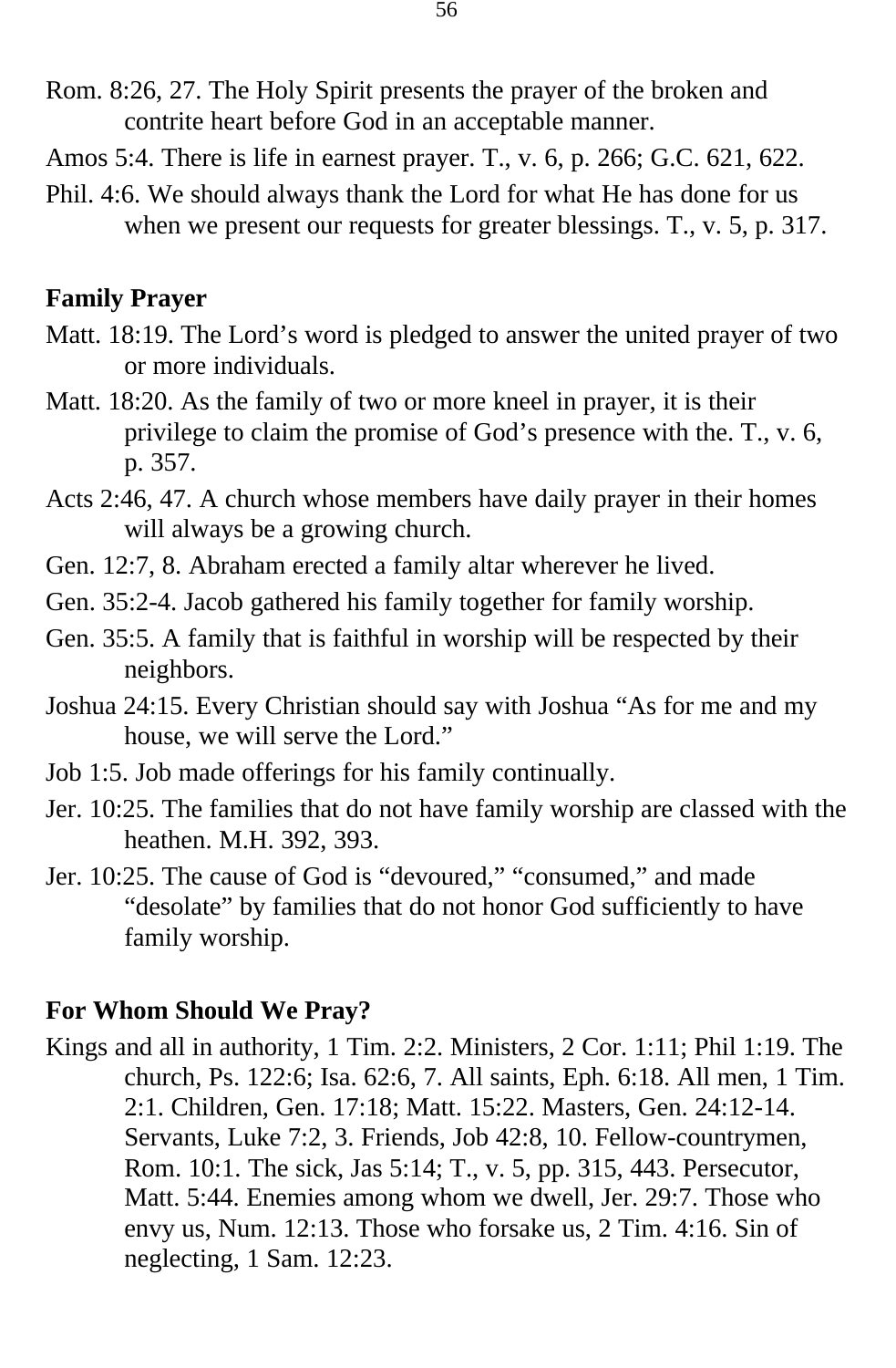## **Postures In Prayer**

Ps. 95:6. "Let us kneel before the Lord our Maker."

Luke 22:41. The Saviour "kneeled down and prayed."

Acts 20:36. Paul "kneeled down and prayed."

- 2 Chron. 6:13. Solomon "kneeled down upon his knees before all the congregation" and prayed.
- Matt. 26:39. The Saviour when in agony "fell on His face, and prayed."
- 1 Chron. 21:16. David when in distress fell upon his face in prayer. G.C. 156, 157.
- Joshua 5:14. Joshua fell upon his face and worshiped.
- Num. 16:20-22. Moses and Aaron fell upon their faces and prayed.
- Mark 11:25. One may stand while praying.
- Isa. 38:1, 2. Hezekiah prayed while lying in bed.
- Isa. 1:15. Some spread forth their hands in praying.
- Ps. 28:2. The psalmist lifted up his hands toward the heavenly sanctuary when he prayed.
- Lam. 2:19. Whatever the posture, the heart must be poured out before God.
- Ps. 66:18. "If I regard iniquity in my heart, the Lord will not hear me."
- Prov. 28:9. "He that turneth away his ear from hearing the law, even his prayer shall be an abomination."

When prayer delights the least, then learn to say, "Soul, now is greatest need that thou shouldst pray."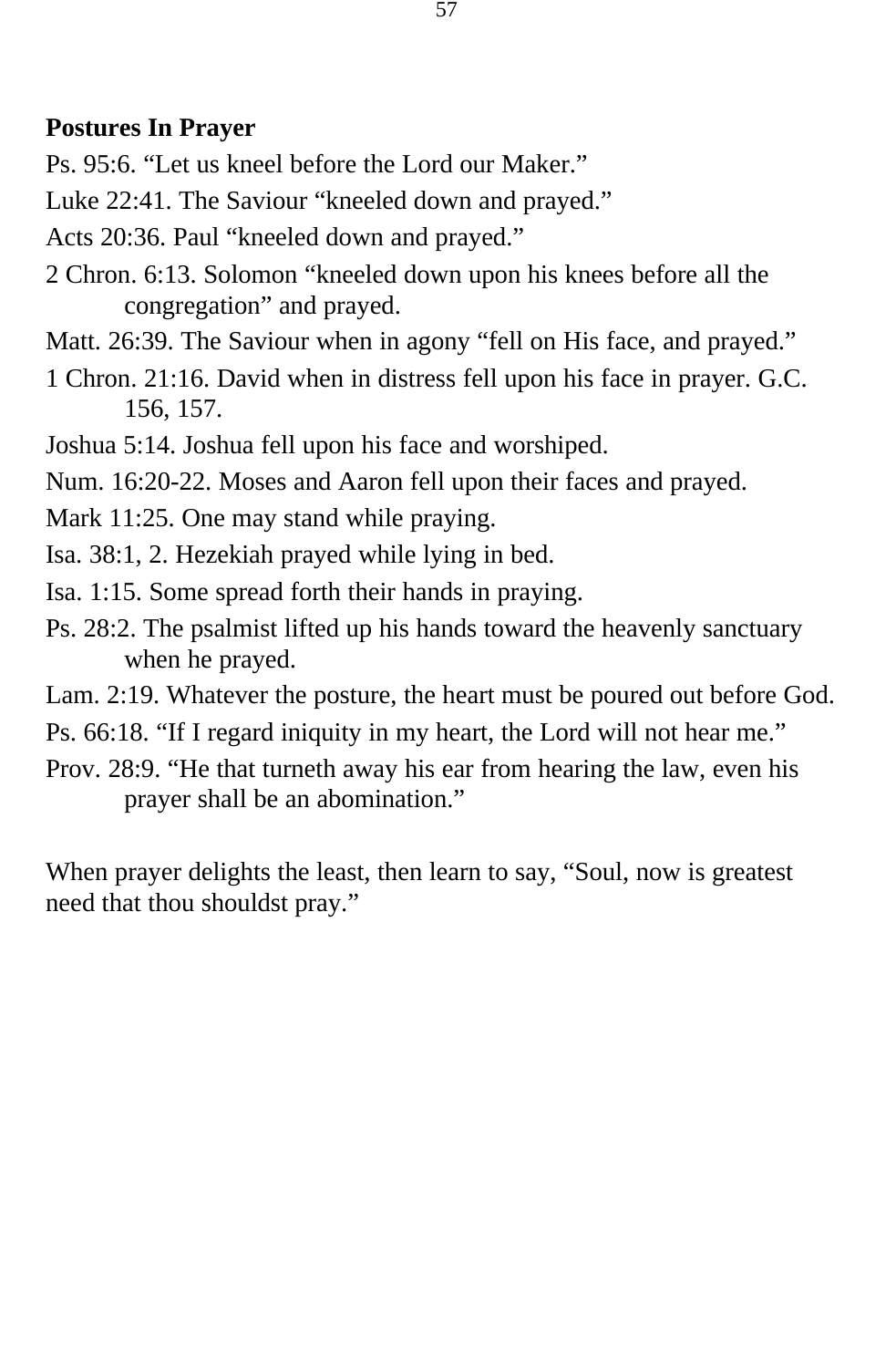# **The Bible Sabbath**

"Hallowed by the Creator's rest and blessing, the Sabbath was kept by Adam in his innocence in holy Eden; by Adam, fallen, yet repentant, when he was driven from his happy estate. It was kept by all the patriarchs, from Abel to righteous Noah, to Abraham, to Jacob. When the chosen people were in bondage in Egypt, many, in the midst of prevailing idolatry, lost their knowledge of God's law; but when the Lord delivered Israel, He proclaimed His law in awful grandeur to the assembled multitude, that they might know His will, and fear and obey Him forever. From that day to the present, the knowledge of God's law has been preserved in the earth, and the Sabbath of the Fourth commandment has been kept." G.C. 453.

#### **The Sabbath**

"The Sabbath is a golden clasp that unites God and His people." T., v. 6, p. 351.

Gen. 2:3. Instituted by God.

Gen. 2:2, 3; Ex. 20:11. The Sabbath is a memorial of creation. E. 251.

Ex. 20:9-11. The seventh day is the Sabbath of the Bible.

Mark 2:27. It was made for man.

Gen. 2:3. God blessed the Sabbath.

- Ex. 31:15. Sanctified the Sabbath.
- Ex. 20:11. Hallowed the Sabbath.
- Lev. 19:30. Commands us to keep the Sabbath.
- Ex. 20:8. Commands us to recognize the sanctity of the Sabbath. T., v. 6, pp. 349-352.
- Ex. 16:23, 25, 26. A threefold miracle marked the Sabbath during the wilderness wanderings. P.P. 296.
- Deut. 5:15. God will have His goodness commemorated in the observance of the Sabbath.
- Neh. 9:12-14. The Lord shows favor to His people in appointing a Sabbath.
- Ex. 23:12. Considerate kindness was shown in appointing the Sabbath.
- Ex. 31:13. The Sabbath is a sign of God's power to sanctify His people.
- Heb. 4:4, 9. The Sabbath is a type of the heavenly rest.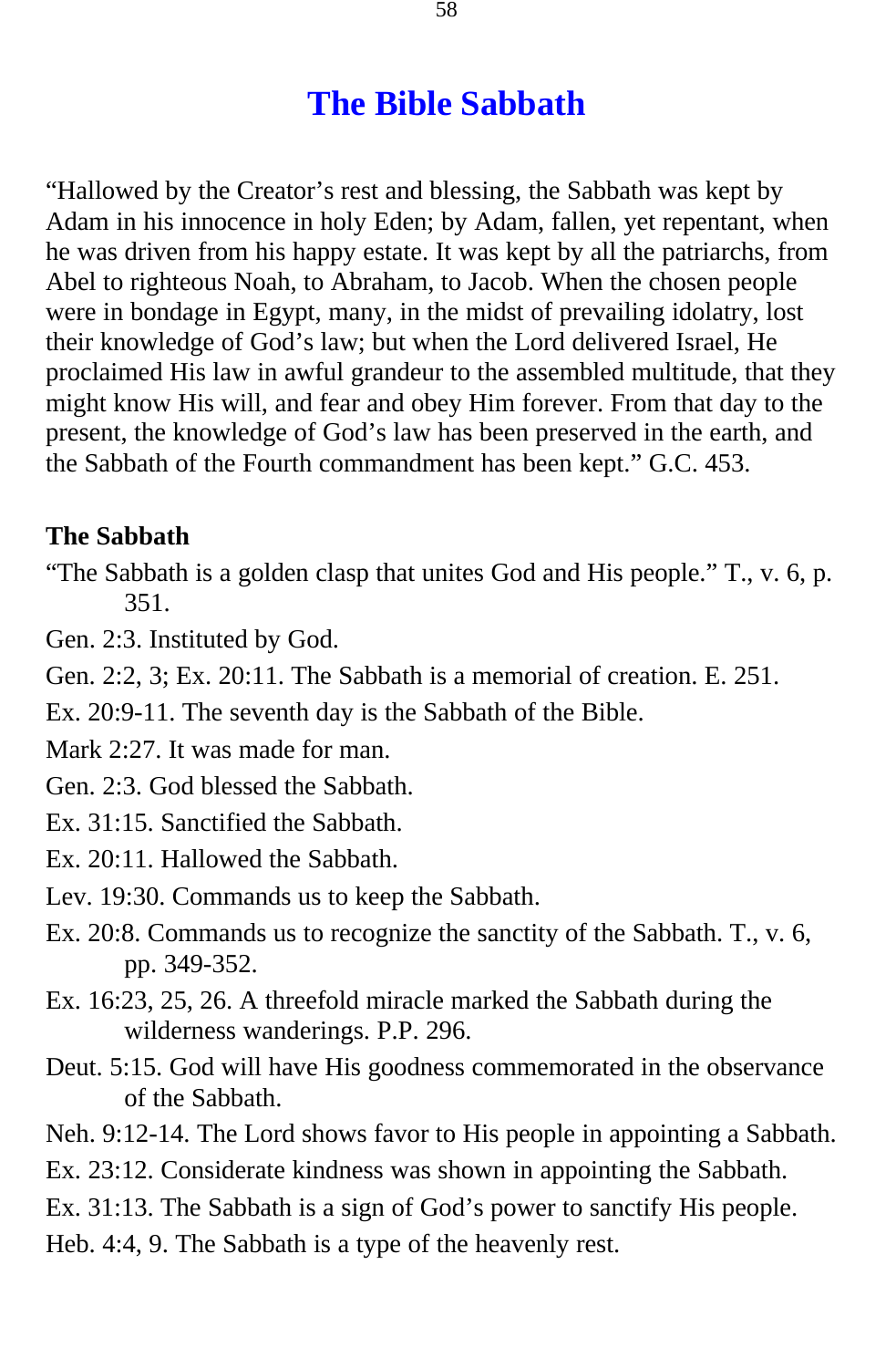#### **Christ And The Sabbath**

- Mark 2:28. Christ is Lord of the Sabbath. D.A. 288.
- Luke 4:16. Jesus was accustomed to keep the Sabbath when he was on the earth.
- Matt. 24:20. Taught His disciples to pray that they might not break the Sabbath. D.A. 630.
- Luke 4:31; 6:6. Christ taught on the Sabbath day.
- John 5:5-9. Healed on the Sabbath day.
- Mark 3:1-5. He taught that it was right to perform acts of mercy on the Sabbath day. D.A. 286.
- Matt. 12:12; Luke 13:16. The Saviour recognized the Sabbath law.
- Ex. 20:10; Deut. 5:14. Servants and cattle should be allowed to rest upon the Sabbath.
- Lev. 23:3; Ex. 20:10. No manner of work is to be done on the Sabbath. T., v. 6, pp. 354-356.
- Neh. 10:31; 13:15-17. No purchases are to be made. P.K. 667, 671.
- Neh. 13:19; Jer. 17:21. No burdens are to be carried. P.K. 411.
- Ex. 16:23. Food prepared the day before. T., v. 6, p. 357; M.H. 307.
- Gen. 1:5, 8, 13, 19. 23, 31. Day begins with the evening.
- Lev. 23:32; Mark 1:21, 32. Sabbath begins at sunset.
- Neh. 13:19. All work set aside when it *begins to be dark, before the Sabbath*.
- Acts 16:13. Divine worship is to be celebrated on the Sabbath.
- Acts 13:27; 15:21. The Scriptures are to be read on the Sabbath.
- Acts 13:14, 15, 42-44; 17:2; 18:4. The word of God is to be preached on the Sabbath. A.A. 229.
- Num. 28:9; Matt. 12:5; John 7:23. Work connected with religious services is allowed on the Sabbath.
- Matt. 12:1; Luke 13:15, 16; 14:1. Necessary wants may be supplied on the Sabbath day.

#### **The Relation Of God And His People On The Sabbath**

Ex. 20:10; Lev. 23:3; Deut. 5:14. It is the Sabbath of the Lord thy God.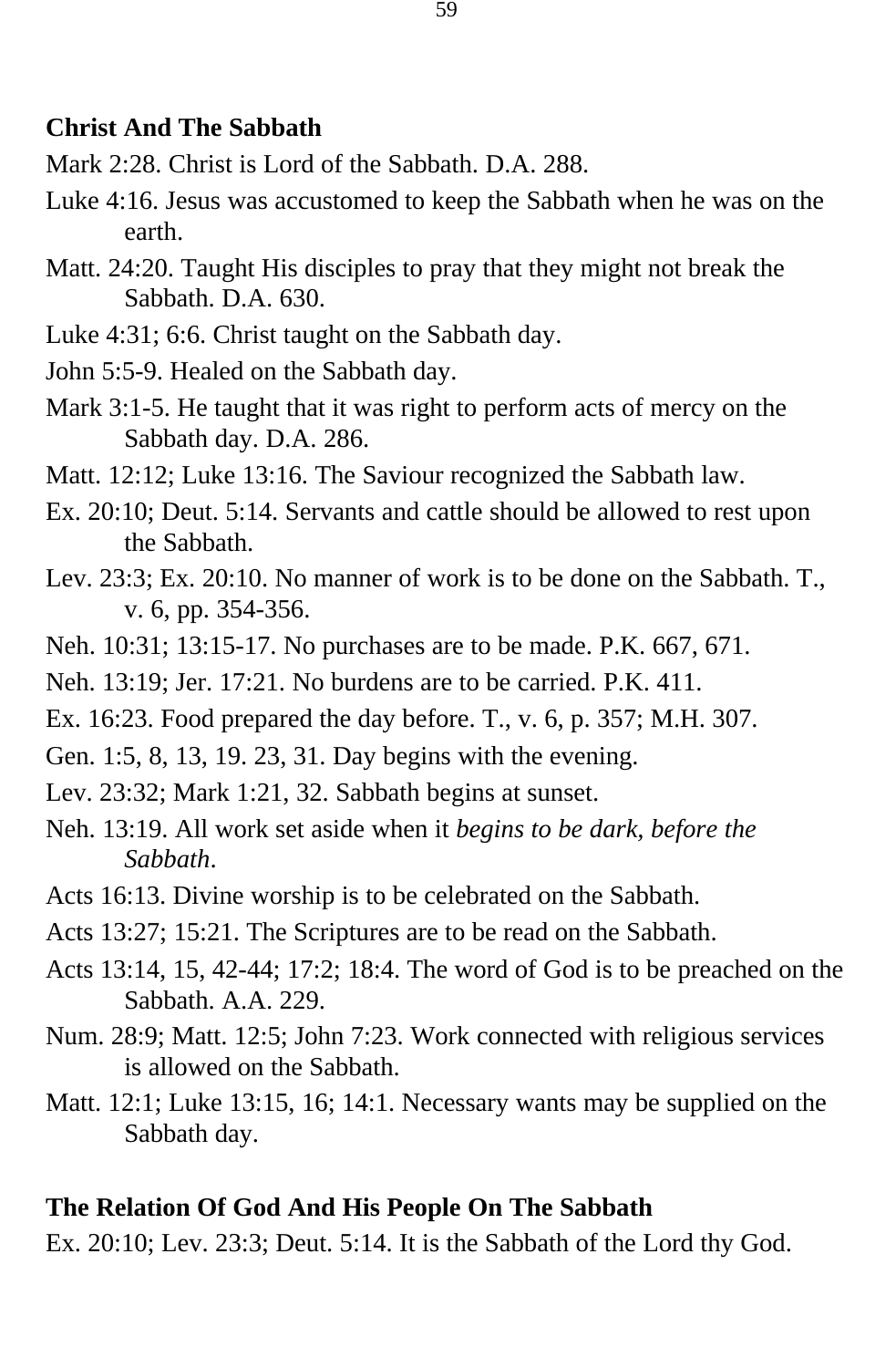- Ex. 31:15. The Sabbath of rest. P.P. 47.
- Ex. 16:23. The rest of the holy Sabbath.
- Isa. 58:13. It is God's holy day.
- Rev. 1:10. It is the Lord's day. A.A. 581.
- Gen. 2:2, 3. It is the rest day of the Lord. D.A. 769.
- Ex. 34:21. A rush of work is no excuse for breaking the Sabbath. P.P. 314.
- Amos 8:5. Sabbath-breaking is classed with false balances and short measures.
- Neh. 13:22. Saints observe the Sabbath.
- Ps. 118:24; 58:13. Saints rejoice in the Sabbath.
- Neh. 13:15, 20, 21. Testify against those who desecrate the Sabbath.
- Isa. 58:13, 14. There is a blessedness in honoring it. D.A. 207.
- Isa. 56:2-6. There is a blessing in keeping the Sabbath. P.P. 48.
- Isa. 66:22, 23. The Sabbath will be kept throughout eternity.

## **The Wicked And The Sabbath**

Lam. 1:7. The wicked mock at the Sabbath.

- Isa. 56:2. They pollute it.
- Neh. 13:17. They profane it. P.P. 113.

Amos 8:5-7. The wicked weary of the Sabbath.

Eze 22:26. They hide their eyes from the Sabbath.

Neh. 13:15. They also bear burdens upon the Sabbath.

Neh. 10:31. The wicked traffic on the Sabbath.

Luke 13:14; John 9:16. Sometimes they pretend to be zealous for it.

## **The First Day Of The Week**

There are nine references in the Bible to the first day of the week, as follows: Gen. 1:5; Matt. 28:1; Mark 16:1, 2, 9; Luke 24:1; John 20:1; 20:19; Acts 20:7; 1 Cor. 16:2.

The first day of the week was named by Jehovah 6,000 years ago. The six inspired writers that mention it, call it by the same name,–the first day of the week. None allude to it as the holy rest day, while three of them state it came the *day after the Sabbath,* showing that they did not regard it as the Sabbath. P.K. 183, 184.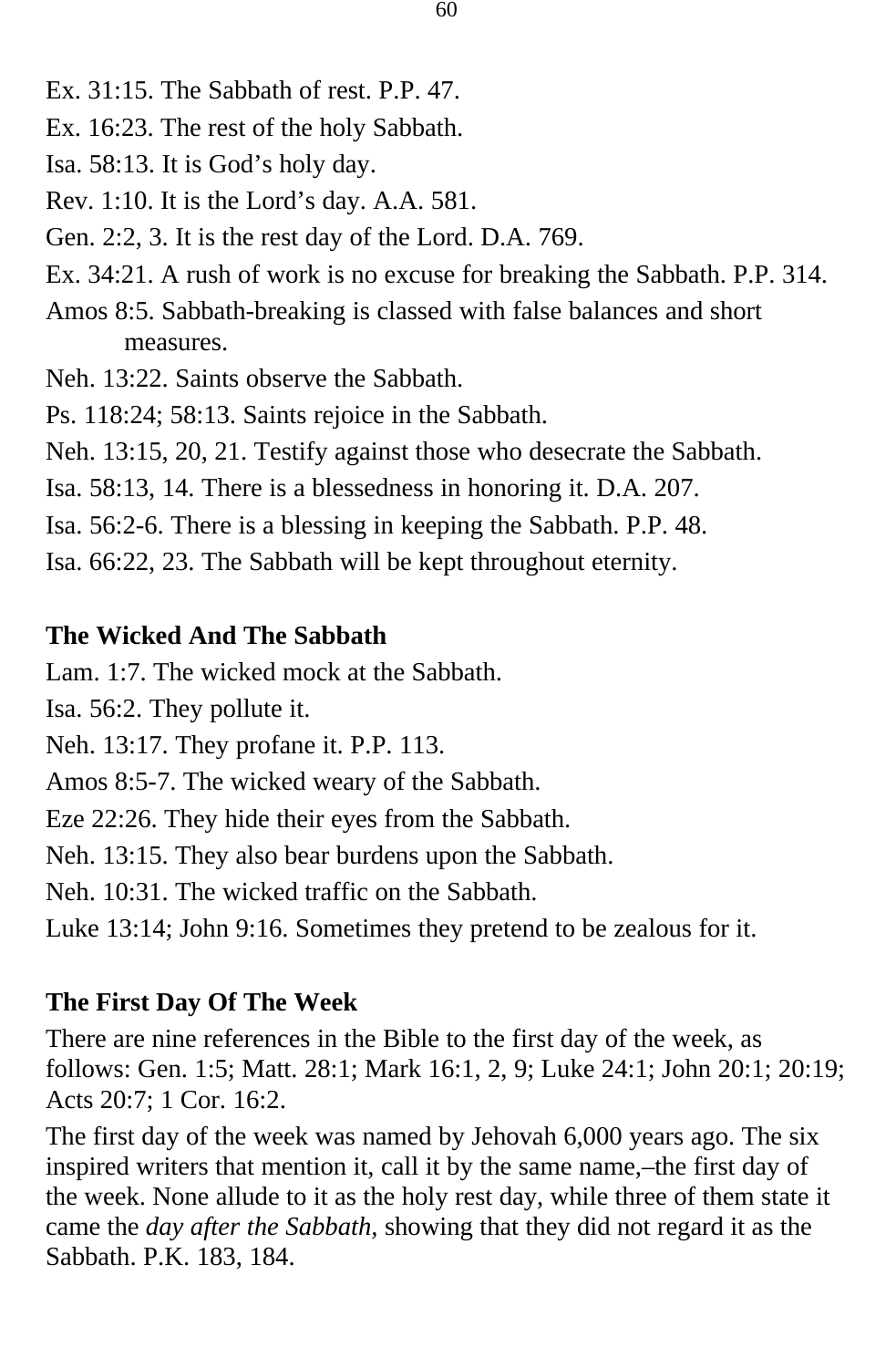It is classed among the working days. Eze. 46:1. Paul bore the following testimony 32 years this side of the cross: "I have committed nothing against the people or *customs of our fathers*." Acts 28:17. If he had kept any other Sabbath than the Seventh-day Sabbath, he would have departed from the customs of his fathers.

## **The Weekly Cycle**

- Gen. 1:5, 8, 13, 19, 23, 31; Gen. 2:1-3. The weekly cycle made at creation. Days numbered, but not named. P.P. 111.
- Gen 4:3, margin. They gathered for worship at the close of the cycle of days.
- Eze. 46:1. Six of the days are called working days; the remaining one is a rest day.
- Gen. 2:2, 3. All are alike except the seventh day, which was blessed and sanctified.

Isa. 58:13. God calls it His "holy day."

Ex. 20:8-11. It is called the "Sabbath of the Lord thy God."

Mark 2:28. "The Son of man is Lord also of the Sabbath."

While all the days were numbered, the Lord gave names to the sixth and seventh days only; the  $7<sup>th</sup>$  day was called the "Sabbath."

Mark 15:42; Luke 23:54. The sixth day was called the "preparation day."

Ex. 16:22, 23. Food was to be prepared on this day for the Sabbath.

Luke 23:54-56. The spices to embalm the Saviour were brought upon this day.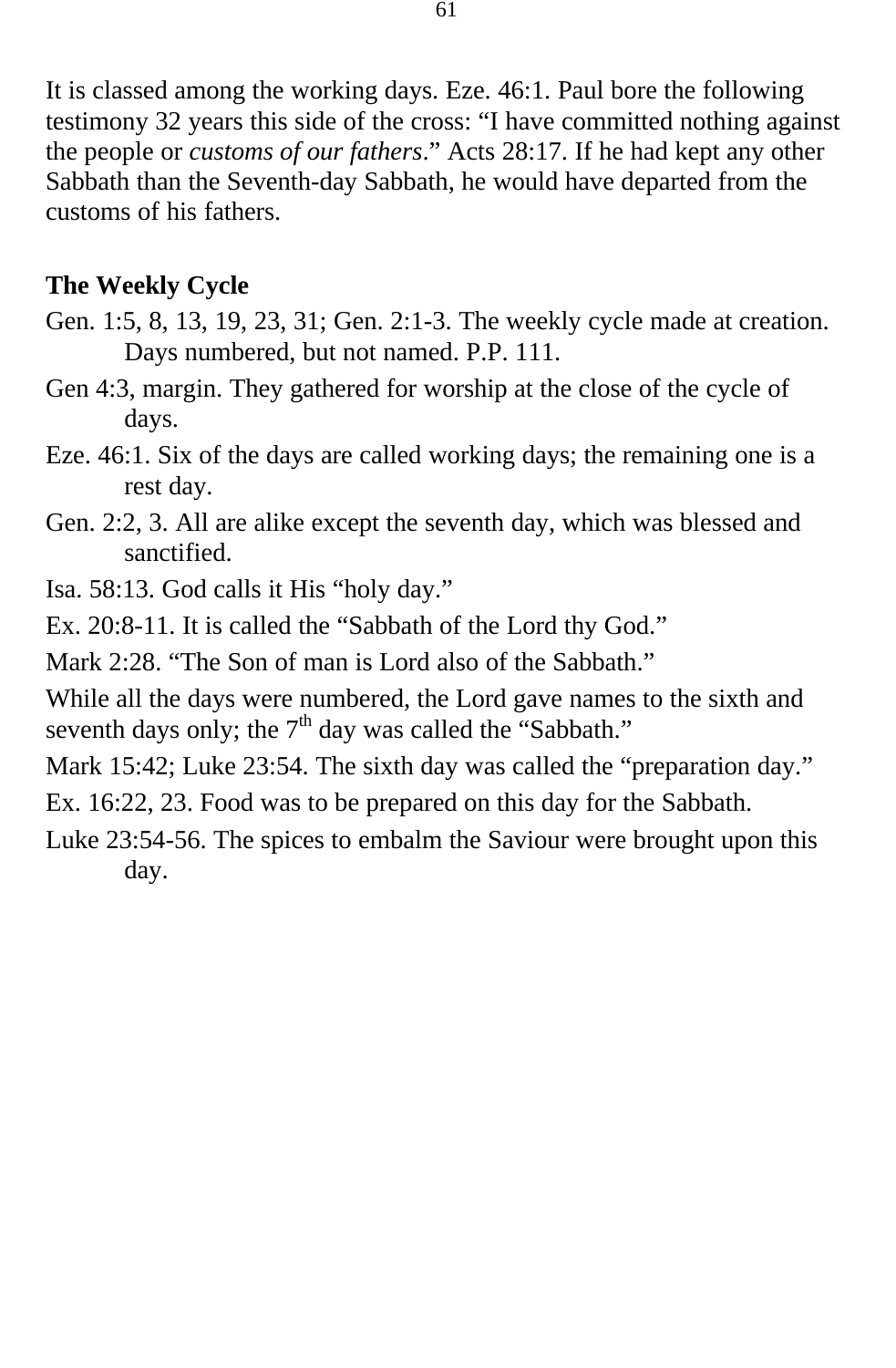The week, unlike the day, month, and year, is not connected with the movements of any heavenly bodies. The names of the seven days of which the week is composed were derived by the Egyptians from the seven celestial bodies then known. The Romans, in their names for the days, observed the same order, distinguishing them as follows:–

| Dies Solis,    | Sun's day,     | Sunday    |
|----------------|----------------|-----------|
| Dies Lunae,    | Moon's day,    | Monday    |
| Dies Martis,   | Mars' day,     | Tuesday   |
| Dies Mercurii, | Mercury's day, | Wednesday |
| Dies Jovis,    | Jupiter's day, | Thursday  |
| Dies Veneris,  | Venus' day,    | Friday    |
| Dies Saturni,  | Saturn's day,  | Saturday  |

We can see at a glance the origin of our English names for the first, second, and seventh days; the remaining four are names from Tiu, Woden, Thor, and Frigga, northern dieties equivalent to Mars, Mercury, Jupiter, and Venus, in classical mythology.

Isa. 66:22, 23. The weekly cycle will continue on the new earth, and all will gather for worship upon the Sabbath.

# **Ceremonial Sabbaths**

Lev. 23:7, 8, 21, 24, 25, 27, 32, 39. There are seven ceremonial Sabbaths as follows:–

1.  $15<sup>th</sup>$  of Abib; 2.  $23<sup>rd</sup>$  of Abib; 3. Pentecost; 4. 1<sup>st</sup> of the 7<sup>th</sup> month; 5.  $10<sup>th</sup>$ of the  $7<sup>th</sup>$  month 6. 15<sup>th</sup> of the  $7<sup>th</sup>$  month; 7. 22<sup>nd</sup> of the  $7<sup>th</sup>$  month. These were annual Sabbaths, coming only once a year.

As they always came on the same day of the month, they would come only occasionally on the  $7<sup>th</sup>$  day of the week.

Col. 2:16, 17. These Sabbaths were all shadows of things to come.

Heb. 9:8-11. The types, or shadowy service, ceased at the cross. D.A. 774.

- Matt. 27:50-51. At the death of Christ God rent the vail of the temple, thus showing that the shadowy service had ended.
- Heb. 9:10; Rom. 14:1-6; Col. 2:16. All of these ceremonial Sabbaths were connected with the annual feast days. On the Passover Sabbath bitter herbs were mingled with the feast. The day of atonement was a fast day; the others were feast days.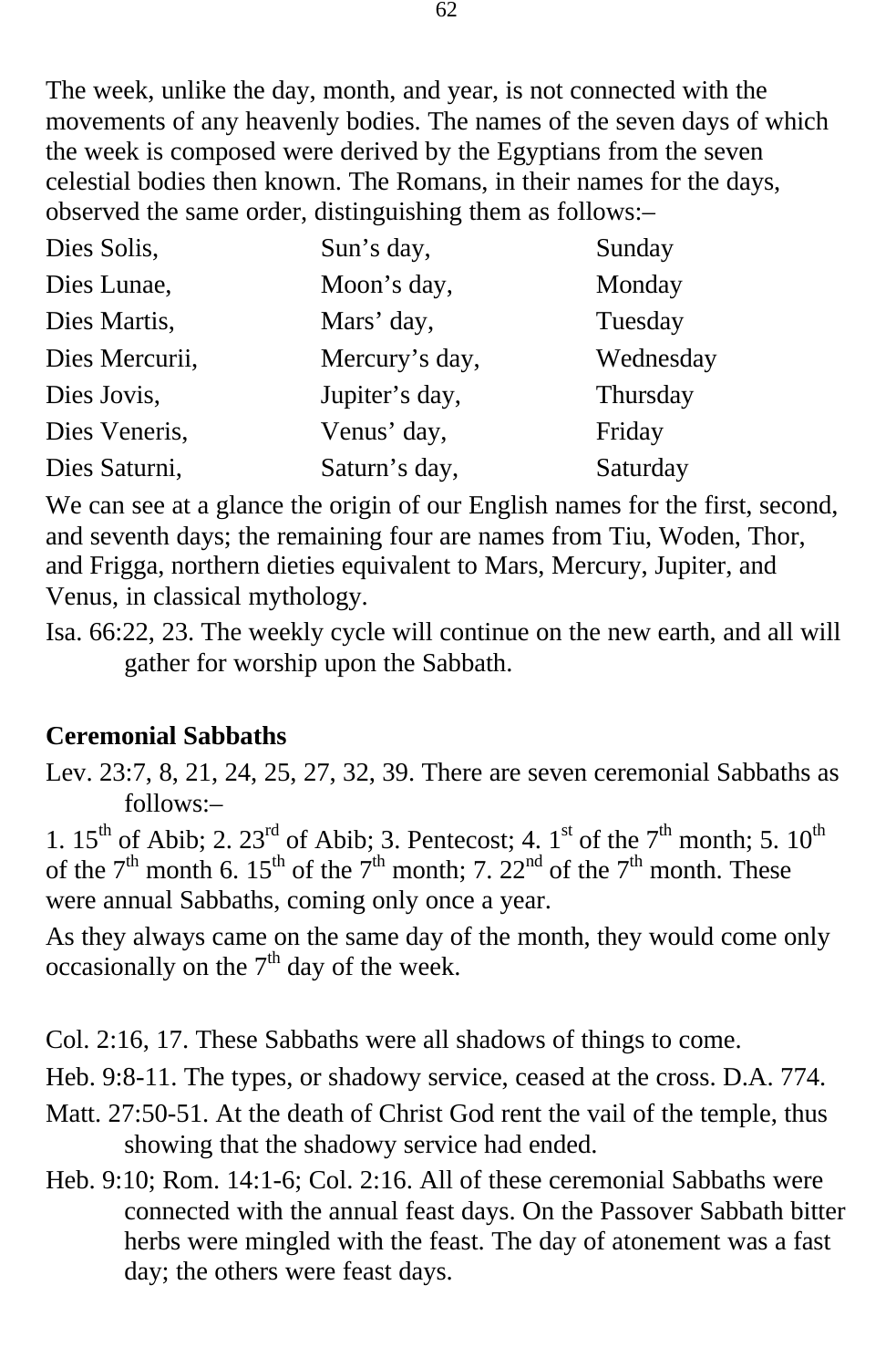- Lev. 23:38. These annual Sabbaths were separate and distinct from the Sabbath of the Lord.
- Ex. 20:10. The seventh day of the week is the Sabbath of the Lord.
- Ex. 20:8-11. "Meats and drinks" not connected with the weekly Sabbath.
- Ex. 20:11. Seventh-day Sabbath a memorial of creation. D.A. 289.
- Isa. 66:22, 23. As long as the world stands the memorial of creation will be celebrated.

#### **Did Christ Change The Sabbath?**

- Matt. 5:17, 18. Wicked persons in the time of Christ were tempted to accuse Him of changing the law of God; but He read their thoughts and rebuked them for it before the words were spoken. P.K. 183.
- John 5:10-19. The Hews sought to kill Jesus because he healed the sick upon the Sabbath day. D.A. 204, 211.
- John 9:14-16. They thought He was not of God because He healed on the Sabbath day. D.A. 471, 472.
- Matt. 12:10-12. The Saviour referred them to the Scriptures, stating that it was *lawful* to do acts of mercy on the Sabbath day, thus recognizing the Sabbath law. D.A. 285.
- John 15:10. Jesus repudiated every charge of breaking the Sabbath by declaring that He kept his Father's commandments.
- Mark 7:6-12. He refused to honor "tradition of men," substituted for God's law.
- Isa. 42:21. The prophet Isaiah, looking down through the ages to the time of Christ, said that He would "magnify the law and make it honorable."
- Luke 4:16. Jesus kept the Sabbath.
- Matt. 24:20. He taught His disciples to honor it.
- Luke 23:54-56. His followers kept it; Jesus never changed the Sabbath.

## **Did The Disciples Change The Sabbath?**

- Gen. 2:2, 3. It was the *seventh day* of the week that was first sanctified and set apart as the Sabbath of the Lord.
- Ex. 20:8-11. It was the *same* seventh day that the followers of the Saviour kept while He lay dead in Joseph's new tomb. Luke 23:54-56.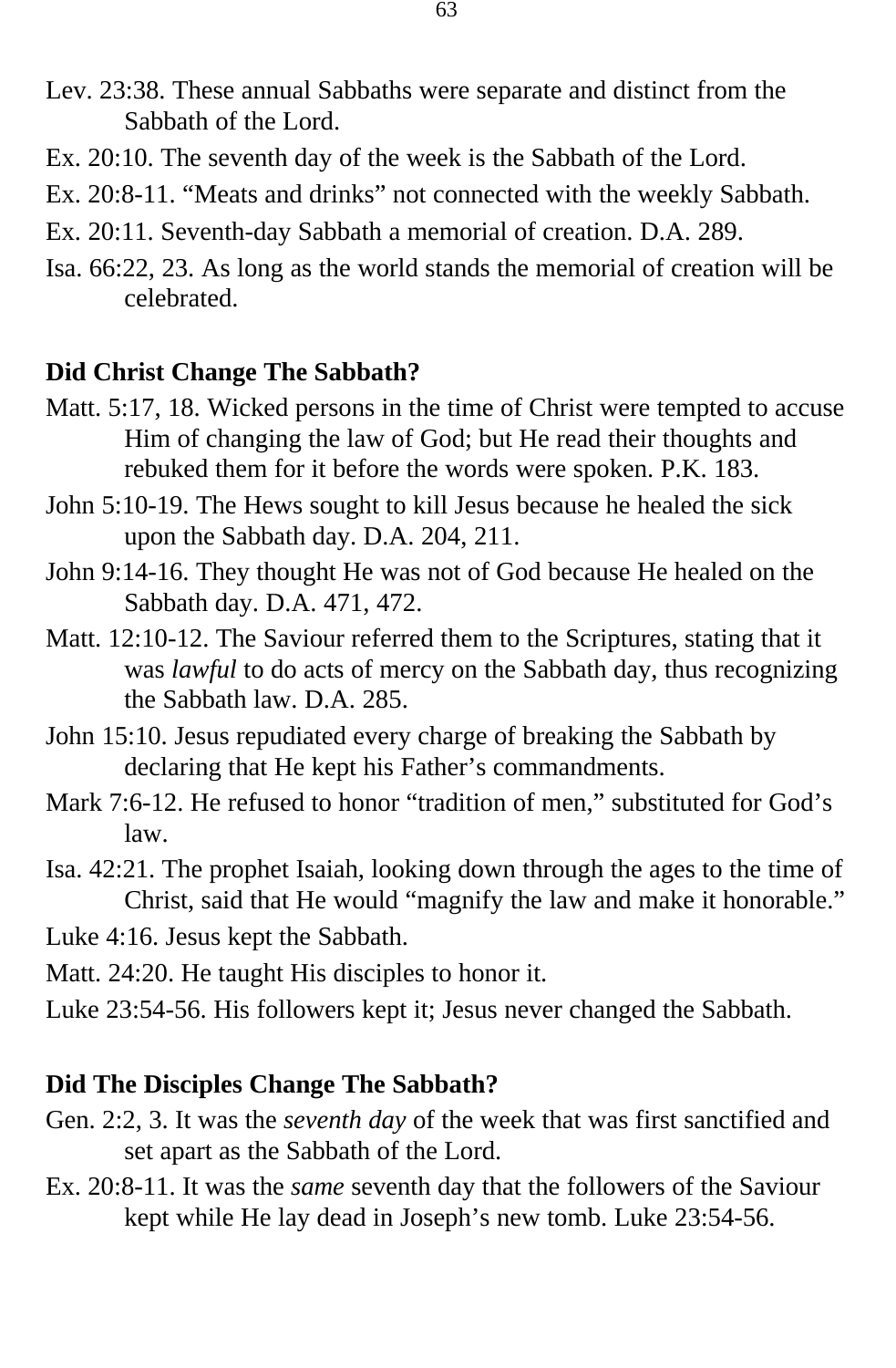- Mark 16:1, 2. The Sabbath of the New Testament comes on the day before the first day of the week.
- Luke 23:54-56; 24:1. From these verses we see that the Sabbath of the New Testament was the day between Friday, the preparation day, and Sunday, the first day of the week.
- Acts. 13:14, 15, 42-44. Paul preached in Ephesus on the Sabbath day.
- Acts 16:12, 13. Work in Philippi opened with the Sabbath service.
- Acts 17:2. Thessalonica church had Sabbath service.
- Acts 18:4, 11. For one and half years Paul held Sabbath services in Corinth.
- Acts 18:17. If the apostles had not kept the seventh-day Sabbath, Paul could not have said that they had done nothing against the customs of the Jews.
- Acts 15:21. As late as the year 52 A.D., 21 years this side of the cross, in every city the Scriptures were "read in the synagogues *every*  Sabbath day." This Sabbath day was the same day that had been kept from the days of Moses.
- Acts 13:42, 44. The Jews and believing Gentiles kept the same day for the Sabbath. There is no mention in the New Testament of any change of the Sabbath to the first day of the week. The disciples did not change the Sabbath. G.C. 451; P.K. 372.

# **Who Changed The Sabbath?**

Since we have found that neither Christ nor His disciples changed the Sabbath day, and that the Bible does not record any change, we will have to look to history for the change of the Sabbath.

The seventh day continued to be kept for several generations after Christ, but with a sacredness gradually decreasing in proportion to the rising influence of Sunday; until the church became so powerful that wherever it had sway, it put down the Sabbath, and exalted the first day of the week. This was a gradual work, taking several centuries for its accomplishment. In the year A.D. 321, Constantine issued the following edict: "Let all the judges and townspeople, and the occupation of all trades rest on the venerable day of the sun; but let those who are situated in the country freely and at full liberty attend to the business of agriculture; because it often happens that no other day is so fit for sowing corn and planting vines; lest, the critical moment being let slip, men should lose the commodities granted by heaven." This is the first Sunday law. G.C. 53.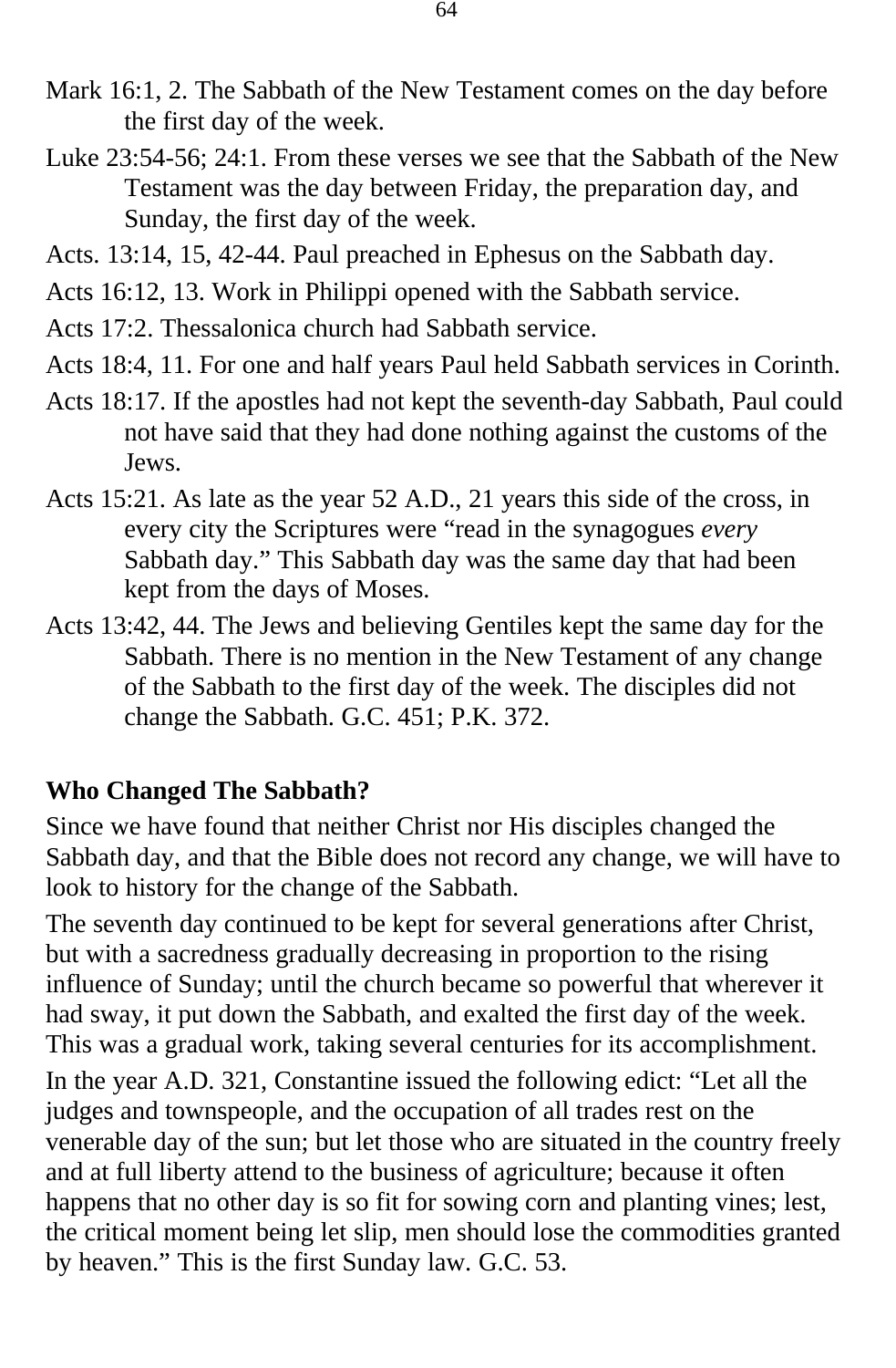The church favored the keeping of Sunday, and different edicts were issued from time to time; but, notwithstanding all this many Christians still kept the seventh-day Sabbath "according to the commandment."

Because the practise of keeping the seventh-day Sabbath was evidently gaining ground in the Eastern church, the following decree was passed in the council help in Laodicea (A.D. 364); "That members of the church should not rest from work on the Sabbath-day like the Jews, but should labor on that day, and preferring in honor the Lord's day; then, if it be in their power, should rest from work as Christians."—Sermons on the Sacrament and the Sabbath, pp. 122, 123. G.C. 65.

"In Augsburg Confession, which was drawn up by Melancthon (and approved by Luther), to the question, "What ought we to think of the Lord's day?" it is answered that the Lord's day, Easter, Whitsuntide, and other such holy days, ought to be kept, *because they are appointed* by the church."

- Dan. 7:25. There is no account in the Bible of any Sabbath of the Lord, except the seventh-day Sabbath; but Daniel prophesied of a power that would think to change the law of God. P.K. 179.
- Eze. 22:26-28; 13:10-12. Ezekiel saw the law violated, Sabbath profaned, and those who should have led in right lines, using "untempered mortar," or giving falsehood instead of God's words. P.P. 477.

The following is taken from the "Catholic Christian Instructed,"  $17<sup>th</sup>$ edition, revised and corrected, pp. 272, 273;–

- "Ques. What warrant have you for keeping Sunday preferably to the ancient Sabbath which was Saturday?
- "Ans. We have for it the authority of the Catholic church, and apostolic tradition.
- "Ques. Does the Scripture anywhere command the Sunday to be kept for the Sabbath?
- "Ans. The Scripture commands us to hear the church (St. Matt. 18:17; St. Luke 10:16), and to hold fast the traditions of the apostles, 2 Thess. 2:15. But the Scripture does not in particular mention this change of the Sabbath.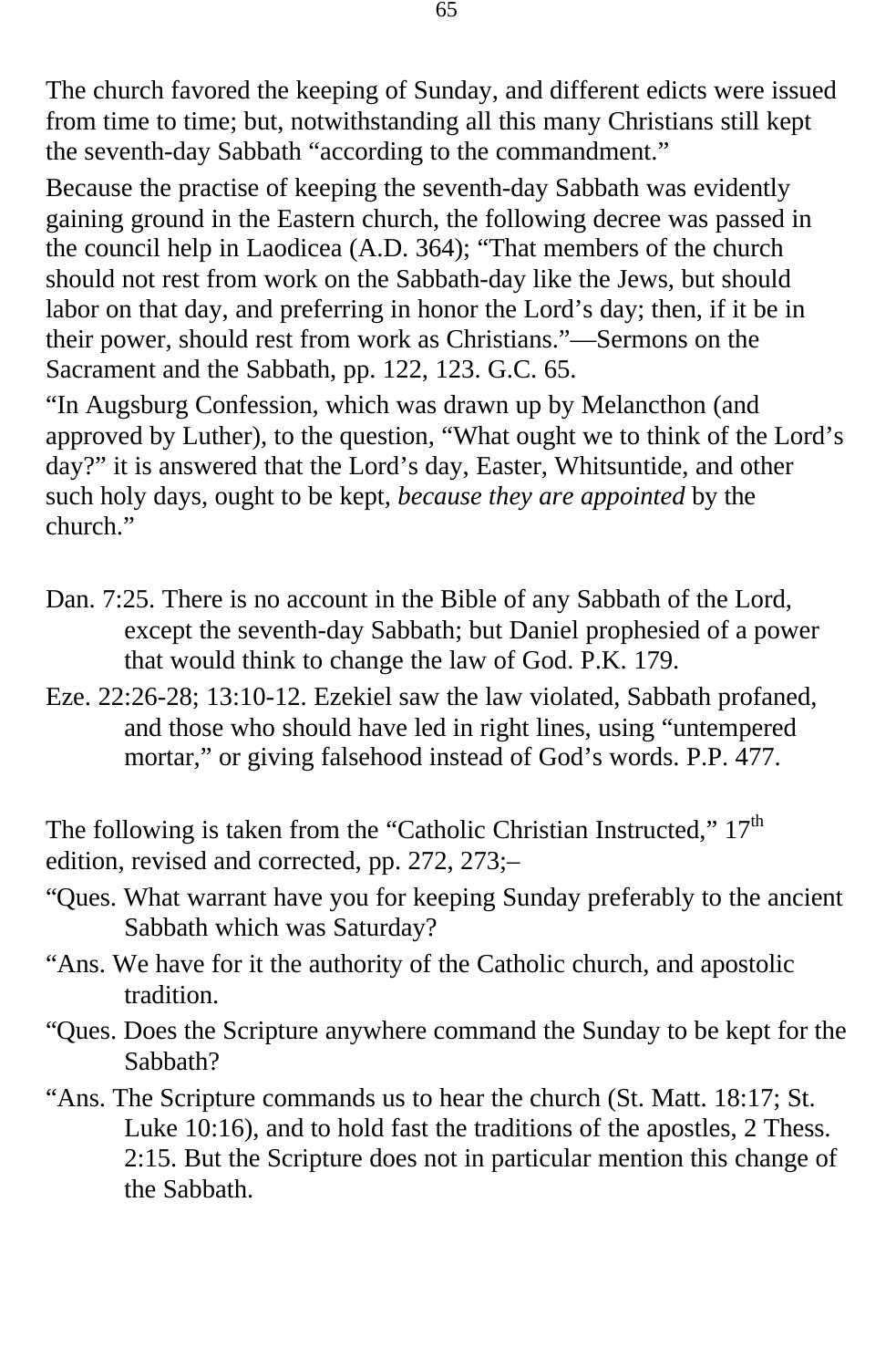"St. John speaks of the Lord's day (Rev. 1:10); but he does not tell us what day of the week this was, much less does he tell us what day was to take the place of the Sabbath ordained in the commandments. St. Luke speaks of the disciples meeting together to break bread on the first day of the week. Acts 20:7. And St. Paul (1 Cor. 16:2) orders that on the first day of the week the Corinthians should law by in store what they designated to bestow in charity on the faithful in Judea; but neither the one nor the other tells us that this first day of the week was to be henceforth a day of worship, and the Christian Sabbath; so that truly the best authority we have for this ancient custom is the testimony of the church. And therefore, those who pretend to such religious observers of Sunday, whilst they take no notice of other festivals ordained by the same church authority, show that they act more by humor, than by reason and religion; since Sundays and holidays all stand upon the same foundation namely, the ordinance of the church."

"The "Doctrinal Catechism," pp. 174, 352, offers proof that Protestants are not guided by the Scriptures. We present two of the questions and answers:–

- "Ques. Have you any other way of proving that the church has power to institute festivals of precept?
- "Ans. Had she not such power, she could not have done that in which all modern religionists agree with her,– she could not have substituted the observance of Sunday, the first day of the week, for the observance of Saturday, the seventh day, a change for which there is no scriptural authority.
- "Ques. When Protestants do profane work on Saturday, or the seventh day of the week, do they follow the Scriptures as their only rule of faith—do they find this permission clearly laid down in the Sacred Volume?
- "Ans. On the contrary, they have only the authority of tradition for this practise. In profaning Saturday, they violate one of God's commandments, which He has never clearly abrogated,–'Remember that thou keep holy the Sabbath day.'" G.C. 447.

# **The Seal Of God**

Esther 8:8. A seal attached to a document makes it legal. A legal seal gives name of person issuing seal, also his title and territory. In this text Ahasuerus was the *name,* king and *title*, and Persia the *territory* over which he ruled.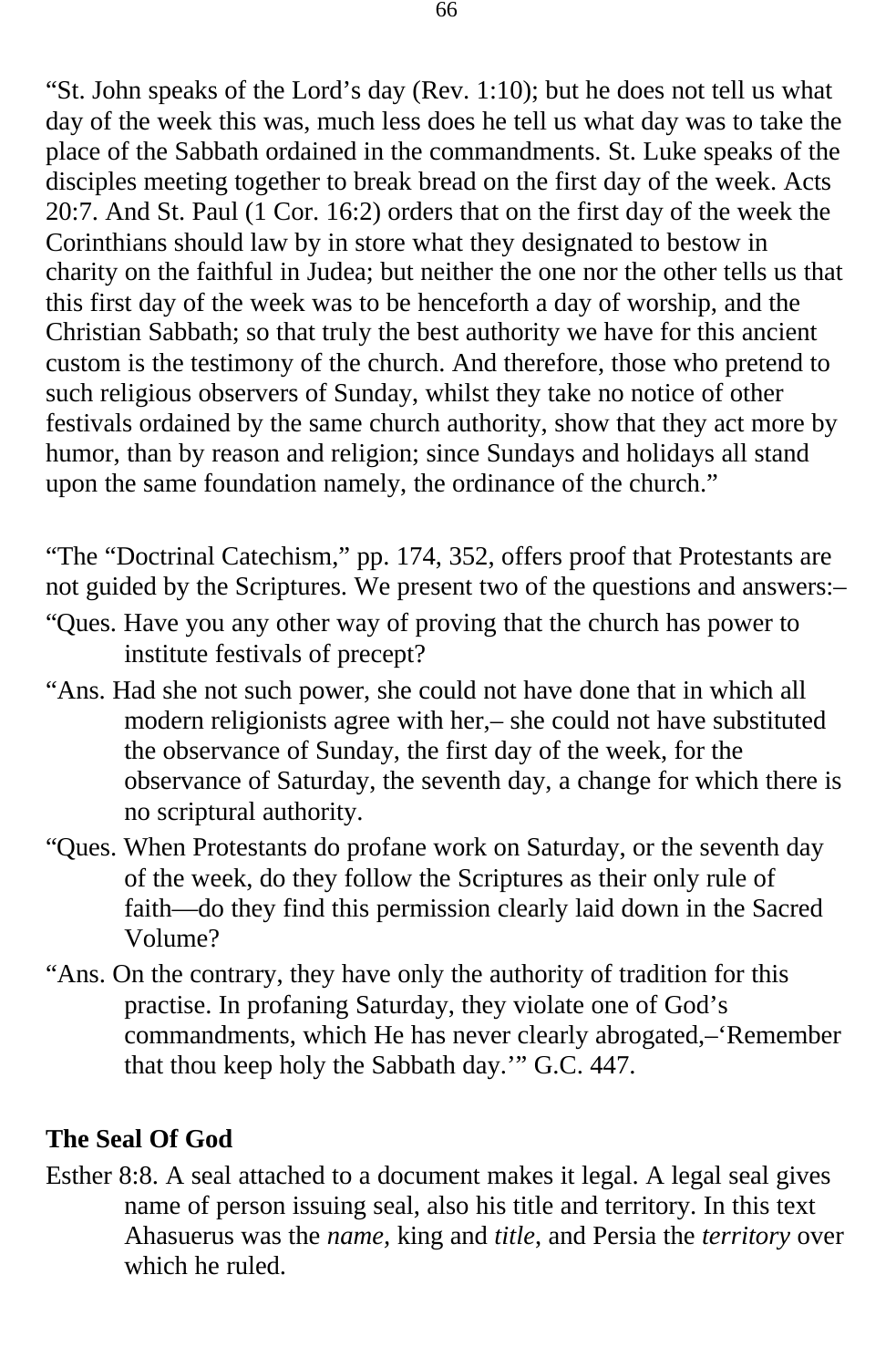Rom. 4:11. Sign and seal synonymous.

- Isa. 8:16. The seal of earthly rulers is attached to their laws to make them binding upon their subjects. The seal of God is attached to His law to make it binding upon all His subjects. P.P. 307.
- Matt. 5:17, 18; Rom. 7:7; Jas. 2:8-12; Ex. 24:12; Deut. 4:9-13. God's law is the ten commandments.
- Ex. 20:8-11. Read carefully each commandment and find where God has attached His seal,–His name, title, and territory.
- Ex. 20:11. In the last part of the fourth commandment, we find all the specifications of the seal. Lord, His name; Creator, His title; His territory, the heavens and earth. All within that territory are amenable to His law.
- Ex. 31:13. The Sabbath is a sign or seal of God's authority. G.C. 605.
- Gen. 2:2, 3. There were three steps in making the Sabbath. 1. God rested on the seventh day; that made it God's rest day. 2. He blessed the seventh day after He had rested; that made all the succeeding seventh-days God's blessed rest days. 3. He sanctified it, or set it apart for a holy use, and it became God's blessed, holy, rest day. D.A. 281.
- Joshua 5:15. It is God's presence that makes anything holy.
- Isa. 58:13. God calls the Sabbath His holy day. *His* presence is in the day.
- Eze. 20:20. The Sabbath is the sign or seal of God. The one that hallows it acknowledges that he is a subject of God's kingdom, and knows that the Lord is his god. T., v., 9, p. 18.
- Eze. 20:12. Just as the seventh day was set apart for a holy use, so the keeping of the Sabbath becomes a sign of sanctification between God and the individual that keeps it. In the act of keeping the Sabbath he acknowledges he is set apart for holy work. God is first in all his work and business. E. 250.
- Ex. 20:8. The Sabbath is holy; God wishes us to regard it as holy time.
- Ex. 31:13. The one that in the fear of God will keep the Sabbath holy, becomes holy.
- Ex. 31:17. The rest, refreshing, and blessing were placed in the seventh day, not in any other day.
- Num. 23:19, 20. The blessing can not be transferred by man to any other day. God's blessing can not be reversed by man.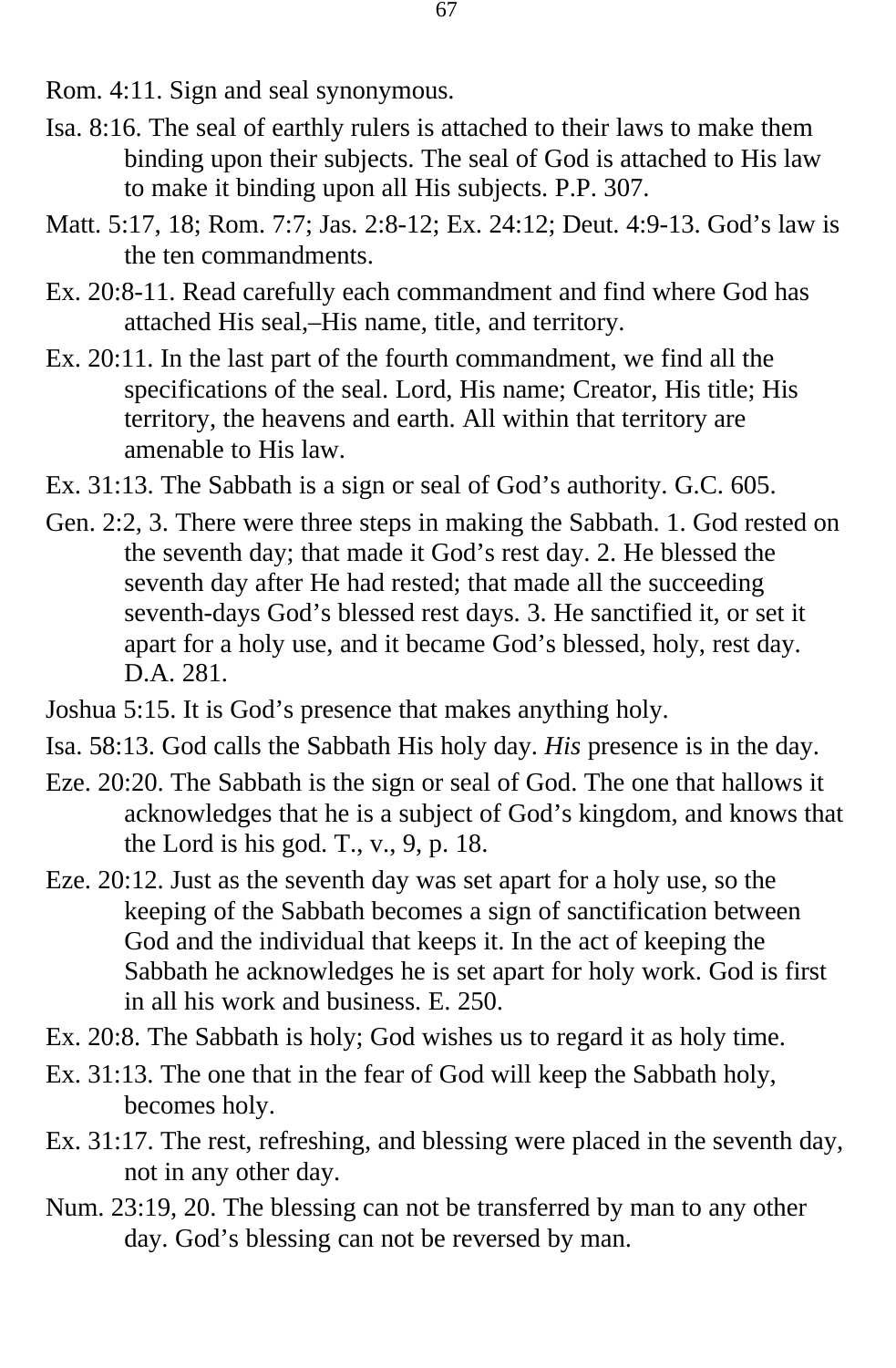1 Chron. 17:27. God's blessing continues forever.

Isa. 66:22, 23. The Sabbath will be God's blessed, holy, rest day throughout eternity.

# **The Sealing Work**

- Isa. 8:16, 17. The command was given to bind up the testimony and seal the law, at the time they were waiting for the coming of the Lord. The law was broken and needed binding up. The seal had been taken from the law and must be replaced. P.K. 678.
- Isa. 58:13. The prophet foretold a period when the Sabbath would be trampled under foot. The seal disregarded and taken from the law.
- Rev. 7:1-4. John saw a special sealing message going to the earth.
- Rev. 7:1. Winds denote war and strife. Dan. 11:40. The affairs of all earthly powers are held until the number of the redeemed is made up. The judgments of God that will affect the atmosphere, land, and water (Rev. 6:12-16), can not be poured out upon the earth until the sealing is finished.
- Rev. 7:1. When God said, "After these things," He must have referred to the events of Rev. 6:12, 13, as the last verses of Revelation 6 follow the sealing work. The stars fell in 1833. The special work of restoring the seal of God—the fourth commandment—to its proper position in the law of God, could not come earlier than that date.
- Rev. 11:18, 19. In the time of the judgment of the dead, the temple of God was opened in heaven, and the ark containing the law revealed. After the disappointment of 1844, the people of God saw the light on the subject of the sanctuary in heaven. Then they saw the binding claim of the fourth commandment as well as the nine other commands of the decalogue. The Sabbath reform commenced at that time; by 1848 it began to be recognized as the fulfillment of Rev.  $7:1-4.$
- Rev. 7:2. Like the sunlight on the earth,–first the faint light of dawn, then the gradual increase until the noonday rays are felt,–this work began feeble with only a few, but it has spread until those who hallow the seventh day as the Sabbath of the Lord are found in every nation on earth. It is rapidly increasing, and every individual will have opportunity to reject or accept.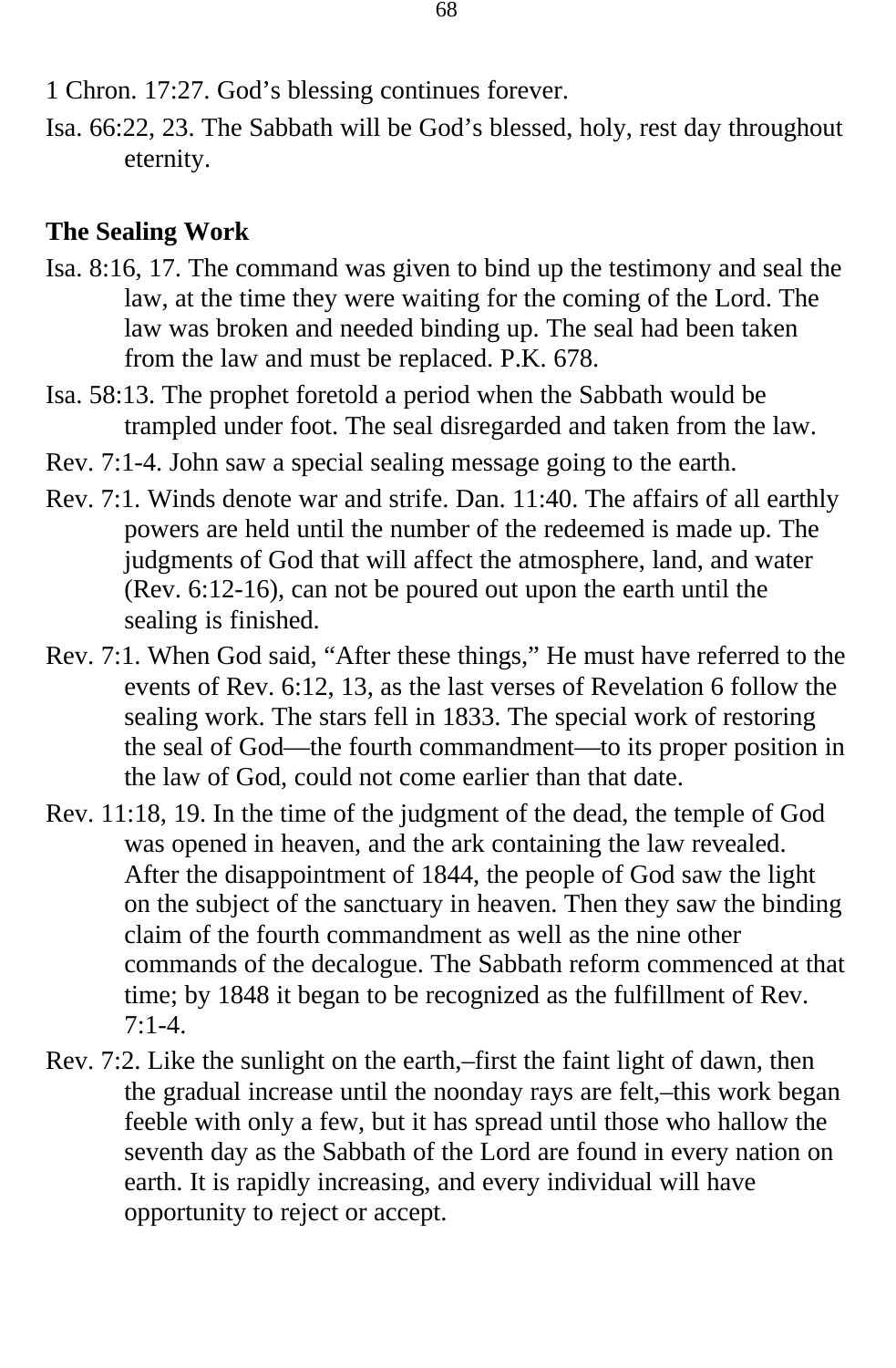#### **The Hundred and Forty-four Thousand, or the Sealed Ones**

- Rev. 7:4. There are 144,000 of the sealed ones. Many children of God are dying daily who have never had their attention called to this truth, and are saved among the innumerable company. Rev. 7:9.
- Eze. 9:1-4. The seal is here spoken of as a mark, which is the same as a sign.
- Rev. 7:3. The seal is placed in the forehead,–the mind, or seat of affections.
- Eze. 9:4. Those who have a burden of soul for others and are grieved on account of sin, will receive the mark. T., v. 7, p. 144.
- Rev. 14:1. They receive the name of the Father.
- Ex. 34:5, 6. The name of God is His character. Those who are sealed will partake of His character.
- 2 Tim. 2:19. All who have the seal depart from iniquity.
- Rev. 14:3-5. They are to stand without fault, are to have no guile. They will follow the Lamb wheresoever he goeth. T., v. 5, pp. 214, 216.
- Eph. 4:30; 1:13. The Holy Spirit places the seal.
- Rev. 14:9-12. They refuse the mark of the beast and his image. P.K. 188.
- Rev. 15:1-3. This company stands on Mount Zion triumphant over every foe. God, not man, does the numbering.
- Num. 3:39; 26:62; Matt. 14:21; 15:38; Acts 19:7. The way God numbers.
- Eze. 9:11, margin. When every one who will accept the message is sealed, the angel reports that the work is finished.
- Eze. 9:5-7. The judgments of God follow the sealing work.
- Eze. 9:8, 9. So many that had been counted with Israel were slain that it looked as if all the people of God would be destroyed.
- Rom. 9:6. All who make a profession are not really Israel.
- Eze. 9:6. Old and young stand on their own individual records.
- Eze. 14:20. No one will be shielded or saved because of father's or mother's righteousness. Only an individual experience in the things of God will save any one.

#### **The Law And The Gospel**

The law is the gospel concealed: The gospel is the law revealed. The law is the gospel fullness delayed: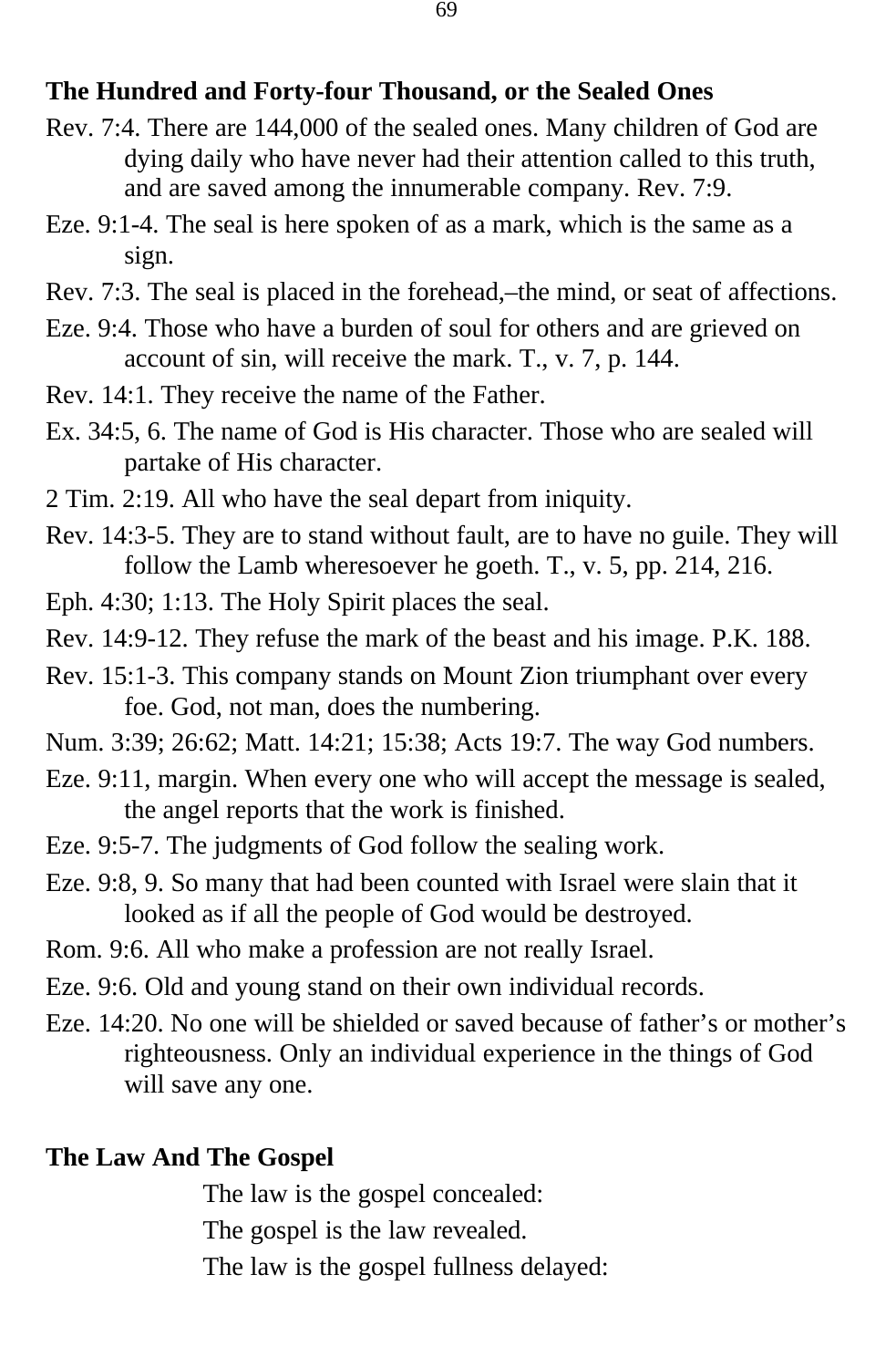The gospel is the lawfulness portrayed. The law is the gospel contained: The gospel is the law maintained. The law is the gospel sighted: The gospel is the law lighted. The law is Christ designed: The gospel is Christ enshrined.

#### **The Ten Commandments In The New Testament**

It is an interesting fact that the New Testament gives divine sanction to each of the ten commandments.

- 1 st commandment,–Matt. 22:37.
- 2 nd commandment,–1 John 5:21; 1 Cor. 10:19-21; John 4:24.
- 3<sup>rd</sup> commandment,-matt. 5:33-37.
- 4 th commandment,–Mark 2:27, 28; Matt. 24:20; 28:1; Mark 16:1, 2; Luke 4:16; 23:54-56.
- 5<sup>th</sup> commandment,-Matt. 15:4-9; Eph. 6:1-3.
- 6 th commandment,–Matt. 5:21, 22; 1 John 3:15.
- 7<sup>th</sup> commandment,-Matt. 5:27, 28; 19:9, 18.
- 8<sup>th</sup> commandment,–Matt. 19:18; 15:19.
- 9<sup>th</sup> commandment,–Matt. 19:18.
- 10th commandment,–Rom. 7:7; Matt. 19:21-22.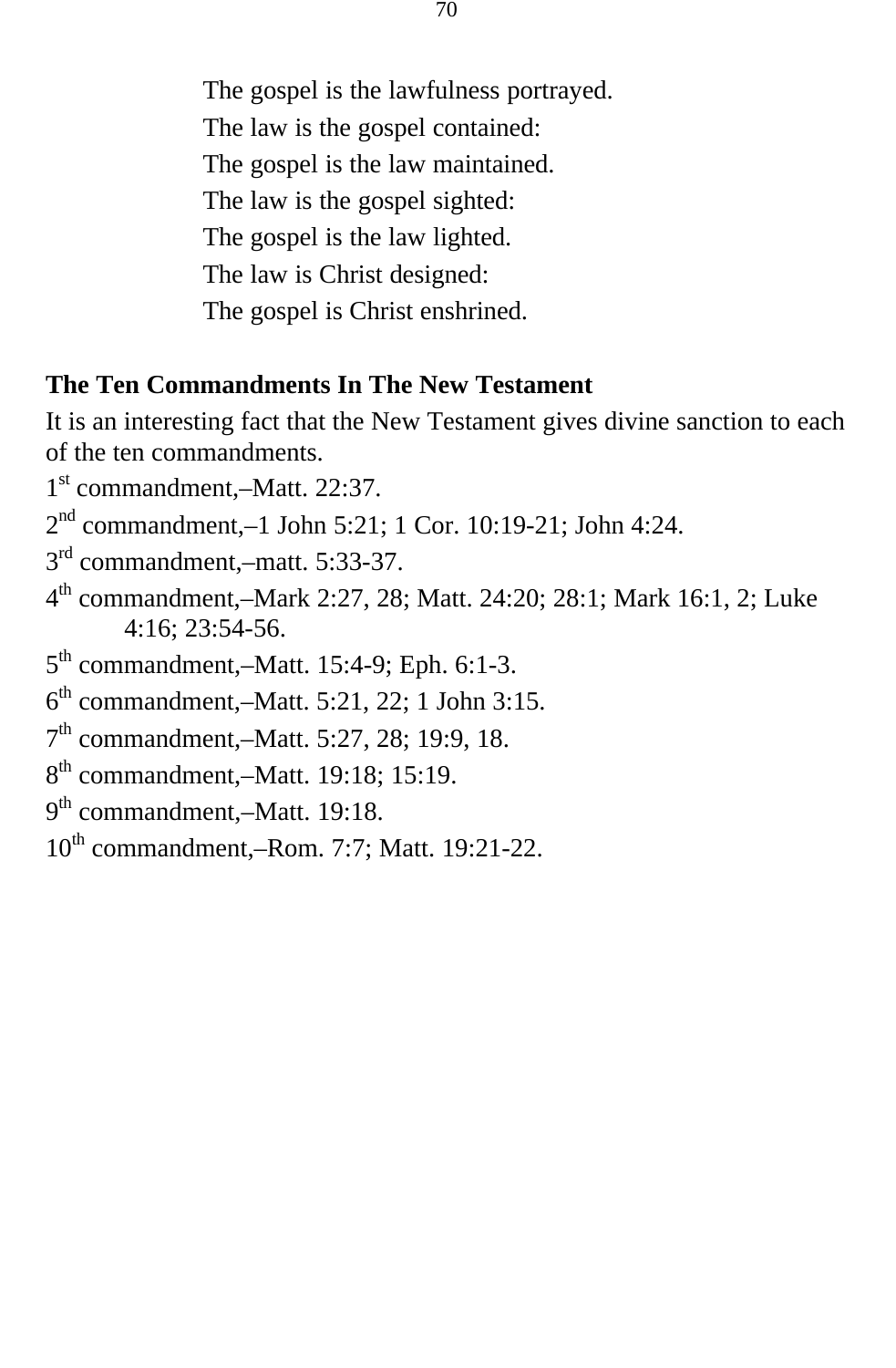# **The Two Covenants**

OLD COVENANT. Made when Israel came from Egypt, Heb. 8:9; Jer. 31:32. First promise to obey, Ex. 19:5-8. Second promise, Ex. 24:3. Third promise, Ex. 24:4-7. Covenant then ratified by blood, Ex. 24:8; Heb. 9:17- 21. This is called the first covenant, not *because* it was the first one made, but because it was the first one ratified by blood. P.P. 371. This covenant was broken. Jer. 31:32. They promised to obey in their own strength and failed. Only in Christ's strength can any keep their covenant with God. P.P. 372.

NEW COVENANT. Law of God the basis, Jer. 31:33; Heb. 8:10. Forgiveness of sins in covenant, Jer. 31:34. Christ's blood only cleanses from sin, 1 John 1:7. Christ, a lamb slain from the foundation of the world, Rev. 13:8; therefore, the new covenant began in the beginning and extends until sin is destroyed forever, P.P. 370. Obedience to the law of God through the blood of Christ is the object of the everlasting, or new covenant, Heb. 13:20, 21. First promise of a Saviour, Gen. 3:15. The Lord pledged the new, or everlasting covenant, to Noah and his posterity, Gen. 9:9-17. The rainbow given as a pledge of the covenant, Gen. 9:13-16. Covenant pledged to Abraham and his children, Gen. 17:2-7, 21; P.P. 371. Abraham's seed, Ga. 3:16, 19. Covenant same as will, or last testament, Gal. 3:15, margin; Heb. 9:16, 17. Death of testator seals the will, or testament, Heb. 9:16. Christ's death sealed or ratified the new covenant, John 19:28-30.

Even a man's will can not be broken after the death of the testator, Gal. 3:15. Nothing can be added to Christ's covenant after His death; for that reason He instituted baptism and the Lord's supper,–memorial of His death and resurrection, *before* the events had taken place, that the memorials might become a part of the new covenant, John 4:1; Rom. 6:3-5; Matt. 26:26-28. Christ renewed the Sabbath commandment before His death, Matt. 24:20. The strongest advocates for Sunday observance give nothing earlier than the first day of the week upon which Christ arose from the dead as evidence for Sunday observance; but it is on the wrong side of the cross to be included in the everlasting, or new covenant. Nothing can be added after Christ's death. Illustration of living under the new covenant, Ex. 33:12-15. Moses depended on God continually. Christ exemplified it fully in His life, John 8:28, 5:30. The one who walks by faith, trusting in God for help continually, lives under the new covenant, P.P. 431. The individual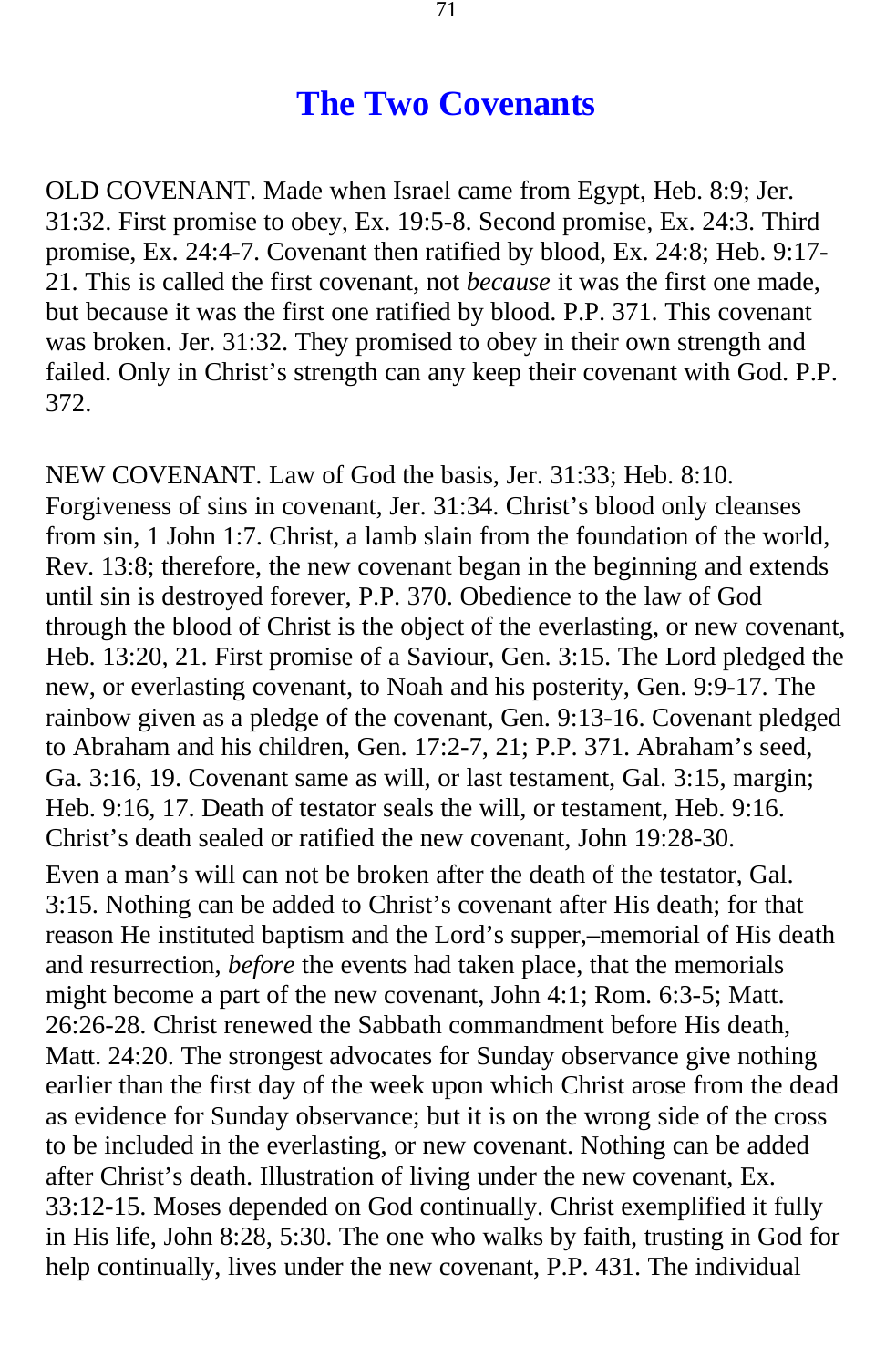who walks by sight, trusting in his own strength, lives under the old covenant. Under which covenant are you living?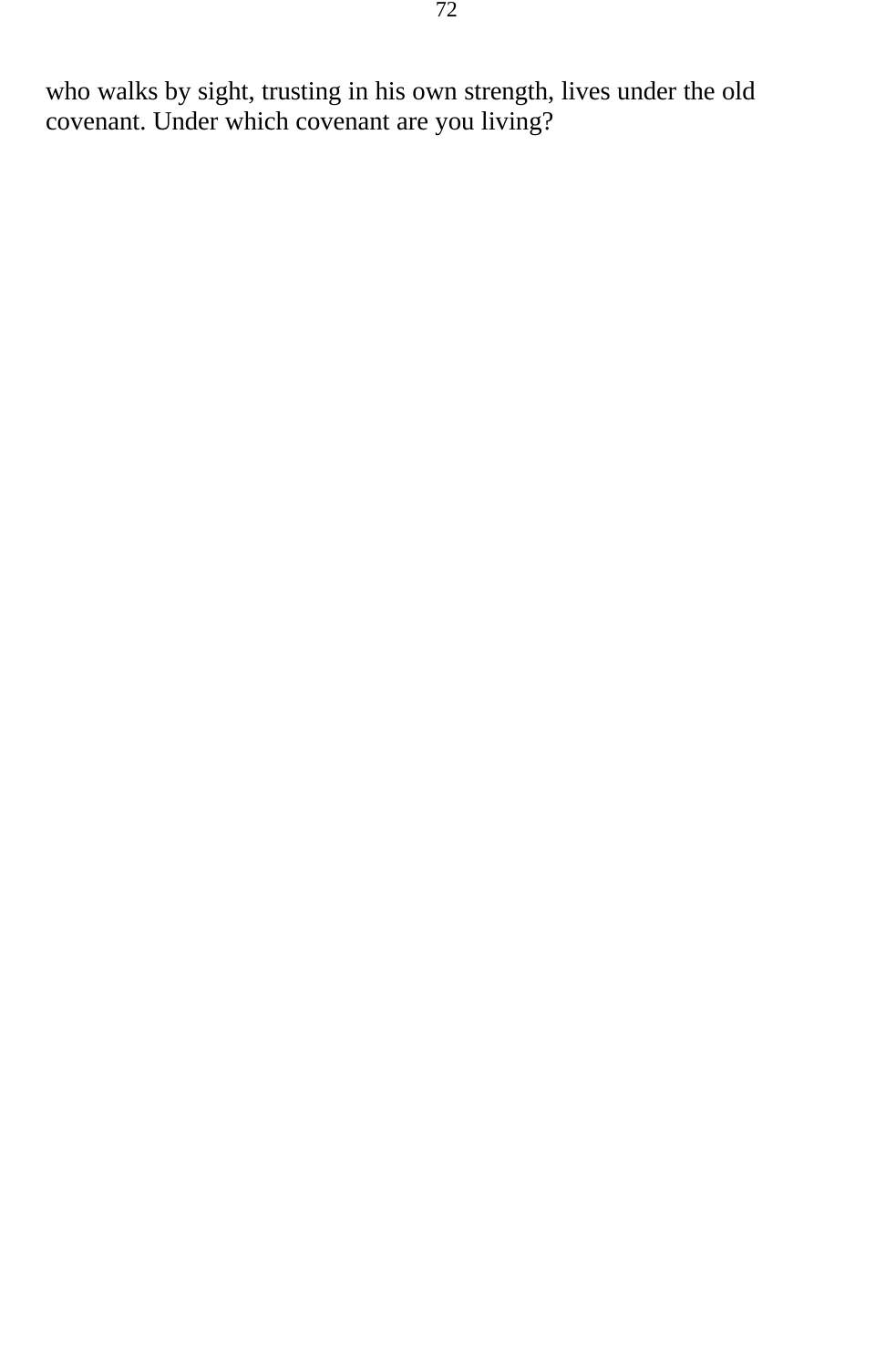## **The Law Of God**

"Christ's death did not make the law of none effect; it did not slay the law, lessen its holy claims; nor did it detract from its sacred dignity. The death of Christ proclaimed the justice of His Father's law in punishing the transgressor, in that He consented to suffer the penalty of the law Himself, in order to save fallen man from its curse. The death of God's beloved Son on the cross, shows the immutability of the law of God. His death magnifies the law and makes it honirable, and gives evidence to man of its changeless character. . . The death of Christ justified the claims of the law." T., v. 2, p. 201.

### **The Law Of God Before It Was Proclaimed Upon Mount Sinai**

- Rom. 5:13. "Sin is not imputed where there is no law." T., v. 8., p. 207.
- Gen. 2:17; 3:1-7. Eve coveted the fruit and then stole. P.P. 55, 56.
- Gen. 4:7. Sin lay at Cain's door. P.P. 81-83.
- Gen. 13:13; 19:4-11. Sodomites were "sinners before the Lord exceedingly."
- Gen. 39:7-10. Sin to break  $7<sup>th</sup>$  commandment. P.P. 217.
- Gen. 9:20-27. Cursed for breaking the  $5<sup>th</sup>$  commandment.
- Ex. 16:22-30. Sabbath 30 days before Sinai.
- Ex. 5:5. Israelites kept Sabbath. P.P. 258.
- Gen. 32:2-5. Idolatry a sin.
- Gen. 6:5, margin. The antediluvians broke *all* the law; for every imagination of the heart was *evil* every day. P.P. 159.

#### **The Giving Of The Law**

Deut. 4:32, 33. Greatest event in history.

- Ex. 19:1; Num. 1:45, 46. Audience of at least 1,000,000.
- Ex. 19:10, 11. Three days' preparation.
- Ex. 19:12, 13. Bounds around Sinai.
- Ex. 19:16-20. Wonderful display of grandeur. T., v. 8, p. 198.
- Ps. 68:8, 17; Heb. 12:26. Thousands of angels. Whole earth shook.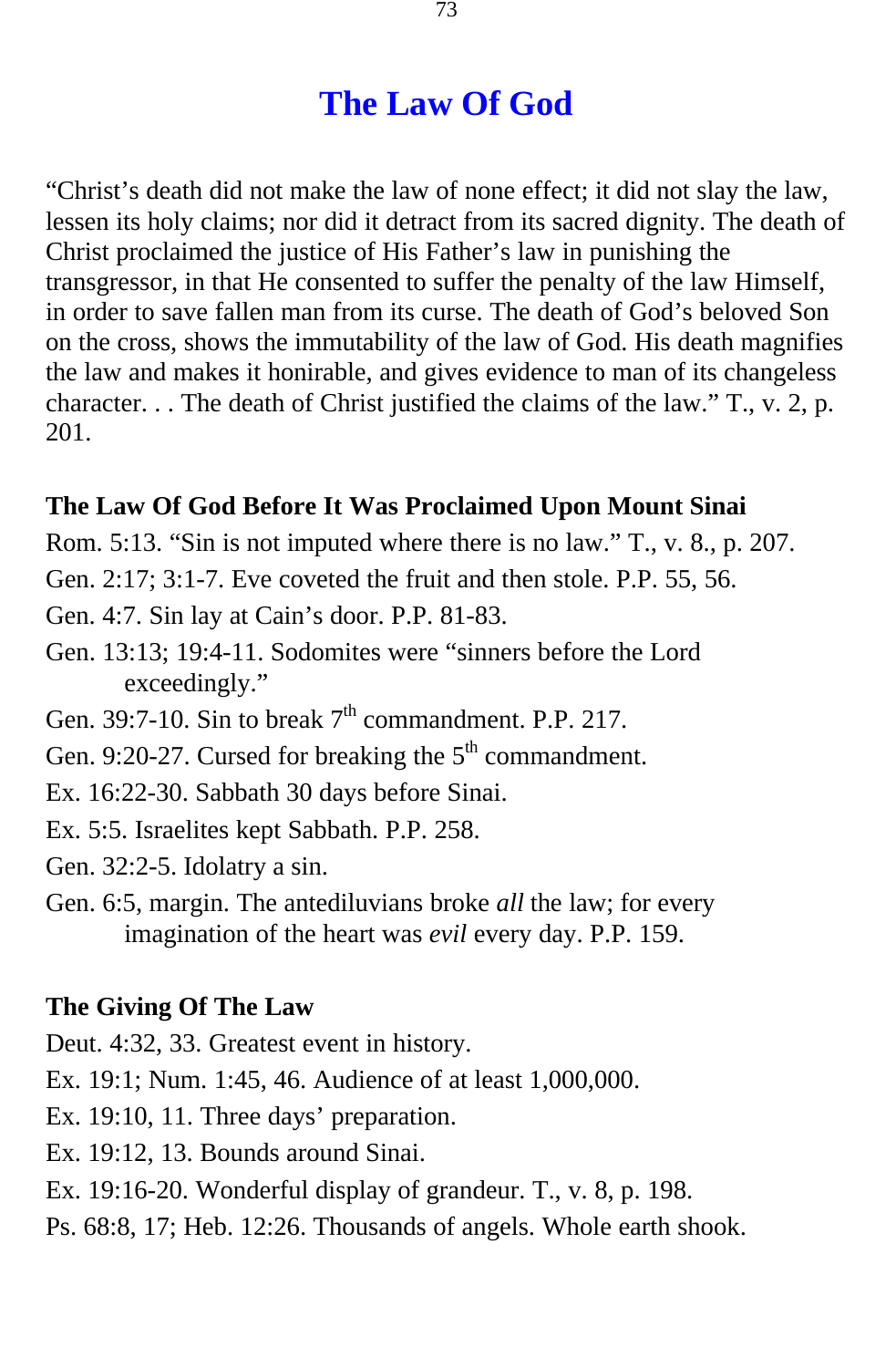- Deut. 4:12, 13; Ex. 20:1-17. From the midst of the glory God spoke the ten commandments. P.P. 303-311.
- Deut. 5:22. God spoke no other words.
- Deut. 4:9, 10. We should never forget that great display of power and glory. Teach the children about it. T., v. 6, p. 10.
- Ex. 24:12. Moses called into the Mount.
- Ex. 31:18. God gave unto Moses "two tables of testimony, tables of stone, written with the finger of God." P.P. 314.
- Ex. 32:16. "The tables were the work of God, and the writing was the writing of God, graven upon the tables."
- Ex. 32:7-19. Tables broken. P.P. 320.
- Deut. 10:1-5. Moses made second tables after the pattern of the first; God wrote the law on the second tables. P.P. 329.

#### **The Law Of God**

Ps. 19:7. The law is perfect. G.C. 468.

Rom. 7:12. Holy, just, and good. G.C. 433, 434.

- Matt. 5:17, 18. Christ forbade anyone even thinking that He would change the law.
- Col. 1:25, margin. To fulfill is to preach fully.
- Isa. 42:21. Christ magnified the law.
- Matt. 5:21-26; 1 John 3:15. Hatred in heart breaks the law.

Ps. 119:96. The commandments are exceedingly broad.

Matt. 5:27, 28. Impure thoughts break the law. D.A. 310.

- Matt. 5:33-37. The use of bywords is swearing.
- Mark 7:7-13. Tradition can never take the place of the law.
- Matt. 19:16-22. There is life in obedience.
- Luke 10:25, 26. Carefully consider, "*what is written in the law";* take it as it reads.
- John 15:10. Christ kept the law. T., v. 8, p. 208; C.O.L. 282, 283.
- Matt. 22:34-40. The law embraces our full duty to God and fellowmen. G.C. 467.
- Matt. 12:1-8. Christ's disciples accused of breaking the Sabbath. He was Lord of it. D.A. 204, 284-286.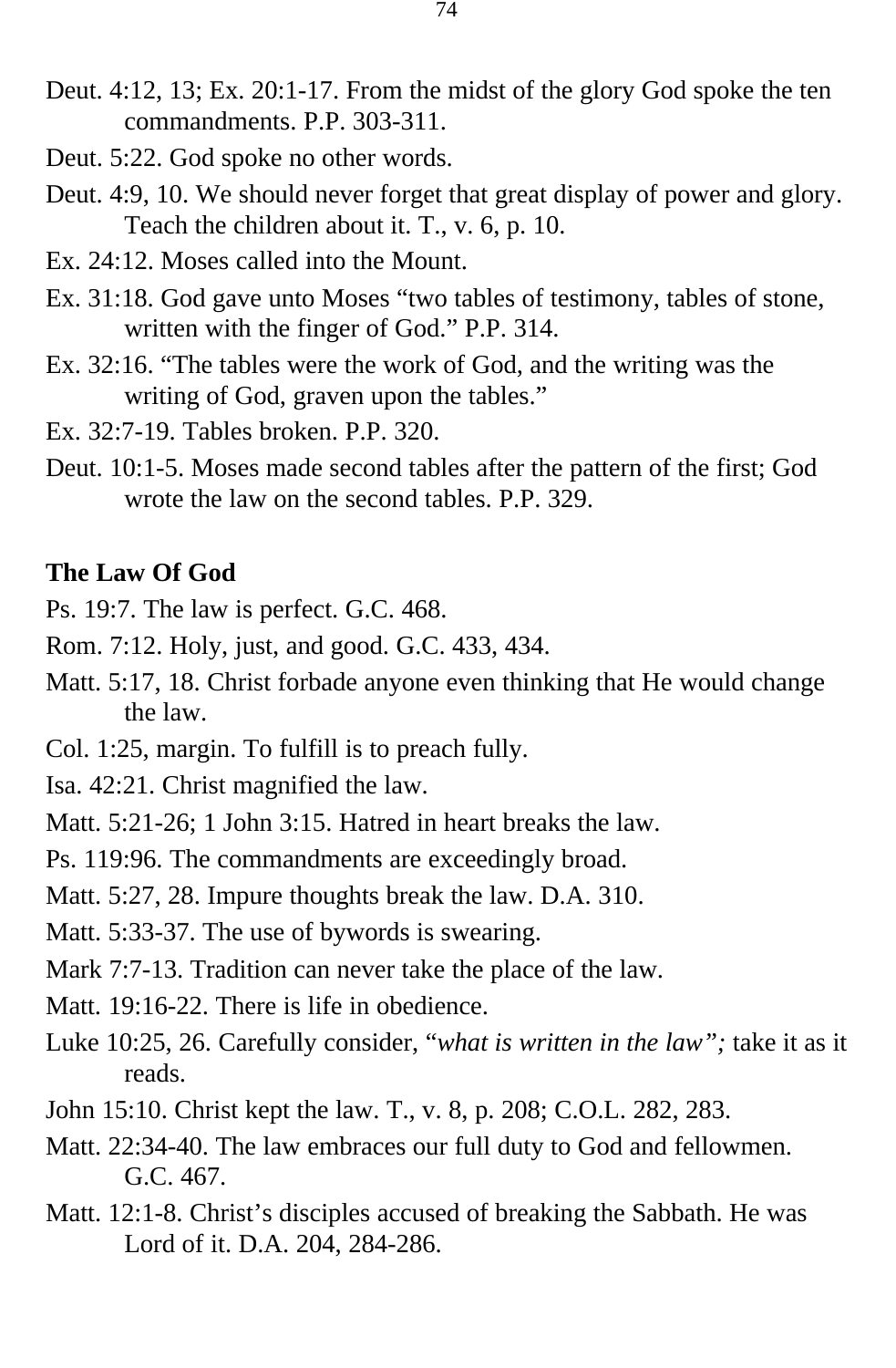Matt. 12:10-14. "It is *lawful* to do well on the Sabbath-day." Luke 4:16. Christ kept the  $4<sup>th</sup>$  commandment.

1 Peter 2:21. Follow His steps.

### **Coverting Power In The Law**

- Ps. 19:7. Converts the soul. D.A. 308.
- Rom. 3:19; Num. 15:16. All the world subject to the law. T., v. 8, p. 199.
- Isa. 59:2, margin. Sin separates from God.
- Rom. 3:20, 7:7. The law points out sin.
- Jas. 1:23-25. A spiritual mirror; reveals sin, but can not remove it. T., v. 4, p. 294.
- 1 John 1:7, 9. Blood of Christ alone can cleanse from sin.
- Gal. 3:24. Law leads to Christ. D.A. 308.
- Rom. 3:31. Faith establishes the law. D.A. 126.
- Isa 51:7; Ps. 37:31. Law in the heart establishes righteous.
- Rom. 3:21. Law witnesses to righteousness.
- Eccl. 12:13, 14; Rom. 2:12, 13. Standard in judgment. G.C. 482.
- Rev. 22:14. Passport into glory. G.C. 639, 640.
- Ps. 119:97. "O how I love thy law."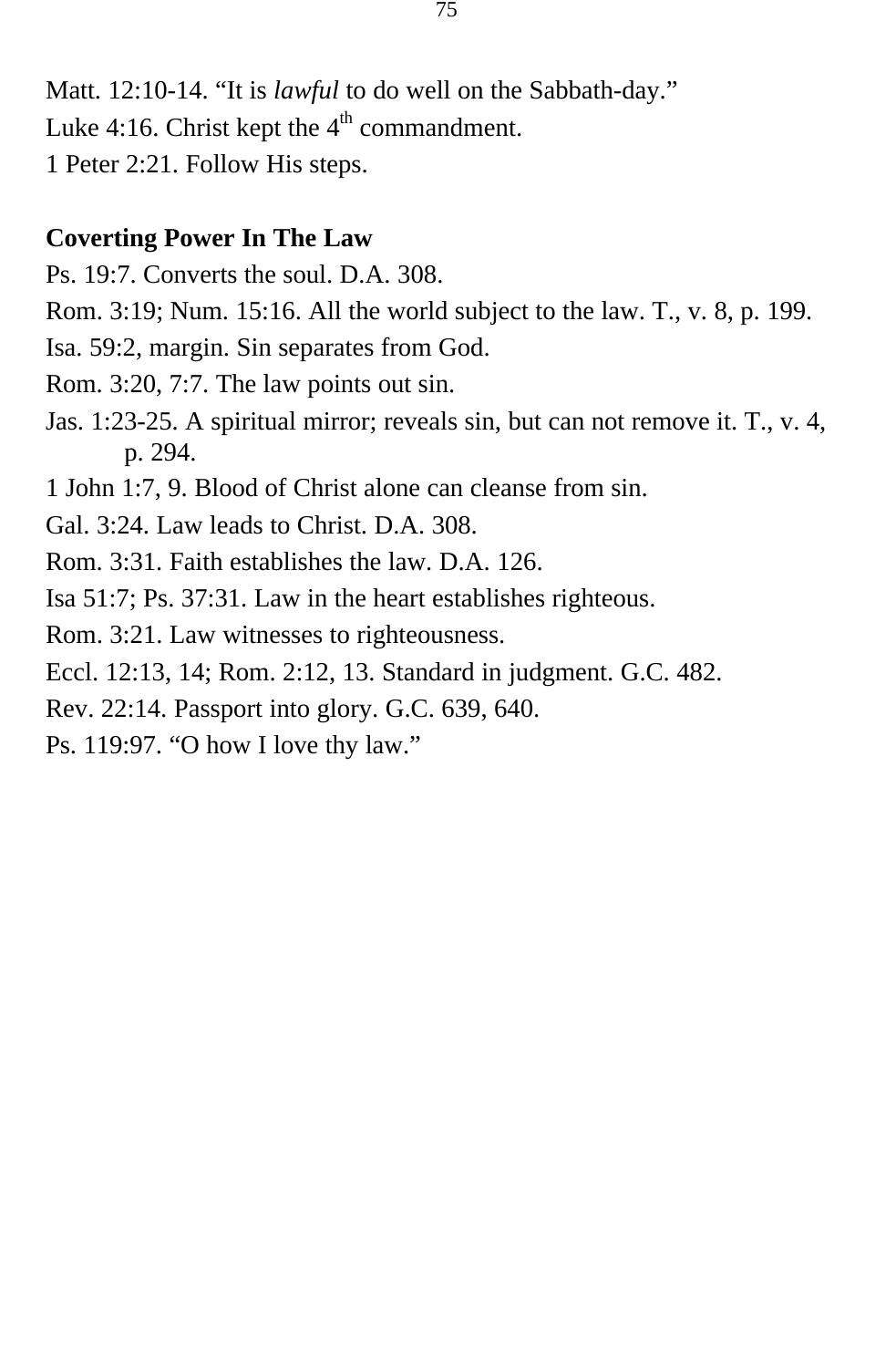# **City Work**

"Behold the cities, and their need of the gospel! . . . Who are carrying a burden for the large cities? A few have felt the burden, but in comparison with the great need and the many opportunities, but little attention has been given to this work." T., v. 9, pp. 97, 98.

### **Origin And History Of Cities**

Cain built the first city, Gen. 4:17. Babylon built, Gen. 10:10, 11, margin. First high building, Gen. 11:3, 4. God displeased, Gen. 11:5-9; P.P. 120. Lot chose the cities, Gen. 13:12. Very wicked, Gen 13:13; 18:20, 21; 19:24, 25. Lot's 2<sup>nd</sup> choice, Gen. 19:17-20. Ruin of daughters, Gen. 19:30-39. Deceit and violence, Ps. 55:9-11. If Satan is not destroyed, he will fill the face of the earth with cities, Isa. 14:20, 21. Cities judged, Eze. 22:2. According to light, Matt. 11:20-24. In the day of God, Zeph. 1:14-16; Isa. 30:25. Complete destruction, Isa. 32:19; Jer. 4:26; Rev. 16:17-19.

#### **City Work Under God's Direction**

One entire book is devoted to missionary work in a great city.

Jonah 1:1-3. One lone worker; refused to go. P.K. 266.

Jonah 1:4-17. God prepared a fish to save Jonah. P.K. 267, 268.

- Jonah 2:1-9. In his strange prison Jonah learned five fundamental principles underlying all *successful* missionary efforts in great cities. P.K. 269.
- 1. Prayer must ascend *into God's temple*. Jonah 2:7.
- 2. "They that observe *lying vanities* forsake their own mercy."
- 3. Sacrifice with the *voice of thanksgiving*. Jonah 2:9.
- 4. Pay *all* vows. Jonah 2:9.
- 5. "Salvation if of the Lord." Jonah 2:9.

Jonah 2:10. When Jonah learned these lessons he was ready for city work.

Jonah 3:1-4. He then went with God's message instead of his own.

Jonah 3:5-10. Great success followed. P.K. 270, 271.

The five principles have lost none of their power. P.K. 274, 275.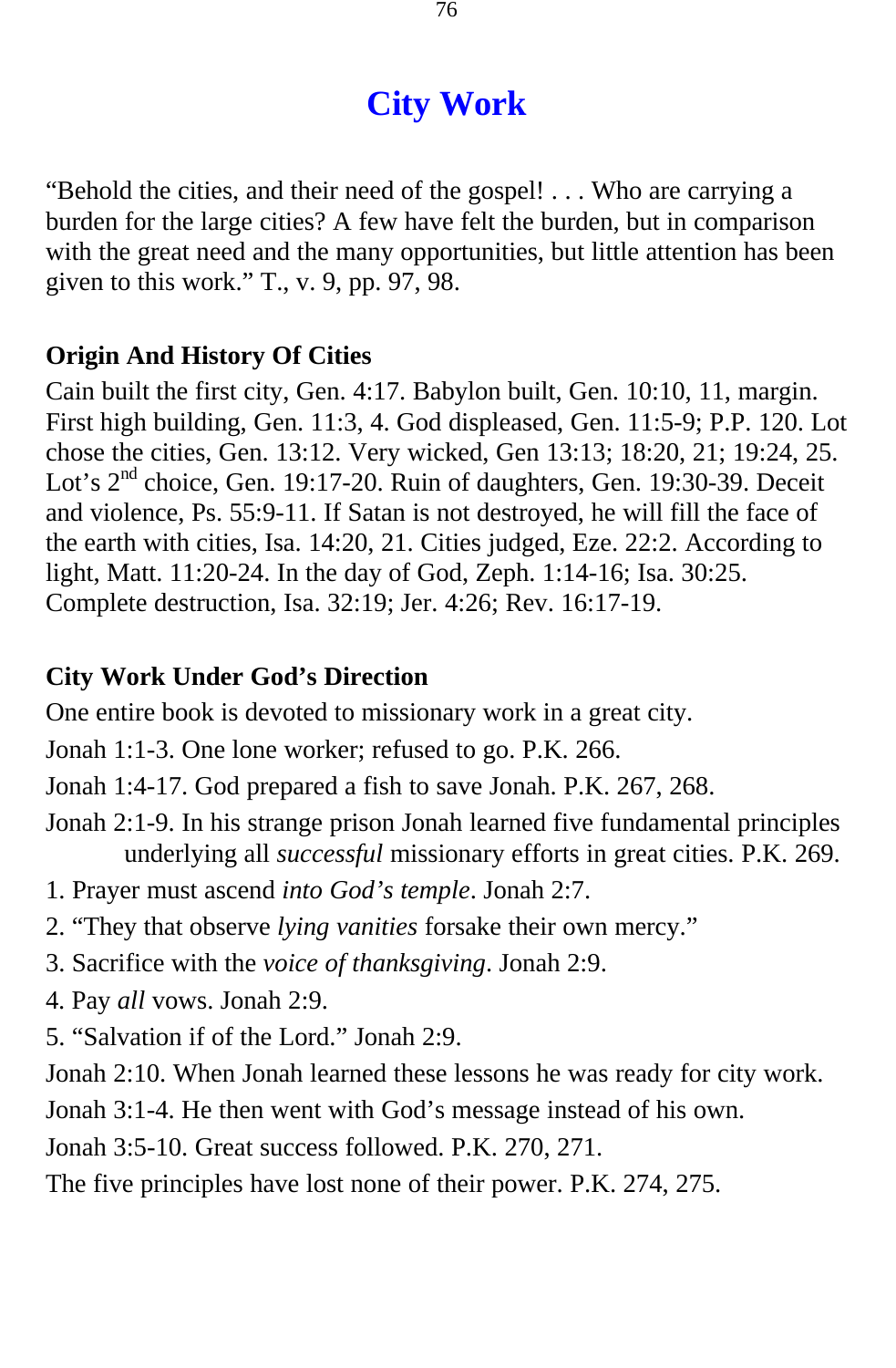## **Christ And The Apostles As City Missionaries**

- Matt. 9:35. Jesus worked all the cities.
- Matt. 4:23, 24. Health work opened doors.
- Luke 10:1. Workers went two and two into every city.
- Luke 10:9. Cared for the sick.
- Acts 8:5-7. First city worker after the crucifixion. A.A. 106, 107.
- Act 13:42-45. Open air meetings, since no synagogue could hold almost the whole city. A.A. 171-174.
- Acts 19:1-7. Work in Ephesus a sample.
- Acts 18:18-24. Bible workers prepared the way.
- Acts 19:8. Three months' public effort unsuccessful. A.A. 285.
- Acts 19:9, 10. Did not leave, but changed methods; taught in school for two years. A.A. 286.
- Acts. 19:10. Great success followed.
- Acts 19:18, 19. Genuine reformation. A.A. 287, 288.
- Acts 19:23-28. Idolatry tottered throughout almost all Asia.
- Acts 19:29-35. Idolaters created riot.
- Acts 19:36, 37. In quieting riot, town clerk said that Paul and his workers were "neither robbers of your churches, nor yet blasphemers of your goddess." A.A. 294, 295.

Notice, there was not one who could accuse them of blaspheming Diana. If Paul during his three months' course of lectures had railed on Diana, it would have been different. No doubt the Jews who attended Paul's meeting would have been pleased to have heard him malign Diana, but that was not his method of reaching the masses in that great city. G.W. 299, old edition; T., v. 9, pp. 109, 124.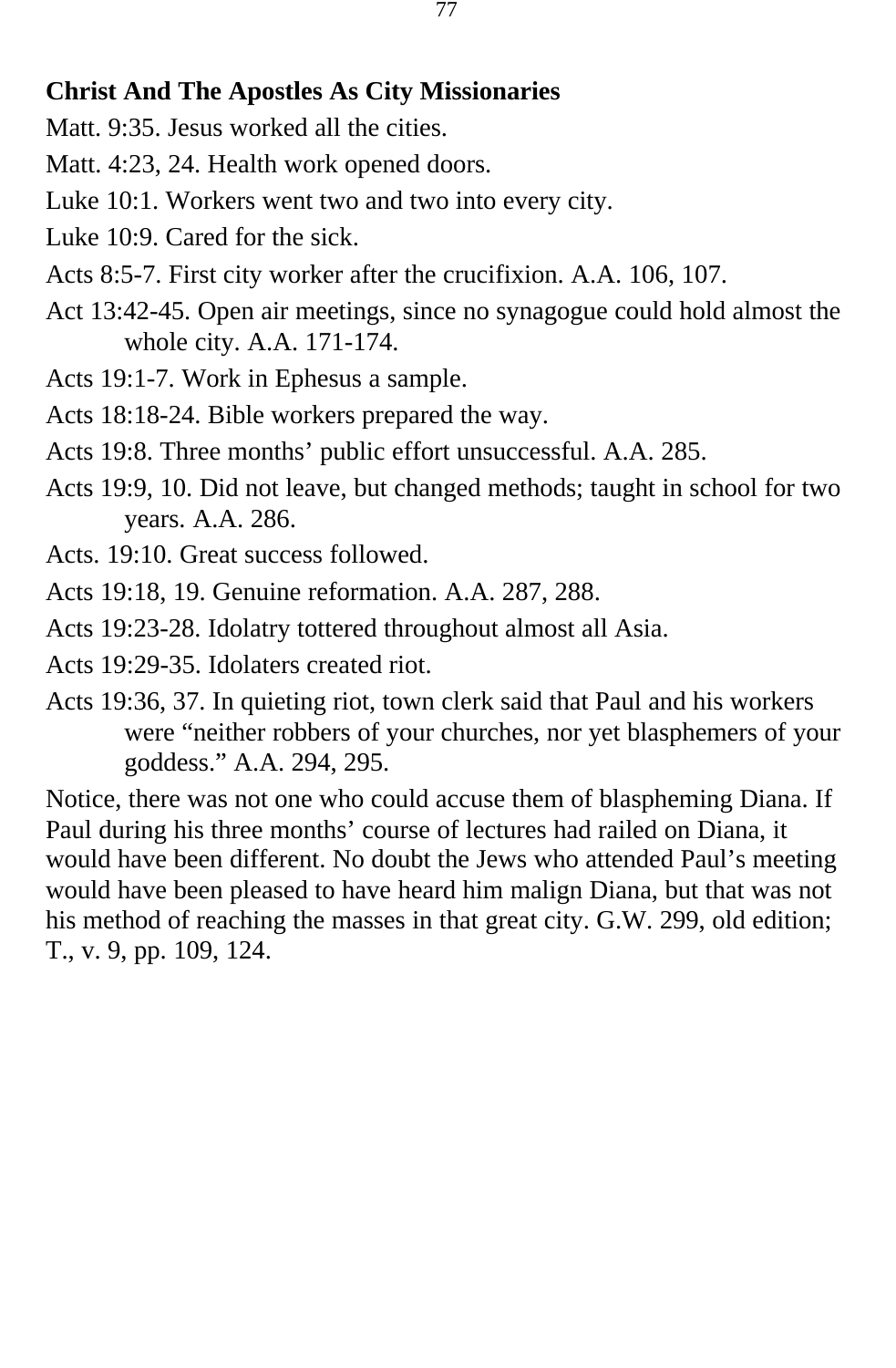# **Nature Of Man**

"To the Christian, death is but is sleep, a moment of silence and darkness." D.A. 787.

#### **What Is Death?**

Ps. 13:3. The psalmist calls death a sleep.

1 Thess. 4:15. The dead are asleep. D.A. 787.

Matt. 27:52. They sleep in their graves.

Acts 13:36. When David died he went to sleep.

1 Cor. 15:51. Paul calls death a sleep.

1 Thess. 4:14. The righteous dead sleep in Jesus.

1 Kings 11:43. More than twenty-five times the expression, "Slept with his fathers," is used when recording deaths of kings in the old Testament. We give one sample text.

John 11:11-14. *Jesus calls death a sleep.* 

Heb. 9:27. One death is appointed unto men.

Gen 2:17; 3:22-24; Rom. 6:23. Death is the result of sin.

John 8:44. Satan is the father of sin.

Heb. 2:14. He has the power of death.

2 Tim. 1:10. Chirst abolished death. He changed death into a sleep.

1 Cor. 15:22. This included *all* the dead.

John 5:25-28. Christ has the power to awaken all from the sleep of death. D.A. 320.

#### **Are The Dead Conscious?**

Ps. 146:4. "His breath goeth forth; . . . in that very day his thoughts perish."

Job 14:12, 21. No knowledge of what happens on earth after death. G.C. 549.

Isa. 38:10, 11. Do not see the Lord or men on the earth. G.C. 546.

Eccl. 9:5, 6. Do not know anything. D.A. 557, 558.

- Ps. 115:17. Praise not the Lord.
- Ps. 6:5. No remembrance of God.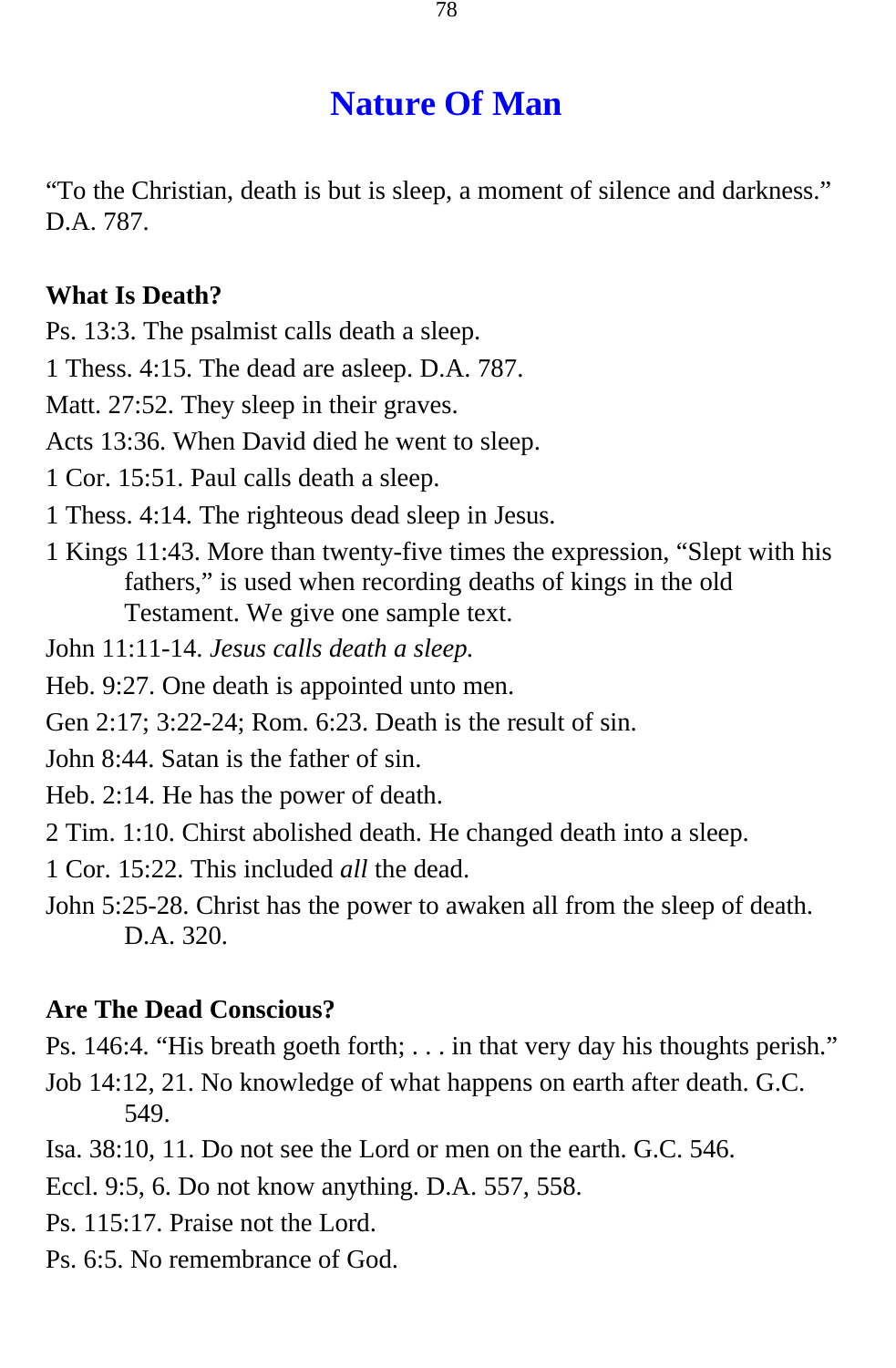- Job 14:12. Remain in the grave till the heavens are no more.
- Rev. 6:14-17. Heavens roll together when Christ returns to earth.
- Job 19:23-27. Job knew he would wake at that time.
- John 5:29. Two classes in the resurrection.
- 1 Thess. 4:16, 17. Righteous arise when Christ comes.
- Rev. 20:5. Wicked raised 1000 years later.

## **How Are The Dead Raised Up?**

- 1 Cor. 15:35. "With what body do they come?
- 1 Cor. 15:36-38. The same individual will come from the grave that went into the grave as truly as wheat comes from wheat sown in the earth.
- 1 Cor. 15:44. "It is sown a natural body; it is raised a spiritual body."
- 1 Cor. 15:20. Christ was the first-fruits, or sample. T., v. 9, p. 286.
- 1 Thess. 4:14. Those that sleep in Jesus will be brought forth as He was.
- Luke 24:39-43. Christ arose with the same body that hung on the cross.
- Luke 24:30, 35. Recognized by His manner of breaking bread.
- John 20:15, 16. Mary knew her Lord by His voice.
- John 20:3-8. John recognized Christ by his orderly habits.
- John 20:26-28. Philip knew His by His personal appearance. As Jesus' friends recognized Him, so we will recognize our friends.
- 1 Cor. 15:51-54. Righteous dead raised immortal.
- Phil 3:20, 21. Their bodies will be like Christ's glorious body.
- Matt. 17:1, 2. Their faces will shine as the sun, and raiment be white as the light.
- Hos. 13:14. Christ has pledged to redeem them from death.
- Job 14:15. He will call, the saints will answer.
- Isa. 26:19. Christ will call, "Awake and sing."
- 1 Cor. 15:54-57. The righteous spring forth with a song of victory. T., v. 2, p. 229.

## **Two Resurrections And The Second Death**

John 5:28, 29. Two resurrections,–one to life and the other to damnation. G.C. 544.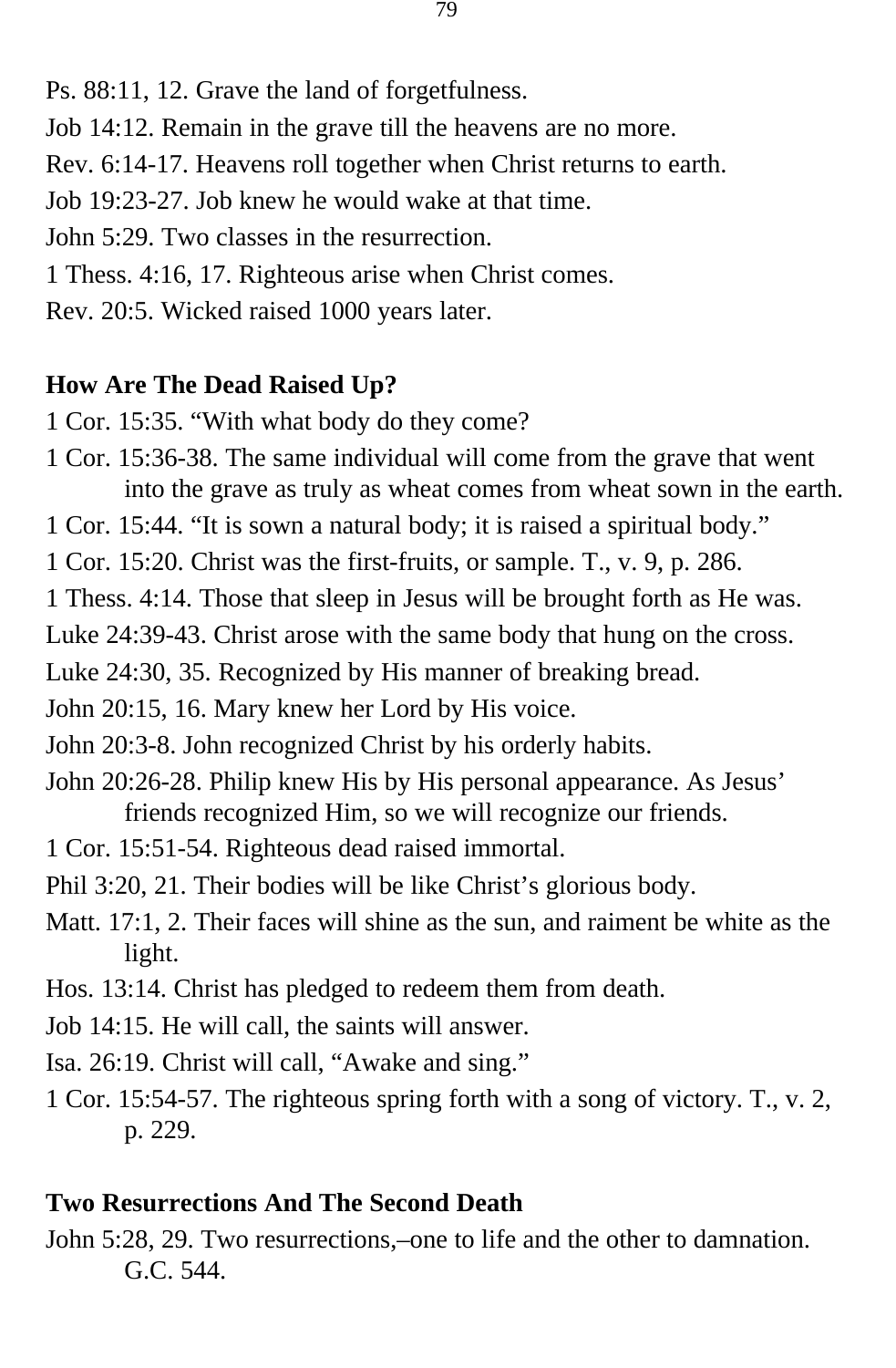- Rev. 20:5. One thousand years between the two.
- Matt. 24:30, 31. When the righteous arise Christ gathers them.
- Rev. 20:5-9. When the wicked arise Satan gathers them. C.O.L. 270.
- Rev. 20:13. Gathered from land and sea.
- Rev. 20:6; 2:11. Righteous never die the second death.
- Rev. 20:14. Second death is the lake of fire.
- Rev. 20:15; Rom. 6:23. All whose names are not in the book of life, suffer the second death.

## **Eternal Life, The Gift Of God**

- 1 Tim. 6:15, 16. God only hath immortality.
- John 5:26. God gave Christ immortality.
- 1 John 5:11, 12. Eternal life given man through Christ. "He that hath the Son hath life; and he that hath not the Son hath not life."
- 1 John 3:15. No wicked person hath eternal life.
- 2 Tim. 1:10. Christ "brought life and immortality to light."
- Job 4:17. Man is only mortal.
- Rom 2:6, 7. We are admonished *to seek for immortality, eternal life*. If we possessed it, we would not need to seek for it.
- 1 Cor. 15:51-54. It will be given the righteous at Christ's second coming.

## **Life Only Through Christ, As Taught By The Cities Of Refuge**

- Num. 35:11-14. The six cities of refuge were a constant reminder that eternal life was a gift and not an inherent human inheritance. P.P. 516.
- Deut. 19:2, 3. The roads leading to the cities were to be kept in good repair that the one fleeing might not be hindered. P.P. 515.
- Num. 35:15. The refuge was free to all; even the stranger and sojourner might flee thither. P.P. 515.
- Num. 35:16-25. The regulations regarding these cities taught that there were degrees of crime. It was possible to go so far in sin that the sinner was delivered over to the avenger even at the gate of the city. P.P. 516.
- Heb. 6:4-6; Matt. 12:31, 32. There is an unpardonable sin.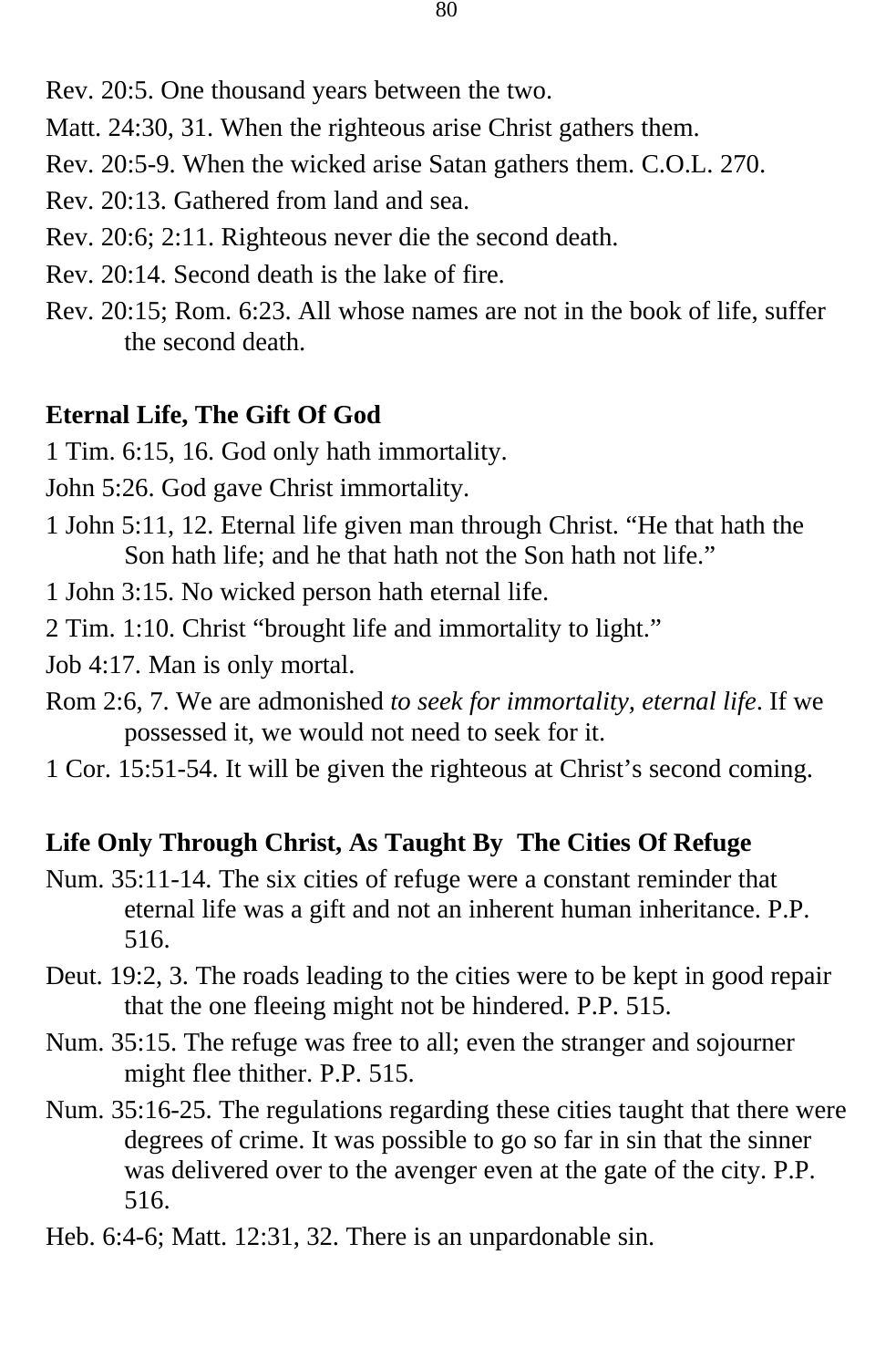- Heb. 12:16, 17. Illustrated in the case of Esau.
- Joshua 20:4. Confession was made at the gate before the one fleeing was received.
- 1 John 1:9. The sinner must confess.
- Num. 35:26-29. Inside the city was life; outside the city was death. P.P. 517.
- Prov. 18:10; Ps. 91:2. Christ is a refuge. P.P. 516, 517.
- 1 John 5:11, 12; John 15:4-7. Our safety is to abide in Christ.
- Num. 35:26-28. If one presumptuously went outside the city, his life could be taken.
- Eze. 18:24-26. The one that turns from the refuge of Christ, dies the second death.
- Joshua 20:6; Num. 35:25. There were two important events to which the dweller in the city looked forward,–the judgment and the death of the high priest. The judgment decided his destiny; the death of the high priest restored him to freedom of the land. The decision in the judgment decides our eternal destiny; and when our High Priest ceases to be high priest, our adversary, the devil, has no power to take our life, and we come into possession of our eternal inheritance.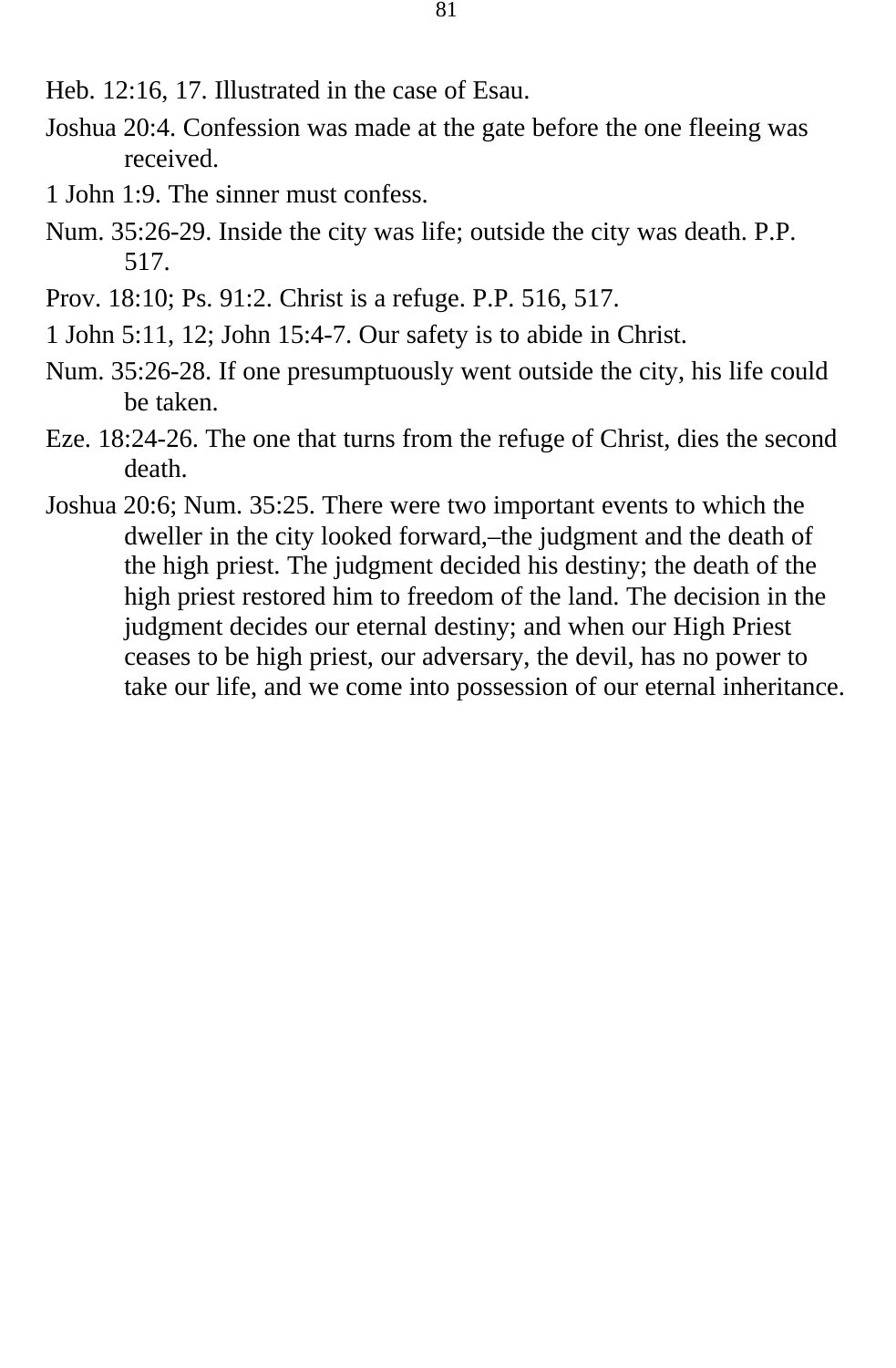## **The Great Adversary**

"The true character of the usurper, and his real object, must be understood by all."

- Eze. 28:15. Was perfect when created.
- Eze. 28:12. Full of wisdom, perfect in beauty. P.P. 35.
- Eze. 28:14. Covering cherub.
- Eze. 28:17. Proud of his beauty.
- Eze. 28:17. Pride ruined his wisdom.
- Isa. 14:13. Coveted higher position. P.P. 36.
- Isa. 14:14. Coveted the throne of God.
- Rev. 12:7. Other angels affected. P.P. 37, 39, T., v. 3, p. 328.
- Rev. 12:7. Christ and loyal angels fought against Satan and his angels.
- Rev. 12:8. Satan was defeated.
- Isa. 14:12. Satan cast out of heaven. D.A. 493.
- Rev. 12:9. His angels cast out with him. P.P. 41.
- Rev. 12:9. Cast to this earth.
- Gen. 3:1-6. He caused our first parents to sin. P.P. 53-59.
- Rom. 6:16. Gained Adam's dominion.
- Eph. 2:2. Prince of the power of the air.

John 14:30. The Saviour called him the prince of this world. D.A. 123, 679.

#### **Second Fall Of Satan**

- 1 Kings 22:19-22. Although Satan and his angels had been cast from heaven, they still could appear in the counsels of the Lord at the gate of heaven.
- Job 1:6. Satan met with the sons of God.

Luke 3:38. Adam as the prince of this earth was called a "son of God."

2 Peter 2:19. Satan usurped Adam's position.

- Job 1:7. He represented the earth in the council.
- Job 1:9-11. Accused God of being arbitrary.
- Job 1:12-22. When given power only destroyed.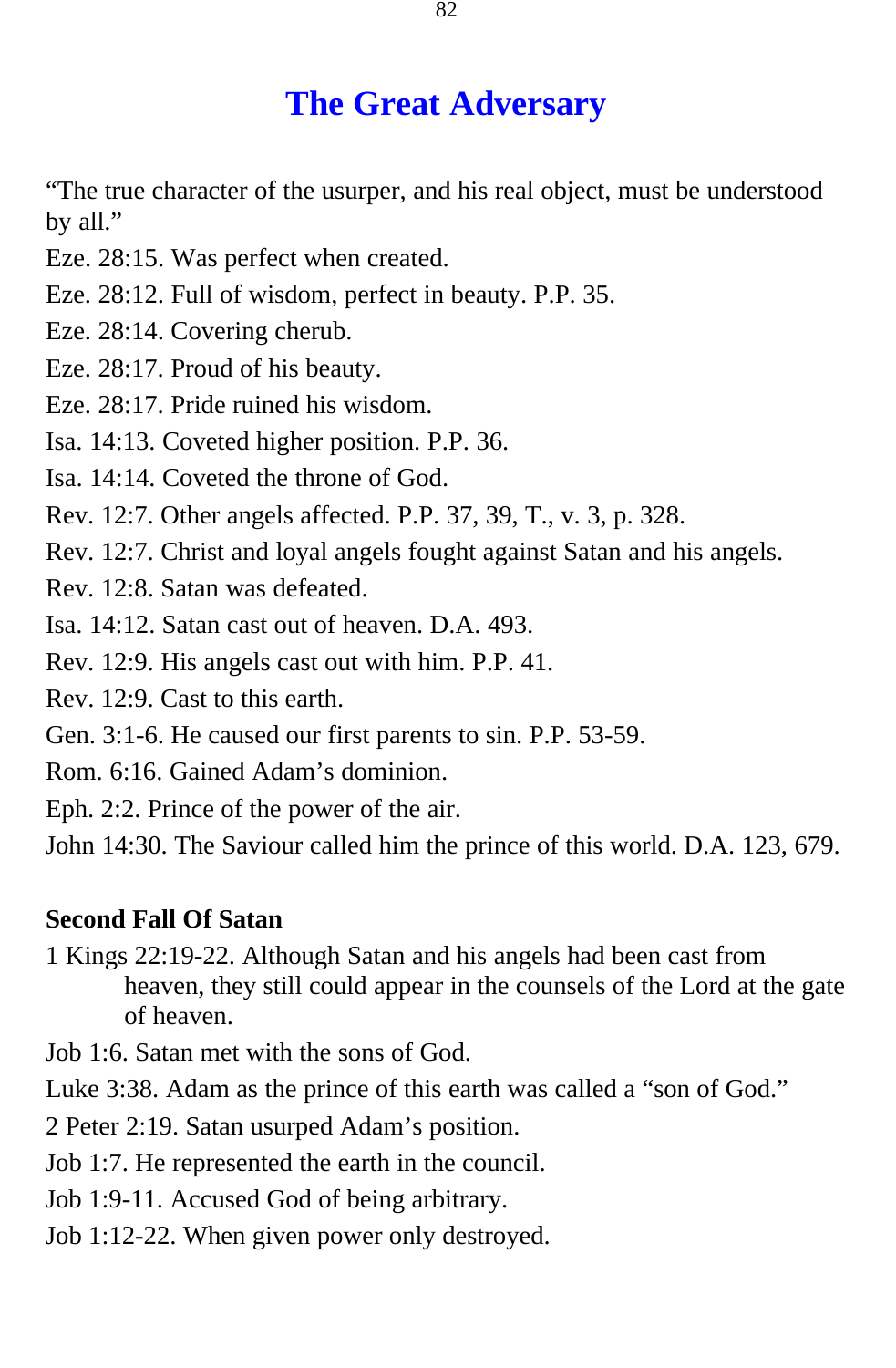John 14:30. Satan has no part in Christ, who was a sinless son of Adam.

John 12:31-33. Christ's death judged Satan. D.A. 490.

John 12:31. Christ's death cast Satan out of his place.

Luke 10:18. He fell as lightening from heaven.

- Rev. 12:10. A shout rang through heaven when the accuser was cast out.
- 2 Peter 2:19; Heb. 2:14. Christ overcame Satan, and is now the representative of this world.
- Heb. 2:17. Instead of the accuser at the gate of heaven, we have a merciful High Priest.
- Heb. 4:14-16. One who loves to be merciful to us.

#### **Third Fall Of Satan**

Rev. 20:1-3. It does not take Christ or a host of angels to overcome Satan; one angel binds him.

Rev. 20:3. He is confined to his own territory.

Jer. 4:23-26; Isa. 24:19-21. Sin has made the earth a dark abyss.

1 Thess. 4:16, 17. Righteous in heaven.

Jer. 25:31-33. Wicked all dead.

- Rev. 20:3. Satan is alone with the evil angels for 1000 years. He is bound by circumstances; the righteous are in heaven, the wicked dead, there is no one for him to tempt.
- Rev.20:5. The wicked live again at the end of 1000 years.
- Rev. 20:7. This gives Satan work, and he is said to be "loosed."

Rev. 20:8. Deceives the wicked.

- Rev. 20:9. As they gather for battle all are destroyed.
- Heb. 2:14. Christ died to destroy Satan.
- Rev. 20:10. As long as Satan lives in the fire he suffers torment, but as sure as Christ died, Satan will die when he has suffered the penalty for sin.
- Eze. 28:18, 19. Satan becomes ashes on the earth in the sight of the righteous. D.A. 490.
- Mal. 4:1-3. Ashes on the new earth is all that remains of Satan and sinners.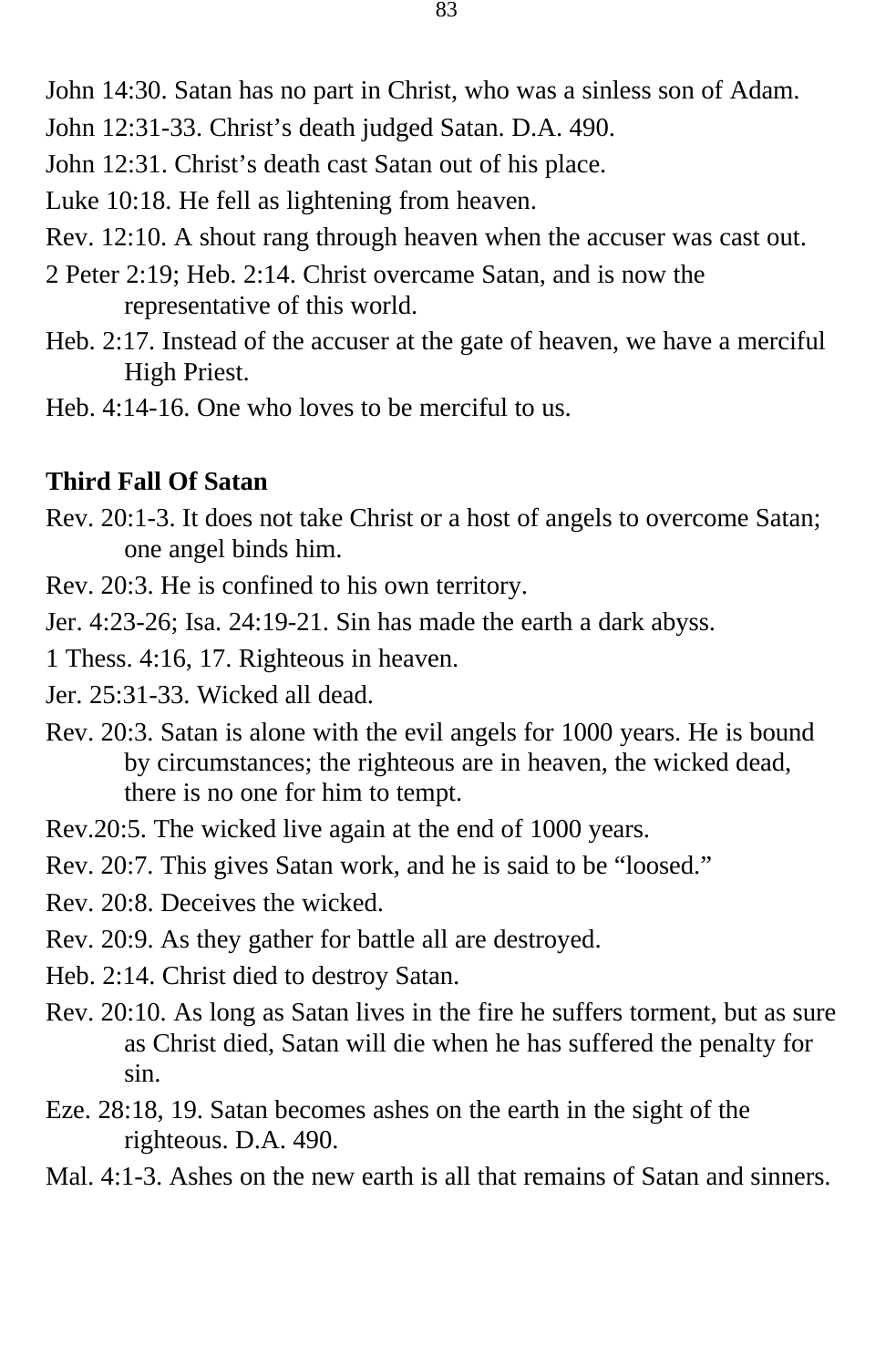### **Ancient Spiritualism**

Ex. 7:11-13. Sorcerers (spiritualist mediums) influenced Pharaoh.

- Lev. 19:31; 20:6, 27; Ex. 22:18; Deut. 18:10-12. Spiritualist mediums, anciently called witches and wizards, were an abomination. G.C. 556.
- 2 Kings 1:1-4. Consulted in case of sickness. T., v. 5, pp. 191-199.
- 1 Sam. 28:8, 11. Familiar spirits profess to be spirits of dead people.
- 1 Chron. 10:13. Saul's crowning sin was consulting familiar spirits.
- 2 Chron. 33:1-6. Manasseh dealt with familiar spirits.
- 2 Kings 17:17, 18. Israel went into captivity because they "used divinations and enchantments."
- Deut. 18:9-14; 2 Kings 17:15-18. The heathen nations were spiritualists; they dealt with familiar spirits.
- 2 Kings 17:16, 17. Spiritualism always connected with Baal- or sunworship.
- Deut. 32:17; Ps. 106:37; Lev. 17:7. The heathen Baal-worship was devilworship. This was the principal adversary against the cause of God until about the sixth century A.D.
- Gen. 3:1-6. The first spiritualist medium was the serpent. The devil spoke directly through the serpent.
- Isa. 8:19, 20. When asked to consult with familiar spirits, turn to the law and to the testimony.

## **Modern Spiritualism**

- Rev. 16:13-15. Unclean spirits will speak through great powers of earth in the last days.
- Rev. 13:1-14. As the prophetic period of 1260 years was closing, a nation was seen arising. The United States arose at that time. Out of this nation a miracle-working power was to arise. About 1848 modern spiritualism began to attract attention through the Fox sisters of New York
- Acts 8:9; 13:6-10; Rev. 9:20, 21. Sorcery was an evil in New Testament times.
- Rev. 18:2. Modern Babylon becomes "the hold of *every* foul spirit."
- 1 Cor. 10:20. Gentiles worshiped devils.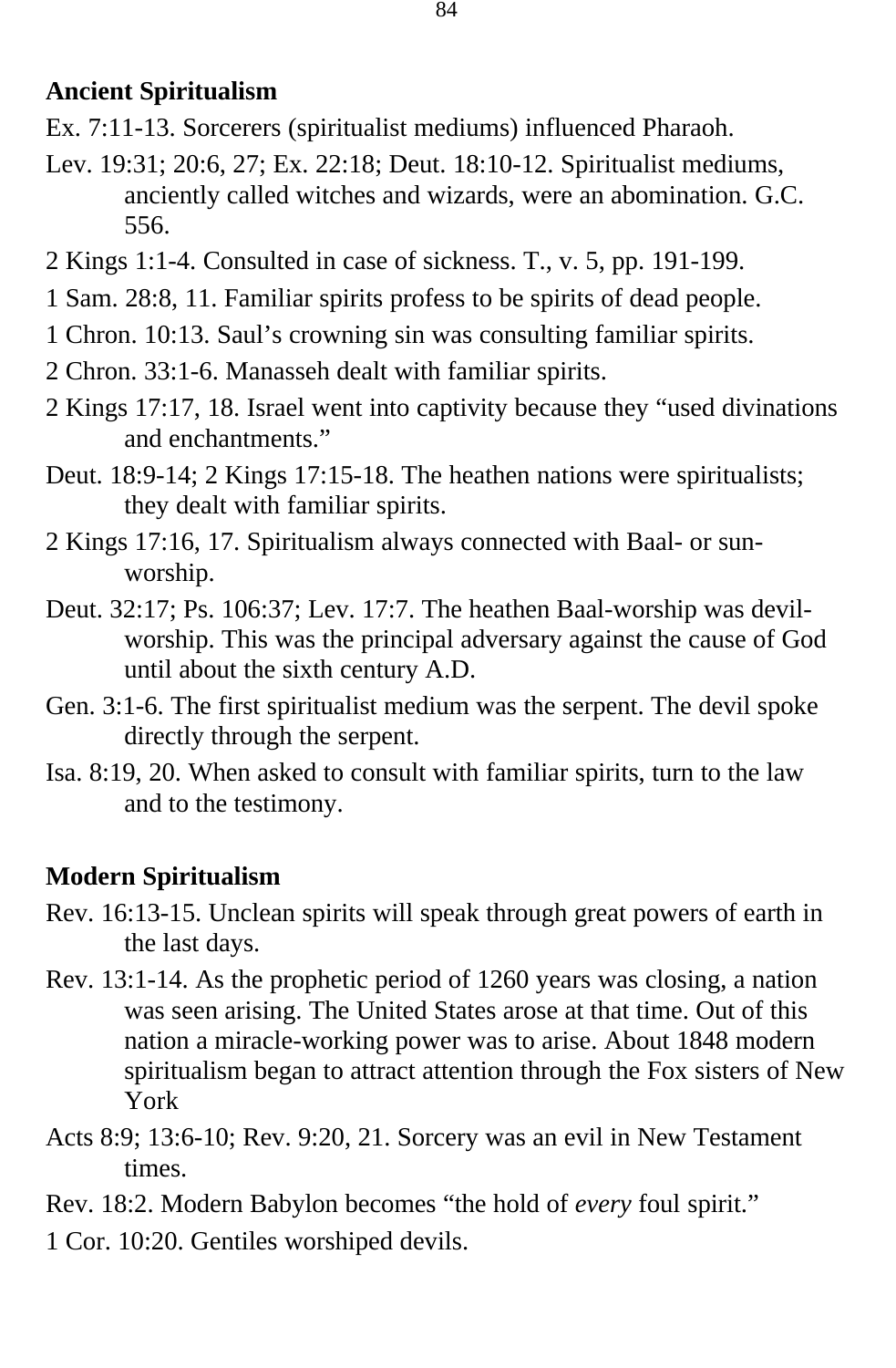- Job 14:14, 20, 21; 7:8-10. The dead do not know what takes place after their death.
- Ps. 146:3, 4. Their power to think ceases.
- Eccl. 9:5, 6. The dead do not know anything; hence, a spirit purporting to be a spirit of any dead person, must be wicked spirit trying to deceive.
- Rev. 16:14; 13:14. The devil can work miracles. G.C. 553, 554.
- 2 Cor. 11:13-15. The devil can appear as an angel of light; hence, can easily personate the dead. G.C. 552.
- Rev. 16:13-15. Spiritualism will be a bond uniting different earthly powers together for the "battle of that great day of God Almighty." T., v. 5, p. 451.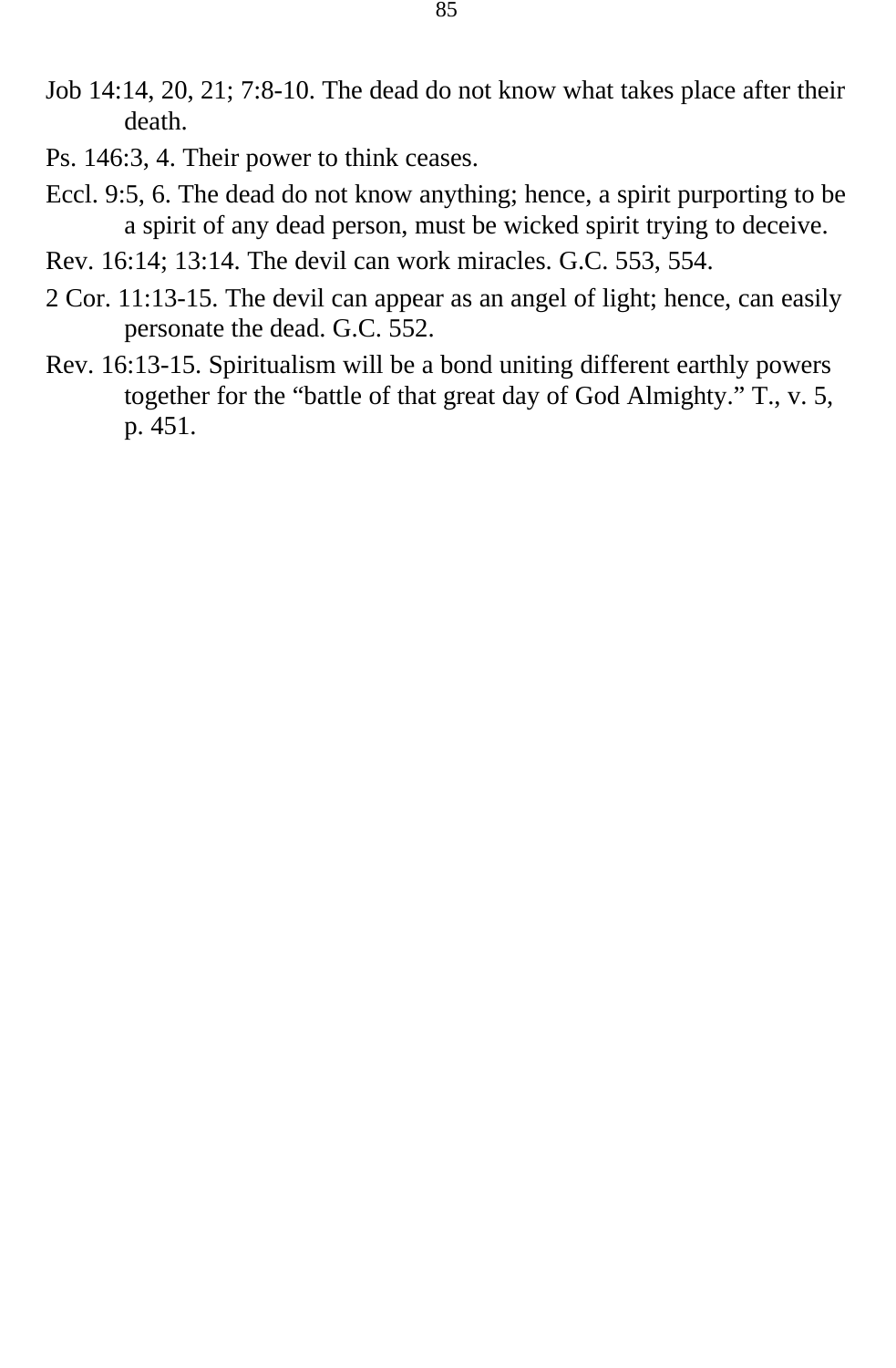# **Holy Spirit**

"The Spirit of God, received into the soul, will quicken all its faculties. Under the guidance of the Holy Spirit, the mind that is devoted unreservedly to God, develops harmoniously, and is strengthened to comprehend and fulfill the requirements of God. The weak, vacillating character becomes changed to one of strength and steadfastness." D.A. 251.

### **Efficiency Of The Holy Spirit**

Gen. 1:2. Divine agency in creation. John 14:16, 17. Connecting link between God and man. A.A. 50. John 16:13, 14. Never speaks of Himself. A.A. 51. Rev. 4:5. Seven lamps type of. Zech. 4:10. Eyes of the Lord. A.A. 52. 2 Chron. 16:9. Searching for those who are true to God. John 16:5-13. Better than personal presence of Christ. John 16:8-11. Reproves of sin; witnesses of righteousness. A.A. 120, 49. Rom 8:26, 27. Presents our prayers. Rom. 8:27, 28. Makes all work for good to the faithful. John 14:26. Comforter; strengthens memory. D.A. 670. Eze. 36:26, 27; 1 Sam. 10:6, 9. Changes the heart. Acts 1:8. Gives power. D.A. 672. Acts 2:4. Gives utterance. Eph. 4:30. We are sealed by the Spirit.

## **Receiving The Holy Spirit**

Luke 11:8. Desire the Spirit. T., v. 6, p. 90.

Luke 11:9-13. Promise of the Spirit ten times repeated.

Zech. 10:1. Pray for it. A.A. 55, 56.

2 Sam. 23:2-4. A precious experience. E. 95.

Gal. 5:22-25. Receiver bears 9 kinds of fruit. T., v. 5, p. 169.

Isa. 11:2, 3. Seven manifestations,–wisdom, etc.

Ex. 28:2-5; 35:30-35. It will help in every lawful line of business.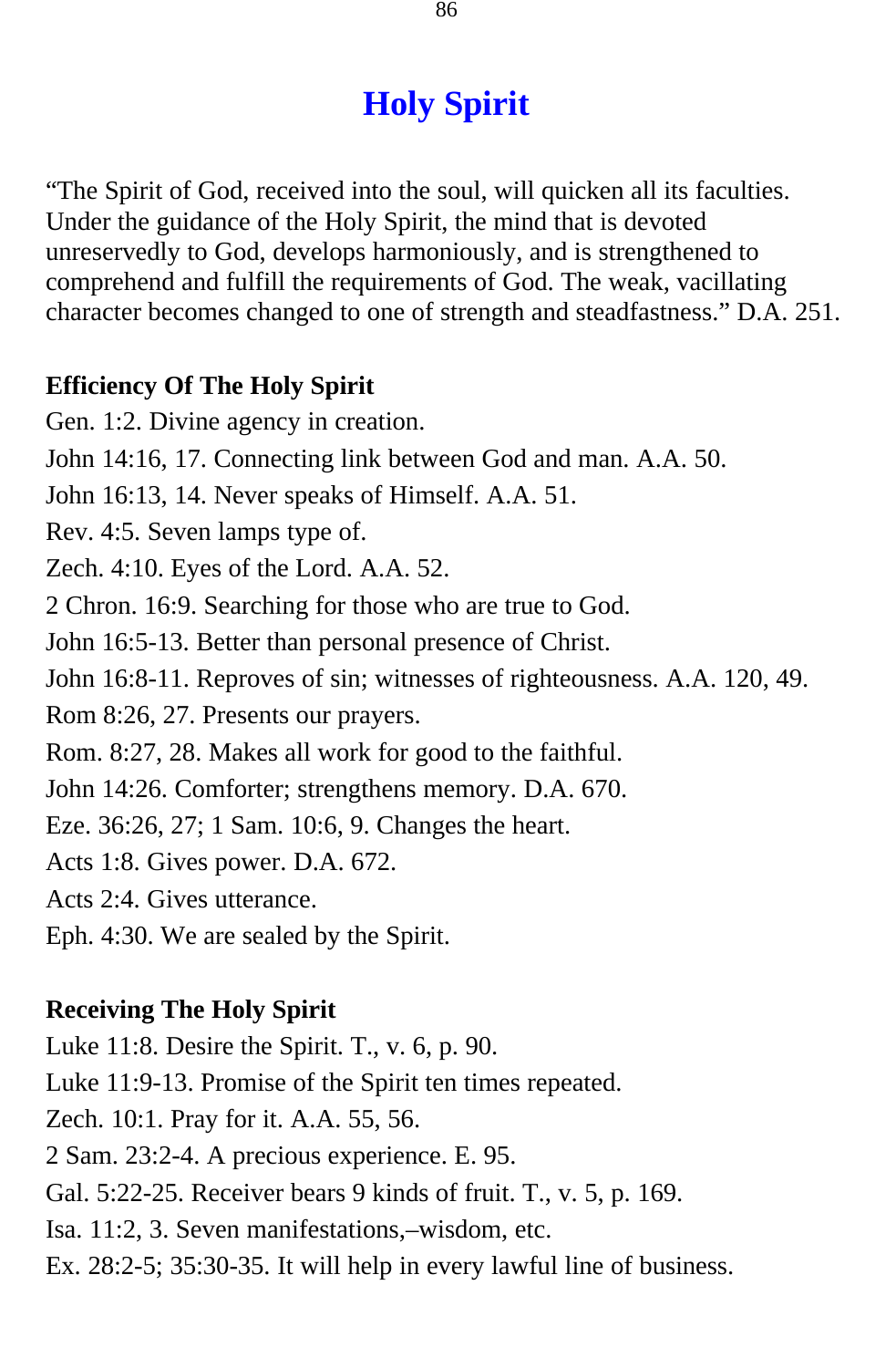Luke 24:44, 45. Opens minds to comprehend the Scriptures.

Heb. 6:4-6. Fatal to refect. D.A. 587.

Isa. 55:1. Received without money.

Joel 2:23-25. Restores wasted life. E. 106.

John 6:63. Words are Spirit.

John 1:1, 2, 14. God, Christ, and the Word, synonymous.

Heb. 4:12-16. One does not work independently of the other.

- Acts 10:44-48. When Peter was explaining the Scriptures, the Holy Ghost was poured out.
- Acts. 1:15-26. The study of the  $109<sup>th</sup>$  Psalm, and regulating their lives by it, brought the Spirit on Pentecost. D.A. 827.
- Heb. 4:12, 13. The word of God with the Holy Spirit searches the deepest recesses of the heart.

## **How To Retain The Spirit**

Acts 8:17-23. Can not be purchased.

1 Cor. 3:16-17. Will not dwell in a defiled body.

Dan. 1:8. Improper food defiles body.

Luke 1:15. Will not abide with strong drink.

Jude 19. Will not dwell with sensuality.

Gal. 5:16, 17. Contrary to lust of flesh.

1 Cor. 2:14. Does not dwell in the natural heart.

Eze. 36:26, 27. God gives the Spirit. A.A. 47, 48.

Rom. 8:15. Pledge of adoption.

Eph. 4:30, 31. Do not grieve it. D.A. 490.

Acts 5:3, 4, 9. Do not try to deceive it.

Neh. 9:30. Heed the voice of the Spirit. T., v. 5, p. 120.

1 John 4:6, 13. We may know that we have the indwelling Spirit.

# **Latter Rain**

Egypt and Palestine compared, Deut. 11:10-12. Condition, Deut. 11:13, 14. Purpose, Deut. 11:14, 15. Why withheld, Deut. 11:16, 17. Compared to, Deut. 32:2. A blessing, Ps. 72:6, 7. Showers of blessing, Eze. 34:26.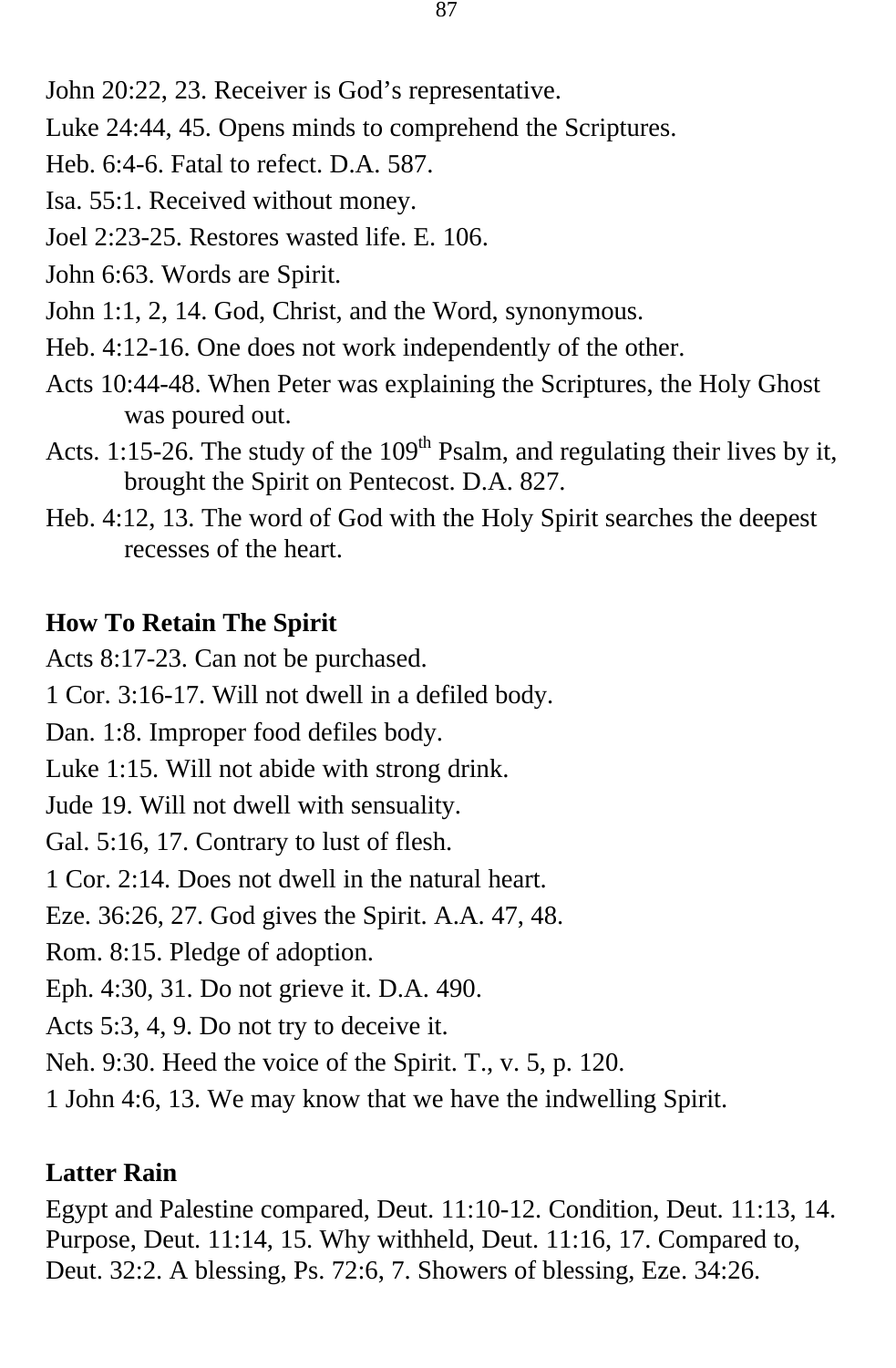Showers of righteousness, Isa. 45:8. Floods, Isa. 44:3. Result, Isa. 44:4, 5. When sent, Isa. 44:3; Ps. 68:9. When a special outpouring, Acts 2:17, 18. How compared with former rain, Joel 2:23. Why latter rain is withheld, Jer. 5:23-27. Sins that withhold the blessing, Jer. 3:1-3; Mal. 3:8-11; Eze. 22:24- 26. Judgments sent, Amos 4:6-11. Prepare to meet God, Amos 4:12. Response, Hos. 6:1-3. Repent, Acts 3:19-21. How literal rain is received, Job 29:23. Same desire for spiritual, Ps. 42:1, 2; 119:131. Promise, Ps. 81:10. After conditions are met, pray, Zech. 10:1. Pray till we receive, Hos. 10:12. Model prayer, Jer. 14:20-22. Elijah's experience repeated, Mal. 4:5, 6. Why rain withheld, 1 Kings 18:18. Elijah's work, 1 Kings 18:21. Test, 1 Kings 18:24; Matt. 3:11. Result of prayer, 1 Kings 18:38, 39. Preparatory work, 1 Kings 18:40. This preparation sign of rain, 1 Kings 18:41. Then he prayed, 1 Kings 18:42-44. Result, 1 Kings 18:45, 46. Reward for waiting, Isa. 40:31. What will the remnant be, Micah 5:7. Effect of the latter rain upon the life, Joel 2:23-27. The Lord waiting, Jas 5:7; E.W. 71, 86, 271, 279; G.C. 611-613.

#### **The Loud Cry**

- Num. 14:12-21. When Moses plead for Israel, God answered his prayer and promised that "all the earth shall be filled with the glory of God." This is the first promise of the loud cry.
- Ps. 72:19. David repeats the promise.
- Isa. 6:3. An heavenly seraphim assures Isaiah of the promise.
- Isa. 11:9. Isaiah repeats it.
- Hab. 2:14. Again the promise is given.
- Eze. 43:2. Ezekiel saw the earth shining with the glory of God.
- Rev. 18:1, 2. John also saw the earth lightened with the glory of God. He heard the mighty cry of the angel in charge of this work. Six prophets of God have been permitted to see this great work which will be accomplished before Christ returns to the earth. T., v. 9, pp. 154, 209; v. 8, pp. 19-21; E.W. 37, 27, 277.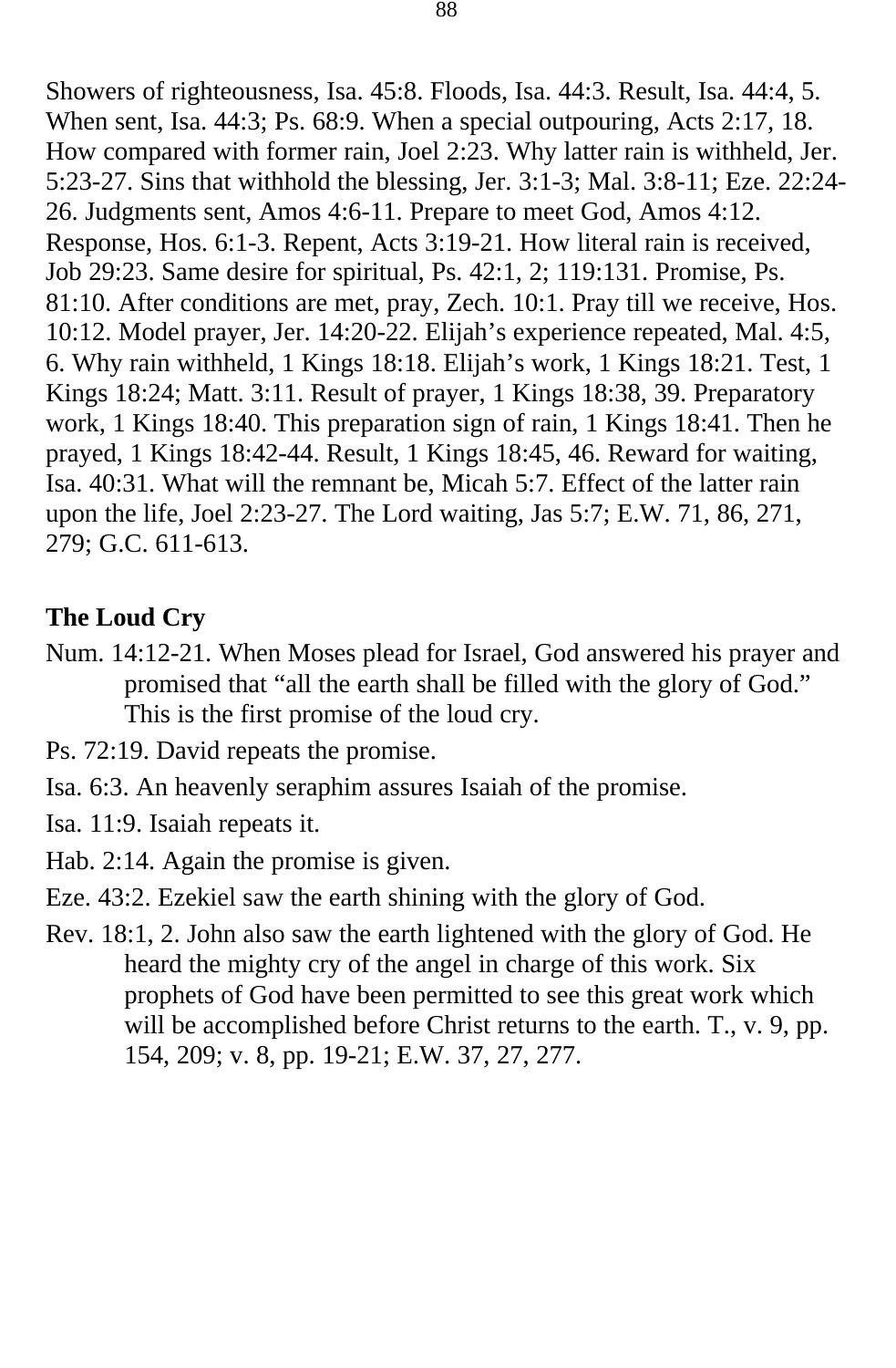## **Prophecy**

"In the annals of human history the growth of nations, the rise and fall of empires, appear as dependent upon the will and prowess of man. The shaping of events seems, to a great degree, to be determined by his power, ambition, or caprice. But in the word of God the curtain is drawn aside, and we behold, behind, above, and through all the play and counter-play of human interests and power and passions, the agencies of the all-merciful One, silently, patiently working out the counsels of His own will. The Bible reveals the true philosophy of history." E. 173

#### **The Origin And Purpose Of Nations**

- Gen. 11:1. Whole earth one language.
- Gen. 11:1-9. God the author of languages and nations. P.P. 120.
- Acts 17:26. All nations of one blood. P.K. 500.
- Deut. 32:8. God establishes the boundaries of nations. Hab. 1:5-11; P.K. 499, 500.
- Job 12:23. He increaseth and destroyeth nations.
- Dan. 4:13-17. God watches over the nations. P.K. 536, 537.
- Eze. 29:17-20. God uses one nation to punish other nations.
- Jer. 25:9-11. God calls even heathen nations His servants to do His bidding. Jer. 50:11-20.
- Dan. 10:20. When the angels of the Lord left the court of Media and Persia, Grecia arose.
- Jer. 46:17. When God forsakes a kingdom, it is but a "noise"; it soon passes.
- Jer. 29:5-7. Seek the peace of the country where you live.
- Matt. 22:17-21. It is lawful to pay tribute. D.A. 601, 602.
- Matt. 17:24-27. Jesus performed a miracle to pay an unjust tax rather than offend. D.A. 432-435.
- Gen. 39:7-9; 50:24, 25; 41:39-46. Joseph was true to God while filling a high position under the Egyptian government. P.P. 210-223.
- Dan. 6:1-5. Daniel was prime minister of Media and Persia. P.K. 487, 488.
- Dan. 6:16-23. He was always true to God while loyal to his government.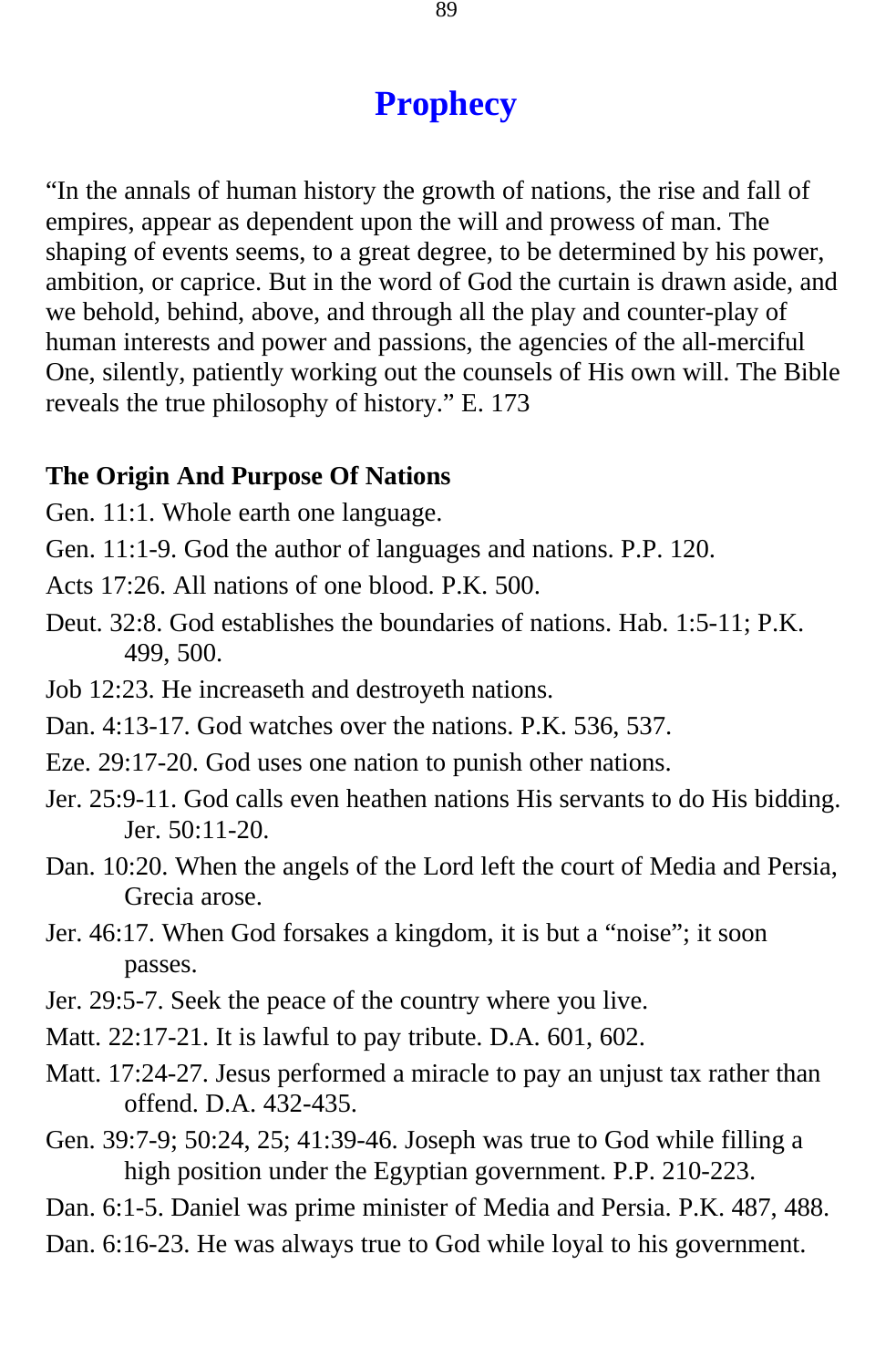Dan. 6:28; 2:48. Daniel was a government official for over 70 years.

- Esther 4:1-17; 10:3. Mordecai was true to God and at the same time was judge (sat in the gate) under the Medo-Persian empire. P.K. 600-606.
- Titus 3:1. Be subject to the principalities and powers; also be ready for every good work.
- 1 Peter 2:13-15. The Christians willing obedience to the government will "put to silence the ignorance of foolish men."
- 1 Peter 2:16, 17. The servants of God will honor the ruler of the nation.
- Dan. 3:1-26. The three Hebrews would not disobey God, but they were faithful servants of the nation in every way where its laws did not conflict with God's laws. Dan. 2:49; 3:12, 30; P.K. 508-513, 548.
- 1 Tim. 2:1-3. Paul said it "was good and acceptable in the sight of God" to pray for rulers. Nero, who was a synonym for cruelty, was then ruling. If that was pleasing to God, how much more should we pray for the rulers of our own country who fear God.

#### **Second Chapter Of Daniel**

- Dan. 2:1-9. The story of the dream.
- Dan. 2:10-13. The failure of the wise men to interpret the dream. P.K. 491 493.
- Dan. 2:14-16. Daniel's interview with the king. P.K. 493, 501.
- Dan. 2:17, 18. Prayer for the interpretation. P.K. 493, 494.
- Dan. 2:19-23. Thanksgiving for answered prayer.
- Dan. 2:28. Prophecy of the latter days.
- Dan. 2:31-35. The dream. P.K. 491-502.
- Dan. 2:37, 38. The head of gold, Babylon. P.K. 504, 505.
- Isa. 14:4; Jer. 51:7. God represented Babylon.
- Dan. 2:39. Kingdom inferior to Babylon.
- Dan. 5:25-28. Name of the kingdom.
- Isa. 45:1-5; 44:26-28. Cyrus named more than 100 years before his birth. P.K. 551.
- Isa. 44:27; Jer. 50:38; 51:36. Bed of the river dry. P.K. 552, 553, 531.
- Jer. 51:46. In 539 B.C. the rumor; in 538 B.C., the overthrow.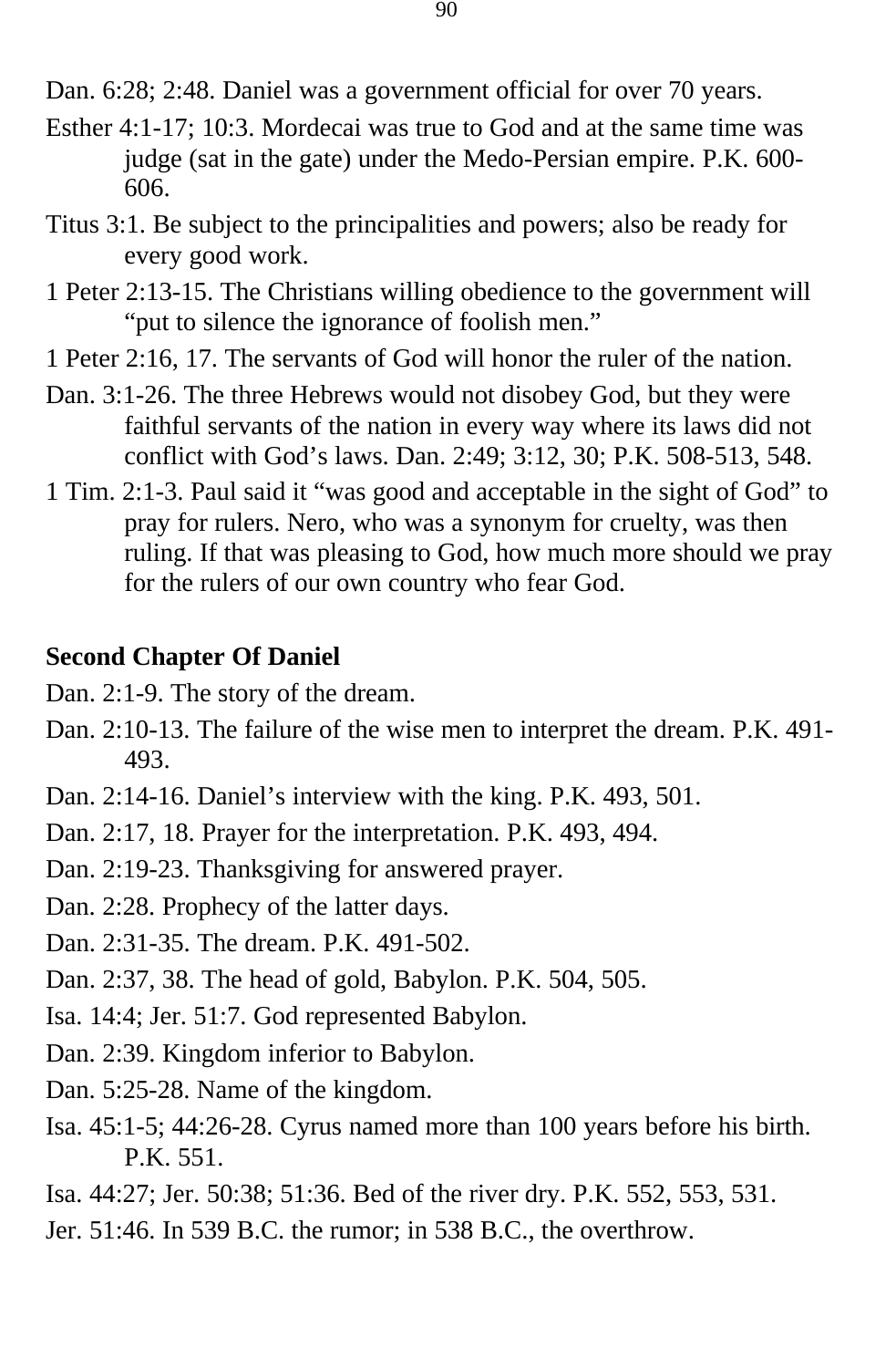- Dan. 5:30, 31. Kingdom given Darius. Give a brief description of the taking of Babylon by Cyrus. P.K. chapter 43.
- Isa. 13:19-22. Site of Babylon at the present day. P.K. 531-533.
- Dan. 2:39. Third universal kingdom.
- Dan. 8:20, 21. Grecia followed Medo-Persia.
- Dan. 2:40. Fourth universal kingdom.
- Luke 2:1; John 11:48. Rome a universal kingdom. The names of three kingdoms were given in the Old Testament; hence, Rome must be the fourth.
- Dan. 2:41, 42. Clay mingled with iron denotes division. Between the years 356 and 483, Rome was divided into ten parts. Some kingdoms strong, others weak.
- Dan. 2:43. Never another universal kingdom.
- Dan. 2:44. They remain in a divided state until the kingdom of God is set up.
- Dan. 2:45. The dream is certain.
- 2 Peter 1:5-11. A godly life will gain an abundant entrance into the everlasting kingdom of our Lord and Saviour, Jesus Christ.

#### **The Gospel Preached In The Great Universal Kingdoms Of The Earth**

Each kingdom had a knowledge of the true God, proclaimed not only by faithful living but by individuals who loved the truth more than life.

- Dan. 1:1-20; 2:48, 49. Faithful living in Babylon.
- Dan. 3:16-26. Love God more than life. P.K. 508, 509.
- Dan. 3:2, 3, 27-29. World-wide proclamation of the truth. P.K. 510, 511.
- Dan. 5:1-4. Light rejected.
- Dan. 5:5-9, 24-28. God vindicated. P.K. 524-533.
- Dan. 10:20. Angel left Babylon.
- Dan. 6:1-5. Faithful living in Medo-Persia. P.K. 539, 542.
- Dan. 6:16-23. Loved God more than life. P.K. 543, 544, 556, 557.
- Dan. 6:25-27. World-wide proclamation of the truth.
- Esther 3:7-15. God rejected in Medo-Persia. P.K. 502.
- Esther 4:1-17. Esther loved God more than life.
- Esther 8:15-17. World-wide proclamation of the truth.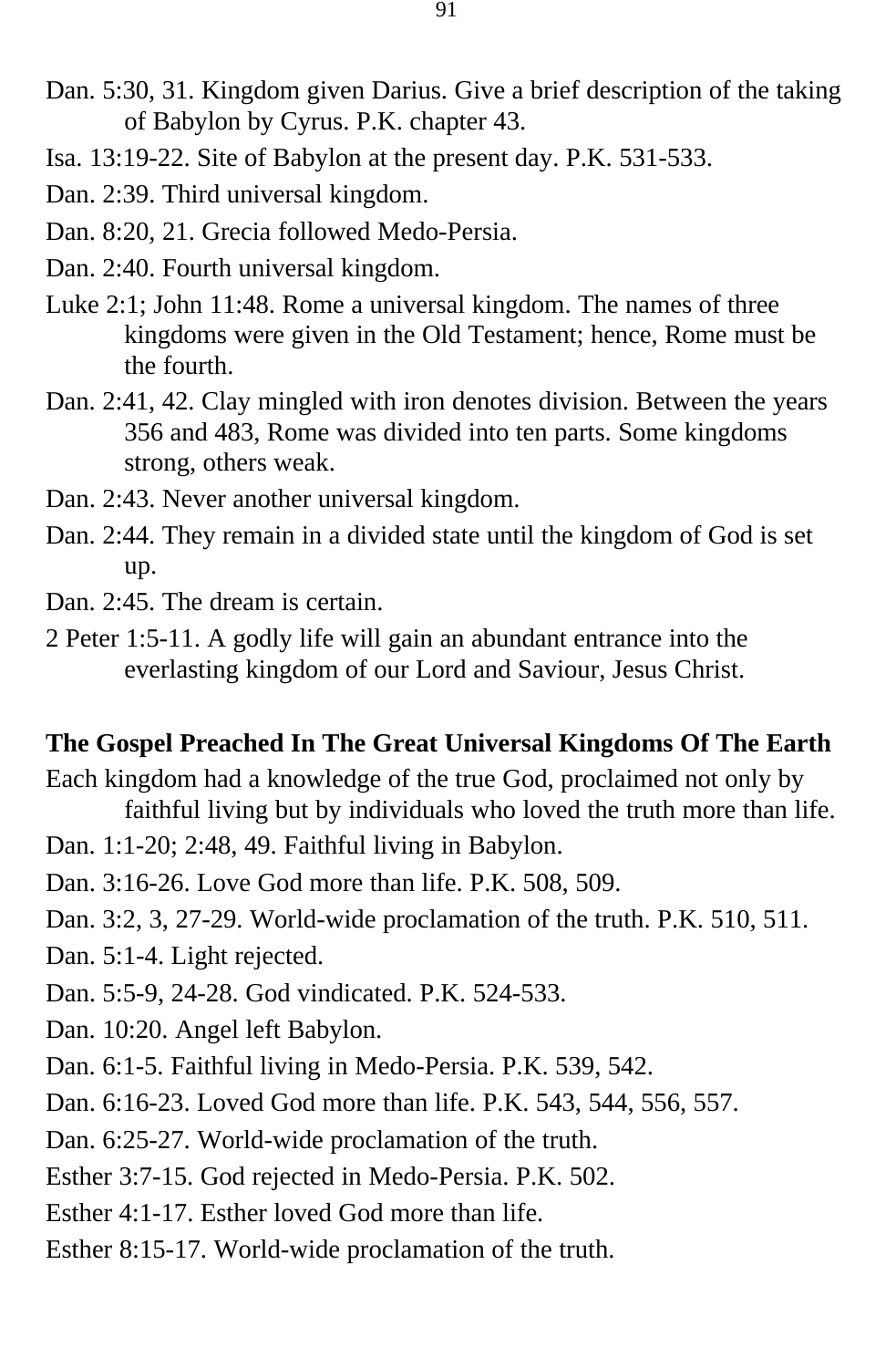We have little Bible history of the period of Grecian supremacy. Josephus tells us that Alexander the Great was shown the prophecies of Daniel relating to himself. Dan. 8:20; 10:20.

- Luke 2:1-7. Christ born during "Agustian Age" of Rome.
- John 19:30-55; Acts 7:59; 12:2; 2 Cor. 11:25-27; Phil. 3:8. Witnesses before Rome who loved God more than life. A.A. 597, 103, 509 511.
- Rom. 1:7, 8; Col 1:6, 23. World-wide proclamation of the truth.
- Matt. 24:14. Message again to go to all the world.
- Eccl. 1:9. As in the past, the work will be done by those who love God more than life.

#### **Characteristics Of The Five Great Universal Kingdoms**

- Dan. 2:35. Every kingdom represented in the end of time.
- Hab. 1:6, 11; Dan. 4:28-31. Leading sins of Babylon, –pride and exalting man rather than God. P.K. 501, 502.
- Rev. 17:1-4; 18:7-20. Same spirit in modern Babylon. G.C. 388, 384, 385.

Isa. 13:16-18. Medo-Persia cruel.

- Esther 3:8-15. Decree to destroy all of God's people. P.K. 600.
- Esther 4:1-16. God saved His people. P.K. 601-604.
- Rev. 13:15-17. Similar decree will be made. P.K. 605, 606; G.C. 635.
- Rev. 15:1, 2. God will deliver His people. G.C. 636.
- 1 Cor. 1:22; 2 Cor. 10:5, margin; Acts 17:16-22; 2 Tim. 3:7. Exalting reason above God's word, sin of ancient Greece. Same spirit is manifested in higher criticism at the present day. E. 227.
- Dan. 7:25. All four nations persecuted the people of God more or less, but *Rome* only presumed to *change the law of God.*
- Rev. 13:14; Isa. 30:8-12, margin. Some spirit manifest in the closing history of the world. P.K. 187, 188.
- Dan. 2:35. God,–Pride, self-exaltation; silver,–cruelty, and over-bearing spirit; brass,–exalt man's reason above the word of God; iron,– change God's law to suit the mind of man. Any of these characteristics cherished in the heart means utter destruction, when God destroys all nations.
- Isa. 42:8. God demands full surrender. P.K. 189.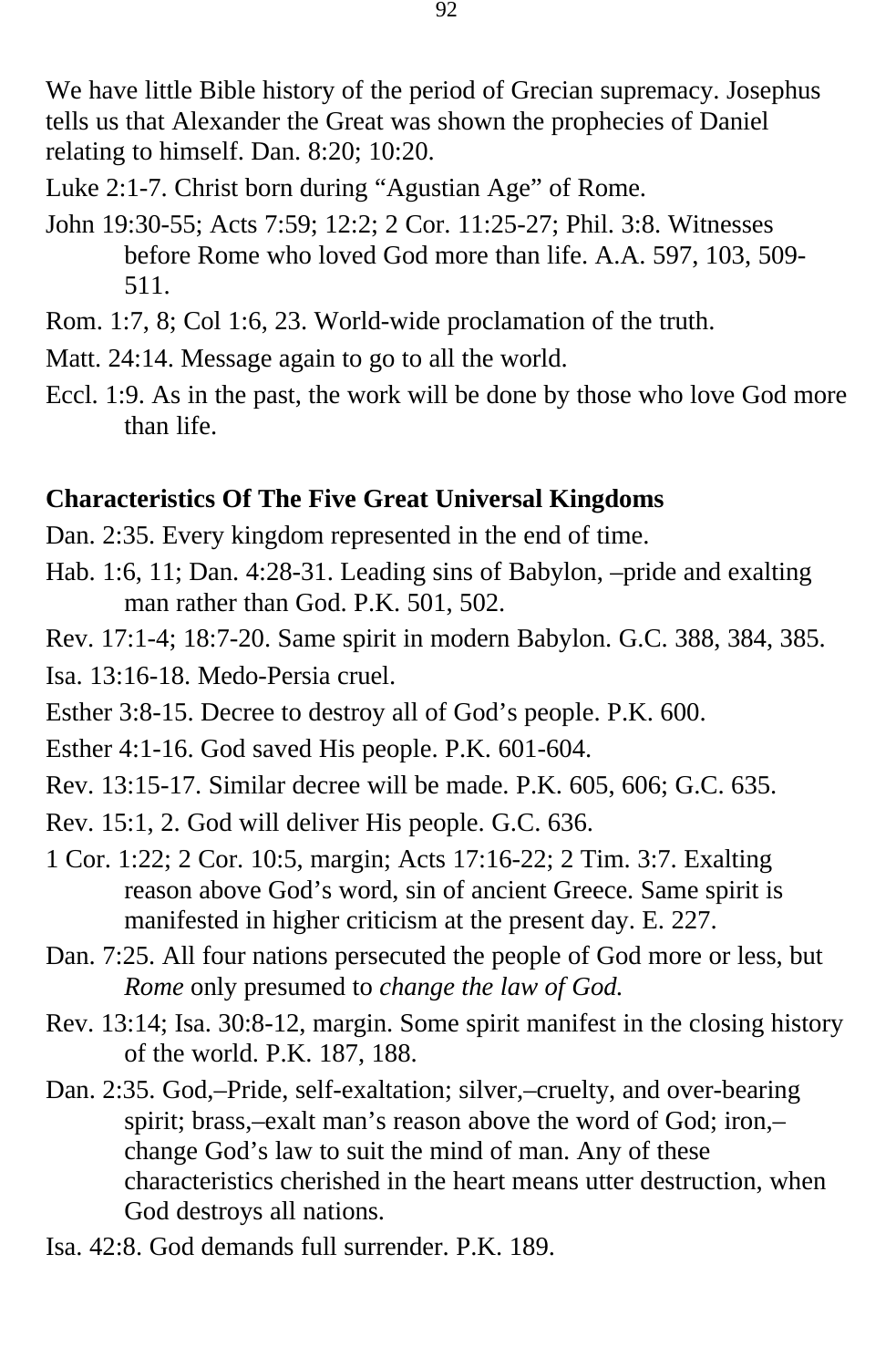#### **Second Chapter Of Daniel**

In this line of prophecy the character of the kingdoms is represented under the symbols of different beasts.

- Dan. 7:2. Striving winds and a turbulent sea.
- Dan. 11:40; Zech. 7:14. Winds denote war.
- Rev. 17:15. Water denotes multitudes and nations.
- Dan. 7:3. Beasts diverse one from another.
- Dan. 7:4. Babylon represented by a lion.
- Jer. 50:17. Same symbol used forty years before.
- Hab. 1:6-8. Wings denote rapid conquest.
- Jer. 17:9. Man's heart denotes wickedness,–nation ready for destruction.
- Isa. 13:17, 18. More than 100 years before, Isaiah said Medes were cruel.
- Dan. 7:5. When Daniel saw the bear arise, devouring flesh, he recognized it as the nation of which Isaiah had written.
- Dan. 7:6. Leopard,–symbol of Greece. Hab. 1:6-8 gives wings as a signal of rapid conquest. Jeremiah used a leopard to represent evil. Jer. 13:23. The spots would seem to indicate a mixture of good and evil.
- Dan. 7:7. The fourth a great and terrible beast.
- Dan. 7:15, 16. Asks for the meaning.
- Dan. 7:17, 18. Four kingdoms followed by God's kingdom.
- Dan. 9:2, 3. Daniel was a student of the prophecies and understood the first three symbols.
- Dan. 7:19-23. He asks about the fourth.
- Dan. 7:23. Fourth beast, fourth kingdom.
- Luke 2:1. Rome, the fourth kingdom.
- Dan. 7:24. Ten divisions; divided between 356 and 483 A.D.
- Dan. 7:24. A different power arises after the division and subdues three kings. The papacy arose in 538; Heruli, Ostrogoths, and Vandals overthrown to make way for it.
- Dan. 7:25. Character of the power and length of supremacy. G.C. 439.
- Dan. 11:13, margin; Rev. 13:5; 12:6; Num. 14:34. Explain the period of 1260 years. G.C. 54, 55.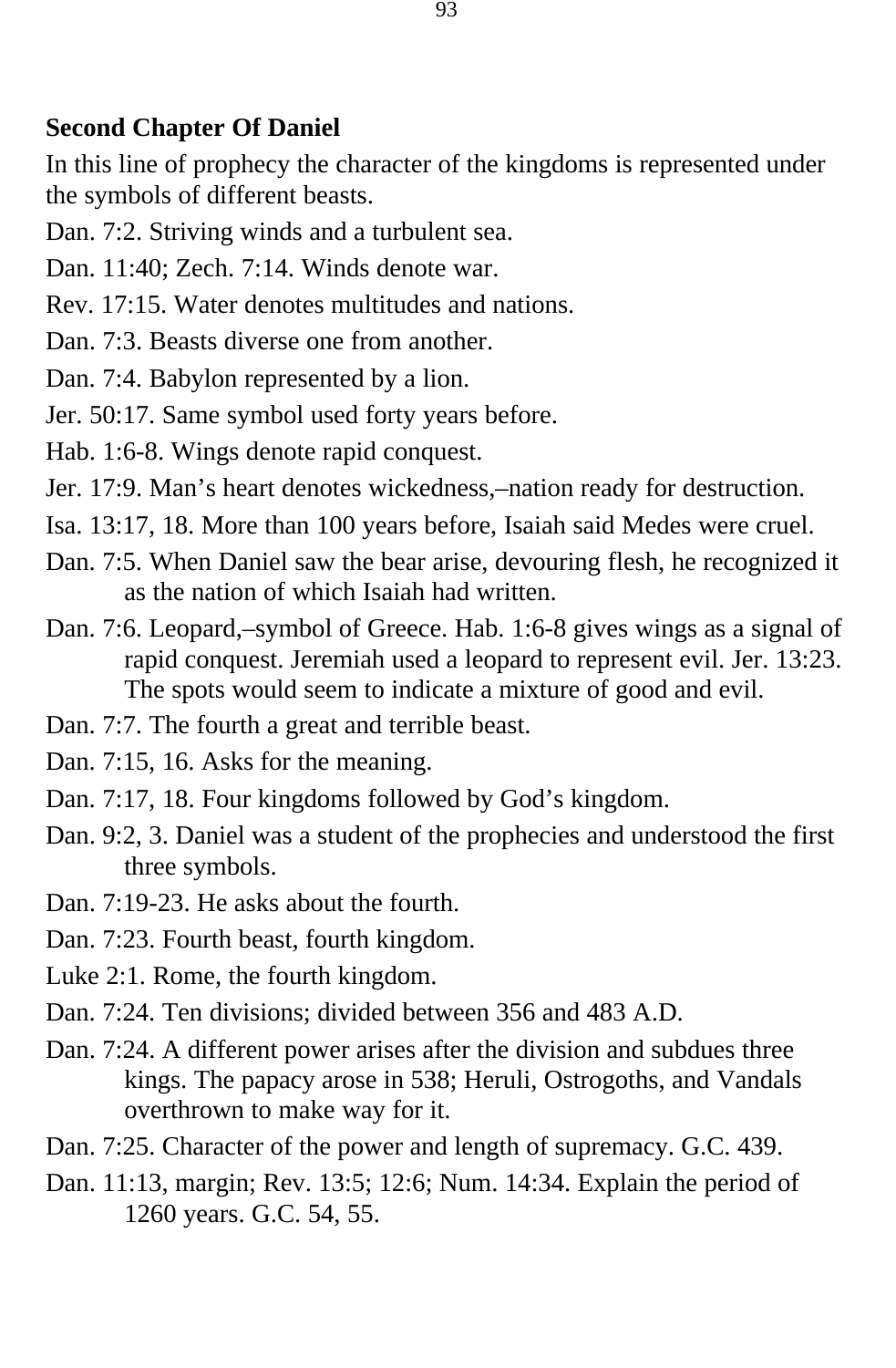### **Seven Trumpets**

Christ lived and died, and the Christian religion was proclaimed to the world all within the confines of the Roman Empire; therefore it is only reasonable to expect that the downfall of Rome, which was so closely connected with the history of Christ's church, should be a subject of prophecy.

The first four trumpets deal with the breaking up of western Rome; the last three, with the overthrow of eastern Rome.

Num. 10:9. Trumpet ancient summons to war.

Rev. 8:2. Seven angels given charge of this prophecy.

Rev. 8:6, 7. Hordes of barbarians of N. Asia on account of trouble with China turned westward and poured into the Roman territory.

The Goths, under Alaric and two other organized bodies of barbarians, led the raids. A.D. 410, Alaric sacked Rome. About 407 A.D., seven barbarian nations had taken their places as follows: *Franks*, nothern France; *Vandals,*  Spain, later N. Africa; *Visigoths*, S. France and Spain; *Burgundians*, Switzerland and part of France and Germany; *Suevi,* Portugal and N.W. Spain; *Ostrogoths,* Italy; *Huns,* S.W. Russia. Gibbon's Rome, chapters 30, 31.

Rev. 8:8. From 429 to 468 A.D., Genseric, leading the Vandals of N. Africa, made repeated attacks on the Roman Empire, destroying large fleets of vessels. So terrible was this warfare, that "Vandalism" is still a synonym for ruthless destruction. Gibbon's Rome, chapters 33, 37.

Rev. 8:10, 11. The Huns, led by Attila, made fierce attacks in the regions of the Alps; Chalons was greatest battle. Attila's raids from 451 to 453 A.D., were finished 15 years before Genseric ceased to harass Rome from the South.

After Attila's war, the Heruli settled in Italy, the Lombards in the N. of Italy, and the last of the ten divisions, the Anglo-Saxons, in England, about 471 A.D. Gibbon's Rome, chapter 35.

Rev. 8:12. Sun, moon, and stars rule the day and night. Emperors, consuls, and senators ruled Rome. In 476 A.D., title of emporer ceased; 541 A.D., consulship ended; 552 A.D., under Narses, the senate was set aside. Gibbon's Rome, chapters 36, 40, 43.

Rev. 8:13. Last three trumpets are woe trumpets.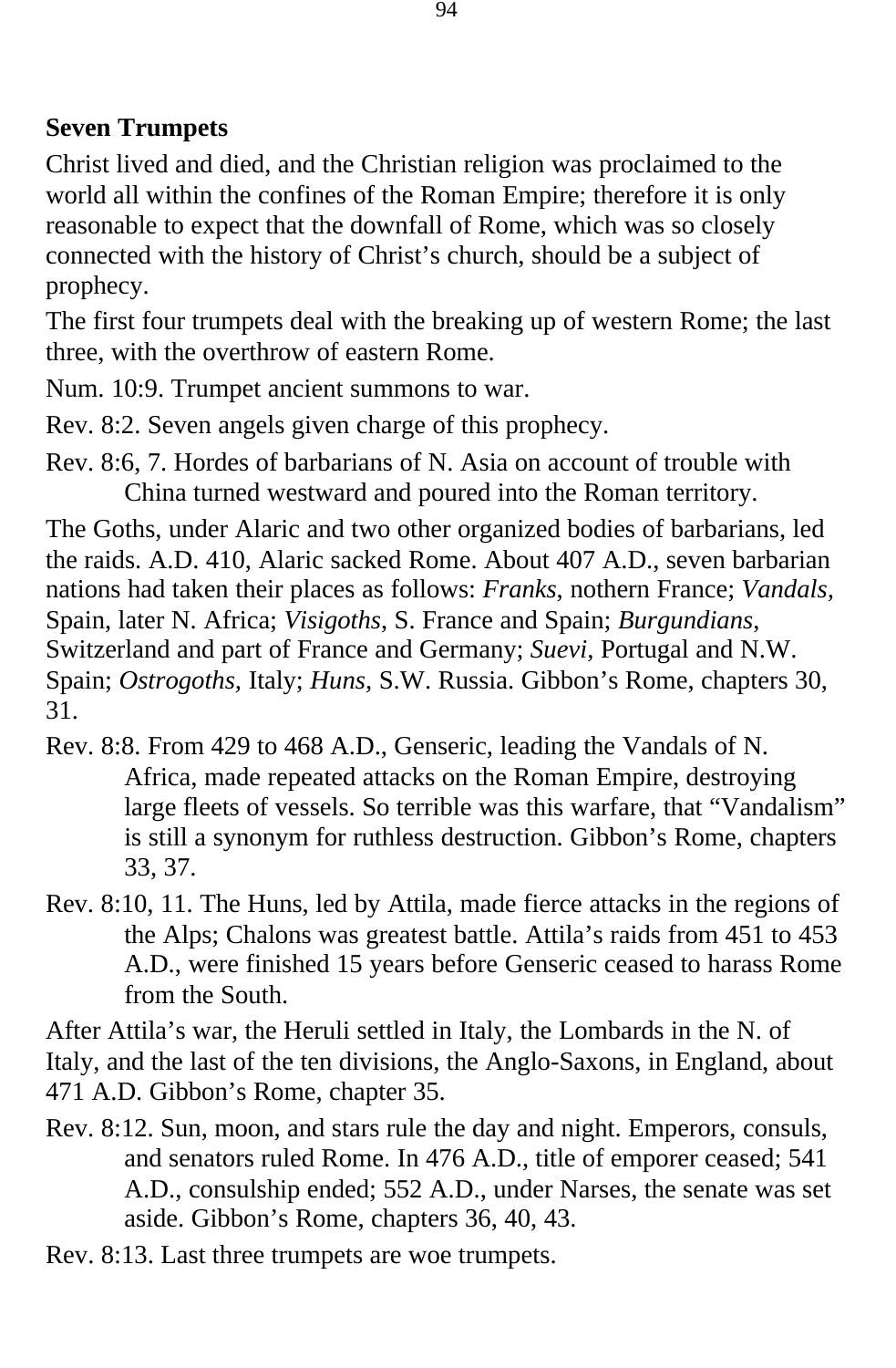- Rev. 9:1-11. Rise of the Mohammedan religion. For about 600 years the Arabs were like locusts without a king. Near the close of the  $13<sup>th</sup>$ century, Othman founded a government; and July 27, 1299, he entered Nicomedia,–the first attack of the Ottoman government on eastern Rome. Gibbon's Rome. They were to hurt men five months,–150 years. July 27, 1299, plus 150 years, equals July 27, 1449.
- Rev. 9:12-21. The four sultanies of Aleppo, Iconium, Damascus, and Bagdad, were the central strength of the Ottoman Empire. In 1449, John Palaeologus, the Greek emporer, died; his brother, Deacozes, would not take the throne without the consent of Amurath, the Turkish sultan. Thus the power of the Turkish Empire was loosed. It was loosed for a day, a month, and a year, or for 391 years, 15 days; they were to have full power. July 27, 1449, plus 391 years, 15 days, equals Aug. 11, 1840. G.C. 334.
- Rev. 9:13-21. To save Turkey from being overthrown by Egypt, Turkey accepted the intervention of England, Russia, Austria, and Prussia. An ultimatum was drawn up by the great powers which pledged themselves to coerce. Egypt, if Egypt refused to accept the terms. As long as the sultan held the ultimatum, he still maintained his independence; but as soon as the document was in the hands of Mehemet Ali, it was beyond the sultan's power to control the situation. The document was put into the power of Mehemet Ali, and diposed of according to his orders, Aug. 11, 1840. Since then Turkey has been "the sick man of the East." G.C. 334, 335.
- Rev. 11:14. The  $3<sup>rd</sup>$  woe did not *immediately* follow the  $2<sup>nd</sup>$ , but came *quickly.*
- Rev. 10:7; 11:15. The finishing of the work, or the third angel's message, which would be finished under the  $7<sup>th</sup>$  trumpet, began in 1844 A.D.
- Note.—For a full explanation of the woe trumpets, see "Prophetic Exposition," published 1842, by Josiah Litch; also "An Exposition of the Seven Trumpets," *Review and Herald, 1875.*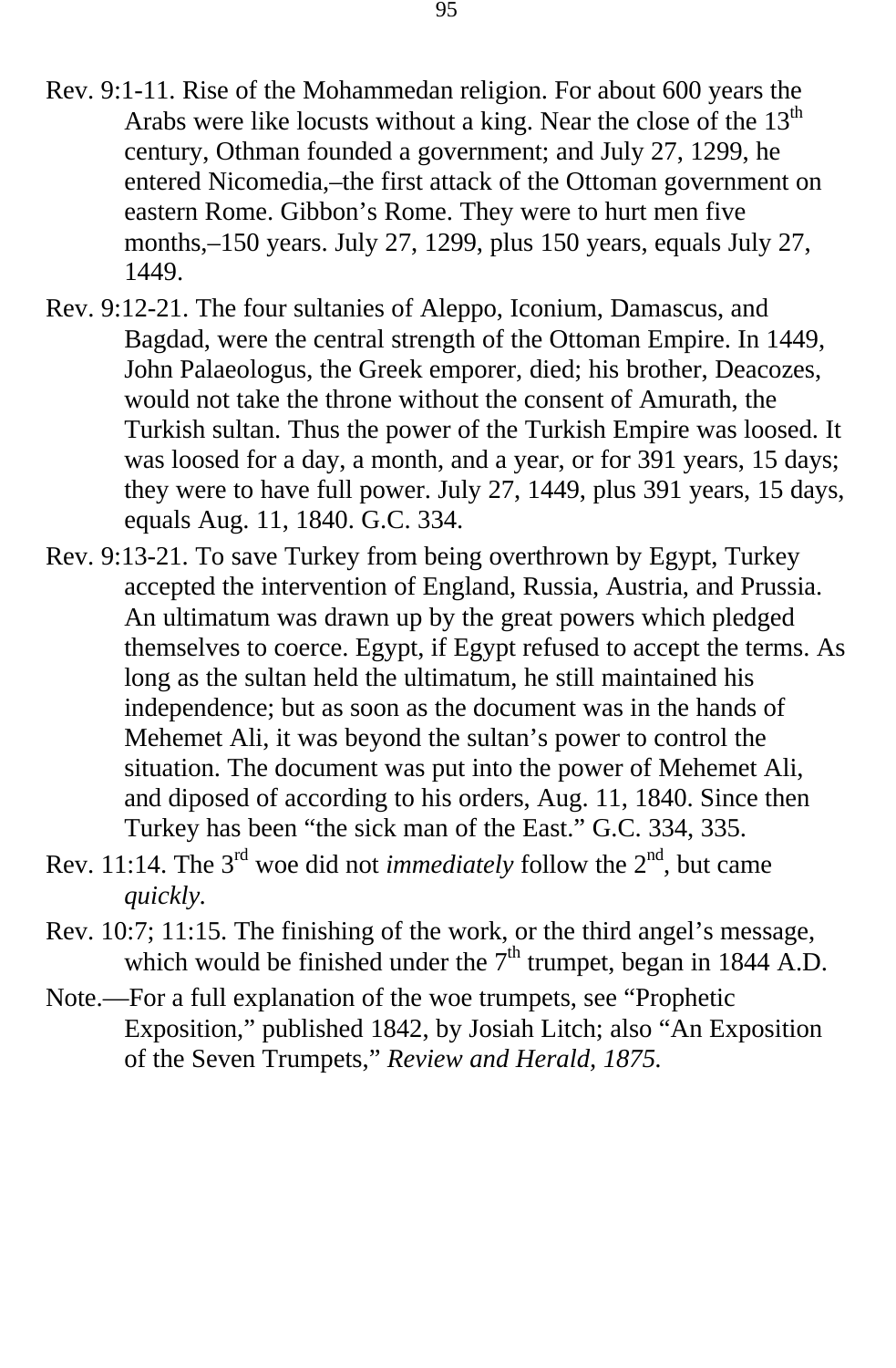# **Seven Churches**

There were many Christian churches in Asia during the first century of the Christian era; and God chose seven of them to represent the seven periods of His church during the remainder of time.

## **Ephesus**

Time,–first century; meaning,–first, or desirable.

The New Testament gives church history covering the  $1<sup>st</sup>$  century; therefore, the fulfillment of the prophecy is found in the history given. T., v. 6, pp. 422, 423.

Rev. 2:1-7. Work, Acts 20:20; 5:42; 6:2-4; 9:36-40. Labor, 2, Thess. 3:8-11; 2 Cor. 12:10, 11; Col. 1:28, 29. Patience, 2 Cor. 12:12; Jas. 5:10, 11. Hated evil, Acts. 5:1-13; 8:8-23; Gal. 2:1-8; Acts 8:8-23; 16:16-24. Church trials. 2 Tim. 2:15-19; 1 Tim. 1:19, 20; 2 Tim. 4:14-16; 4:10. Did not faint, Luke 18:1; 2 Cor. 4:1; Gal. 6:9; Heb. 12:3. Remember the past and repent, Acts 5:41; 2 Tim. 2:19; Phil. 3:7-15. First works, Acts 8:4; 5:12, 42. Hate evil, Jude 21:23. Listening ear, Isa. 50:4, 5; Ps. 40:6. Overcomer's reward, Rev. 22:1, 2; Isa. 66:22, 23.

## **Smyrna**

Time,–100-323 A.D.; meaning,–myrrh, or sweet smelling savor.

Rev. 2:8-11. Works, tribulation, and poverty, John 15:20; Jas. 2:5; Acts 20:29-31; 2 Peter 2:1. Ten days: this doubtless refers to the persecution of ten years under Diocletian, the emperor of Rome, 302-312 A.D. Crown of life, Rev. 1:18. Overcomer's reward, Rev. 20:6.

## **Pergamos**

Time,–about 323 A.D.-538 A.D.; meaning,–height, elevation.

Rev. 2:12-17. Leading sin,–holding doctrine of Ballam; brief study of the doctrine and character of Balaam, P.P. 438-452. True to God in the beginning, Num. 22:18. Loved wages of unrighteousness, 2 Peter 2:14, 15. God gave him a free choice, Num. 22:20. His way perverse, Num. 22:32. Balaam reproved, 2 Peter 2:16. United Baal-,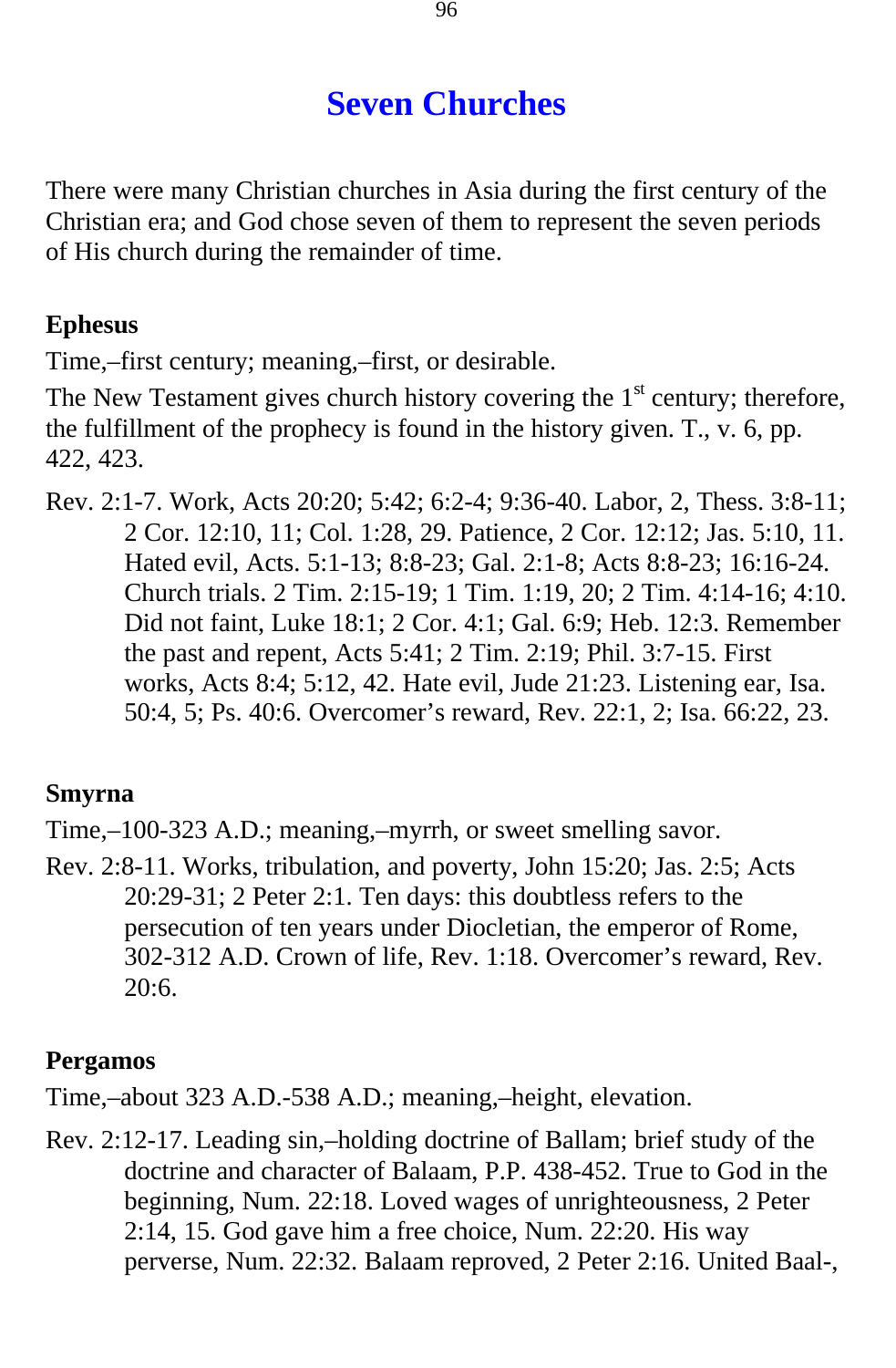or sun-worship, with the worship of the true God. Num. 23:1-3. Hired to work against God's people, Deut. 23:3, 4. United with the king to overthrow the people of God, Rev. 2:14. Honor and position offered him, Num. 22:17. Balaam died a soothsayer, fighting against the people of God. Joshua 13:22.

Balaam's history is parallel history with the church from about 323 to 538 A.D. The church entered this period a pure church, but united with the state, substituted "the venerable day of the sun" for the true Sabbath, and at the end was presecuting the people of God. Heathen customs were introduced into the church under the garb of Christianity. Remember the course of Balaam, Micah 6:5. A woe pronounced upon all who follow the errors of Balaam, Jude 11.

## **Thyatira**

Time,–538 A.D.-1798 A.D.; meaning,–sacrifice of contrition.

Rev. 2:18-29. Teaching of Jezebel, the leading sin, P.K. 114, 115, 215, 204 216. A brief study of the character and sins of Jezebel. Always known as a Baal-worshiper, 1 Kings 16:31. Introduced Baal-worship among the people of God, 1 Kings 16:32. Baal-worship is sunworship, 2 Kings 23:4, 5, margin; 2 Chron. 14:5, margin; Jer. 43:13, margin; 44:15-19. Jezebel introduced heathen customs, 1 Kings 21:25, 26. Jezebel's manner of dressing, 2 Kings 9:30. She destroyed the people of God, 1 Kings 18:4, 13. Given opportunity to repent, 1 Kings 21:27-29; 18:17-46. Repented not, 1 Kings 19:1, 2. Cast into tribulation, 2 Kings 9:31-37. Her children killed, 2 Kings 9:24, 26; 2 Kings 10:1-11. Before the assembled people of God it was shown that Jezebel's Baal-worship was false and God was true, 1 Kings 18:38, 39. Jezebel's carcass left as dung upon the ground, 2 Kings 9:35-37.

MODERN JEZEBEL. A woman the symbol of the church, Jer. 6:2. Corrupt Woman represents a corrupt church, Rev. 17:1, 2. Opposes and exalteth itself above God, 2 Thess. 2:1-4. Thinks to change the law of God; the day of the sun, or Sunday, was substituted for the Sabbath of the Lord, Dan. 7:25. The woman (church) guides the beast (civil power), Rev. 17:3. The food given by this church abominable and filthy; heathen customs were mingled with the filthy; heathen customs were mingled with the truth during this period, Rev. 17:4. Modern Jezebel's manner of dressing, Rev. 17:4.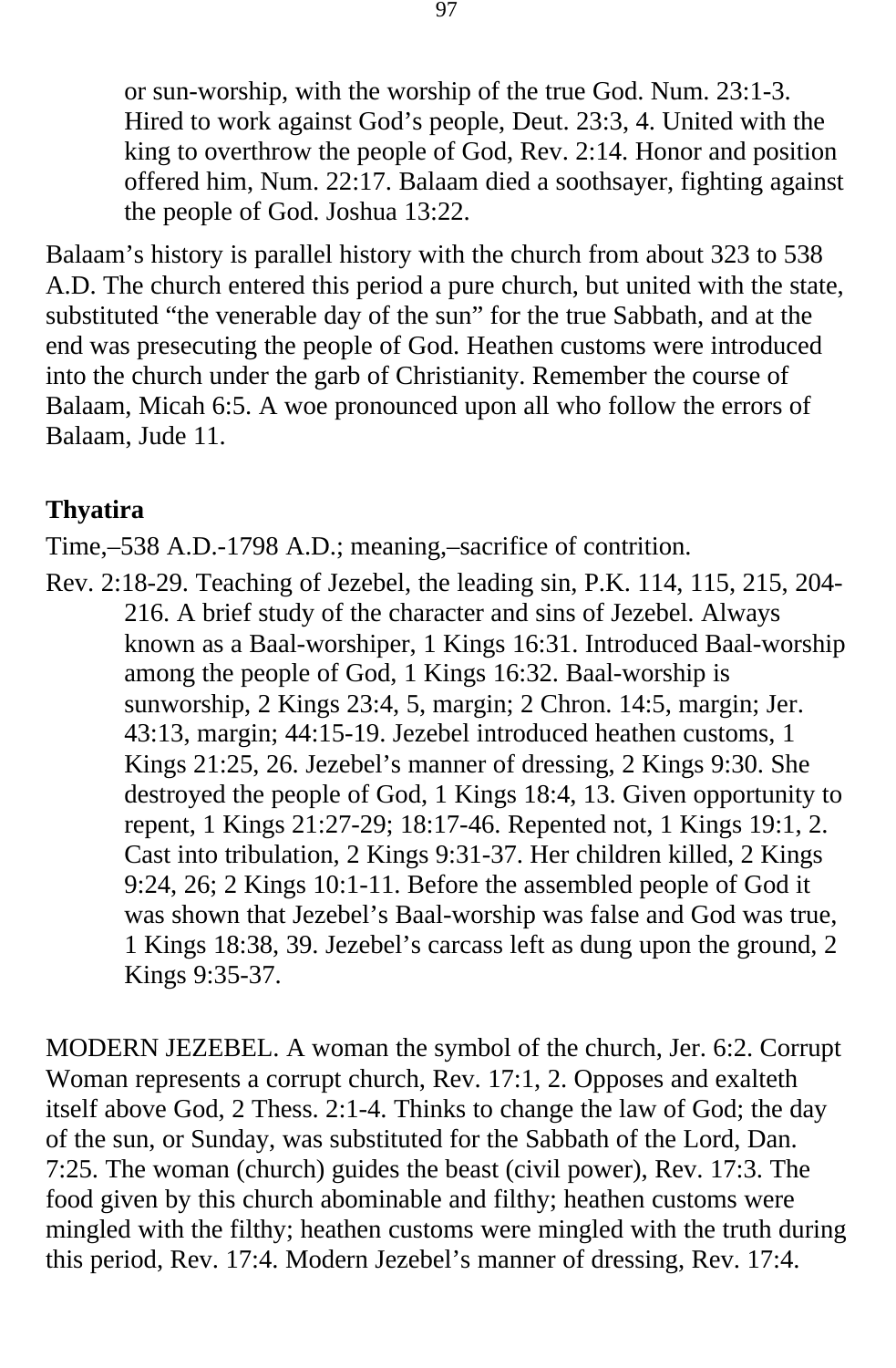Destroyed the people of God, Rev. 17:6; Dan. 7:25; Rev. 13:7. Opportunity given to repent, Rev. 2:21; 12:6; 18:4. Repented not, Rev. 12:17; 13:16, 17; Dan. 7:21. Cast into tribulation, Rev. 2:22; 18:6-24. Her daughters destroyed. Rev. 2:23; 17:5; 19:20-21; 2 Thess. 2:8. Before the Universe of God, it will be shown that God is true and just. Rev. 2:23; 19:1-3; Phil. 2:9- 11. The promise of the coming of the Lord prominent, Rev. 2:25. Noted for their works, Rev. 2:19. The overcomer is the one that keeps God's works unto the end, Rev. 2:26. Our own works must be changed for God's works and ways, Heb. 4:10. The righteous will help to execute judgments upon the wicked, Rev. 2:26, 27; Ps. 2:7-9; 149:5-9. Wicked left as dung upon the ground, Jer. 25:32, 33. Christ is the morning-star, Rev. 22:16. Christ is received in exchange for our sins, Gal. 1:3, 4. The message is for all who will hear, Rev. 2:29.

## **Sardis**

Time,–1798-1833; meaning,–song of joy, or that which remains.

Rev. 3:1-6. Admonished to be watchful and repent lest the Lord should come and find them unprepared. Some of this church would live during the judgment. The overcomer would have his name retained in the book of life.

## **Philadelphia**

Time,–1833-1844; meaning,–brotherly love.

Rev. 3:7-14. In preparing to meet their Lord, the church was drawn together. Christ entered the  $2<sup>nd</sup>$  apartment of the heavenly sanctuary. No combination of earthly circumstances can prevent our entering by faith, for it is beyond the power of man to shut the door. Hyopcrites will be exposed, but the faithful ones will be shielded. The overcomers will be pillars in the temple of God.

## **Laodicea**

Time,–1844–? Meaning,–judging a just people.

The Saviour introduces Himself under three titles, Rev. 3:14. Lukewarm, Rev. 3:15, 16. Boastful spirit while destitute, Rev. 3:17. Counseled to buy gold, 1 Peter 1:7; Jas. 2:5; Rev. 3:18. White raiment, Isa. 61:10; Rev. 19:8. Eyesalve, 1 Cor. 2:9, 10; 1 John 2:27; Rev. 3:18. Reproof in love, Heb.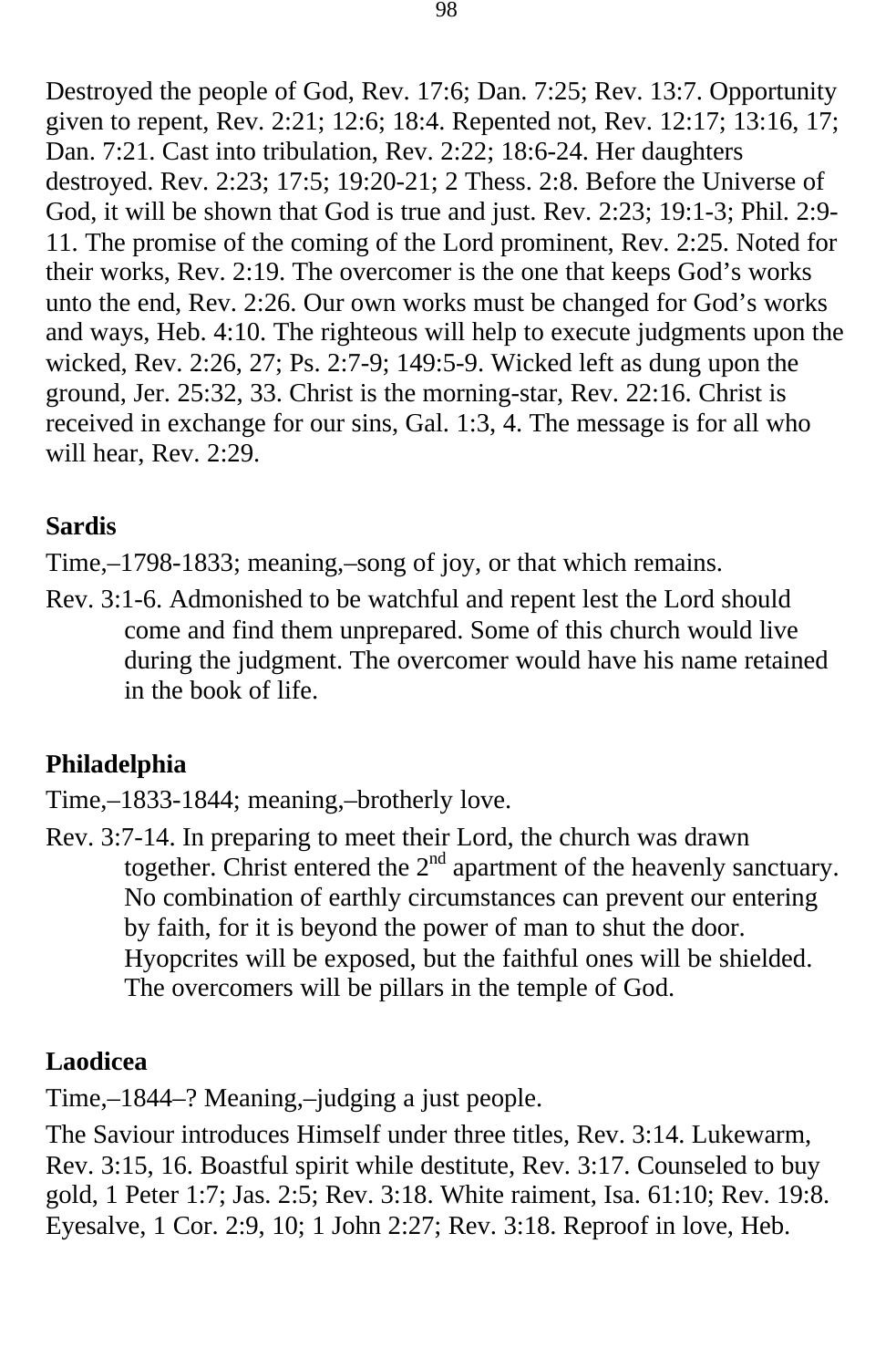12;5-11. Invites us to open our hearts, Rev. 3:20. Overcomer shares Christ's throne, Rev. 3:21, 22.

#### **The Twelth Chapter Of Daniel**

- Dan. 12:1. Close of probation; time of trouble. G.C. 613.
- Dan. 12:2. Partial resurrection. G.C. 673.
- Dan. 12:3. Soul-winner's reward.
- Dan. 12:4. Increase of knowledge.
- Dan. 12:5-7. At the end of 1260 years, 1798, the power of the holy people (the Bible) would be scattered. British Bible Society organized 1804; American 1816.
- Dan. 12:8, 9. This period called "the time of the end." Words of Daniel sealed until that time. D.A. 234, 235.
- Dan. 12:10. Wise understand the book of Daniel in the time of the end. P.K. 547.
- Dan. 12:11, margin. Daily (paganism) taken away (508 A.D.) "to set up the abomination" that maketh desolate; 508 A.D. plus 1290 equals 1798 A.D., beginning of the time of the end when the sealed word would be opened and studied. The word "sacrifice" is supplied by man's wisdom, and is not in the text. E.W. 74.
- Dan. 12:12. As there is no beginning point given here, we understand the period begins at the same date given in verse 11; 508 A.D. plus 1335 equals 1843 A.D. Then the glad news of Christ's return was proclaimed.
- Dan. 12:13. Daniel stands in his lot; his writings studied in time of the end. G.C. 356.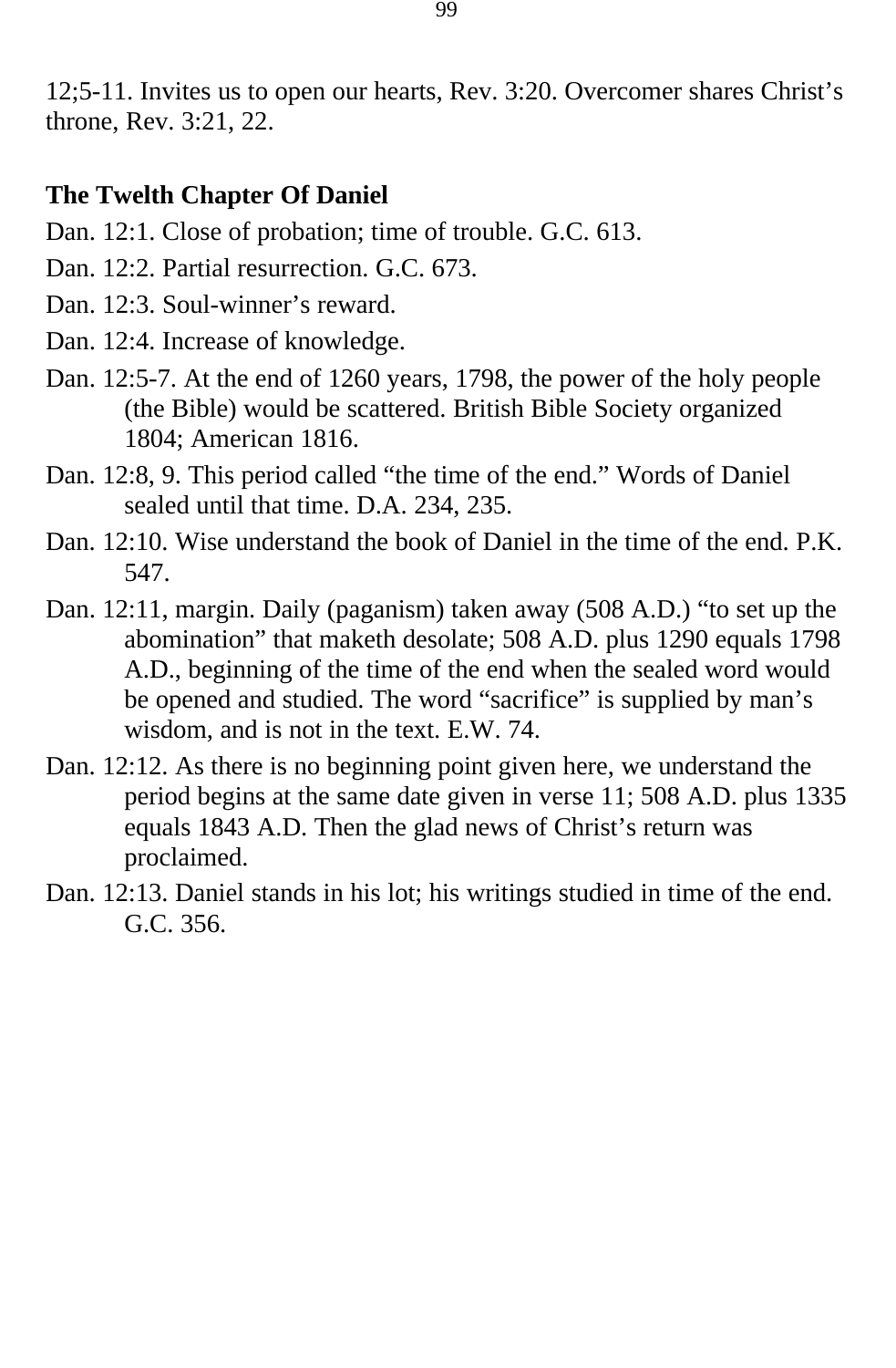## **Armageddon**

- Rev. 16:16. "Armageddon" occurs but once in the Bible, and then refers to the final battle which closes all earthly scenes. T., v. 6, p. 406.
- Joel 3:2, 12. It is generally thought that the battle will be in the "Valley of Jehoshaphat," or the plain of Esdraelon, where noted battles have been fought.
- Judges 5:19, 20: Ps. 83:9, 10. The great battle of Megiddo is an objectlesson of the final battle.
- 2 Chron. 35:22-24. It was here that king Josiah was slain.
- Rev. 16:12. The battle of Armageddon takes place under the sixth plague when the river Euphrates is dried up.
- Isa. 8:6-8. When a river is used in a figurative sense, it refers to the people living on the border of that river; thus, Turkey is the country referred to by the drying up of the great river Euphrates.
- Rev. 16:13, 14. The spirits of devils are one agency in God's hands to gather the whole world to the battle of God Almighty. T., v. 5, p. 451.
- Dan. 11:45. The drying up of this river, or the Turkish nation, is equivalent to Turkey's coming to his end with none to help him.
- Jer. 25:26-28. Every nation at this time has an interest to serve and will be gathered.
- Jer. 25:30-33. The Lord utters His voice from heaven, and the slain of the Lord are from one end of the earth to the other.
- Zeph. 1:2, 3. There will not remain alive a man, beast, or fowl on the earth or in the sea after this battle.
- 2 Peter 3:10-12. The atmospheric heaven will pass away with a great noise.
- Rev. 20:1, 2. Satan and his angels will be the sole dwellers on the earth for 1000 years.
- Rev. 20:9-15. Then will come the final battle of all battles.
- Rev. 21:1-4. After which there will be "a new heaven and a new earth, wherein dwelleth righteousness."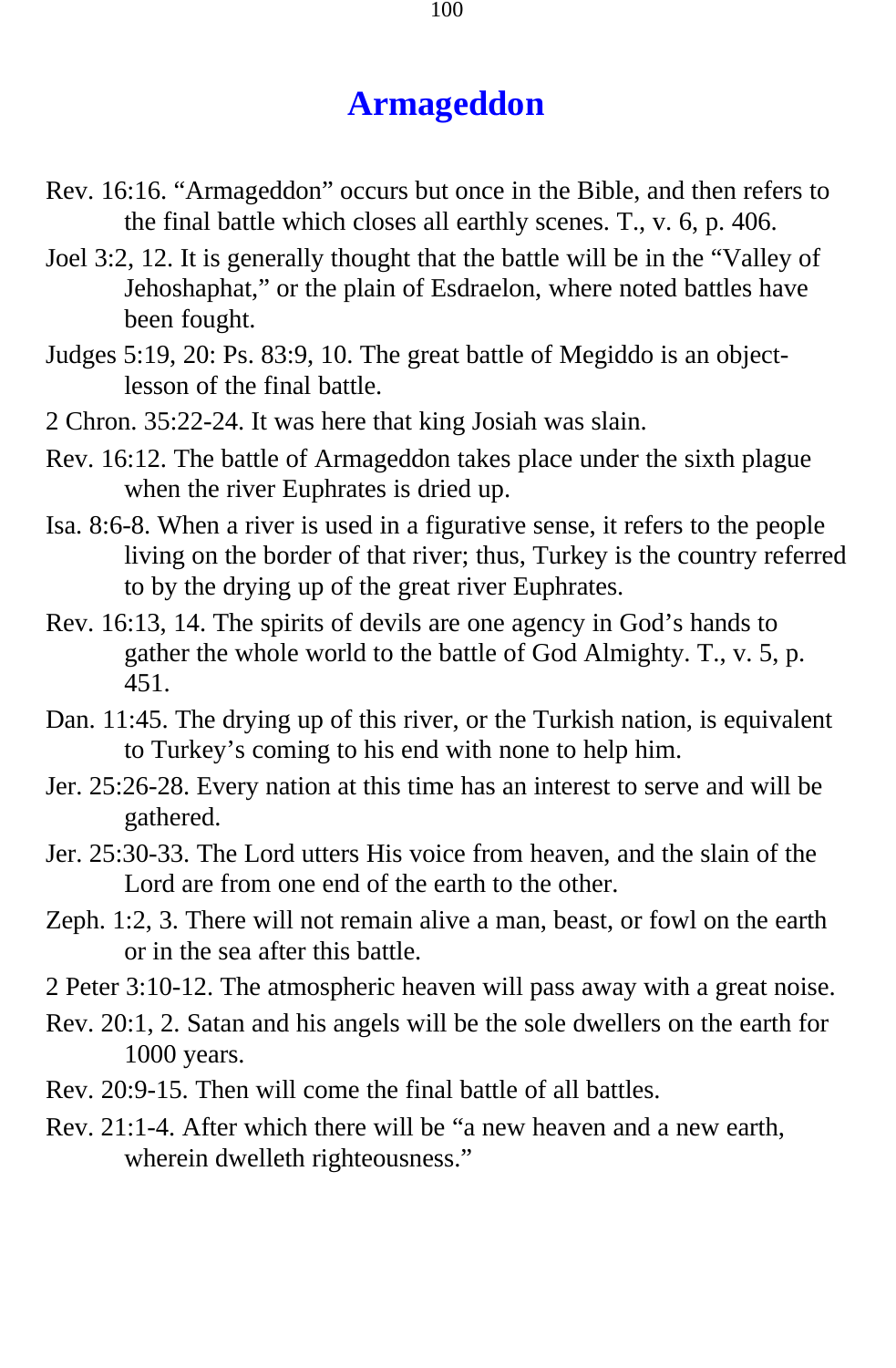## **Business Principles**

- "Every business transaction is to be fragrant with the presence of God." "Religion and business are not two separate things; they are one."
- Rom. 12:17. Be honest in the sight of all men. D.A. 73; T., v. 7, p. 248.
- Heb. 13:18. Be willing in all things to live honestly. T., v. 4, p. 285.
- Rom. 12:11. Not slothful in business. T., v. 5, p. 178.
- Prov. 22:29. Diligence in business wins respect.
- 1 Thess. 4:11*. Study* to do your own business.
- Lev. 19:36. Have just measurers and weights.
- Prov. 22:22. Never rob nor oppress poor. T., v. 5, p. 350.
- Ex. 22:22, 23. Never afflict widows or orphans. T., v. 4, pp. 494, 495.
- Ex. 22:21. Neither vex nor oppress a stranger. T., v. 6, p. 274.
- Lev. 19:13. Pay hired help at the close of each day.
- Lev. 19:11. Never steal nor deal falsely. D.A. 556.
- Mal. 3:5. God will punish those who do not regard the above principles. T., v. 4, pp. 309, 310.
- Jer. 17:11. Ill-gotten riches do not profit. T., v. 4, p. 540.
- Jas. 5:1-6. Such riches are corrupted.
- Isa. 2:17-20; Rev. 6:15; Prov. 11:4. Riches profit not in the day of wrath.
- Luke 12:20, 21. It is foolish to lay up treasure and not be rich toward God.
- Mal. 3:8. Some men rob God. T., v. 3, p. 394.
- Mal. 3:9. Those who rob God are cursed. T., v. 3, p. 269.

#### **Safe Counsel For Business Men**

- Prov. 3:9, 10. "Honor the Lord with thy substance, and with the first-fruits of *all* thine increase." T., v. 6, 384.
- Mal. 3:10. Pay an honest tithe. E. 138, 44.
- Prov. 22:26. Never be surety for debts.
- Prov. 11:15. "He that is surety. . . shall smart for it."
- Prov. 6:1, 2. He is snared who is surety for either friend or stranger. T., v. 1, p. 200.
- Prov. 17:18. One void of understanding is surety for a friend.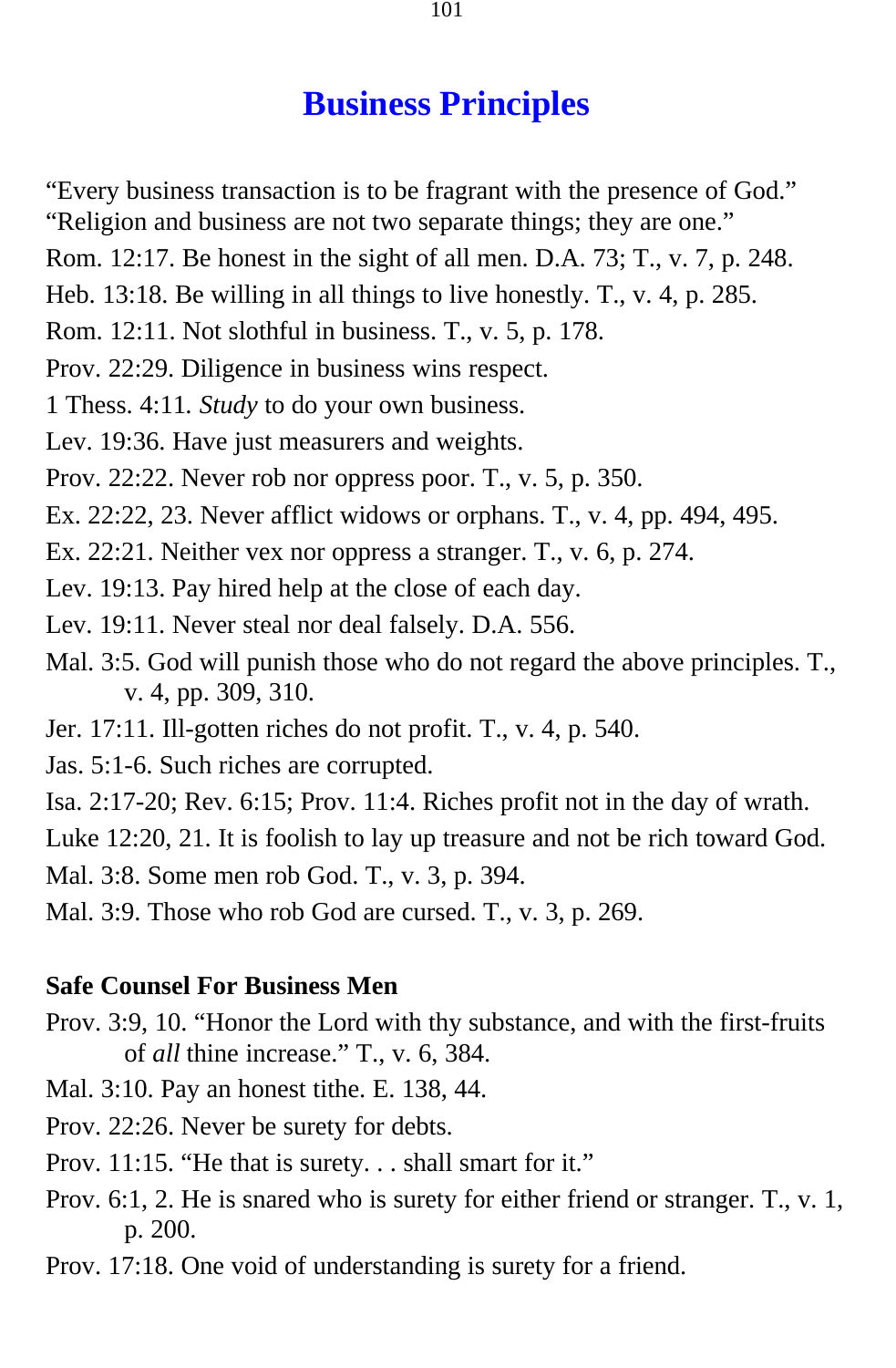- Rom. 13:8. Owe no man anything. T., v. 5, p. 179.
- Prov. 22:7. Borrower is servant to the lender.
- Ex. 22:14, 15. If you borrow and the goods are damaged in your hands, make them good.
- Prov. 10:4. The diligent gain riches.
- Prov. 28:19. He that tilleth land shall have plenty.
- Eccl. 10:10. Never work with blunt tools.
- Prov. 27:23. Be diligent in looking after your flocks and herds.
- Prov. 11:25. The liberal soul shall be made fat.
- Lev. 25:35-37. Never take usury from a poor brother.
- Deut. 23:19, 20. You can receive interest on money lent a stranger.
- Titus 3:14, margin. Be sure you profess an honest trade. E. 218.
- Hab. 2:15. The liquor-seller is cursed.
- Prov. 10:4. He becometh poor that deals with a slack hand.
- Prov. 20:4. The sluggard shall have nothing.
- Prov. 19:15. An idle soul shall suffer hunger.
- Prov. 22:16; 28:8. "He that oppresseth the poor to increase his riches. . . shall surely come to want."
- Matt. 7:12. Keep the Golden Rule. T., v. 5, p. 335.
- Micah 6:8. Do justly, love mercy, and walk humbly with thy God.

#### **Where The Danger Lies**

- 1 Tim. 6:10. *The love of money* is the root of all evil.
- Eccl. 5:10. *He that loveth silver* shall not prosper.
- Prov. 28:22. He that *hasteth to be rich* hath an evil eye. T., v. 4, p. 351.
- Prov. 15:27. He that is *greedy of gain* troubleth his own house. T., v. 4, p. 37.
- 1 Tim. 6:9. They that *will be rich* fall into temptations, snares, and hurtful lusts.
- Ps. 62:10. If riches increase, *set not your heart upon them*. T., v. 3, p. 403.
- Jer. 9:23. *Let not the rich man glory in his riches.*
- Prov. 11:28*. He that trusteth in his riches shall fall.*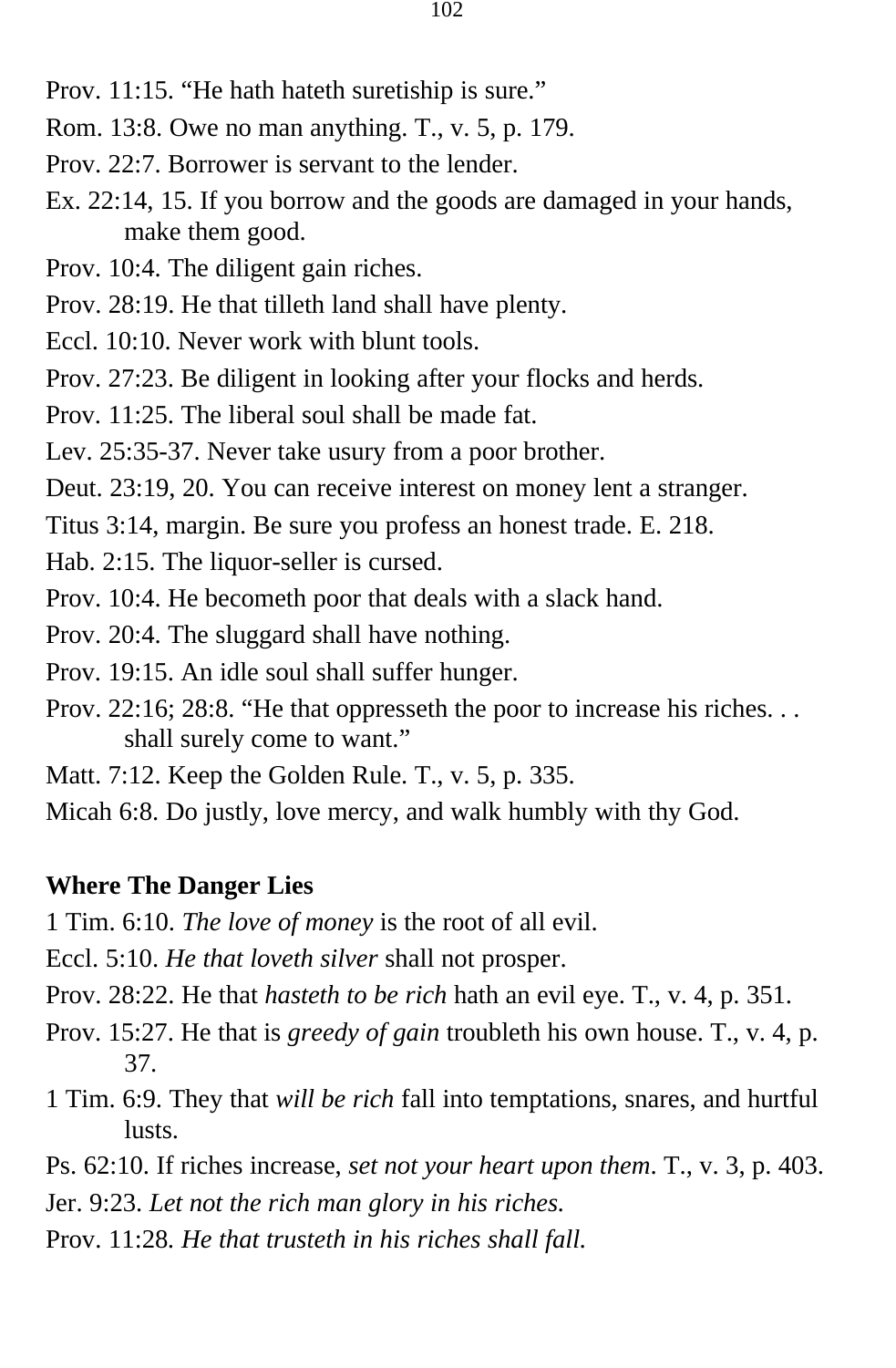Mark 10:24*. It is hard for them that trust in riches* to enter heaven.

- Deut. 8:18*. Never forget that it is God that giveth power to get wealth.* T., v. 2, 278, 279.
- Hosea 2:8. Those that *trust in riches*, forget that God increases wealth.
- Prov. 23:5. Riches may fly away.
- Haggai 1:6-9. God can scatter them if they are not used for His glory. T., v. 2, pp. 281, 282.
- 1 Sam. 2:7. The Lord maketh poor, and maketh rich.
- Prov. 22:2. The rich and the poor meet together, and the Lord is the Maker of them all.

#### **God Honors Both Rich And Poor**

Prov. 30:8. "Give me neither poverty nor riches."

- Ps. 112:1-5. Wealth and riches will be with those that use them to God's glory.
- Gen. 13:2. "Abraham was very rich."
- Gen. 26:12-14. Issac, a wealthy farmer, gathered one-hundred fold from seed sown.
- 2 Chron. 1:11, 12. Riches given Solomon.
- Deut. 28:1-5. Temporal blessings promised the obedient.
- Deut. 28:12, 13. God designs His people shall prosper financially.
- 1 Chron. 4:9, 10. The one that honors the Lord with his substance can be trusted with wealth.
- Ps. 109:30, 31. God stands at the right hand of the poor.
- Ps. 140:12. God maintains the right of the poor.
- Prov. 17:5. He that mocketh the poor reproacheth his Maker.
- Prov. 28:6. Better to be poor than perverse.
- Num. 18:20. Those who attend to the Lord's work have no inheritance among the people.
- Num. 18:21. They are to be supported from the tithe.
- Neh. 13:10, 11. When God's workers given their attention to wordly business, the work of God suffers.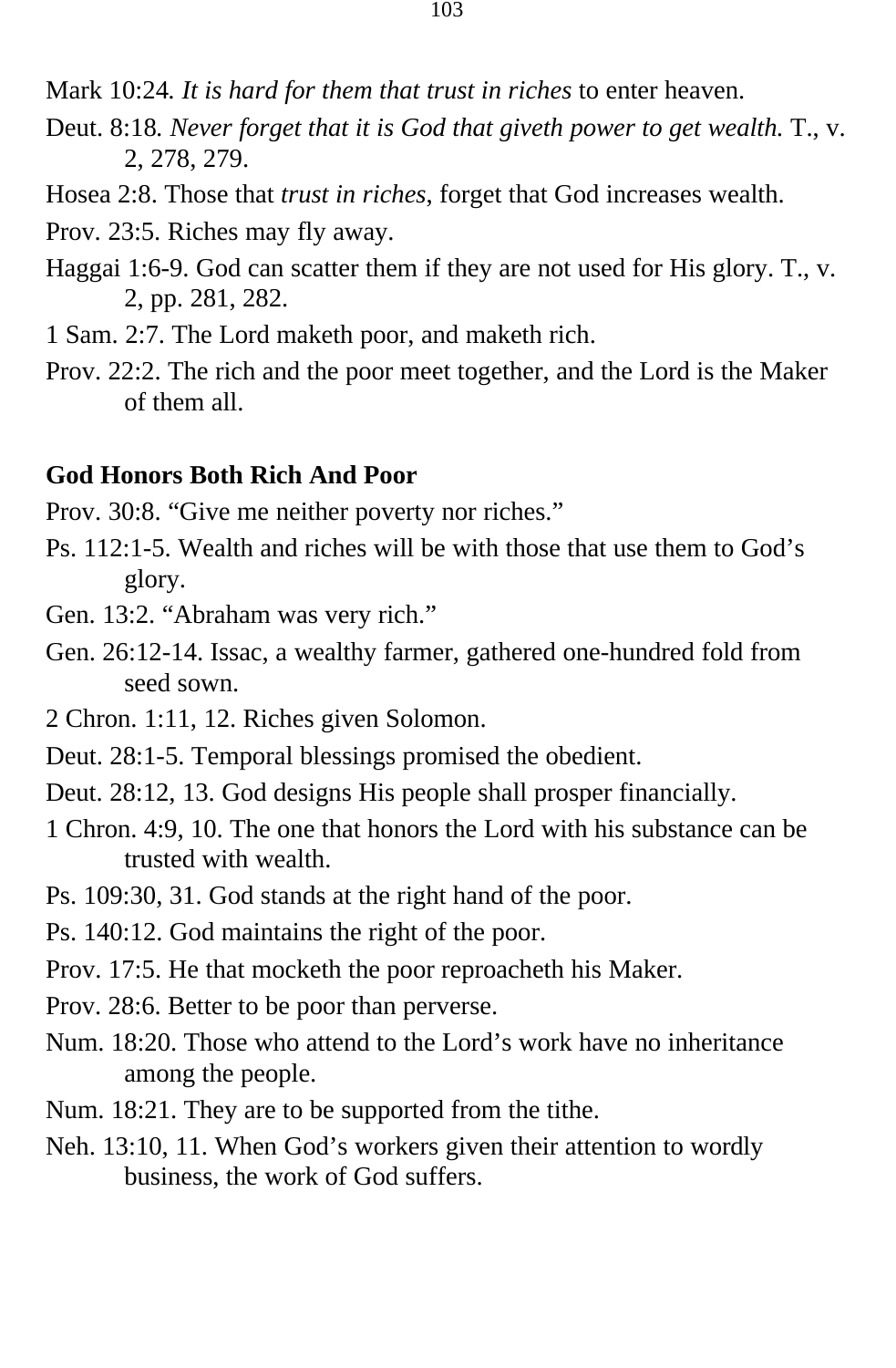# **Spirit Of Prophecy**

"As the end draws near and the work of giving the last warning to the world extends, it becomes more and more important for those who accept present truth to have a clear understanding of the nature and influence of the Testimonies, which God in his providence has linked with the work of the third angel's message from its very rise." –T., v. 5, p. 654.

## **Visions And Dreams**

Job 33:14-18. Dreams given to save from danger.

Gen. 20:3-16. Dream of a Gentile king.

Gen. 37:5-11. Joseph given two dreams.

Gen. 40:5-19. Dreams of Pharaoh's butler and baker.

Gen. 41:1-36. Pharaoh given two dreams.

Joshua 5:13-15; 7:10-15. God appeared several times to Joshua.

Judges 7:13-15. Enemy's dream helped Gideon.

Dan. 2:1-35; 4:13-18. Nebuchadnezzar had two dreams.

Matt. 2:11, 12. Wise men warned by a dream.

Matt. 2:13-15. Joseph obeyed a dream and fulfilled prophecy. Hosea 11:1.

Matt. 2:19, 20. God instructed Joseph in a dream.

Matt. 27:19. Dream of Pilate's wife.

Acts 10:1-7. Cornelius had a vision, but is not called a prophet.

While all true prophets have visions and dreams, that of itself *alone* does not make them prophets.

## **Prophets And Prophetesses**

- Num. 11:11-17, 25-29. Seventy prophets associated with Moses, but none did his work.
- Num. 12:1-12; Ex. 15:20. Miriam, a prophetess, was not allowed to criticize Moses.
- 1 Kings. 18:13. There were one hundred prophets in Elijah's day; none but Elijah dared meet Ahab. P.K. 147.
- 2 Kings 9:1-10. A young prophet helped Elisha, but he did not take Elisha's place.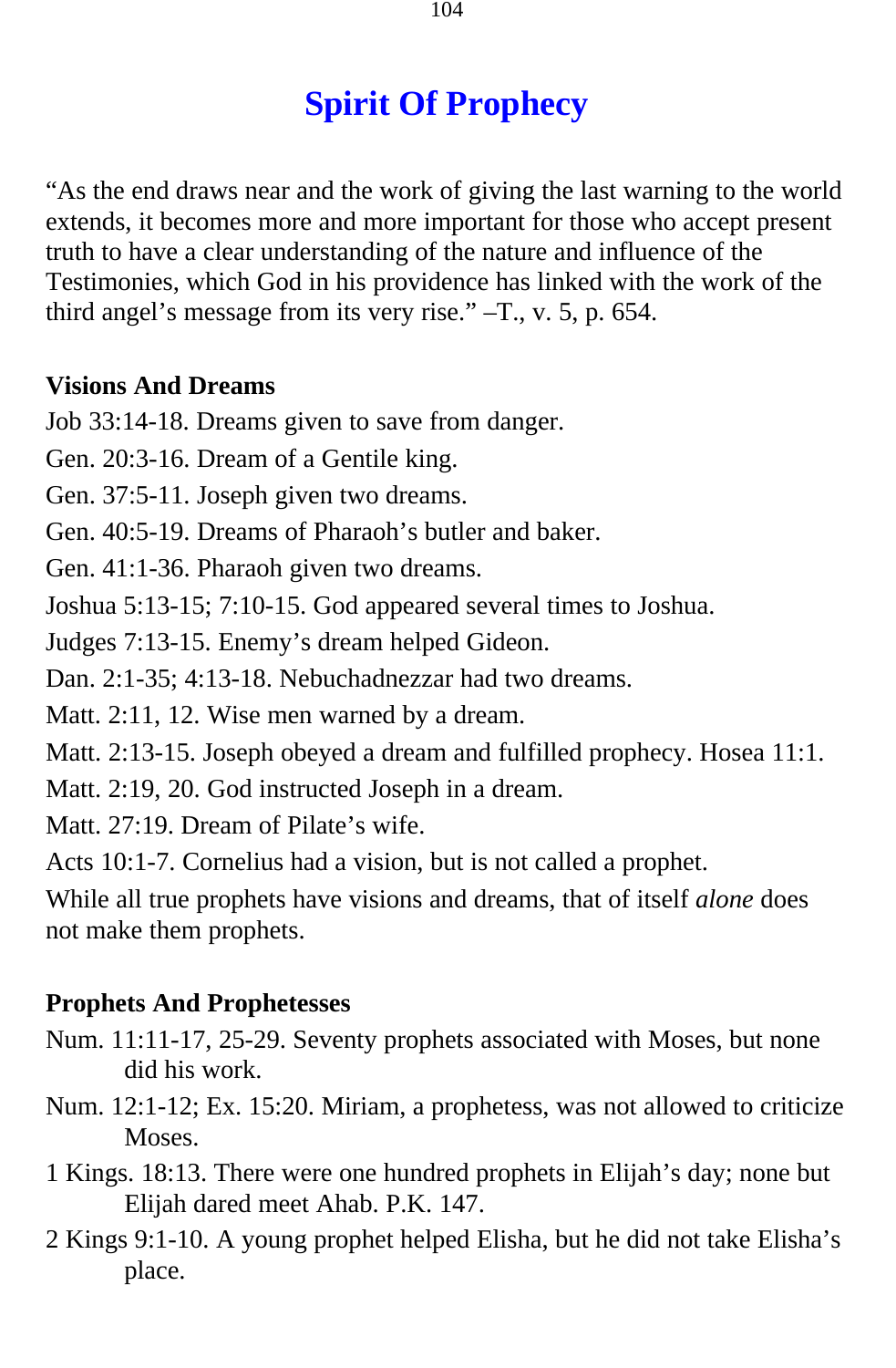- 1 Chron. 21:9; 29:29; 25:1-5. David had ten or more prophets, but David led the people.
- Luke 2:36-38. Anna, the prophetess, is mentioned only once.
- Acts. 11:27-30; 21:10-13. Agabus gave personal local testimonies, but the burden of all the churches did not rest upon him.
- Acts. 13:1-4. There were prophets at Antioch, but their work was local.
- 1 Cor. 14:29-33. Corinthian prophets failed to recognize order among prophets.
- 1 Cor. 14:36, 37. They were to recognize Paul as a leading prophet.

While God may reveal Himself to many, there is only one leading prophet at any one period of time upon whom God places the burden of directing His church.

### **Leading Prophets**

Isa. 63:12. The Lord led Israel by the hand by Moses.

Deut. 18:15, 18. Moses was a type of Christ.

- Deut. 34:10; Num. 12:7, 8. There was no other prophet like Moses.
- Ex. 32:32, 33; Hosea 12:13. Moses offered his life for the people.
- Joshua 1:1-9. Before Moses died on the borders of the promised land, he wrote the instruction which, if followed, would have led Israel safely into the land.
- Jer. 15:1. Moses and Samuel had special power in prayer for the people.
- 1 Sam. 7:8, 9; Ps. 99:6. Samuel's prayers saved the people from their enemies.
- 1 Sam. 3:20; 4:1; 7:5; 6. Samuel was a leading prophet; he led the people.
- 1 Sam. 3:19. He delivered all of God's words.
- Ps. 89:20-37. David's throne, a type of God's throne.
- 2 Sam. 6:14-19. David was a priest-king. He wore the ephod and offered sacrifices.
- 1 Kings. 17:1. Elijah, the Tishbite, a grand character.
- 1 Kings. 18:4, 17-19. There were one hundred prophets, but only Elijah reproved Ahab.
- 1 Kings. 19:15, 16; 2 Kings 8:12, 13; 9:13. Elisha carried forward the work of Elijah; they together completed one great work. P.K. 235.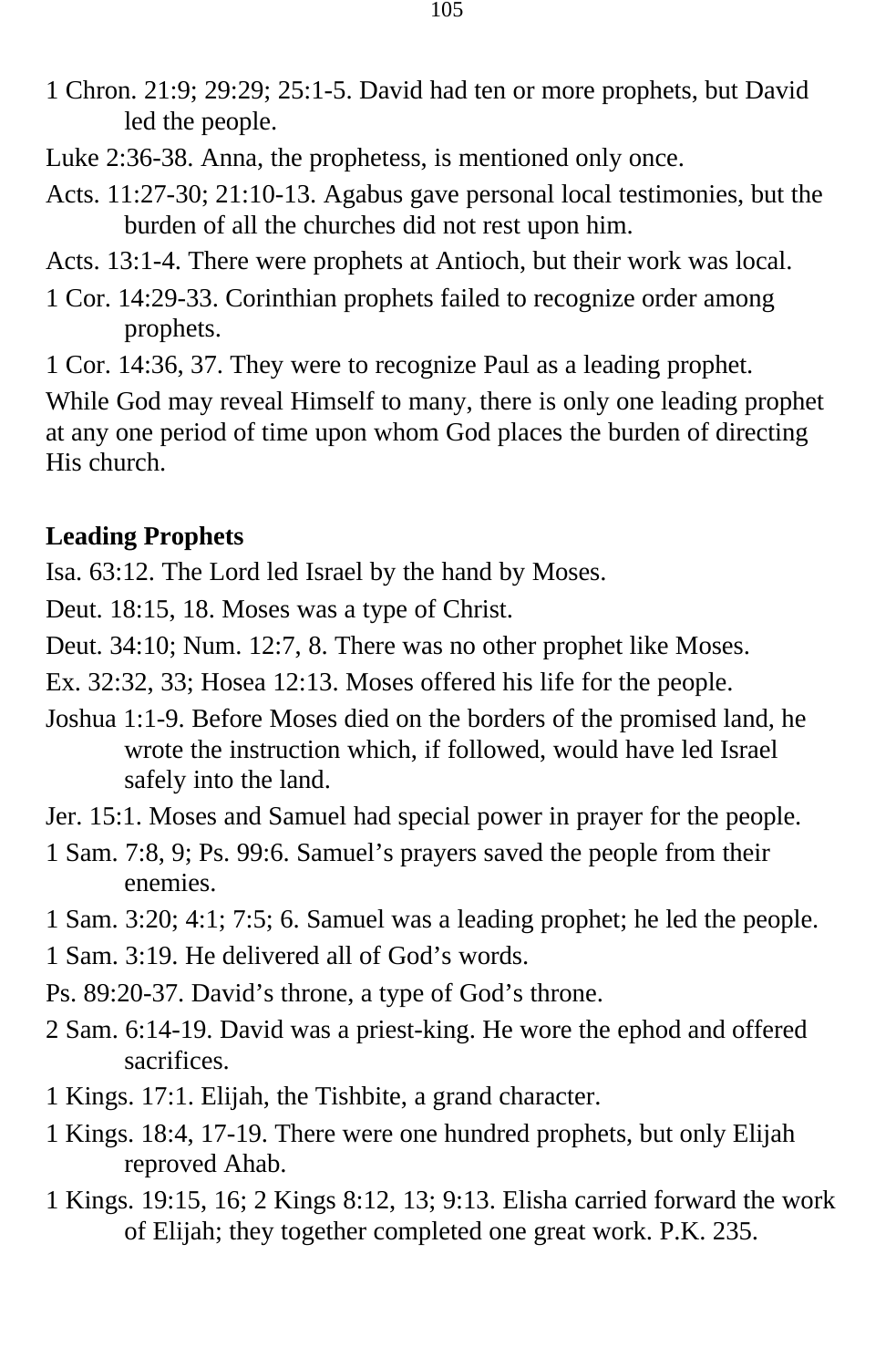- 1 Kings 17:17-23; 2 Kings 4:32-36. Each of these prophets raised the dead; they were both leading prophets.
- Mal. 4:4-6; Luke 1:17. Elijah's work was a type of the closing message. Matt. 17:10-13; P.K. 227.
- Isaiah was a leading prophet. He also gave testimonies to the surrounding nations. Chapters 13-23.
- Jer. 1:1-10. Jeremiah was chosen before his birth. He also was a prophet for the nations.
- Jer. 1:17-19. Jeremiah lived in a crisis.
- Jer. 7:16; 11:14; 17-22. Like Moses and Samuel, he carried a burden for the people, and prayed for them even when God told him not to pray to them.
- Luke 7:24-30. John the Baptist, the forerunner of Christ, was the greatest prophet that ever lived.
- 2 Cor. 11:28. Paul carried the burden of all the churches. Through him God gave instruction for the organization of the Christian church. A.A. 198.

In each important period of the world when the law of God has been honored, God has had a leading prophet through whom He has led His people.

#### **Spirit Of Prophecy In The Remnant Church**

- Rev. 12:17; 19:10. The remnant keep the law of God and have the Spirit of prophecy.
- 1 Cor. 12:28. Prophets in Christian Church.
- Eph. 4:11, 12. Christ left the gift of prophecy in the church.
- Ex. 7:1; 4:15, 16. A prophet of the Lord is a spokesman for God.
- 1 Peter 1:10, 11; 2 Peter 1:20, 21. The Spirit from the Father and Christ speaks through the prophets. Heb. 1:1, 2; T., v. 5, p. 661.
- $4<sup>th</sup>$ , the prophet;  $5<sup>th</sup>$ , given the people. Rev. 1:1. Steps by which revelation comes;  $1<sup>st</sup>$ , God;  $2<sup>nd</sup>$ , Christ;  $3<sup>rd</sup>$ , angel;
- 2 Chron. 36:12; Eze. 3:17; 2 Sam. 23:2. Prophets speak from the mouth of the Lord. T., v. 5, p. 677.
- Rev. 1:2. These messages are called the word of God and testimony of Jesus Christ.
- 1 Cor. 14:1. The best gift.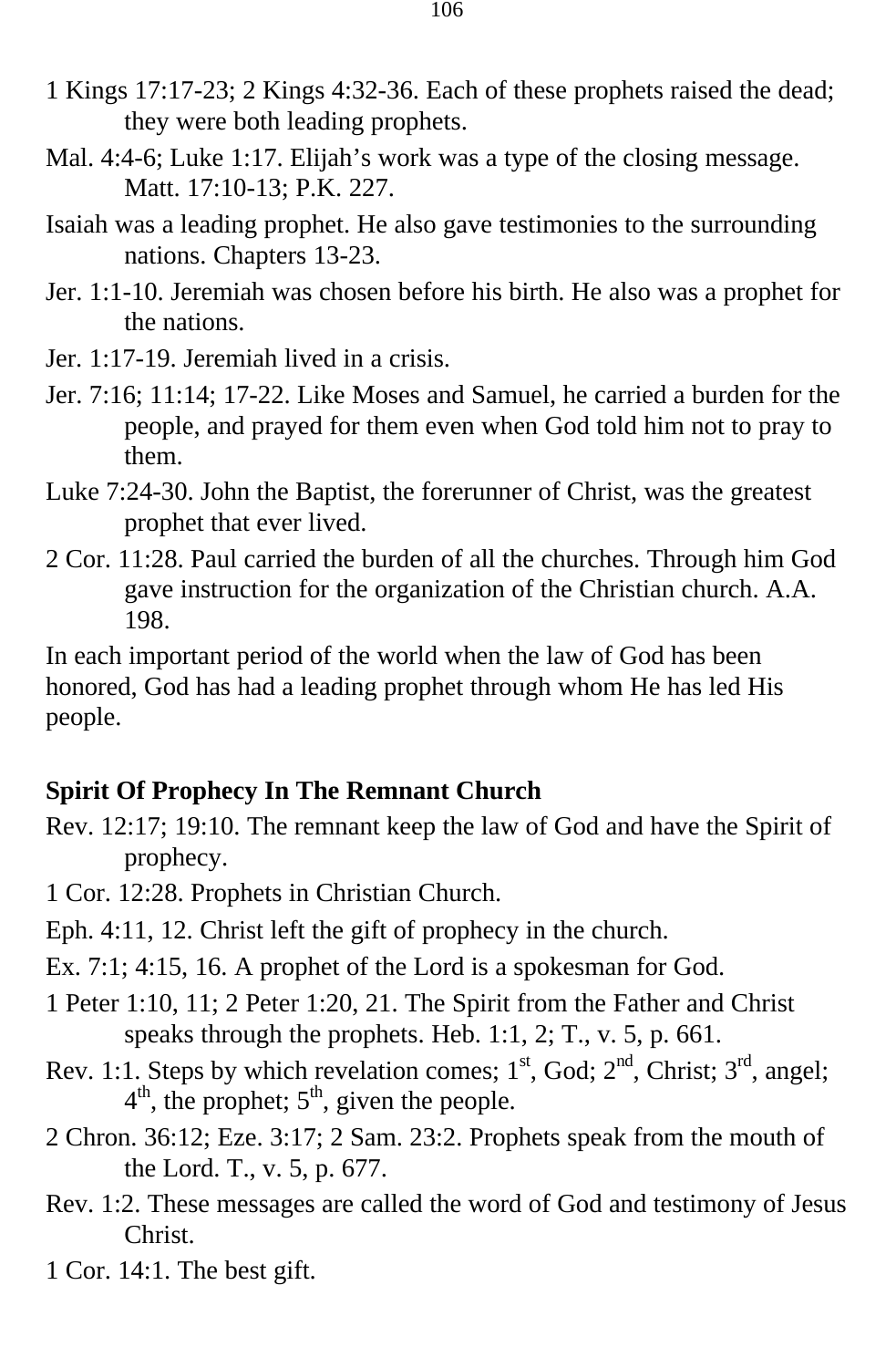- Eph. 4:11-14. It brings unity of the faith. Luther and Zwingle were both good men; but there was not unity between them, for there was no leading prophet to give them counsel from God and each followed his own ideas. T., v., p. 86.
- Joshua 1:2-9. The power of the message is not lessened by the death of the prophet.
- Acts 2:16-18. Prophets in the last days.
- 1 Cor. 1:4-8. The Spirit of prophecy confirmed in one gives efficiency, and prepares them for the coming of the Lord.

#### **Physical Tests Of A True Prophet**

Num. 12:6. Will have visions.

Dan. 10:8. In vision lose their strength.

Dan. 10:18. Stengthened by the angel.

Dan. 10:17. No breath.

Dan. 10:15. Dumb.

Dan. 10:16. Lips touched by angel.

Dan. 10:16. Speak without breath.

Jer. 1:9. God's words in their mouth. T., v. 5, p. 677.

2 Sam. 23:2. God controls their tongue.

Num. 24:16. Eyes open in vision.

Num. 23:20. Can not reverse the words.

2 Cor. 12:2-4. Unconsciousness of surroundings.

Visions are given in presence of witnesses, who bear testimony to fulfillment of the tests.

### **Characteristics Of A True Prophet**

Matt. 24:24. There will be false prophets.

1 John 4:1. Test all prophets.

1 John 4:2, 3. Must confess Christ came in the flesh.

Isa. 8:20. Tested by the law and the testimony. The words of a true prophet will harmonize with the law of God and the testimony of all previous prophets of God. One who claims to be a prophet may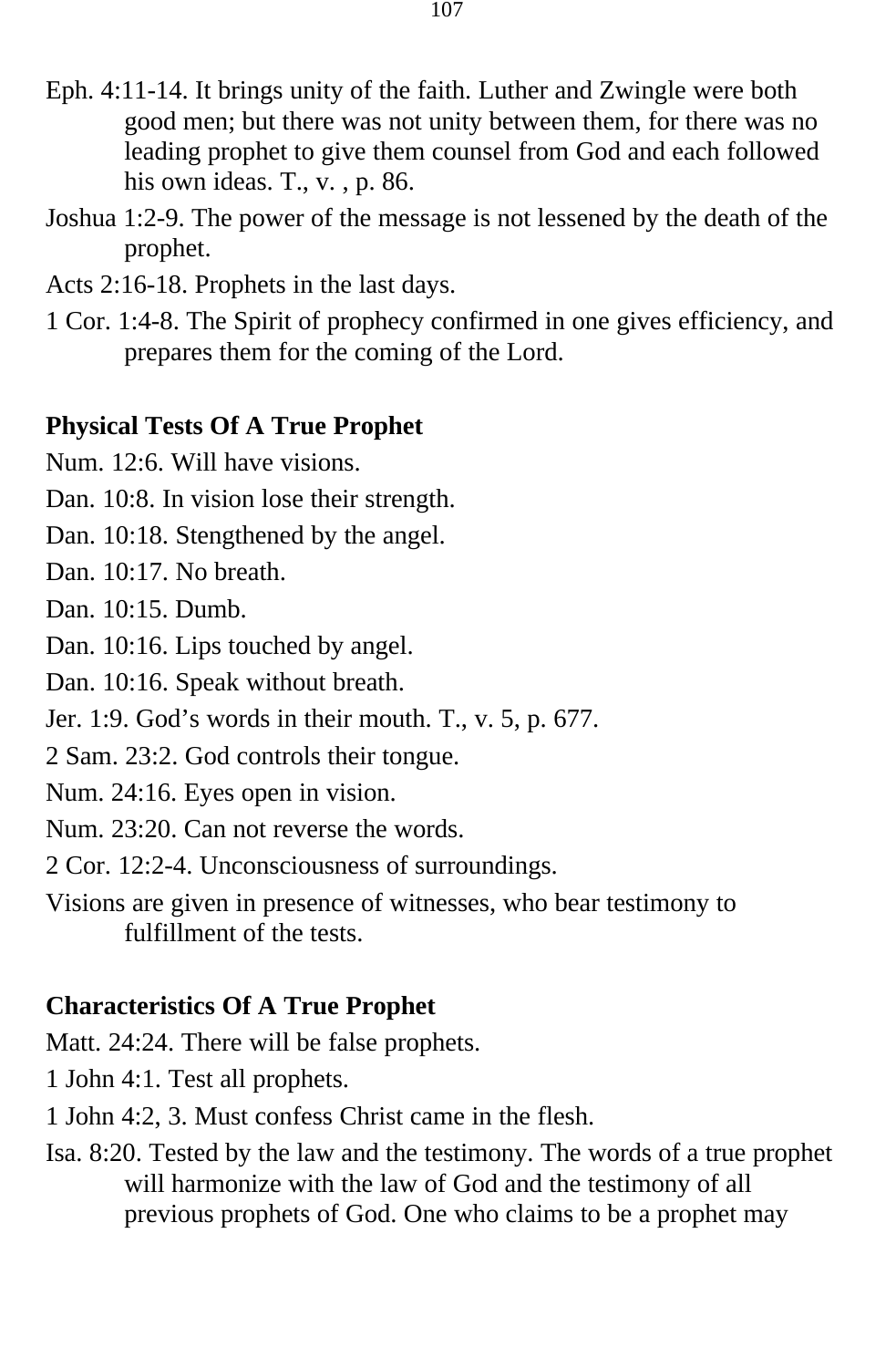fulfill every other test, but if his instruction is contrary to the Bible and the testimonies, he proves himself to be false.

- Deut. 13:1-4. Exalt the true God.
- Deut. 18:21, 22. Words must come true.
- Deut. 13:1-3. A false prophet's words may come true.
- Num. 12:6. Will have visions.
- Dan. 10:7; Acts 9:7, 8. Open or public visions with witnesses present. T., v. 1, pp. 58, 70.
- 1 John 1:1-3, 2 Peter 1:16. Witnesses relate what they have seen.
- 1 Sam. 3:1-10; Dan. 2:19; 7:1. Night visions and dreams. T., v. 1, p. 569.
- Acts 9:3. A great light encircles them. T., v. 9, p. 66.
- Acts 10:9, 10; Dan. 9:20-23. Vision given while praying. T., v. 5, p. 68.
- Eze. 8:3; Dan. 8:2. Taken to other places while in vision. T., v. 5, p. 68; E.W. 32.
- Matt. 7:15-20. Known by fruits. T., v. 5, p. 671.
- Jer. 7:13, 25; 25:4. Early risers. T., v. 5, p. 67.
- Acts 13:8-11; 2 Chron. 20:14-19. God sometimes speaks through a prophet without a vision. T., v. 5, p. 678.
- Jer. 23:16. Never flatter.
- Acts 11:27-30. Warn of danger.
- Acts 15:1, 2 27-29. Settle doctrinal questions. T., v. 1, pp. 76, 86; E.W. 74, 75.
- Acts 16:4, 5. Testimony establishes churches.
- Acts 16:6-10. Directs the laborers. E.W. 63.
- 2 Kings 8:9-12. Countenance of persons reminds the prophet of what he has seen. T., v. 5, pp. 65, 671.
- 2 Kings. 4:27. Everything is not always revealed.
- 2 Kings. 5:20-26. Reveal unexpressed desires of the heart.
- Isa. 38:1-5. Prayers and tears change a testimony. P.K. 340, 341.
- Jer. 18:7-10. Principle governing all testimonies.
- 2 Chron. 21:12, margin. Testimonies written before time for their delivery.
- 2 Peter 1:20. Every word far-reaching.
- Isa. 44:26. God confirms the words. E.W. 59.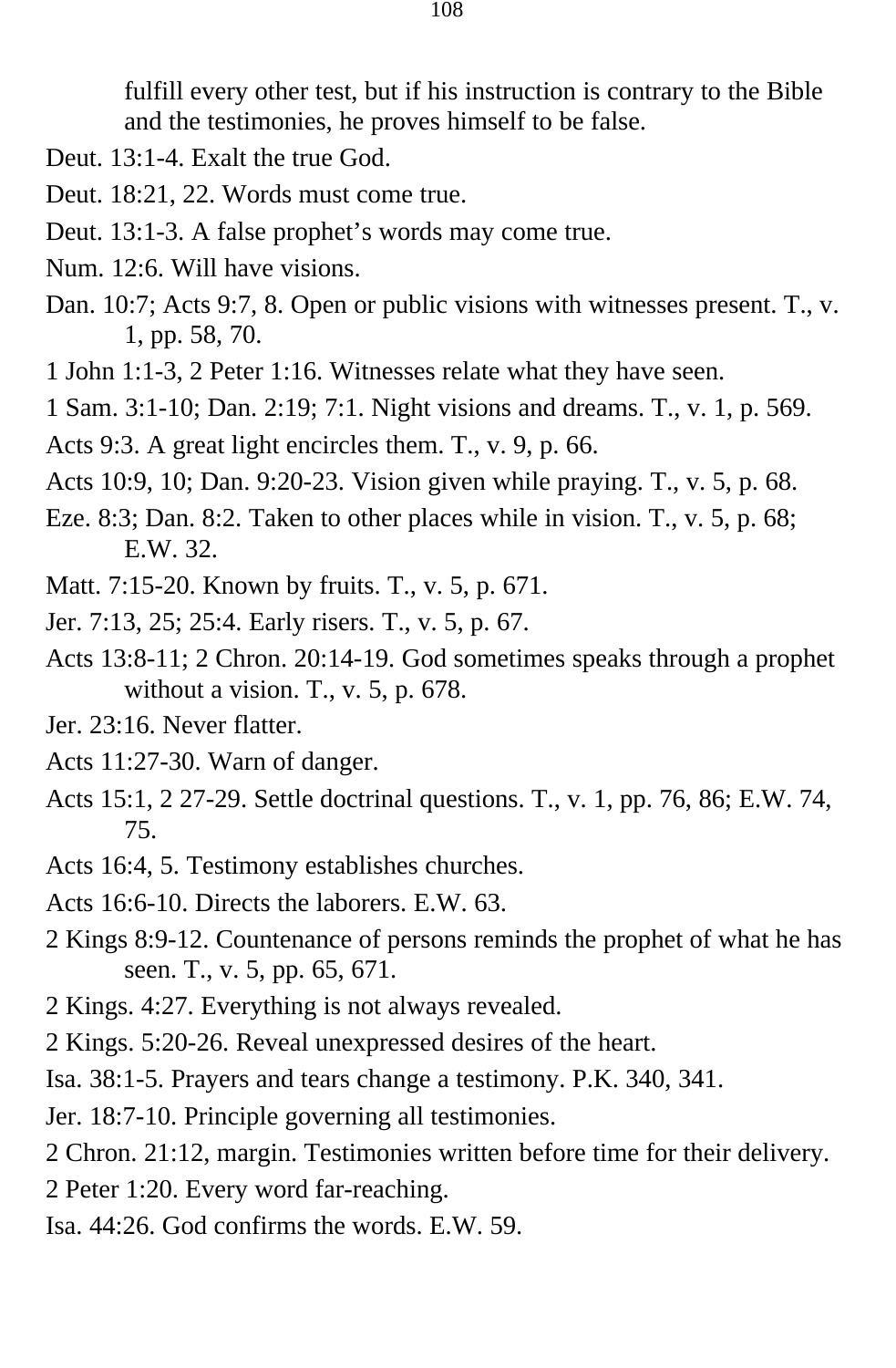Jer. 36:32. Never take back their testimony, but rather add to it. T., v. 5, p. 677.

### **Doubters' Criticism Or Prophets**

- Num. 12:1-10; Deut. 24:9. Miriam was not pleased with Moses' wife. P.P. 382, 383.
- Num. 12:11-16. God punished Miriam.
- Num. 22:12, 20. The Lord changed His word. Eze. 14:4, 5; 2 Peter 2:15; Jude 11. Balaam loved worldly honor was the reason. P.P. 439-441.
- 1 Sam. 8:1-5. Samuel's sons were wicked.
- 1 Sam. 8:6, 7. In rejecting Samuel because his sons were evil, Israel rejected God. P.P. 604, 605.
- 1 Sam. 15:1-15. Saul changed the testimony.
- 1 Sam. 15:16-26. Saul was rejected for disobeying the testimony. P.P. 632 635.
- 1 Kings 14:1-4. Jeroboam tried to deceive an old blind prophet.
- 1 Kings 14:5-16. Received sad tidings as the result.
- 2 Kings 5:15-24. Gehazi thought Elisha made a mistake. P.K. 250-252.
- 2 Kings 5:25-27. Reproof and leprosy came to him.
- 2 Kings 7:1, 2. A great man avowed unbelief in Elisha's testimony.
- 2 Kings 7:17-20. Testimony fulfilled. Doubter died.
- 2 Kings 20:1-6. Testimony changed.
- Jer. 18:7, 8. Hezekiah changed.
- Jer. 36:17. Did the secretary write exactly what the prophet said?
- Jer. 36:18. The secretary was faithful.
- Jer. 36:21-24. Those highest in authority did not respect the testimony. T., v. 5, p. 678.
- Jer. 38:4-6. The leading men did not think that the testimonies of Jeremiah were a help to the people. T., v. 5, pp. 79, 76.
- Jer. 43:1, 2. The proud men of the church accused the prophet of speaking falsely. T., v. 5, p. 66.
- Jer. 43:3. They claimed that the prophet was influenced by Baruch. T., v. 5, pp. 63, 64, 684, 685.
- Jer. 29:1. The letters of the prophet are not inspired. T., v. 5, p. 67.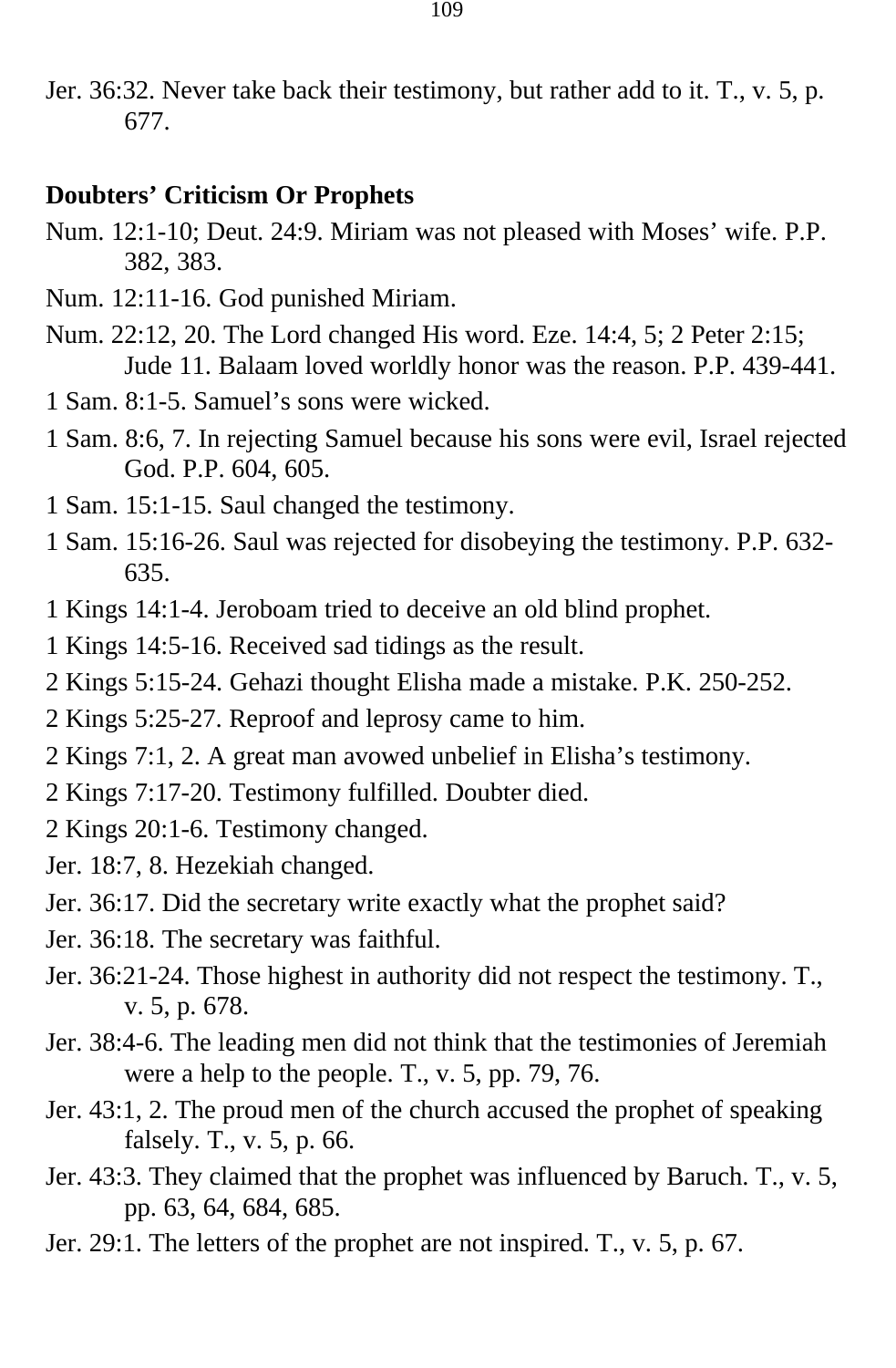- This objection would cast aside a large number of books of the New Testament which are epistles.
- 1 Cor. 1:10-12. Paul received information from the household of Chloe before he wrote the reproof. T., v. 5, p. 65.
- 2 Cor. 13:3. Corinthians asked proof that Christ spoke through Paul.
- Philemon 9. Paul was aged.
- 2 Peter 3:15, 16. Paul's writings were hard to understand. Those who took advantage of this and sought to "wrest," or change, them brought destruction on themselves.
- Acts 7:52; Matt. 23:34-37. The people of God have always persecuted the prophets.
- Luke 13:33. The world never persecuted a prophet.
- Jer. 39:11-14; 40:2-4. The Babylonians took off the chains with which Israel had bound their own prophet.
- Hosea 9:8; Mark 6:3, 4. "The prophet is a snare in all his ways." The people see only the humanity in the prophet, and thus reject the message, as the Jews saw "the carpenter's son" in Jesus and rejected Him. Many fail to see divinity in the message from God because it is delivered through a human instrument. T., v. 5, p. 672.
- Eccl. 1:9-11; 3:15. History repeats itself.

### **Old Testament Prophets**

- Jas. 5:17. Prophets are human beings, subject to the same temptations as other men.
- Ex. 3:1. Moses was a shepherd.
- 1 Sam. 3:1-5; 7:6, 16. Samuel was a priest and judge.
- Acts 2:25, 30. David was king.
- 1 Kings 17:1. Elijah was accustomed to hardships.
- 1 Kings 19:19-21. Elisha was a farmer.
- Amos 1:1. Amos was a herdsman.
- Isa. 1:1. Isaiah was the son of Amos.
- Jer. 1:1. Jeremiah was a priest.
- Eze. 1:1-3. Ezekiel was a priest among the captives of Babylon.
- Dan. 2:48; 6:1-3. Daniel was prime minister of Babylon and Medo-Persia.
- Judges 4:4, 5. Deborah was a married woman and a judge.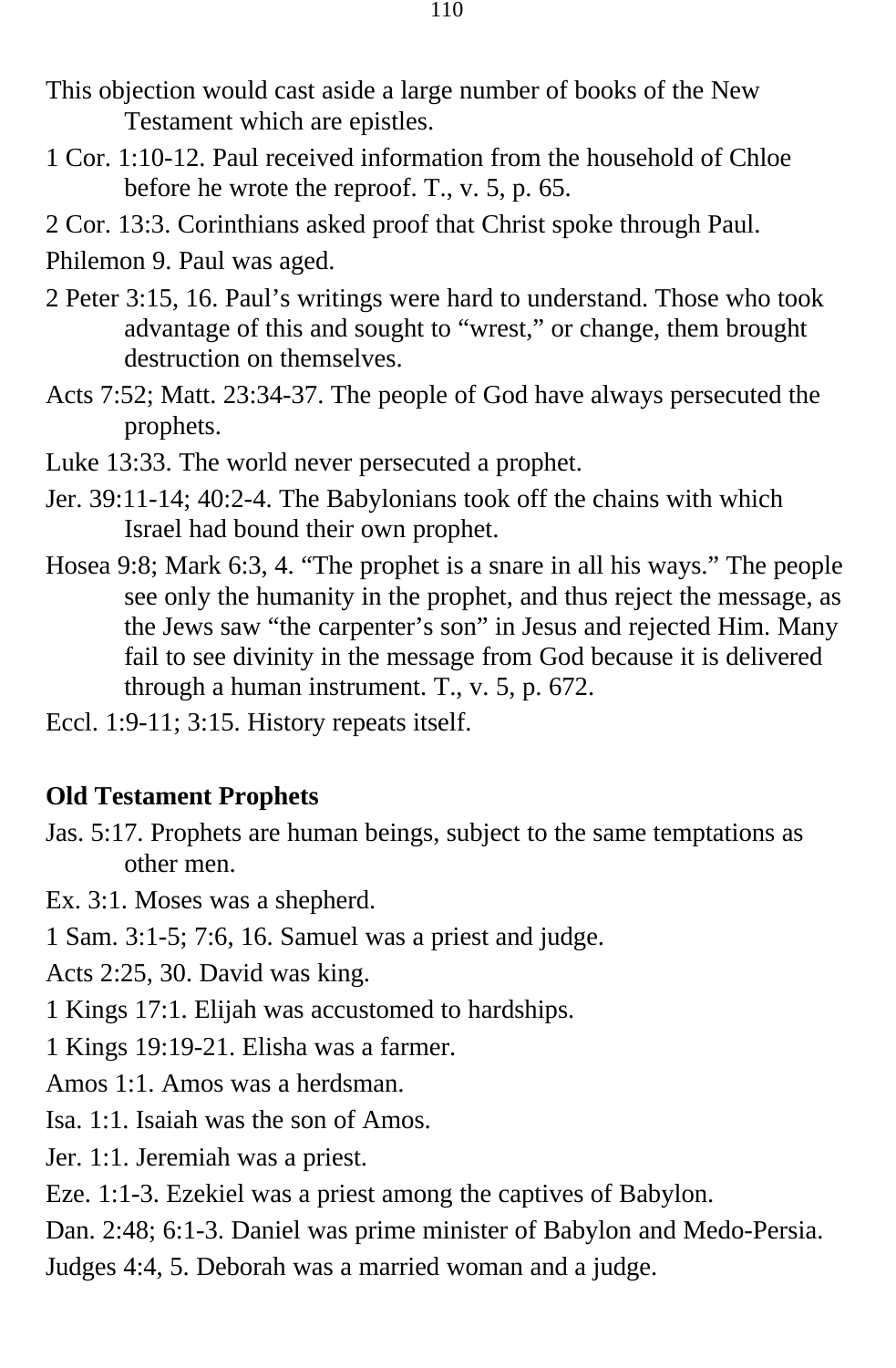- 2 Kings 22:14. Huldah was also married and dwelt in the college.
- 1 Sam. 8:1-3. Samuel's sons were wicked.
- Eze. 24:15-18. Ezekiel records the death of his wife.
- 2 Kings 4:8-17. Prophets visited homes of the people.
- 2 Kings 4:38-41; 6:1-7. Elisha spent much time with the schools of the prophets.
- Jer. 32:6-15. Jeremiah bought land.
- 1 Kings 13:1-32. Prophets are required to obey the words of the Lord spoken by their own mouth.
- 2 Kings 23:15-18. Disobedience on the part of the prophet does not hinder the fulfillment of the prophecy.

#### **New Testament Prophets**

- Acts 7:37. Christ was a prophet like Moses, –one with whom the Lord spoke "mouth to mouth." Num. 12:6-8.
- Luke 1:67. Zacharias, the priest, possessed the gift of prophecy.
- Luke 2:25-27. Simeon, the priest, was a prophet.
- Luke 2:36-38. Anna, the prophetess, at the advanced age of eighty years published the news of the Saviour's birth.
- Matt. 11:9-11. John the Baptist, greatest prophet.
- Acts 11:27, 28. Agabus prophesied of general dearth.
- Acts 21:10-12. Seventeen years later he gave a personal testimony to Paul.
- Acts 21:8, 9. Philip's four daughters prophesied.
- Acts 15:32. Judas and Silas were prophets.
- Jas. 5:1-5. The financial condition of the last days revealed through James.
- Acts 10:9-17. Peter had visions. Through him was revealed more clearly than by any other prophet the purifying of the earth of fire. 2 Peter 3:7-13.
- Rev. 1:10. The book of Revelation portrays the history of the last days as revealed to John in vision. This was given in A.D. 96.
- 2 Cor. 12:1-7. Paul as late as A.D. 60 speaks of the "abundance of the revelations" that were given him.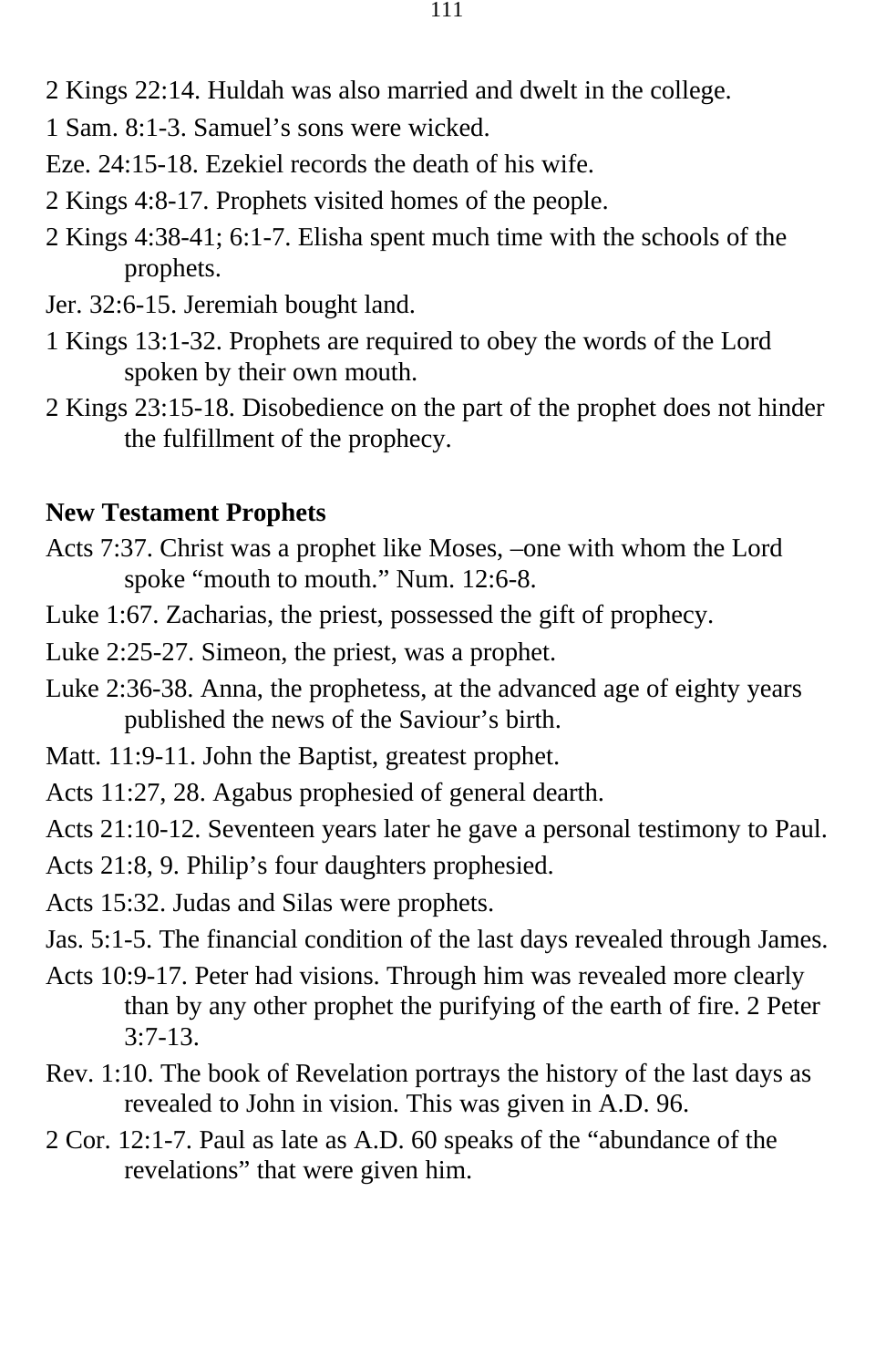# **The Conscience**

"Conscience is the voice of God, heard amid the conflict of human passions." T., v. 5, p. 120.

### **A Good Conscience**

Rom. 2:15. The quiet voice within. T., v. 5, p. 512.

Gen. 3:15. Given as a safeguard. T., v. 5, pp. 519, 520.

1 Tim. 1:19. Disregard of conscience means shipwreck, T., v. 5, p. 546.

1 Tim. 1:5. Good conscience and pure heart go together.

1 Peter 3:16. Also good conscience and godly life.

Rom. 2:13-16. Good conscience accords with the law.

- 1 Cor. 8:7-11. Condition of conscience depends on knowledge of God's word.
- 1 Cor. 8:12. It is wrong to persuade one to violate his conscience. D.A. 550, 487.

1 John 3:20, 21. If our hearts (or conscience) condemn us not, we have confidence.

### **Defiled Conscience**

Titus 1:15. Mind and conscience may be defiled.

Titus 1:16. A hypocrite has a defiled conscience.

Titus 1:15. Nothing pure to a defiled conscience.

- Titus 1:16, margin. One with defiled conscience is an unsafe counsellor.
- Titus 1:13. Sound in faith, a safeguard against defiled conscience.
- 2 Tim. 2:16-18, margin. Words from defiled conscience like canker, or gangrene.

Matt. 23:23, 24. They often "strain at a gnat, and swallow a camel."

Heb. 10:19-23. Only remedy is drawing near to God.

### **A Seared Conscience**

1 Tim. 4:2. A person may continue in sin until his conscience is seared. T., v. 2, p. 263.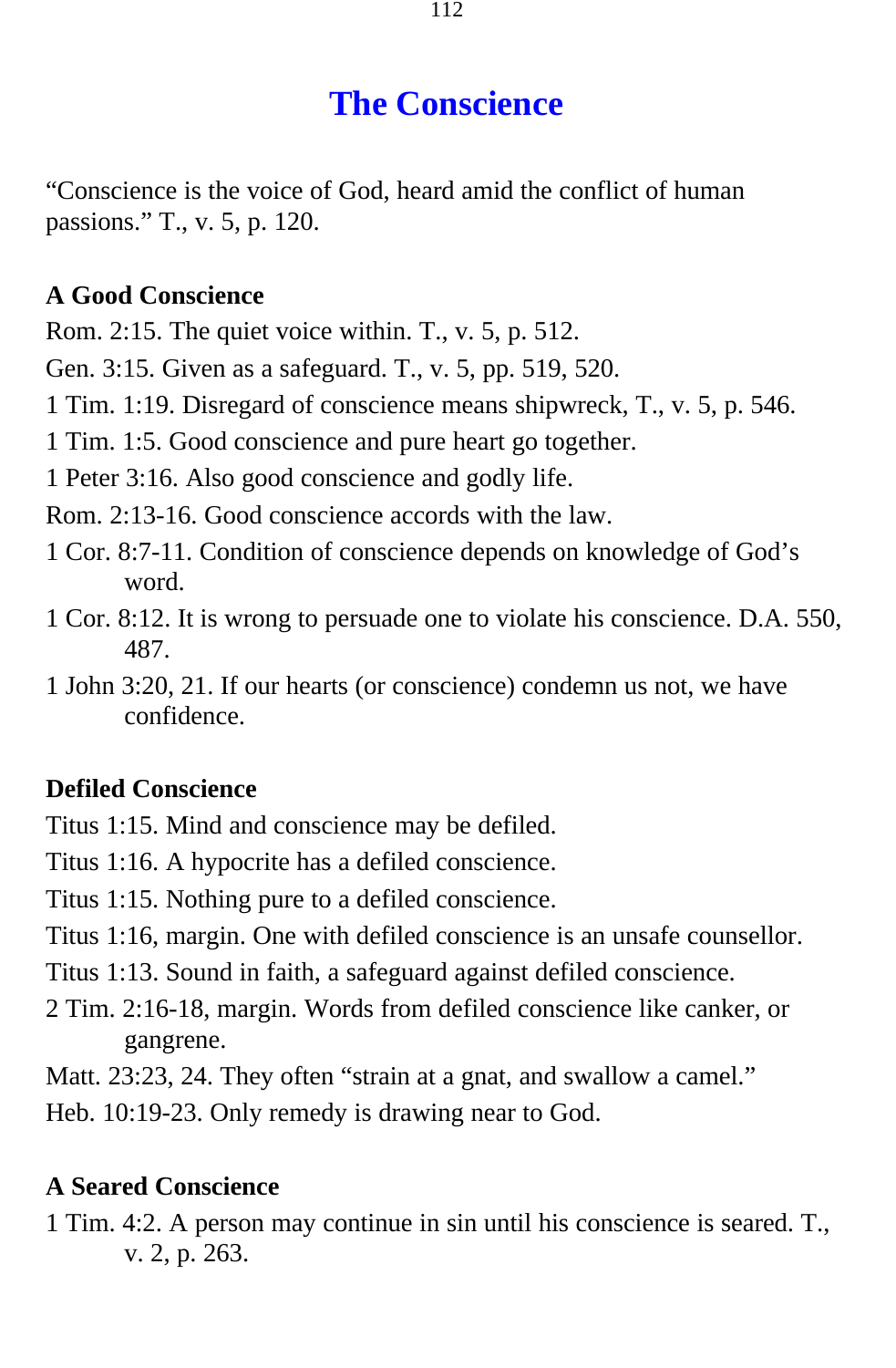Eph. 4:19. Given over to lasciviousness and wickedness. Eph. 4:18. Alienated from the life of God. 1 Tim. 4:2. Hypocrites belong to this class. Heb. 10:29. Even count the blood of the covenant unholy.

#### **Consciences Mentioned In The Bible**

1 Peter 3:16. Good conscience. 1 Tim. 3:9. Pure conscience. Heb. 9:14. Purged conscience. Acts 24:16. Conscience void of offense. 1 Cor. 8:12. Weak conscience. T., v. 4, p. 254; v. 2, pp. 90-92. Heb. 10:22. Evil conscience. Titus 1:15. Defiled conscience. T., v. 2, p. 42. 1 Tim. 4:2. Seared conscience. T., v. 5, p. 120.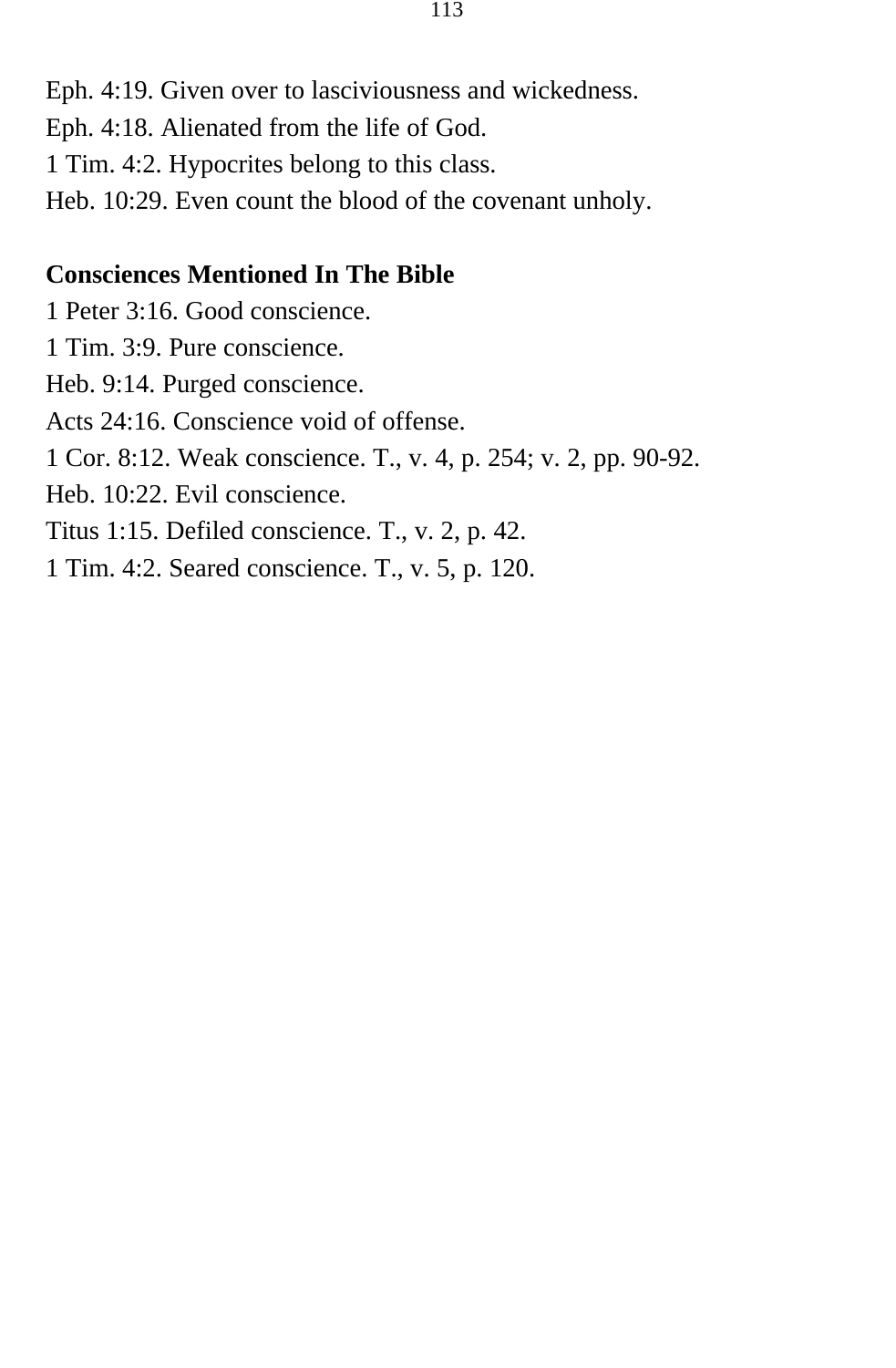# **School Of The Prophets**

"The schools of the prophets were founded by Samuel, to serve as a barrier against the wide-spread corruption, to provide for the moral and spiritual welfare of the youth, and to promote the future prosperity of the nation by finishing it with men qualified to act in the fear of God as leader and counsellors."

### **Location And Finance Of The School**

- 1 Sam. 19:19, 20. The first school was in Ramah with Samuel as the leading teacher.
- 1 Sam. 7:1, 2. Kirjath-jearim is thought to be the seat of an important school, as the ark remained there twenty years. E. 46; P.P. 593.
- 2 Kings 2:3. One school was established in Bethel, no doubt to counteract the worship of the calf that Jeroboam placed in that city.
- 2 Kings 2:5. Jericho was the seat of another school.
- 2 Kings 4:38, 43. A school of one hundred students was situated at Gilgal.
- 2 Kings 6:1-7. Wickedness increased and the last school of the prophets mentioned was removed from the cities and placed in the woods on the banks of the Jordon, where the students would be brought in touch with the elevating scenes of nature rather than the vices of cities.
- 2 Kings 6:1-4. The houses were built was student labor.
- 2 Kings 6:5. Their finances were so low they borrowed tools.
- 2 Kings 6:6, 7. A miracle restored the borrowed ax. P.K. 260, 261.
- 2 Kings 4:42. Food donated by the people.
- 2 Kings 4:43, 44. When the amount of food was not sufficient, the Lord increased it by a miracle. P.K. 241, 242.
- 2 Kings 4:38, 39. When they lacked food, instead of complaining or begging, the students gathered wild food.
- 2 Kings 4:40, 41. By mistake they gathered poison. The Lord cooperated with them in their efforts to sustain themselves and removed the poison from the food. P.K. 240, 241.
- 2 Kings 4:1-7. One of the students with a family became in debt, and the Lord performed a miracle to pay the debt.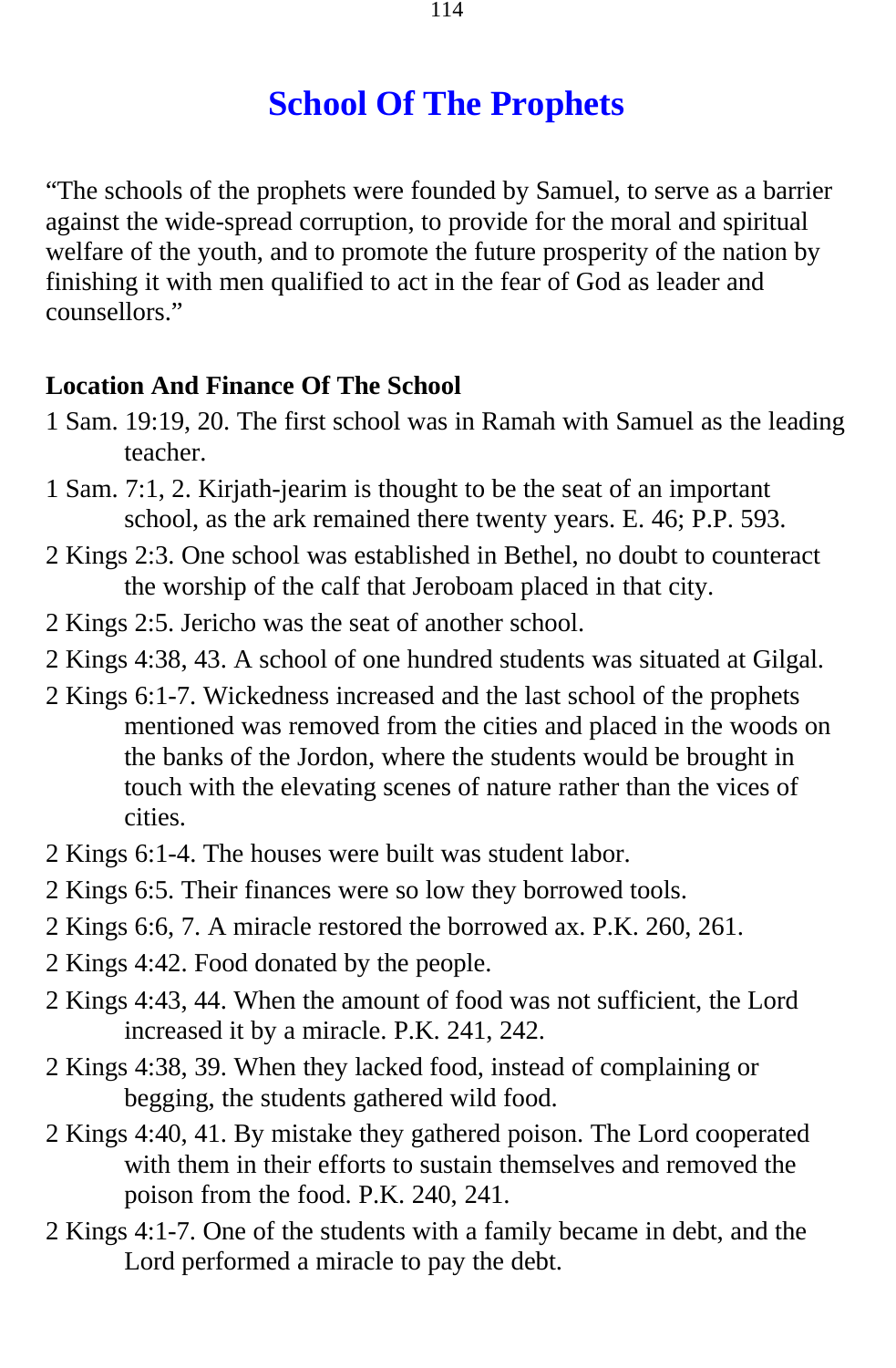#### **Teachers And Students**

- 1 Sam. 19:20. A leader was appointed to have charge of the schools.
- 2 Kings 2:3; 1 Sam. 10:12. The leaders were called masters or fathers, and the students were called sons.
- 1 Kings 18:4; 2 Kings 4:43. The schools were sometimes large.
- 1 Kings 18:4. The students of the schools of the prophets endured persecution and death rather than compromise the cause of God. P.K. 126.
- 1 Kings 22:6-14. When the whole company was swayed by the king, there was yet one prophet true to principle. P.K. 195, 196.
- 1 Kings 20:35-42; 2 Kings 9:1-10. The students that were true were sent to transact important business.
- 2 Kings 6:1. The teacher, or leader, lived with the students. P.K. 260.
- 2 Kings 6:2, 3. The teachers engaged in manual labor with the students. P.P. 601.
- 2 Kings 2:16. Manual labor in the schools was conducive to health and vigor. The students were strong men. P.P. 593.
- Ps. 74:5. A man's fame consisted in his ability to perform active labor.
- 2 Kings 4:38-43. The simple vegetarian diet was another interesting feature connected with the schools.
- 1 Kings 18:4. This simple diet prepared them to face persecution, when they were hidden in the cave, and sustained on bread and water.
- Isa. 33:14-17. Before the coming of the Lord, some will be prepared in the same way to pass through a similar experience.
- 2 Kings. 2:3-5. The students were in such close touch with the Lord that they knew when Elijah would be translated. P.K. 225, 226.
- 2 Kings 2:15. They recognized the presence of the spirit of God, and paid respect to the one guided by the Spirit.
- 2 Kings 2:23, 24. Surrounded by those who openly ridiculed the good, these young men developed Christian characters.
- 1 Sam. 10:5. Sacred music was taught; the students were instructed to use various musical instruments. P.P. 593-602.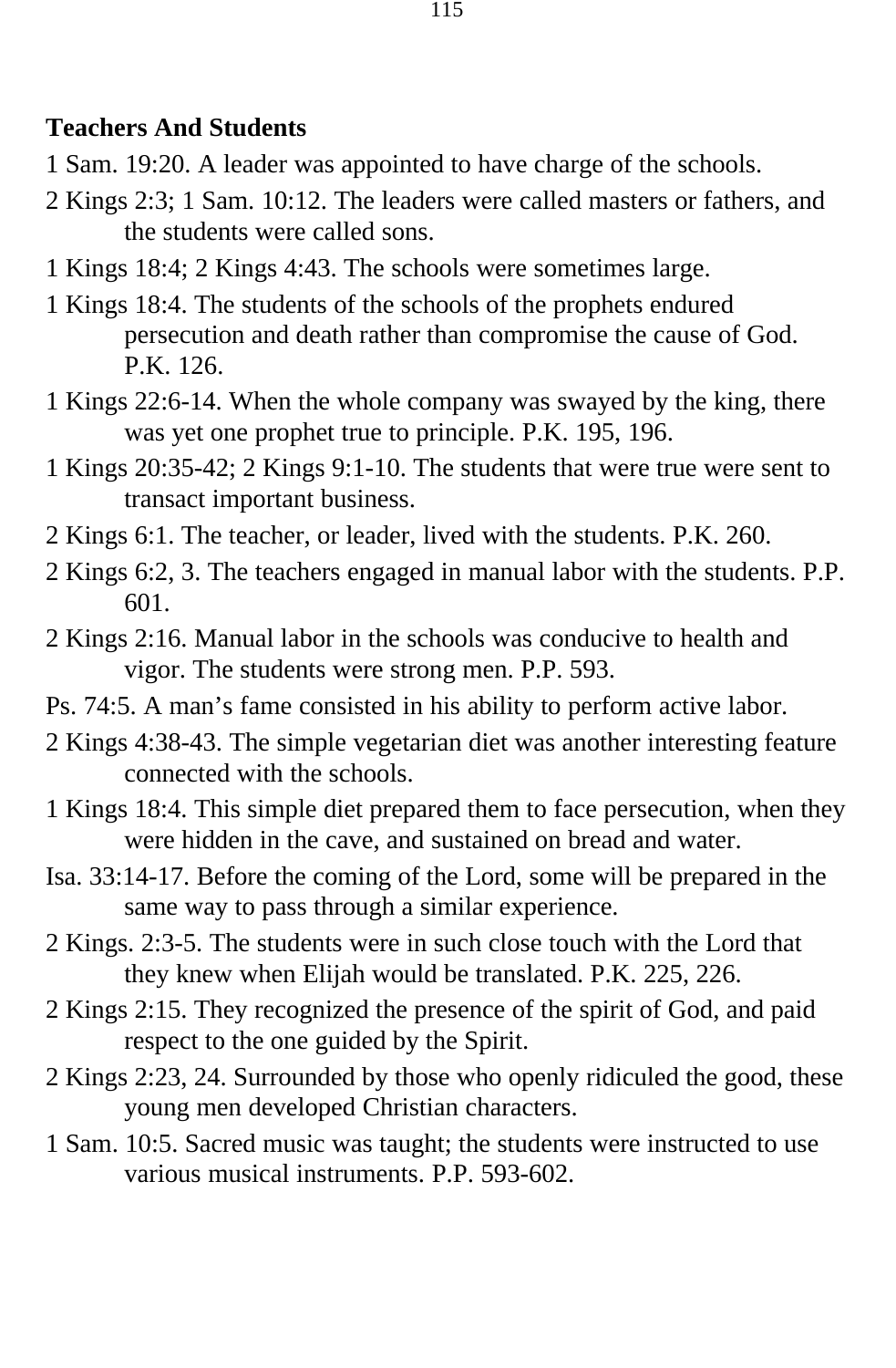# **Faith**

"As Jesus rested by faith in the Father's care, so we are to rest in the care of our Saviour. . . Living faith in the Redeemer will smooth the sea of life." "Faith is the spiritual hand that touches infinity." D.A. 336; T., v. 6, p. 467.

#### **Degrees Of Faith**

Heb. 11:6. Faith is an absolute necessity in the Christian life.

Deut. 32:20; 2 Thess. 3:2. The wicked have no faith.

Rom. 12:3. Degrees in Christian character are shown by the measure of faith possessed. D.A. 347.

Luke 12:28. Some have "little faith." M.H. 66.

Rom. 14:1. Others are "weak in faith." C.O.L. 147.

Matt. 15:28. The Syrophenician woman had "great faith." D.A. 400-402.

Acts 11:24. Barnabas was "full of faith."

Luke 17:5. Pray for an increase of faith.

Luke 22:31, 32. Pray that our faith fail not.

Jas. 2:5. Be rich in faith.

2 Tim. 1:5. The faith must be "unfeigned."

- 2 Peter 1:1. Obtained precious faith.
- 2 Peter 1:5-8. Faith is the foundation upon which godly character is built. A.A. 529, 530.

Eph. 6:16. Faith will shield us from evil.

### **Faith A Gift**

Heb. 12:2. Jesus is the "author and finisher of our faith." T., v. 5, p. 229.

John 1:1, 14. Christ is the living Word.

- Rom. 10:17. Since Christ, the living Word, is the author of our faith, we receive faith for reading the Word. C.O.L. 112.
- Eph. 2:8. It is a gift from God, which we receive through the channel of His word.
- Jas. 2:18. Faith is shown by our works.
- Jas. 2:17. Without work faith dies.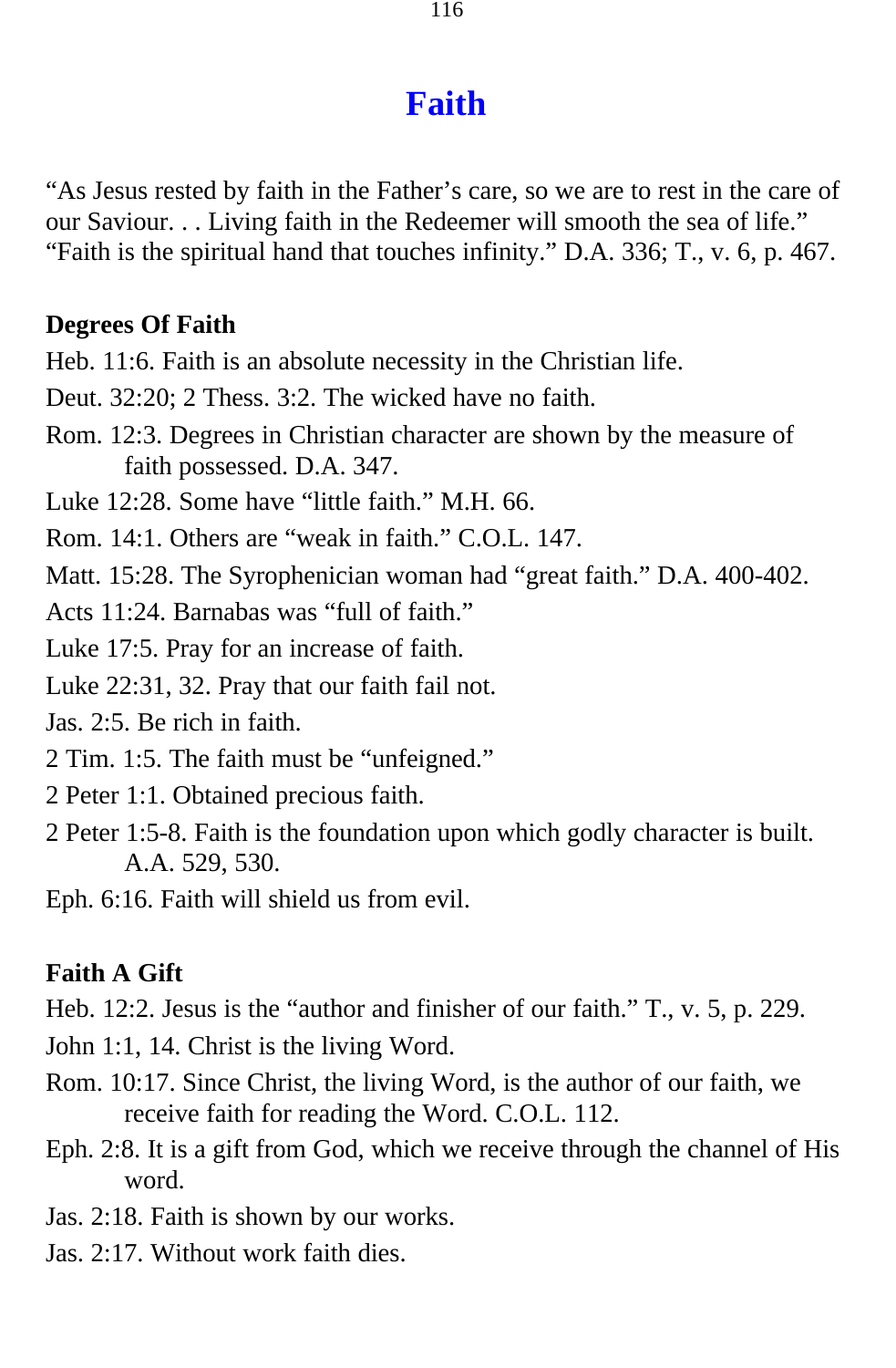117

- Jas. 2:22. Faith made perfect by works. T., v. 5, p. 200.
- Rom. 5:1. Justified by faith.
- Rom. 4:5. Faith counted for righteousness.
- Gal. 2:16. Faith, not works, justifies.
- Jas. 2:24-26. Faith without works will save no one.
- Gal. 5:6. Faith works by love.
- Eph. 3:17. Faith makes Christ's presence a reality. D.A. 123.
- Gal. 2:20. The Christian life is a life of faith. D.A. 389.

## **Faith That Works**

- Heb. 11:1, margin. "Faith is the ground, or confidence, of things hoped for, the evidence of things not seen."
- Mark 11:24. Faith brings answers to prayers. T., v. 6, p. 467.
- Luke 8:43-48. Faith restores diseased organs.
- Luke 17:11-19. Faith can restore the body as well as the soul. D.A. 202.
- Jas. 5:13-16. The prayer of faith will save the sick.
- Mark 10:46-52. Faith will restore physical sight.
- Matt. 9:27-30. We receive both physical and spiritual strength according to our faith. M.H. 62.
- Luke 5:18-26. There is a close relationship between the healing of the body and cleansing from sin.
- Matt. 6:30-34. The Christian who fails to have faith about temporal things, loses much of the sweetness of trusting in God. T., v. 6., p. 171.
- Matt. 8:23-27. "Little faith" fears the elements. D.A. 334, 335.
- Jas. 5:16-18. Faith can control the elements.
- 1 Cor. 13:1-3. A faith that can even control the elements of nature is of no value, unless it serves as a foundation of a Christian character worked out in daily acts of love.
- 1 Cor. 13:4-11. A living faith will enable a man to control his temper.
- Jas. 1:26. A living faith will control the tongue.

## **Door Of Faith**

Acts 14:27. There is a "door of faith."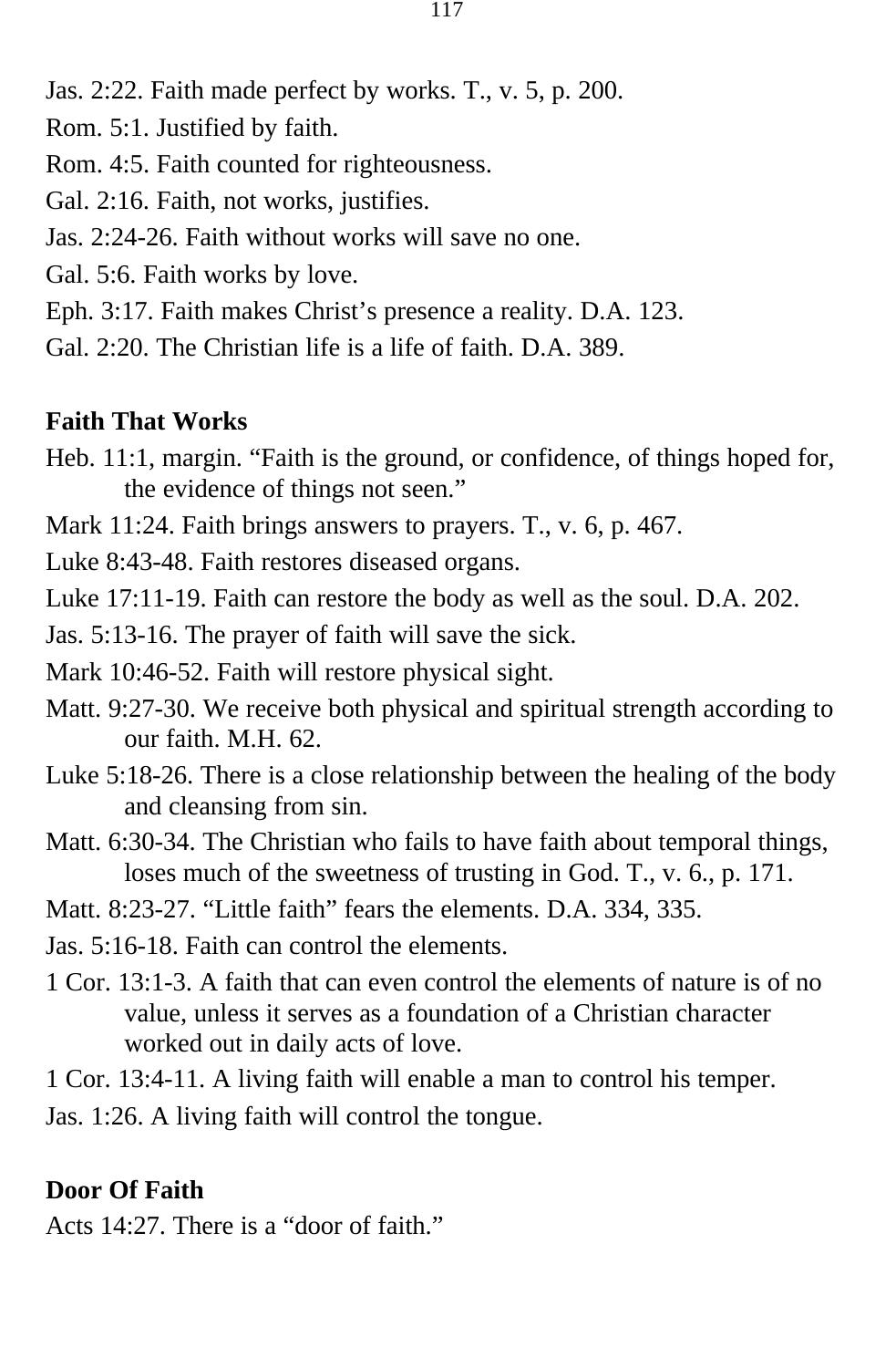- Gal. 6:10. When we enter this door, we become members of the "household of faith."
- 1 Cor. 16:13. We are to "stand fast in the faith."
- 2 Cor. 5:7. "We walk by faith." P.K. 175.
- 1 Thess. 1:3. The Christian will do the "work of faith." P.K. 164.
- 1 Tim. 5:8. Some will deny the faith.
- 1 Tim. 6:10. Love of money will cause some to err from the faith. P.K. 177.
- 1 Tim. 6:20, 21. Worldly science will cause some to err concerning the faith. P.K. 178.
- 2 Tim. 3:8. Those of corrupt minds are reprobates concerning the faith.
- 1 Tim. 4:1; 2 Tim. 2:17, 18. Spiritualism and false doctrine will cause some to depart from the faith.
- 1 Tim. 1:19, 20. To give up faith means shipwreck of life.
- 2 Cor. 13:5. We are to examine ourselves to see if we are in the faith.
- 1 Tim. 3:13. A righteous life will have boldness in faith.
- 1 Tim. 6:11, 12. We are to "fight the good fight to faith."
- Jude 3. Earnestly contend for the faith.
- Jude 20. Build ourselves up in the faith. P.K. 732.
- 1 John 5:4. Faith will overcome the world. T., v. 5, p. 199.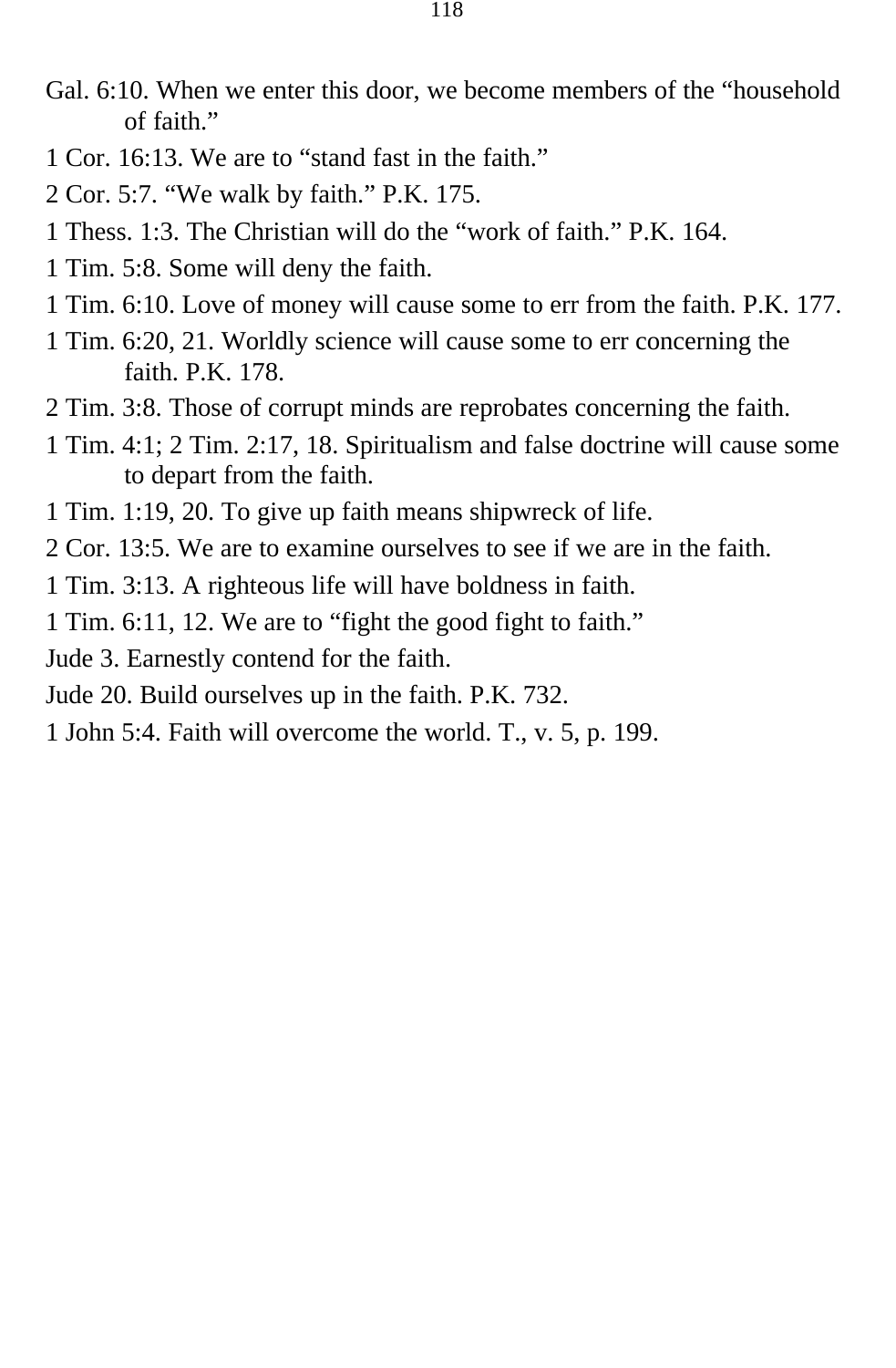## **Health And Temperance**

"If we carefully preserve the life force, and keep the delicate mechanism of the body in order, the result is health." "Without health, no one can as distinctly understand, or as completely fulfill his obligations to himself, to his fellow-beings, or to his creator. Therefore, the health should be as faithfully guarded as the character." M.H. 235; E. 195.

### **Health**

Gen. 43:28; 47:9. Old age alone does not bring poor health.

- Gen. 48:1, 17-19. Jacob had clear mind in sickness.
- Gen. 49:33. At the age of 147 years, he was able to gather up his own feet into the bed.
- Deut. 34:7. At 120 years, Moses' eye was not dim, nor his natural force abated.
- Joshua 14:10, 11. Caleb had full health at 85 years.
- Deut. 28:22, 27-29, 60, 61. Other nations had diseases.
- Ex. 15:26; Deut. 7:12-15. If the Israelites had obeyed God, He would have taken all sickness from them. T., v. 2, pp. 371, 372.
- Ex. 16:3-13. Israel lusted for flesh.
- Num. 11:4. Mixed multitude began the complaint.
- Num. 11:4-6. Despised food from heaven; wanted flesh.

Num. 11:31-33. With flesh came disease. T., v. 2, pp. 45, 368, 404.

Ps. 78:18; 106:14, 15. Also leanness of soul. T., v. 1, p. 548.

- 1 Cor. 10:6. We should not lust after evil things as they lusted. T., v. 2, p. 64.
- Isa. 4:1. Diet a test of the true church. T., v. 1, pp. 468, 546; v. 6, p. 372.

### **Diet In Moses' Writings**

- Gen. 1:29. Nuts, grains, and fruits, original diet.
- Gen. 3:17, 18. After sin entered herbs were added to the diet. This diet continued for 1655 years until the flood, or about one-third of the entire history of the world.
- Gen. 9:3. After the flood, flesh diet was permitted.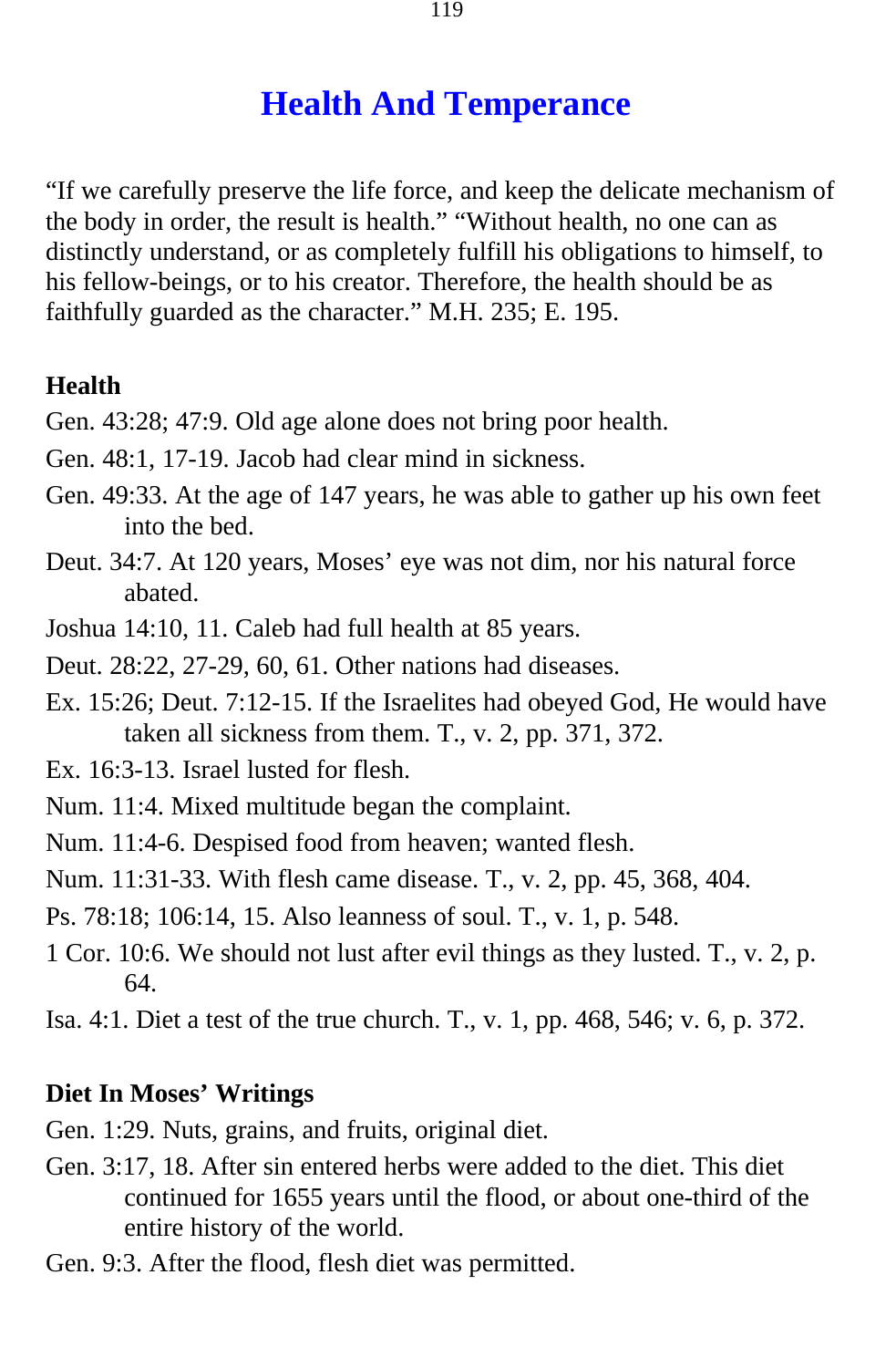Gen. 9:4. Never allowed to eat blood. A.A. 191-197.

Lev. 7:26, 27. The soul that ate any manner of blood was cut off.

Lev. 17:10-12. No stranger allowed to eat blood.

Acts 15:28, 29. A necessary requirement of the Christian church.

Deut. 12:24-25. Life in the blood.

Lev. 10:17, 18. In some offerings priests ate a portion of the flesh.

1 Sam. 2:12-16. Priests could eat only sodden flesh,–flesh which had been boiled until the blood was extracted from it. The priests that were "sons of Belial," wished raw flesh that could be roasted with the blood in it, thus giving flavor to the flesh. T., v. 6, p. 327; v. 9, pp. 163, 164.

There are many at the present day, who, like the sons of Eli, prefer flesh cooked in a manner to retain the blood. Very little flesh would be eaten if God's requirements were followed. The blood gives flavor. Flesh sodden (put over the fire in cold water and cooked slowly) is almost tasteless.

- 1 Sam. 2:17. He who disregards the Lord's instruction, whether priest or layman, causes the people to think lightly of the Lord's requirements. T., v. 9, pp. 159, 160.
- Lev. 7:23-25. Fat was forbidden. T., v. 2, p. 63.
- Lev. 3:17. The command to abstain from blood and fat is a perpetual statute. T., v. 2, p. 61

### **Result Of Eating Flesh Meat**

Gen. 9:5, 6. If man commits murder, the murderer is to be punished by man; but when the beasts are killed to be eaten, God Himself avenges their death.

Over every plate of flesh meat, these words of God can truthfully be placed: "*Surely your blood of your lives will I require, at the hand of every beast will I require it."* God has never forgotten to avenge the blood of animals slain for food. He uses various agencies to fulfill His word, as cancers, tumors, ulcers, consumption, etc. T., v. 9, p. 159; M.H. 313-315. A comparison of the 10 generations before the flood with the 10 generations after the flood, shows that God fulfills His word.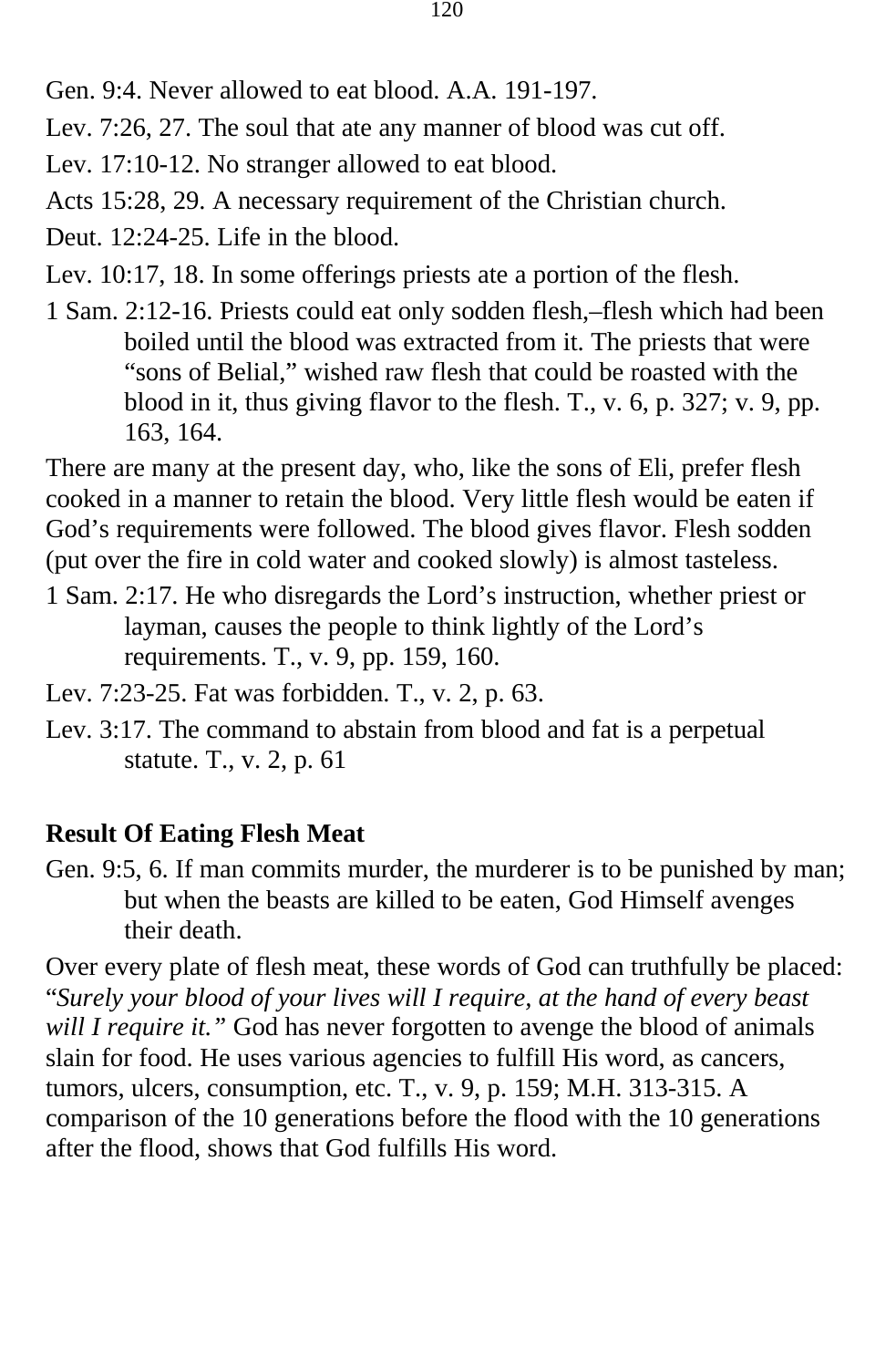| <b>Before Flesh Eating</b> |     | <b>After Flesh Eating</b> |         |
|----------------------------|-----|---------------------------|---------|
|                            |     |                           |         |
|                            | 930 | 600                       | Shem    |
|                            |     |                           |         |
| $E$ nos $\frac{1}{2}$      |     | $905$ 433                 | Salah   |
| Cainan                     |     | 910 464                   | Eber    |
| Mahalaleel 895 239         |     |                           | Peleg   |
|                            |     | 962 239                   | Reu     |
| Enoch                      |     | 365 230                   | Serug   |
| Methuselah                 |     | 969 148                   | Nahor   |
| Lamech                     |     | 777 205                   | Terah   |
| Noah                       |     | 950 175                   | Abraham |

Noah, the  $10^{th}$  generation, lived 20 years longer than Adam; the  $8^{th}$ generation lived 39 years longer than Adam; Shem was brought up on a vegetarian diet and lived to a fair age; but the 2nd generation after the flood dropped to 438 years; and the  $8<sup>th</sup>$  generation, instead of being the longest as before the flood, was the shortest,–only 148 years. T., v. 9, 156.

Gen. 9:20-23. After eating flesh Noah was drunken. T., v. 2, pp. 352, 353. Gen. 9:25. Curse rested upon descendants.

Prov. 23:20, 21. Drunkenness and flesh-eating associated.

1 Sam. 2:22. Eli's sons, who would have the flesh with the blood, were licentious. T., v. 2, pp. 62, 352, 362.

### **Victory In Place Of Defeat**

Redemption means a re-purchase of that which was lost. Adam and Eve were not content with the food God gave them, and coveted forbidden food; thus they lost Eden. Redeemed man will go back over the same road and gain victory where Adam and Eve fell. T., v. 1, pp. 486, 487.

Gen. 3:1-6. Appetite the master of the man Adam. T., v. 3, p. 161.

- Isa. 7:14, 15. The child Jesus, through victory over appetite, able to refuse evil and choose good.
- Matt. 4:3, 4; Luke 4:3, 4. The man Jesus, victor over appetite. T., v. 3, pp. 161, 162.
- 1 Peter 2:21. Christ left us an example that we should follow in His steps.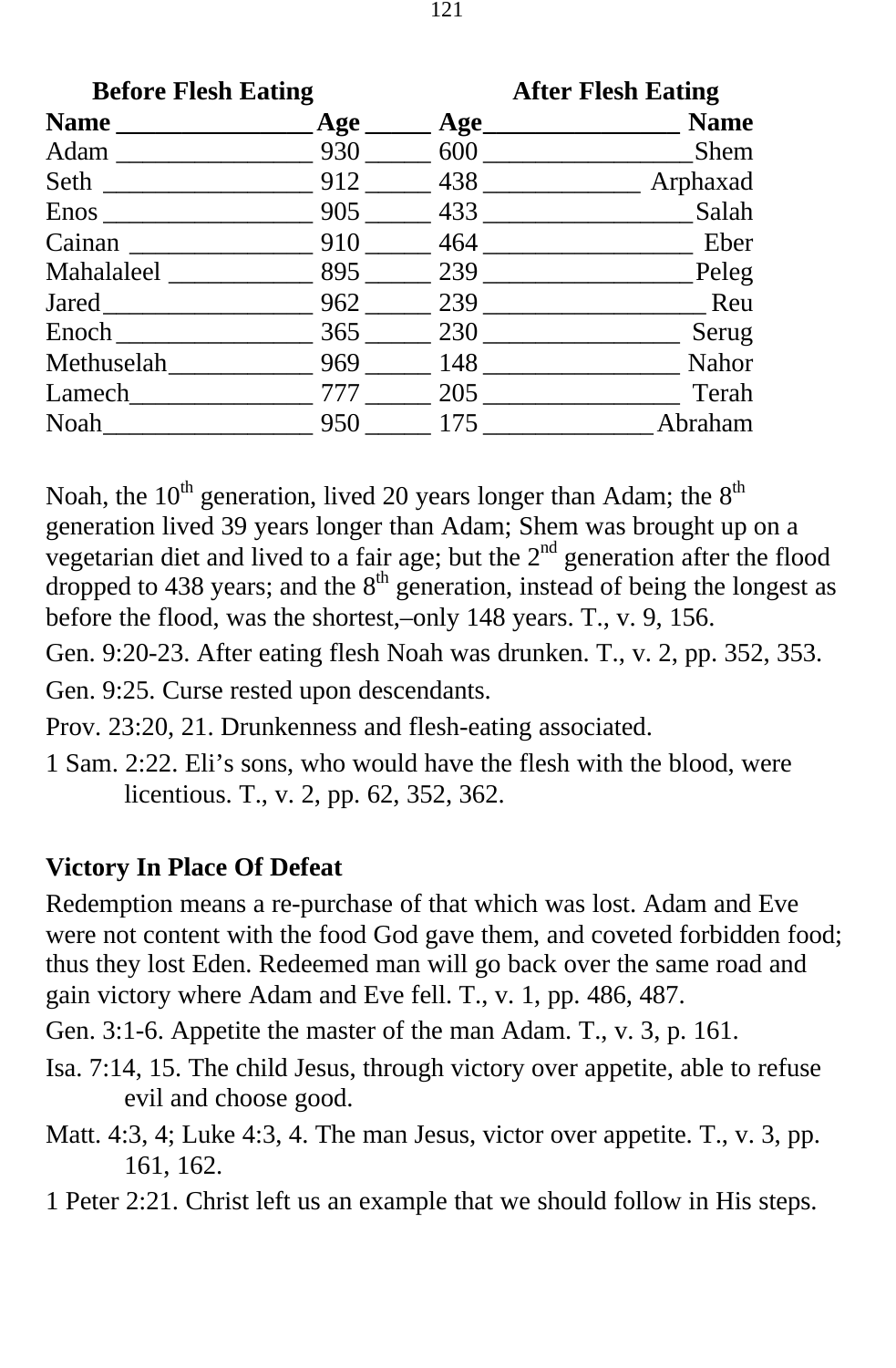- Isa. 4:1-5. In the time of the judgment the members of the apostate church are known by their choosing their own diet, rather than the diet given by Christ, the true husband of the church.
- Isa. 66:15-17. Isaiah says that the appetite will be a test at the coming of Christ. Those who are ruled by appetite will be destroyed; those who are visitors over appetite will be spared.
- Mal. 3:1-6; 4:5, 6. Elijah, a type of the remnant church. T., v. 6 p. 112; P.K. 227.
- 1 Kings 17:1-6. He was introduced as a flesheater.
- 1 Kings 17:9-16. Non-flesh diet next mentioned.
- 1 Kings 19:4-8. Before translation, diet of bread and water. P.K. 166.
- Isa. 33:14-17. Remnant will have the same diet before translation. T., v. 2, pp. 63, 64.
- Isa. 65:21-25. No life taken to furnish food in the new earth.
- Gen. 1:29. No flesh diet in Eden; flesh-eating only associated with the sincursed earth. Gen. 3:17. If citizens of an heavenly country why not partake of the food of Eden rather than the diseased carcasses of animals?

### **Swine's Flesh**

- Gen. 7:2. Division of clean and unclean beasts before the flood. M.H. 280.
- Lev. 11:2-28. Scavengers of earth, air, and sea, not to be eaten. T., v. 4, p. 141.
- Lev. 11:7, 8. Not to eat or touch swine's flesh. T., v. 2, pp. 62, 94.

2 Peter 2:22. It is a filthy animal. C.T. 48.

- Matt. 7:6. Fierce and ungenerous.
- Isa. 65:3-5. The eating of swine's flesh is so displeasing to God that He compares it to smoke in His nose.
- Isa. 66:15-17. Those found eating swine's flesh when Christ returns will be destroyed. M.H. 313, 314.
- Luke 15:15. Herding swine, degrading work.
- Mark 5:14-17. Those interested in raising swine, have no interest in Christ or His work. No one can care for swine without violating. Lev. 11;7, 8.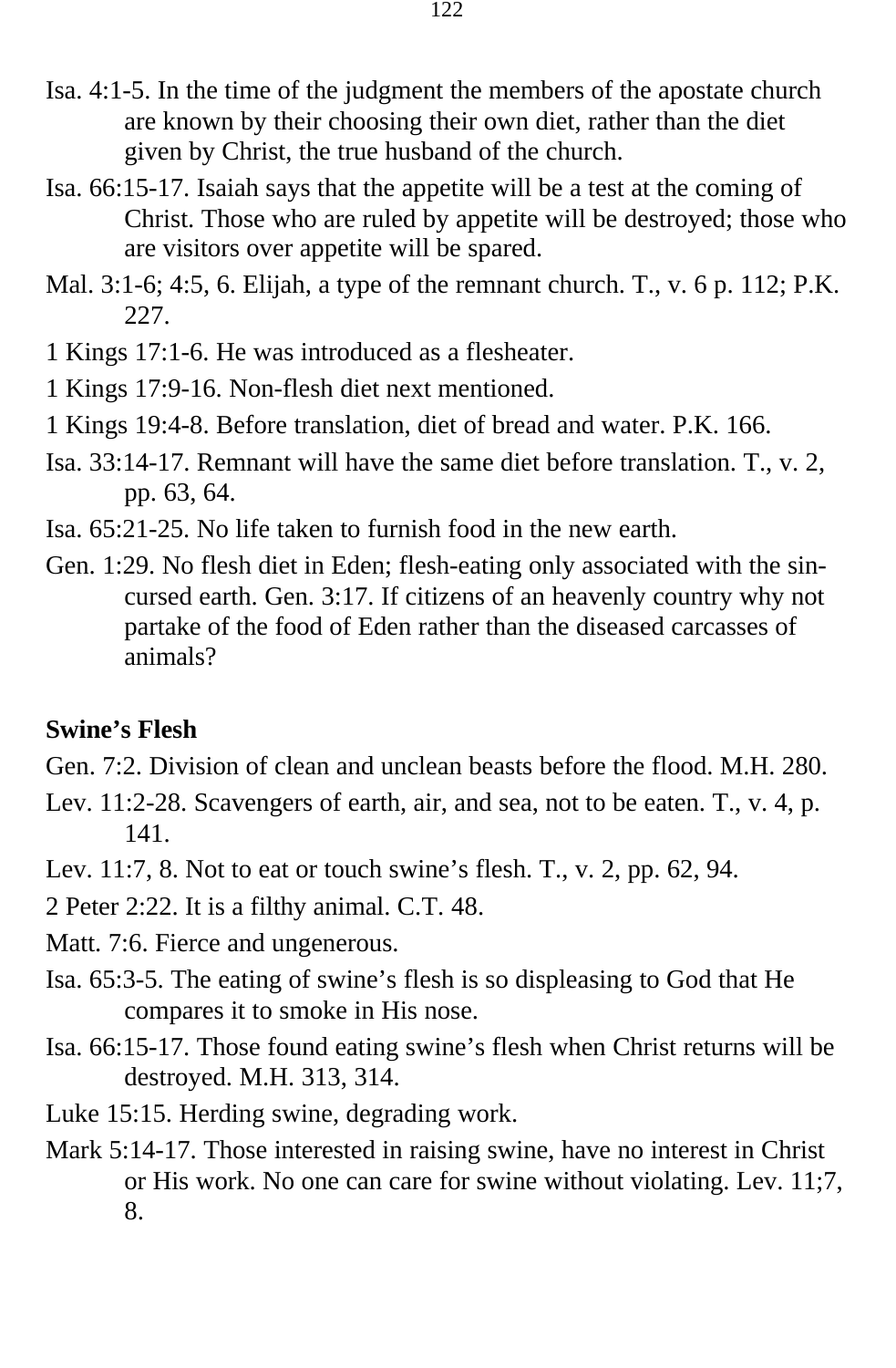### **Study On 1 Tim. 4:1-7**

- 1 Tim. 4:1. In the last days some depart from the faith of the latter times,– third angel's message.
- 1 Tim. 4:1-3. They depart from the faith in five definite things:–
- 1. Give heed to seducing spirits and doctrines of devils,–become spiritualists.
- 2. Speak lies in hypocrisy.
- 3. Conscience becomes seared.
- 4. Forbidding to marry; refuse to be held by the marriage tie; have an affinity for someone besides their lawful companion.
- 5. Command "to abstain from meats which God created to be received with thanksgiving of them which believe and know the truth."

Every apostate may not be guilty of all of these sins; some may be guilty of one, and others of one or more.

Gen. 1:29. The meats God created for food are fruits, grains, and nuts.

- 1 Tim. 4:3. Those who believe and know the truth receive this food with thanksgiving, while apostates from the truth of the "latter times," refuse it. T., v. 8, p. 75.
- 1 Tim. 4:4. Every creature is good for the use for which God created it. Hogs and vultures are good scavengers; but not good for food.
- 1 Tim. 4:5. Word of God and prayer the test.
- 1 Tim. 4:6. A good minister of Jesus Christ will warn the brethren against the teaching of these apostates. T., v. 9, pp. 112, 113.

The church is warned against the teaching of those that turn away from the truth. 1 Tim. 4:7; 1:4; 6:20; 2 Tim. 2:16-23; 4:4; Titus 1:14.

# **Sickness And Healing**

3 John 2. God wishes us to be healthy.

Mark 2:5-11. Healing of body and soul closely united.

Ps. 103:3. God heals all diseases.

Jer. 17:14. Work perfectly done.

- Deut. 34:7. Freedom from disease does not insure freedom from death.
- Gen. 25:8; 35:29. There is no mention of sickness in recording the death of many of the patriarchs.
- Job 2:3, 4. Perfect life does not insure freedom from disease.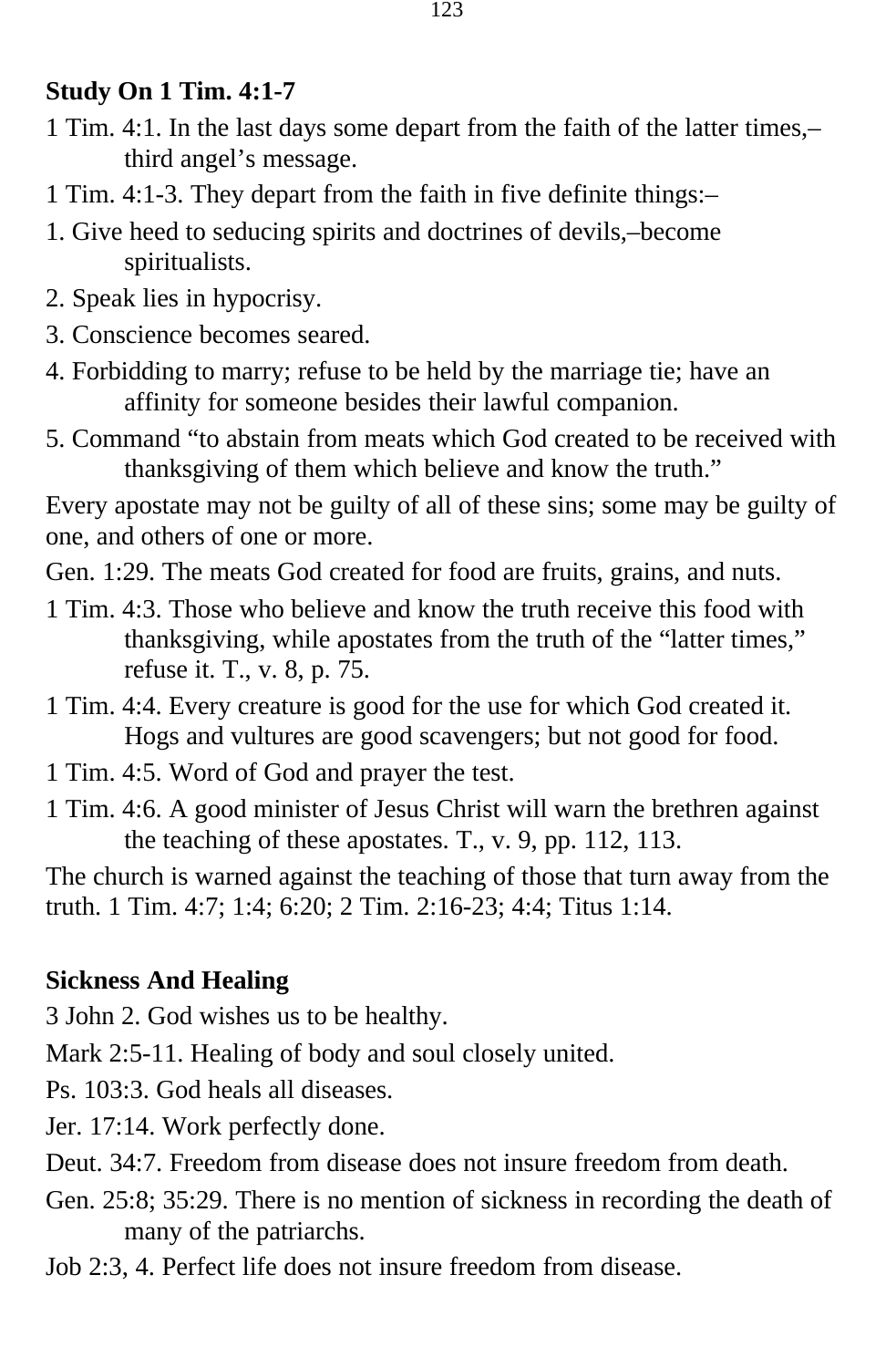- 2 Cor. 12:7. Sickness sometimes draws one nearer to God. E.W. 21.
- 1 Tim. 5:23. Timothy had poor health.
- God permits sickness to draw us nearer to Him; but often He is disappointed.
- Isa. 38:1-8. Hezekiah's sickness and recovery.
- Isa. 39:1-8. Instead of magnifying God, he exalted himself.
- Luke 13:1-5. Sickness not always an evidence of sin.
- Matt. 8:16, 17. Christ has borne our sickness as well as our sins. We may claim freedom from disease if it be for God's glory and our good.

#### **Diet And Health**

- 1 Cor. 6:19, 20; Ps. 139:14. Our body God's temple. T., v. 6, pp. 375, 376.
- 1 Cor. 3:16; 17. May be defiled. T., v. 3, p. 163.
- Dan. 1:8. Eating improper food defiles the body.
- 1 Cor. 10:31. Should eat to God's glory. M.H. 305.
- Luke 21:34-36. Take heed to the *quantity* and *quality* of food eaten. T., v. 4, pp. 416, 417; v. 2, p. 362.
- Eccl. 10:17. Eat in due season for strength. T., v. 4, p. 502.
- Isa. 55:2. Money spent for improper food is wasted. Delight in eating good food.
- Job 36:16. Set that on your table which is full of fatness. T., v. 9, 162; v. 2, pp. 486, 487.
- Lev. 7:23. Animal fat forbidden.
- Deut. 32:14; Ps. 81:16, margin; 147:14, margin. Eat the fat of kidneys of wheat.
- Prov. 23:1-3. Dainties deceitful food. M.H. 302; T., v. 2, pp. 383, 400.
- Ps. 103:5. Be satisfied with proper food.
- Prov. 15:17; 17:1, 22; Eccl. 9:7. State of mind much to do with appetite.
- Isa. 7:14, 15. The Savious was perfected in childhood by control of appetite, for butter and honey.
- The Bible rule for eating honey will apply to all good foods.
- Prov. 24:13. Eat honey; it is good.
- Prov. 25:16. Be guarded in eating it. T., v. 2, p. 369.
- Prov. 25:27. Too much is not good.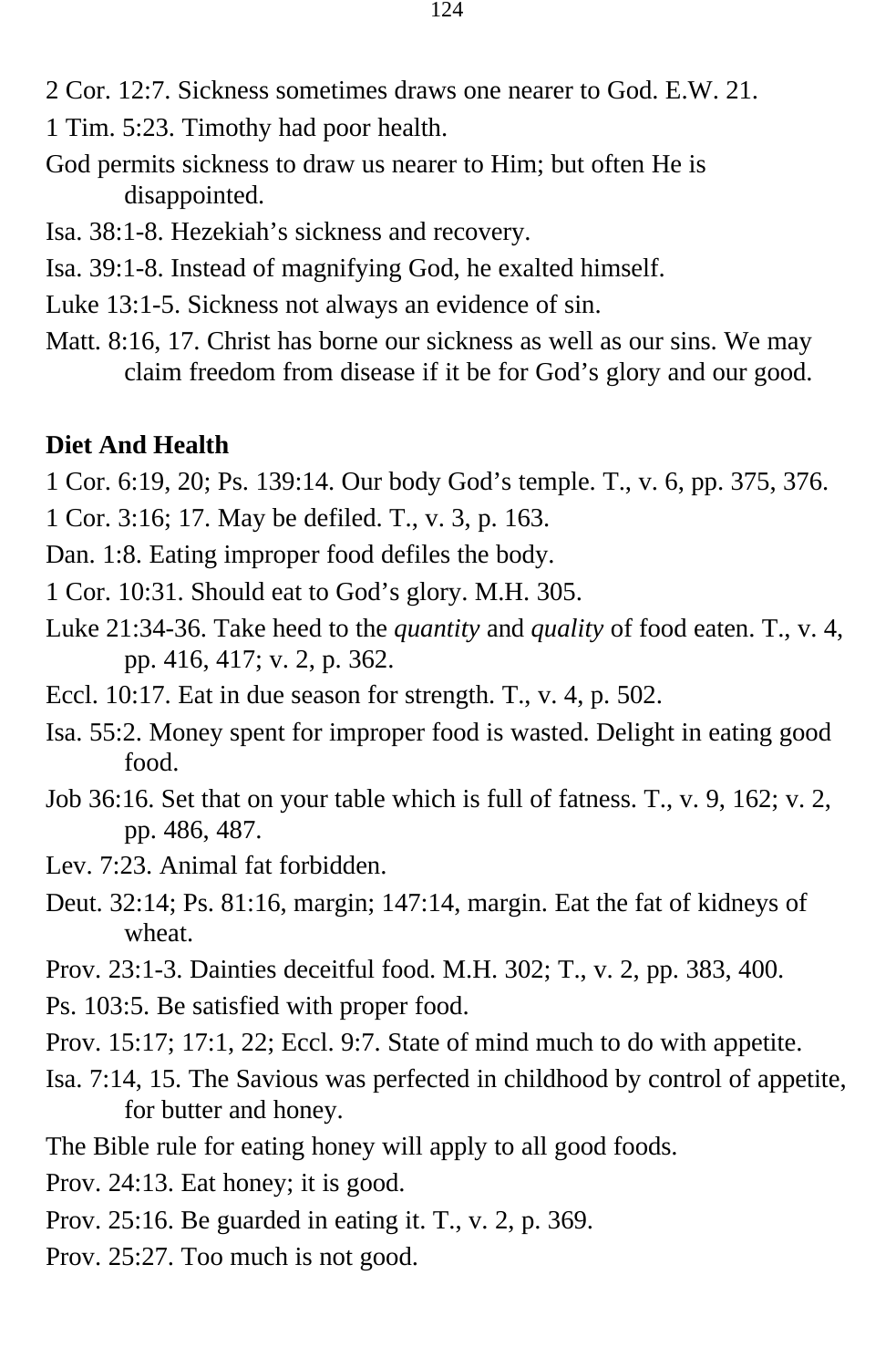- Prov. 25:27, 28. The character of the one whose appetite is not controlled is like a city with broken walls; he lacks stability necessary to refuse the evil and choose the good. Isa. 7:15; T., v. 6, p. 378; M.H. 334.
- Gen. 25:29-34. Esau sold his birthright because he could not control his appetite. T., v. 5, p. 197.
- Heb. 12:16, 17. For this he is called profane.
- Ps. 106:14, 15. Giving away to appetite given leanness to soul. T., v. 2, p. 95.
- Prov. 16:32. Better to master yourself than to take a city. M.H. 310.
- Gen. 3:1-6. Adam and Eve failed to master their appetites.
- Matt. 4:1-4. Christ conquered where Adam fell; all His followers must gain the same victory.

An uncontrolled appetite lost Eden; only controlled appetites can regain it.

Luke 12:35-37. Redeemed eat food in the kingdom of God.

1 Cor. 9:24-27. Temperance principles necessary. T., v. 6, p. 374.

#### **Appetite**

Job 38:39-41. God gave beasts an appetite.

Ps. 104:25-28. He feeds animals.

- Matt. 6:25, 26. More interested in food for man.
- Deut. 29:18, 19, margin. Do not cultivate any posionous plants that will create a thirst.
- Deut. 29:20, 21. The one who cultivates such plants will be separated from God's people. Tea, coffee, tobacco, and opium are all poisonous herbs that create a thirst; therefore, this text excludes all of them. T., v. 9, pp. 112, 153; v. 2, pp. 64, 65, 96, 97.

Luke 1:15. The Holy Spirit does not dwell with drunkards.

1 Cor. 6:9, 10. No drunkard will enter the kingdom of God.

Judges 13:12-14. Mothers should abstain from strong drink.

- Lev. 10:9, 10. Strong drink perverts the mind; cannot discern between right and wrong.
- Lev. 10:1, 2. Nadab and Abihu examples.
- Dan. 1:8-16. Daniel and his companions risked their lives rather than drink the king's wine.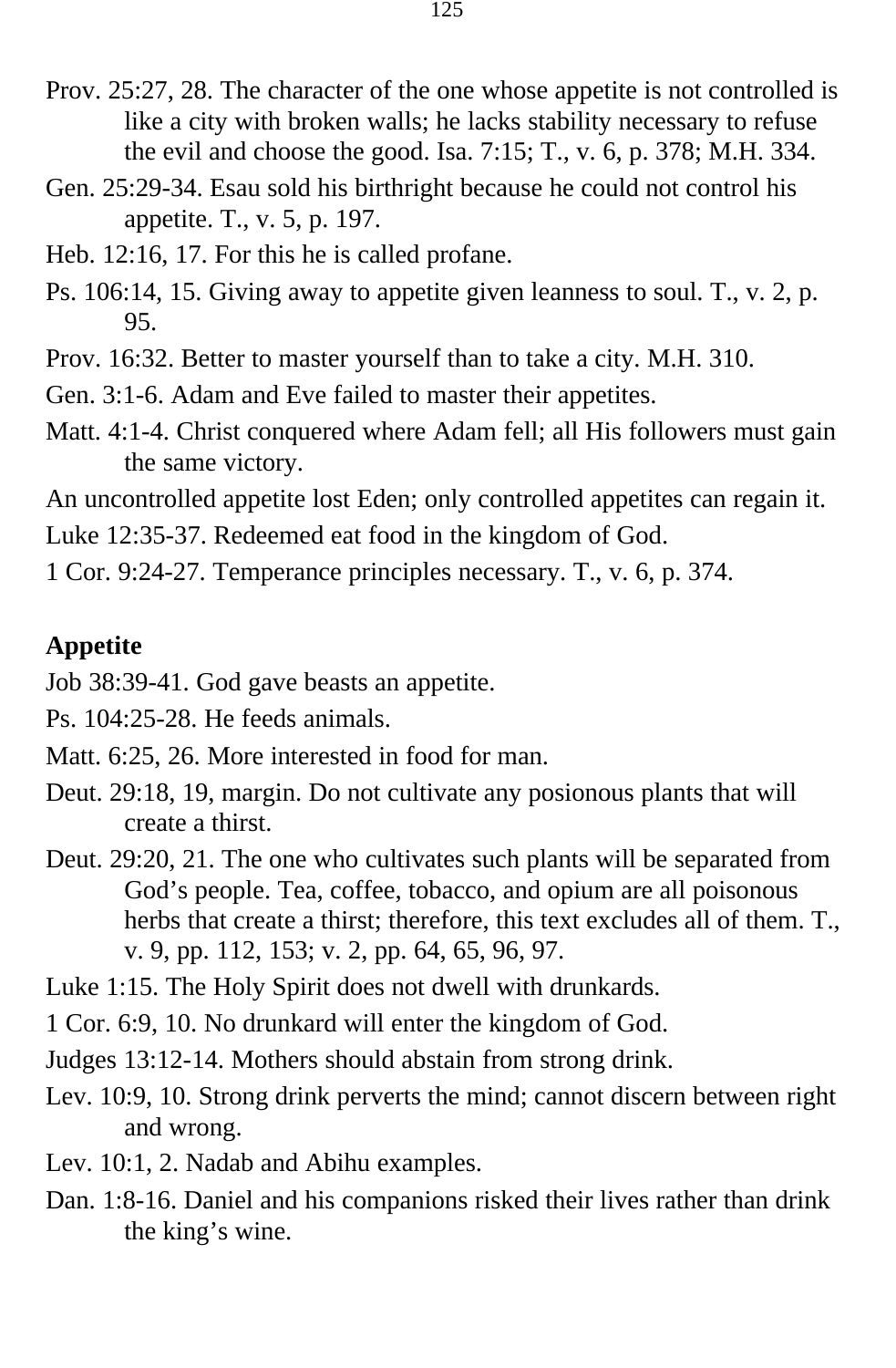- Dan. 1:17-21. Temperate habits made them physically, mentally, and spiritually in advance of their companions.
- Deut. 8:1, 2. Israel's experience was to lead them to obey God.

### **God's Interest In Our Health**

Zech. 2:8. God's people are as dear to Him as the apple of His eye.

- Isa. 53:4, 5. Christ bore our infirmities.
- Matt. 8:16, 17. Shown by His healing the sick.
- 1 Peter 2:24; 3 John 2. Our health as well as forgiveness of our sins purchased by the blood of Christ.
- Matt. 9:36, margin. Christ feels every tired feeling of His people.
- Ps. 41:3, margin. Regards the sick in mercy.
- 1 Cor. 6:19, 20. Human body purchased by Christ's blood. T., v. 6, p. 369.
- Rom. 12:1. Bodies should be a living sacrifice.
- 2 Cor. 7:1. True sanctification embraces a clean body and a pure mind.
- Rom 12:2. Which will not conform to the world.
- 1 Cor. 10:31. Will eat and drink to God's glory.
- Dan. 1:8. Will not defile the body.
- 1 Cor. 3:16, 17. God destroys those who defile the body.

## **Divine Agencies In Healing**

Jas. 2:20. "Faith without works is dead."

Mark 1:30, 31. Healing in Christ's touch.

Matt. 8:7-13. His word healed the sick.

- John 9:11. At times combined rational remedies.
- Heb. 9:10. Law taught divers washings.
- 2 Kings 5:10, 11. Elisha taught continual bathing as a curative agency.
- 2 Kings 20:5-7. Hezekiah given rational remedies.
- Mark 6:13. Disciples annointed sick, healed them.
- Jas. 5:14-16. Fervent prayer, confession of sins, and annointing with oil, classed together in healing.
- Mark 5:23. Hands laid on the sick.
- Matt. 17:21. Sometimes fasting as well as prayer required.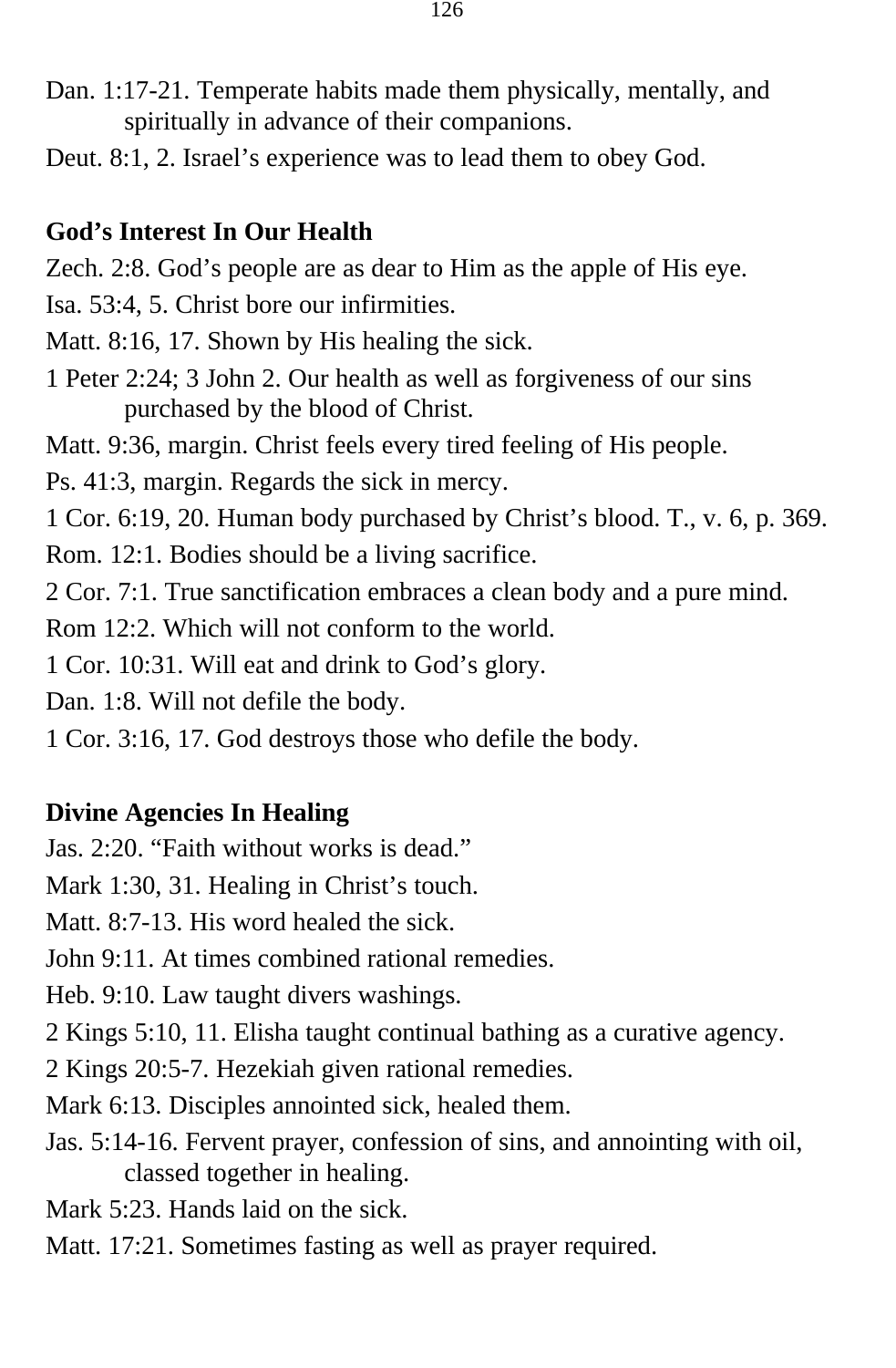Num. 12:13-15. Healing is sometimes deferred till God's lesson is learned.

- Job 42:7-10. Job was healed when he prayed for those who had misjudged him.
- 1 Kings 13:3-6; Luke 17:11-19. Wicked people sometimes healed when God can be glorified thereby.

### **Fermented Wine**

Fermentation is a sign of death, and death is the result of sin. Alcohol is formed by a process of fermentation; hence, it is a direct child of death and sin.

- Prov. 20:1. The wine here referred to is fermented; because it is a "mocker" and "deceiver" its character is evil.
- Prov. 23:20, 21. This is also fermented wine; for it is evil and is classed with the riotous" and the "drunkards."
- Gen. 9:21. Fermented wine causes one to lose all sense of modesty.
- Isa. 5:11. The evil nature of the wine here referred to is revealed in its inflaming the passions.
- Isa. 28:7. Fermented wine causes the one who drinks it to err in vision and stumble in judgment.
- Prov. 31:4, 5. It will cause one to forget the law and pervert judgment.
- Prov. 23:21. The use of it brings poverty.
- Prov. 23:29, 30. It brings sorrow and contention.
- Eph. 5:18. The use of fermented wine forbidden.
- Prov. 23:31. We are forbidden to even look upon this kind of wine.
- 1 Cor. 6:10. No one addicted to the use of intoxicating wine can enter heaven.

### **Unfermented Wines**

The unfermented wine, or the pure juice of the grape, was used as a beverage from earliest time.

Gen. 40:11. The king of Egypt drank the sweet juice of grapes.

Deut. 32:14. The pure blood of the grape was regarded as a choice drink.

Judges 9:13. It cheers God and man.

Ps. 104:15. Gladdens the heart.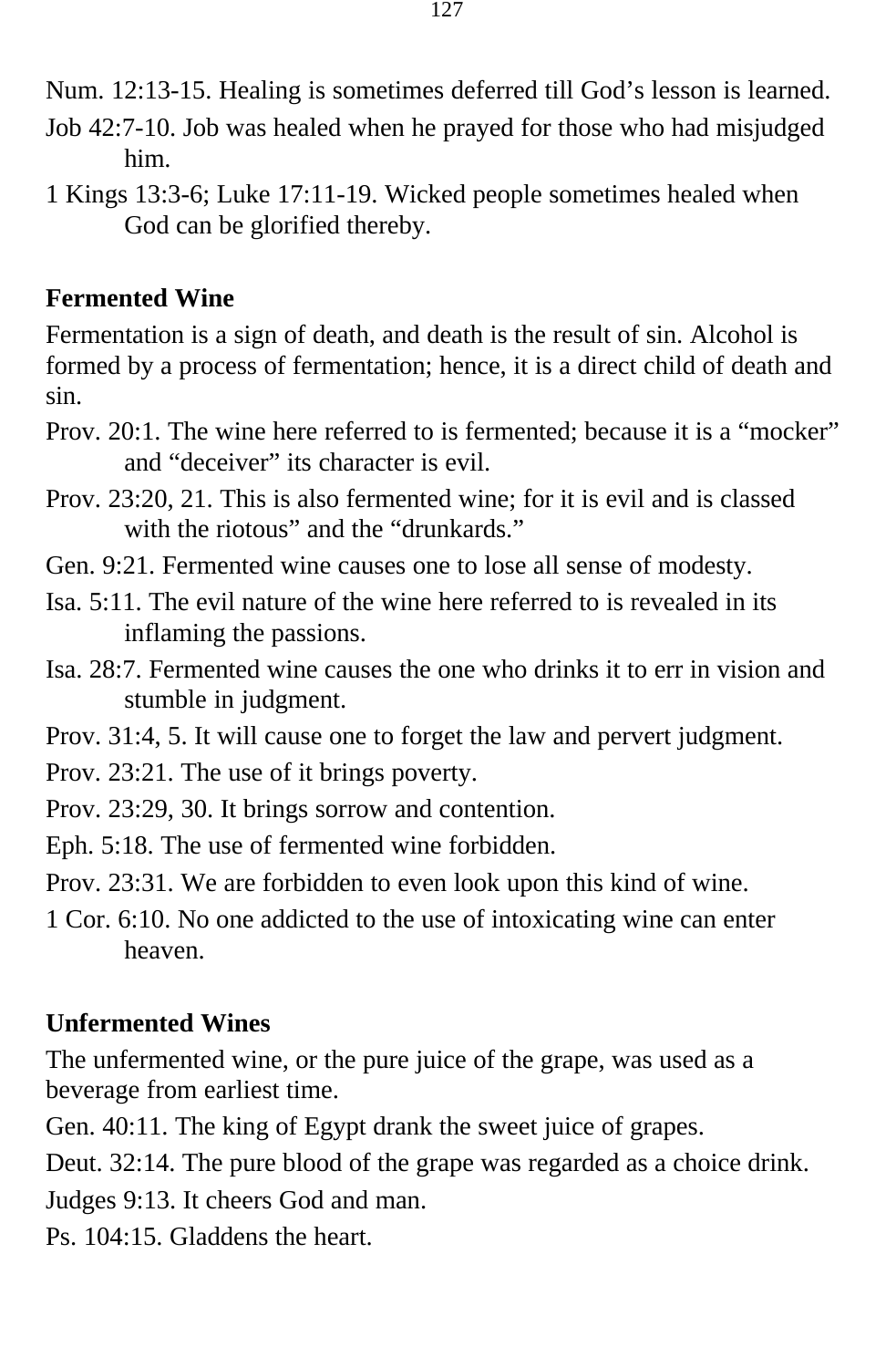1 Tim. 5:23. It has medicinal qualities.

Mark 2:22. If put in old bottles it ferments, thus becoming unfit for use.

- Ex. 12:15. Leaven causes fermentation; at the time of the Passover, all leaven or fermented things were taken away from the homes.
- Matt. 26:17, 26, 28. The Lord's supper was instituted at the Passover supper, and the wine used was unfermented, because nothing fermented was allowed in their houses.

The use of fermented wine excludes the drinker from heaven (1 Cor. 6:10); but of the unfermented, it is not only stated that those who use it may enter heaven, but that the Saviour and the redeemed will drink of it in the kingdom of God. Matt. 26:29.

## **Cooking**

- Ex. 16:23. Cooking for Sabbath. M.H. 307.
- John 21:9-12. Christ cooked food.
- 1 Kings 19:5-8. Angels have cooked for man.
- 2 Kings 4:38-41. Elisha directed in the preparation of foods in school of the prophets.
- Jer. 7:18. Children helped mothers.
- Gen. 18:1-6. Sarah cooked food for angels.
- Gen. 25:29-34. Jacob prepared the meal that tempted Esau to sell his birthright.

In Bible time, food was prepared in a variety of ways, as follows: Bread baked in ovens, Lev. 26:26. Also baked on hearths, Gen. 18:6. Sometimes baked on flat plates, 1 Chron. 23:29, margin. Badly baked bread, type of sin. Hosea 7:8. Seethed food is boiled, Eze. 24:5. Food roasted, Ex. 12:9. Grain parched, Ruth 2:14. Green corn dried, Lev. 2:14. Fruit dried, 1 Sam. 25:18. Fruit juice bottled air tight, Luke 5:37, 38. Vegetable soup, 2 Kings 4:38-41. Fish broiled, Luke 24:42.

# **Simplicity Of Diet**

Gen. 18:1-8. Angel given meal with four varieties of food.

Gen. 25:33, 34. Jacob's tempting meal was bread and lentil soup.

Ruth 2:14. Boaz gave his men three varieties.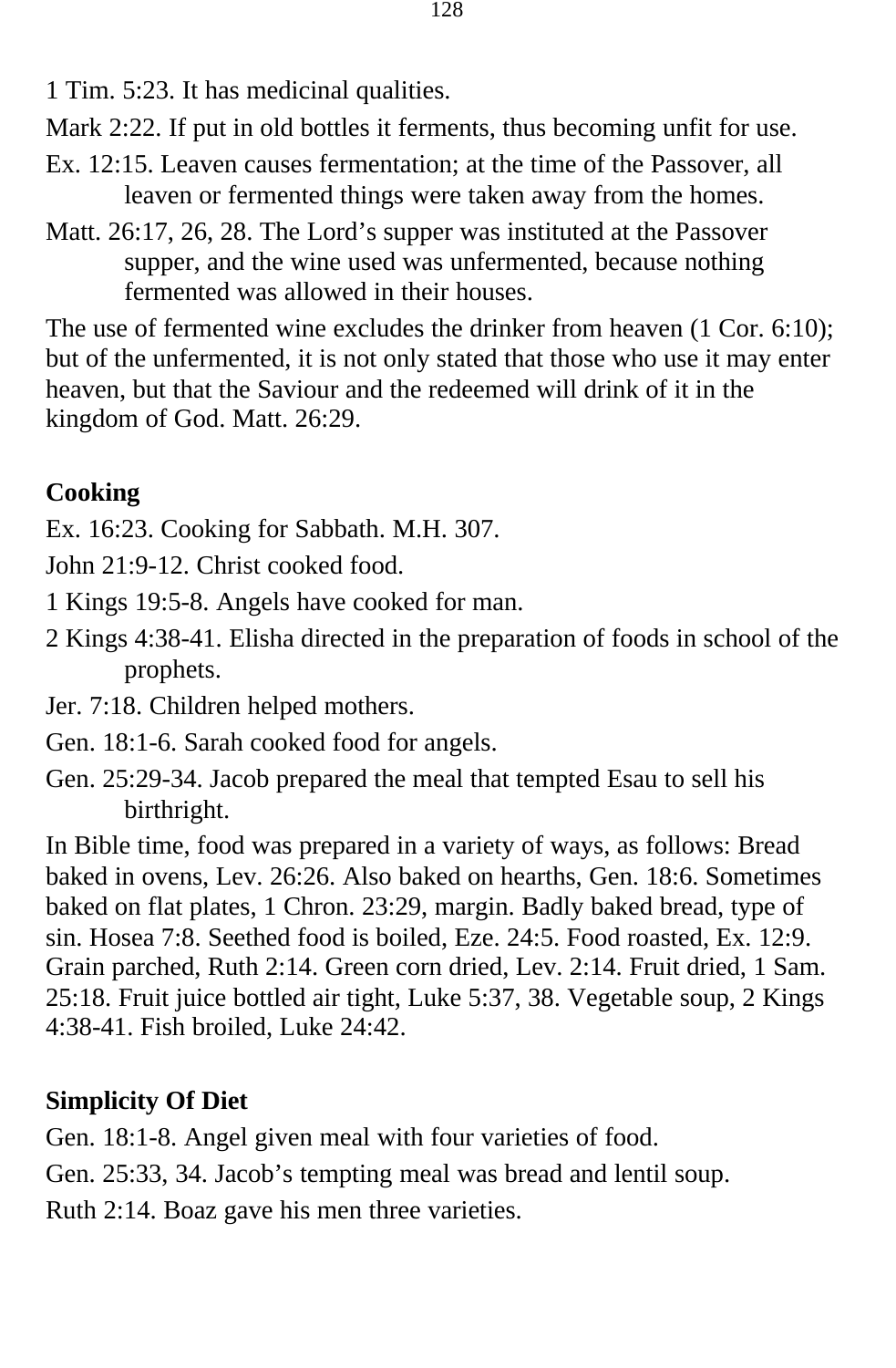- 1 Sam. 30:11, 12. Bread, dried fruit, and water, refreshed a faint and hungry man.
- 1 Kings 17:13, 14, margin. Elijah had only bread and oil for a full year.
- 1 Kings 19:6, 7. The angel gave him bread and water.
- 2 Kings 4:38-42. Vegetable soup, barley bread, and corn, food at school of prophets.
- Matt. 14:19. The Saviour fed the multitude two varieties.
- John 21:9, 12. Two varieties in the meal the Saviour cooked.

If the meals in our homes were more often after the Bible plan, there would be less dyspepsia, and the tired housewives would have more time to study their Bibles. T., v. 2, p. 367.

### **Conservation Of Food**

John 6:12. Save every fragment of food. M.H. 48; T., v. 5, p. 400.

Isa. 59:7. Wastefullness is classed with wickedness.

Prov. 23:2, 3; Luke 21:34. Caution against gluttony, or surfeiting.

Prov. 18:9. A great waster is brother to the slothful. M.H. 195.

- Prov. 6:6-8. Gather food in the summer for winter use. M.H. 299; T., v. 7, p. 134.
- Prov. 30:25. Physical weakness is no excuse for failure to provide food for winter use.
- Gen. 41:28-36. God directed that food be gathered for famine in time of plenty.
- Mark 2:22. The Saviour indorsed the custom of sealing up fruit juice.
- 2 Kings 4:38-41. Herbs of the field can be used for food.
- Prov. 31:27. A true woman will look well to the ways of her household. M.H. 303.

### **Bread**

Unleavened bread. Gen. 18:1-8; 19:1-3; Ex. 29:2, 23; Lev. 2:11; 23:6; Deut. 16:16; 1 Cor. 5:7,8. Bible recipe, Num. 8:5.

Leavened bread. Ex. 12:34; Amos 4:5; Lev. 7:13; 23:17; Matt. 13:33; 16:6- 12; Luke 12:1; 1 Cor. 5:6, 7; Hosea 7:4.

Shewbread. Ex. 25:23-30; 40:22; 2 Chron. 2:4; 1 Chron. 9:32; Lev. 24:5-8; 1 Sam. 21:6; Lev. 24:9; 1 Sam. 21:3, 4; John 6:32-34, 53-63.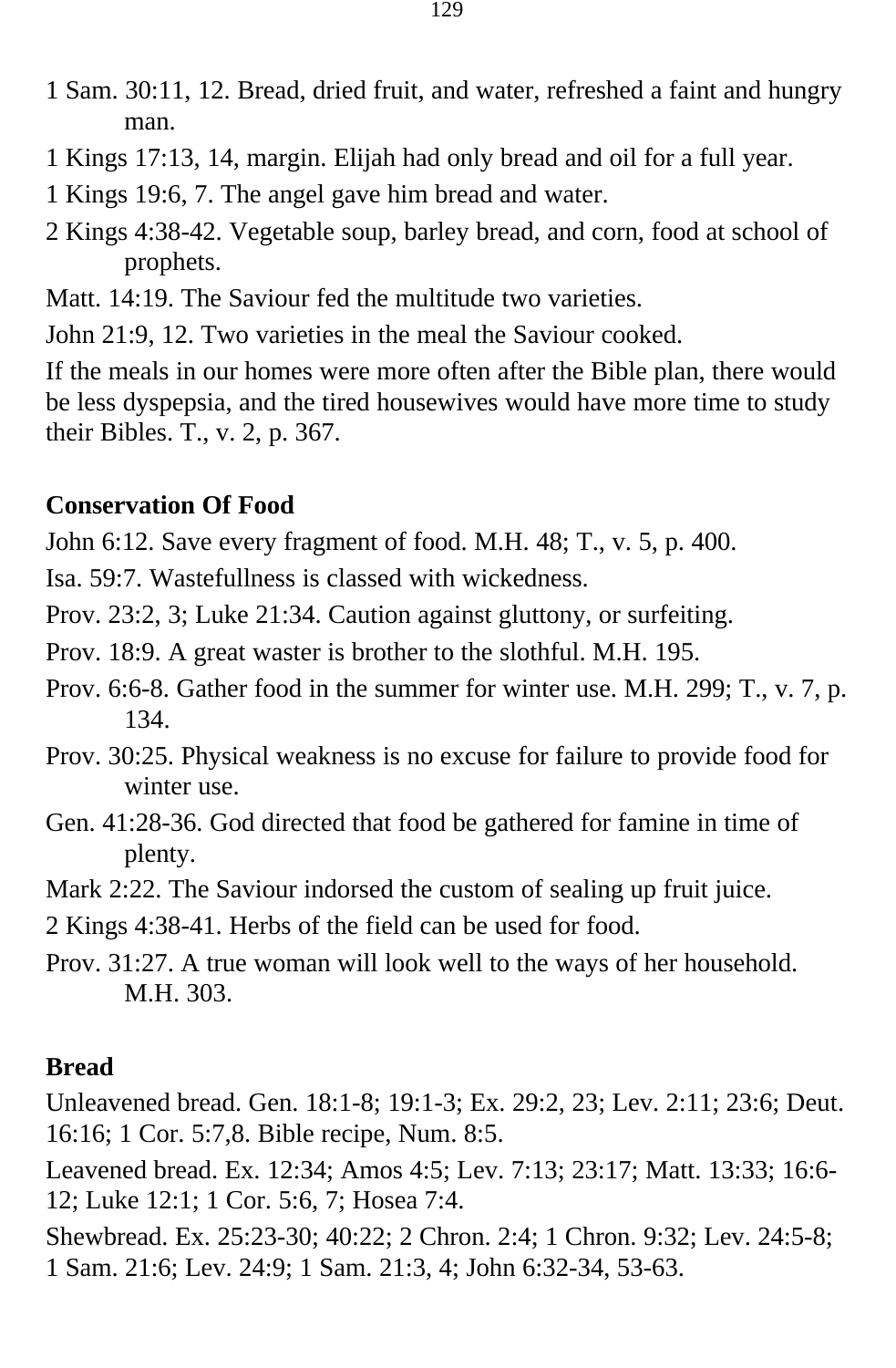Interesting incidents connected with bread in Bible history. Judges 7:13-15; 1 Kings 17:6; 14-15, margin; 2 Kings 4:42-44; Joshua 9:3-14; Matt. 4:3, 4; Mark 6:37-44; 8:2-9; Luke 24:30, 31, 35; Matt. 26:26; 6:9-15; Isa. 33:16, 17.

### **Butter**

Dr. Benisch, in his Hebrew Bible, used the term "clotted cream" instead of butter in the following texts where it refers to food: Gen. 18:8; Deut. 32:14; Judges 5:25; 2 Sam. 17:29; Job 20:17; Isa. 7:15, 22.

"Butter" is used figuratively is Ps. 55:21; Job 29:6, and Prov. 30:33. Butter anciently was not a common article of food as at the present day. The Greeks and Romans used it only for medicinal purposes.

### **Preserving Food For Winter Use**

Ant an example. Prov. 6:6-8; Job 12:7; Prov. 30:25. Dried. 2 Sam. 16:1; 1 Sam. 25:18; Lev. 2:14. Bottled. 2 Sam. 16:1; Matt. 9:17. Parched. Ruth 2:14; 1 Sam. 17:17.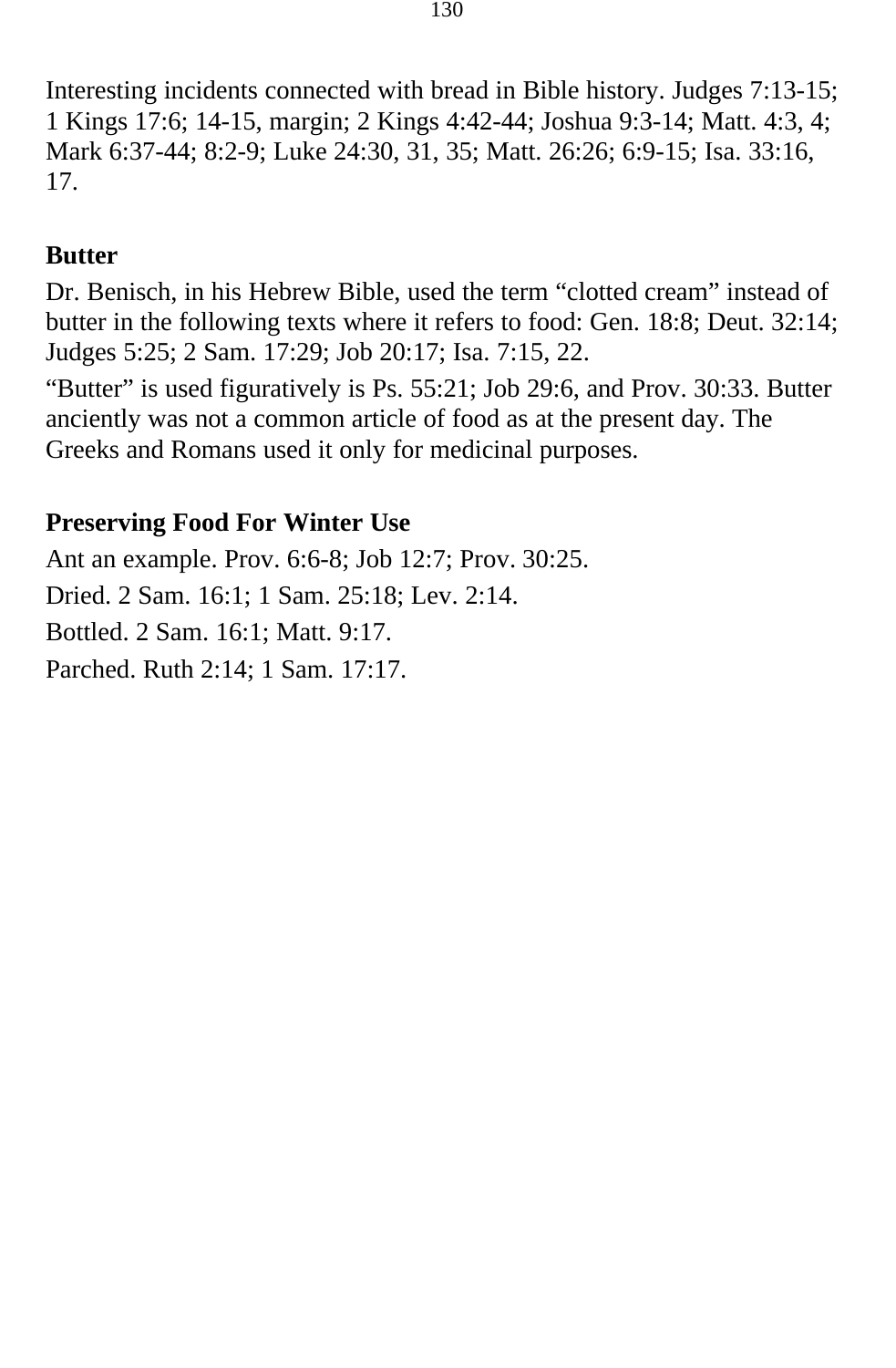## **Dress**

"The Bible teaches modesty of dress . . . Any device designed to attract attention to the wearer or to excite the admiration, is excluded from the modest apparel which God's word enjoins." M.H. 287.

#### **Dress Of A Christian**

Heb. 2:10. Christ the captain of our salvation.

2 Tim. 2:3, 4. True Christians good soldiers.

- Eph. 6:10-17; 1 Peter 5:8, 9. A real warfare. Contending armies always have different uniforms. T., v. 4, pp. 628-647.
- Gen. 3:7. When Adam and Eve were wholly under the control of Satan, they dressed according to his mind. The dress did not properly cover either the upper or lower part of the body.
- Gen. 3:15, 21. When God placed enmity in their hearts against the devil, He changed their manner of dress and *clothed* them; God did not accept them in His service half clothed.
- Num. 15:38, 39. When one joins the army of the Lord, he should dress differently from the world. T., v. 3, p. 366.
- Isa. 3:16-24. Everyone of these fashions is the height of style in some part of the earth.
- Judges 8:24. Ishmaelites wore earrings.

Isa. 3:16. The haughty have always worn these ornaments of the world.

Prov. 7:10; Gen. 38:15. Harlots are known by their dress.

- 2 Kings 9:30; Eze. 23:40. Jezebel "painted her face, and tired her head." Face paint and ornaments belong to the uniform of the world.
- 1 Peter 3:3-5. Holy women who trust God do not adorn themselves thus. A.A. 523, 524.
- 1 Tim. 2:9, 10. God's people should dress in modest apparel. T., v. 4, p. 643.

### **Two Uniforms Recognized In The Levitical Law**

Isa. 61:10. Garments are a symbol of Christ's righteousness.

Isa. 64:6. Our own righteousness is as filthy rags.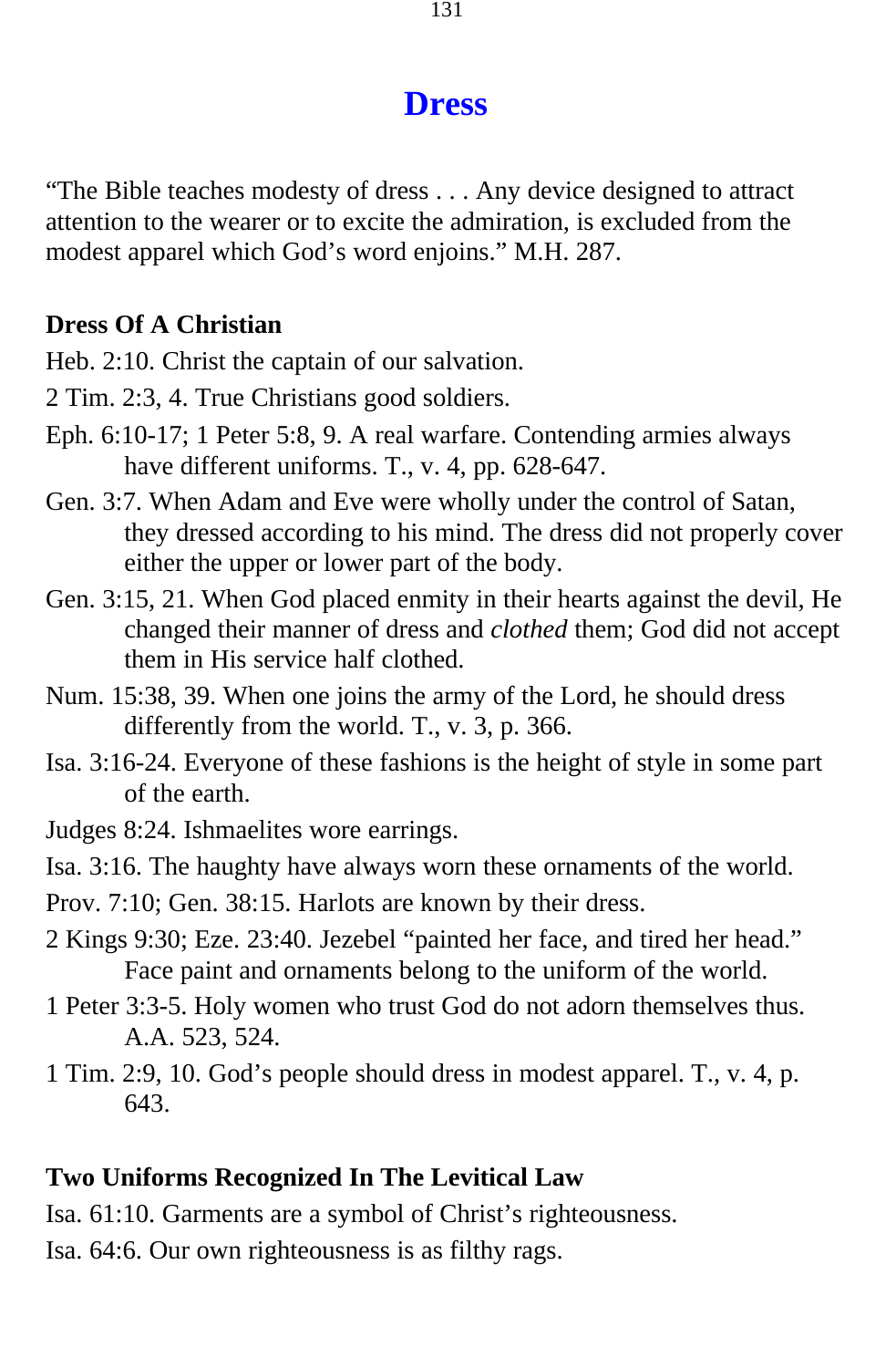- Deut. 22:11. The Israelites were forbidden to make a garment of two different kinds of material, thus teaching that self-righteousness could not be mingled with the robe of Christ's righteousness.
- Lev. 13:47-57. If the leprosy was in the "warp or in the woof" of a garment, it must be burned. No one allowed to wear a garment that endangered the lives of others. Leprosy a type of sin. The most insiduous sin is pride, which caused the downfall of Lucifer. Eze. 28:17.

The dress of the world is made to foster pride. Garments of that kind should not be worn by Christians. Professed Christians may say that the garments are given them; and that they are not proud, and think there is no harm in wearing them; but there is contagion in the garments, and they may be a stumbling-block to others, and cause their spiritual death. T., v. 4, p. 640.

- Lev. 13:58. If the garment can be altered so as not to represent the world, it is safe for the Christian to wear it.
- Num. 15:39. A Christian's dress should remind him of God's law.
- Gen. 34:1, 2. Jacob allowed Dinah to mingle with the young people of the world.
- Gen. 34:4-31. Disgrace and shame followed.
- Gen. 35:1-4. Then Jacob had his household *change their garments* and take off their ornaments. T., v. 4, p. 617.

If Dinah had dressed as God designs His people to dress, she would not have been invited to mingle with the princes and princesses of the land. God designs the plain dress of His people to be a safeguard against many snares of the enemy. Plainly dressed young people escape many temptations that come to those who wear the uniform of the world. T., v. 3, p. 376.

Joshua 7:21. Men as well as women like worldly attire.

Matt. 23:5. Jesus reproved the priests for catering to pride.

### **Various Instructions Regarding Dress**

- Deut. 22:5. Women shall not wear men's clothing; neither men put on women's garments.
- Prov. 31:21, margin. Extra clothing should be worn in winter. M.H. 293.
- Acts 12:8. Dress properly in night air.
- 1 Tim. 2:9. Christians should wear *modest* apparel, instead of the *immodest*  dress of the world, exposing the limbs and breast.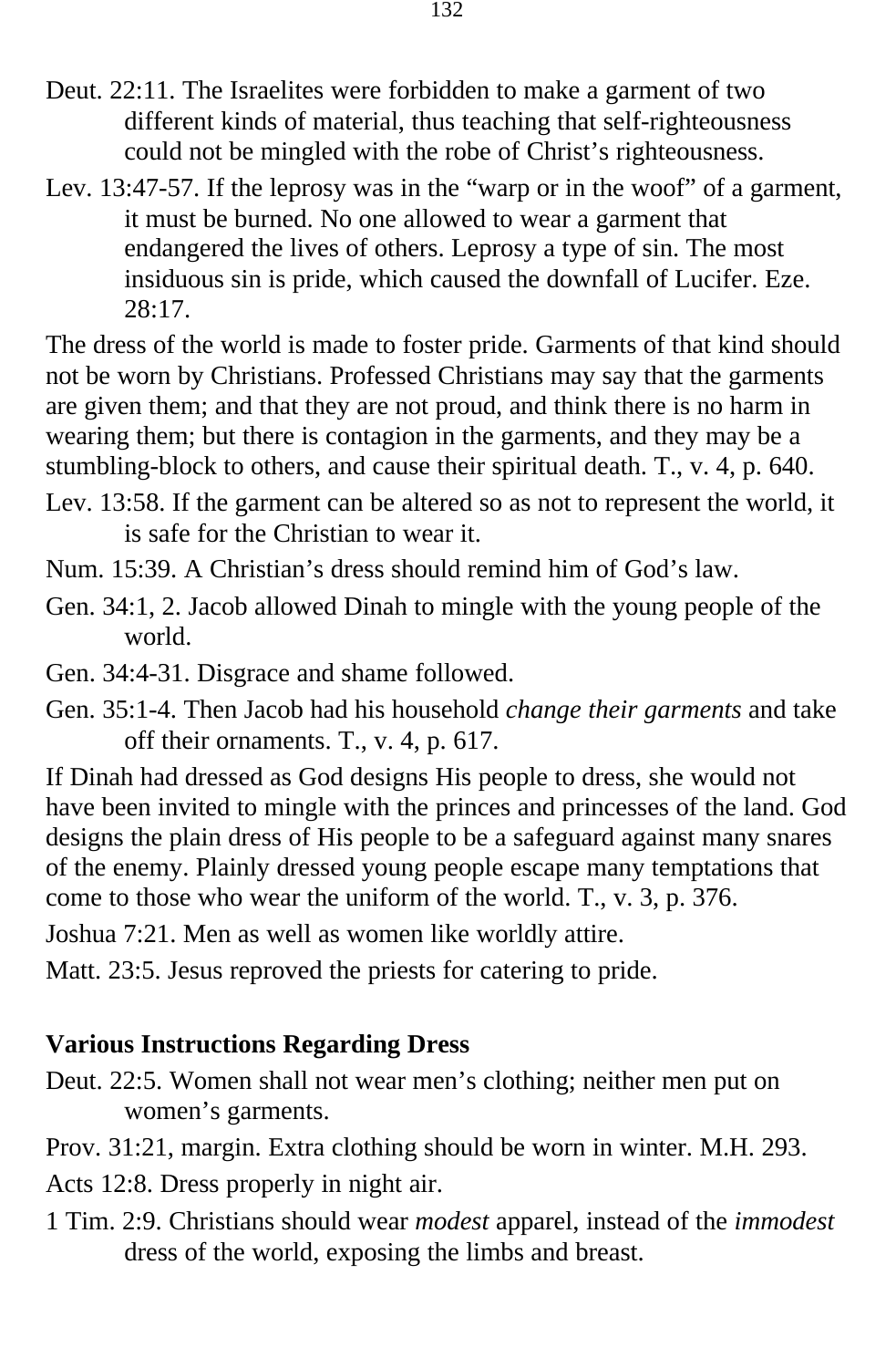1 Tim. 2:9. Costly ornaments should be eliminated. M.H. 207, 287.

- Rev. 17:4, 5. Such ornaments become the harlot, but not the professed Christian.
- Rev. 19:8. True Christians, knowing that God has taken garments as a type of righteousness, can not be sloven and untidy in their dress. M.H. 290; T., v. 6, p. 96.
- 3 John 2. God wishes us to be in health; a true Christian can not dress in a manner to injure the health. T., v. 2, p. 531; M.H. 288.
- Rev. 1:13; Dan. 10:5. The heavenly fashion is to gird the body about the bony structure of the chest and hips; but worldly fashion compresses the soft, yielding portion. The weight of all clothing should be suspended from the shoulders and not from the soft, yielding waist. M.H. 292.

All Christians should *dress modestly, healthfully, tastefully, and neatly,* thus representing the principles of the heavenly kingdom. T., v. 2, pp. 66, 610 614; E. 248.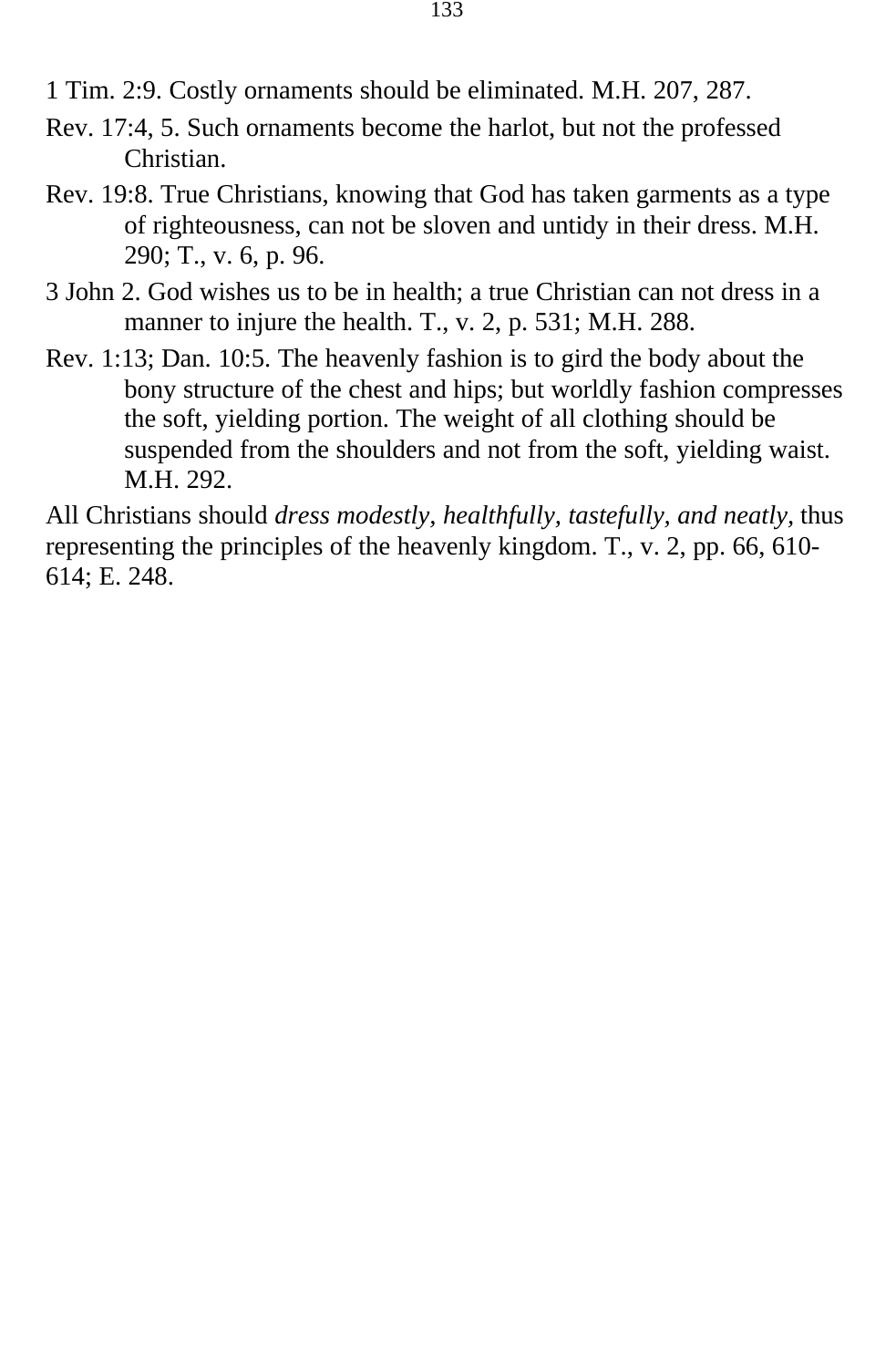# **Ordinances Of The Church**

"The ordinances of baptism and the Lord's supper are two monumental pillars; one without and one within the church. Upon these ordinances Christ has inscribed the name of the true God." T., v. 6, p. 91.

### **Baptism**

"Apart from Christ, baptism, like any other service, is a worthless form." Eph. 4:5. One baptism.

- Heb. 6:2. Doctrine of baptism.
- Acts 2:38. When one repents, is cleansed by the blood of Christ, and baptized, he receives the baptism of the Holy Ghost.
- 1 John 5:8. It is then that "the spirit, and the water, and the blood" bear witness in earth.
- John 3:23. Much water required.
- Acts 8:36. Must go to the water.
- Acts 8:38. Both candidate and administrator go down into the water. A.A. 108, 109.
- Matt. 3:16; Acts 8:39. After baptism they come out of the water. D.A. 111.
- Rom. 6:4; Col 2:12. Memorial of Christ's burial.
- Rom. 6:3-11. Must be dead to sin. T., v. 6, p. 93.
- Rom. 6:1-5. A pledge of the resurrection.
- John 3:5; Rom. 6:4-6; Col. 2:12, 13. A birth to a new life. A.A. 475, 476.
- Eph. 5:26; Acts 22:16. Outward type of inward cleansing.
- Matt. 28:19. In the name of the Trinity. T., v. 6, p. 91.
- Gal. 3:27; Rom. 6:3. Baptized into Christ. T., v. 9, pp. 133, 155.
- Acts 10:48; 19:5, margin. Into the name of Christ. Baptism is the door of the church. T., v. 6, pp. 98, 99.
- 1 Peter 3:21; Mark 16:16. Salvation in baptism; it is the answer of a good conscience.
- Acts. 8:39. Brings rejoicing.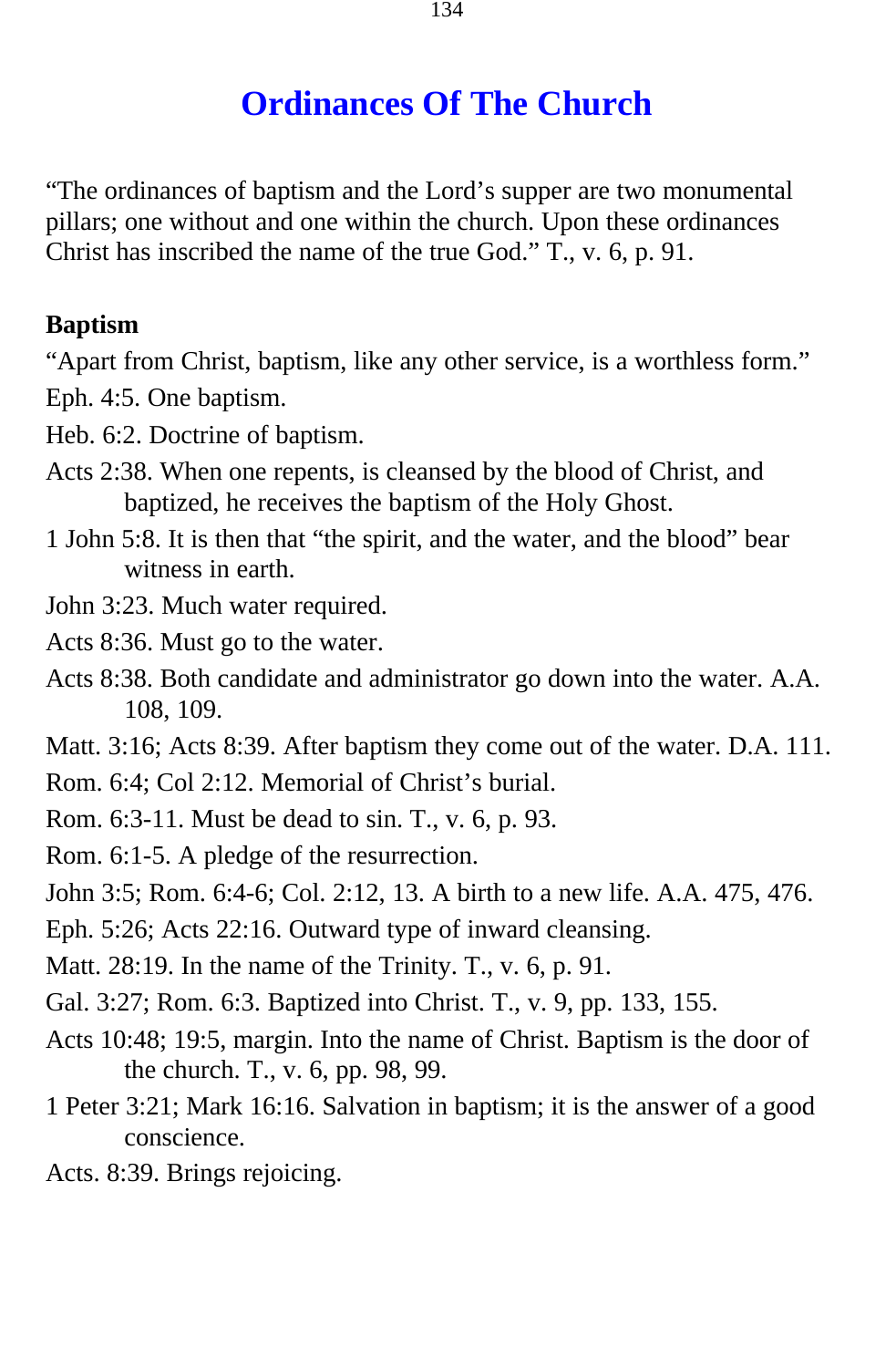### **Ordinance Of Humility**

- John 13:1-4. Instituted after the Passover supper.
- John 13:5. Jesus washed the disciples' feet.
- John 13:6-9. Peter felt unworthy until he found that it was necessary. D.A. 646.
- John 13:10, 11. This was Judas' last call. D.A. 645.
- John 13:12, 13. Jesus asked if they knew what He had done.
- John 13:14. "If I then your Lord and Master, have washed your feet, ye also ought to wash one another's feet." D.A. 649.
- John 13:15. "Ye should do as I have done to you." D.A. 650, 651.
- John 13:16. "The servant is not greater than his lord."
- John 13:8-11. To reject the ordinance of humility is to reject the higher cleansing.
- John 13:17. "If ye know these things, happy are ye if ye do them."
- John 13:1, 2; Matt. 26:30. The ordinance of humility was celebrated after the Passover supper, just before they partook of the bread and wine; for as soon as they finished the communion, they sung an hymn and went out.
- 1 Tim. 5:10. It was celebrated in the early Christian Church.

### **The Lord's Supper**

- 1 Cor. 11:23. Instituted Thursday evening; the night before Christ's betrayal. D.A. 652.
- 1 Cor. 11:23, 24. Bread symbol of Christ's body. D.A. 653.
- 1 Cor. 11:25. Wine represents the blood of Christ.
- 1 Cor. 11:26. A reminder of Christ's second coming. D.A. 659.
- 1 Cor. 11:27, 29. A sin to eat unworthily.
- 1 Cor. 11:29, 30. Sickness and death the result of not discerning the Lord's body. D.A. 660.
- 1 Cor. 11:28. All should examine themselves. D.A. 656.
- Matt. 26:20-28. Not criticize others, but say, "Lord is it I?"
- Matt. 26:29. The Saviour is refraining from drinking the fruit of the vine until all get home in the kingdom.
- Acts 2:46. Bread broken daily in the early church.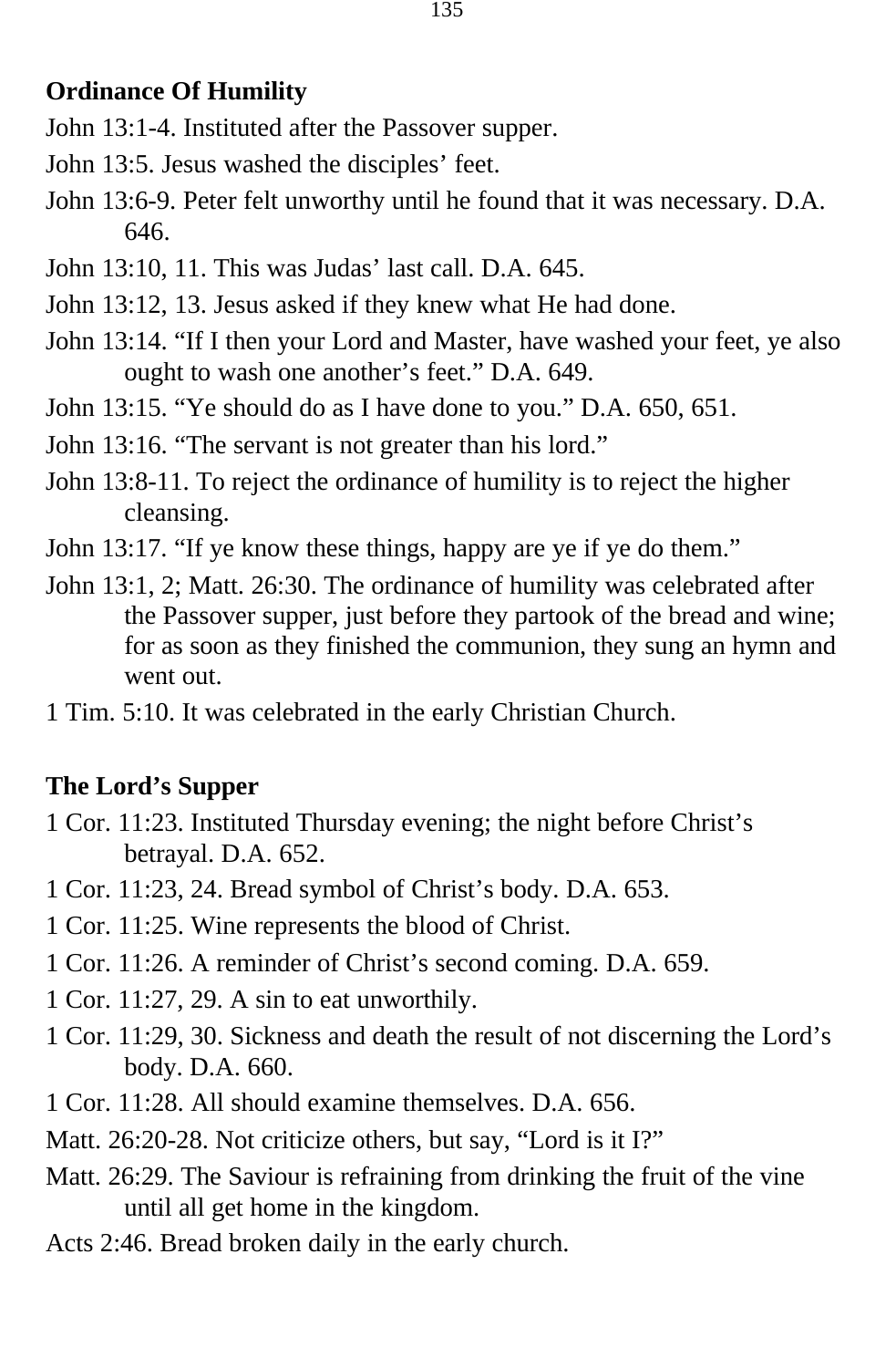Acts 20:7-11. Paul broke bread between midnight and daybreak. The ordinance is very sacred but can be celebrated any time.

### **Tithe**

- "Voluntary offering and the tithe constitute the revenue of the gospel."
- Ps. 24:1. God owns everything. P.P. 526.
- Deut. 8:18. All wealth comes from God. T., v. 5, p. 150.
- Matt. 25:14. We are stewards of the Lord's goods. T., v. 5, p. 382.
- Lev. 27:32. All substance divided into ten parts; one-tenth kept by God. T., v. 3, p. 394; E. 250.
- Lev. 27:30. It is *holy*; it does not belong to man.
- Mal. 3:8. He who uses the tithe for himself, robs God. T., v. 3, p. 269.
- Lev. 27:31. If used, add "the fifth part thereof."
- Lev. 27:33. An honest tithe is one-tenth, whether it be much or little.
- Joel 2:17. The priest and those that ministered about holy things were the Lord's servants.
- Num. 18:20-24. The Lord supported them with the tithe.
- Acts 13:2-4. God selects His own workers now as anciently.
- 1 Cor. 9:8-13. Those who work in spiritual lines are supported by carnal things.
- 1 Cor. 9:14. As the priests in the temple were supported by the tithe, "even so, hath the Lord ordained that they which preach the gospel should live of the gospel." A.A. 335-337
- Matt. 23:23. Christ said we ought to pay tithe.
- Gen. 14:17-24. Abraham paid tithe to Melchisedec. P.P. 525; E. 138.
- Heb. 7:1-16. We serve under the same priesthood. Christ's followers pay tithe. Gal. 3:7, 29.
- Num. 18:26-28. Ministers should pay tithe.
- Mal. 3:10. Tithe brought to storehouse. A.A. 399-403.
- Mal. 3:10-12; Prov. 10:22. The honest tithe-payer is blessed.

### **Offerings**

- Mal. 3:8. Required.
- Prov. 3:9, 10; Ex. 23:19. Give the best.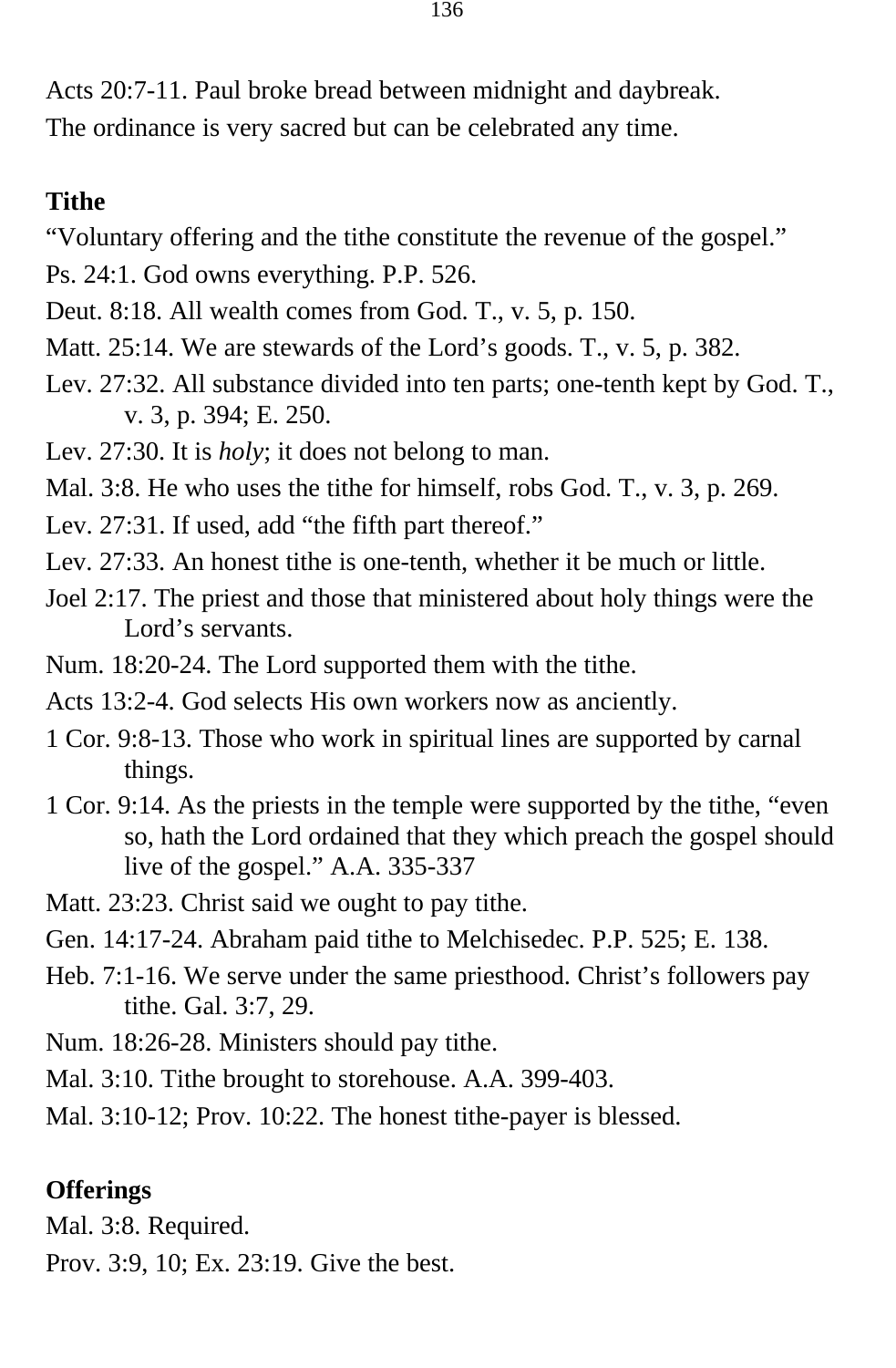Matt. 6:1-4. In God's sight only.

Haggai 1:5-11. Curse on covetousness.

Luke 6:38. God a good pay-master.

2 Cor. 9:6-15. Cheerful giver loved.

Prov. 19:17. Give to the poor.

## **Church Organization**

"Never allow anyone's ideas to unsettle your faith in regard to order and harmony which should exist in the church." T., v. 5, p. 274.

Deut. 1:15. Ancient organization same as the present.

God is the center of all organization; next to God stands His prophet, or mouthpiece; then follows:–

1.Leader "over thousands,"—General Conference.

2.Leader "over hundreds,"—union conferences.

3.Leader "over fifties,"—local conferences.

4.Leader "over tens,:"—churches.

- Besides, officers or secretaries to attend to the different branches of the work. E. 37; A.A.93, 94.
- 1 Cor. 14:33, 40. Order in the Christian church. A.A. 163, 164, 185, 186.
- 1 Tim. 4:14. Ministers ordained by the presbytery. A.A. 18, 161, 162, 503, 504.
- 1 Cor. 16:1, 2. Uniform system throughout the churches. A.A. 91, 270, 317, 318.
- Acts 15:1-4. Perplexing questions referred from local churches to the conference. A.A. 195-197.
- Acts 15:1-4. Council held at the head of the work.
- Acts 15:23-25. Report of decision sent to all the churches.

Acts 15:30, 31. Document first read in the church where the trouble arose.

- Acts 16:1, 4, 5. Afterwards read in other churches.
- Acts 8:26, 29; 19:21, 22. While there was perfect organization, yet each worker was free to work as God directed. A.A. 164, 200, 405.
- Titus 1:5. Churches could not ordain their own local elders.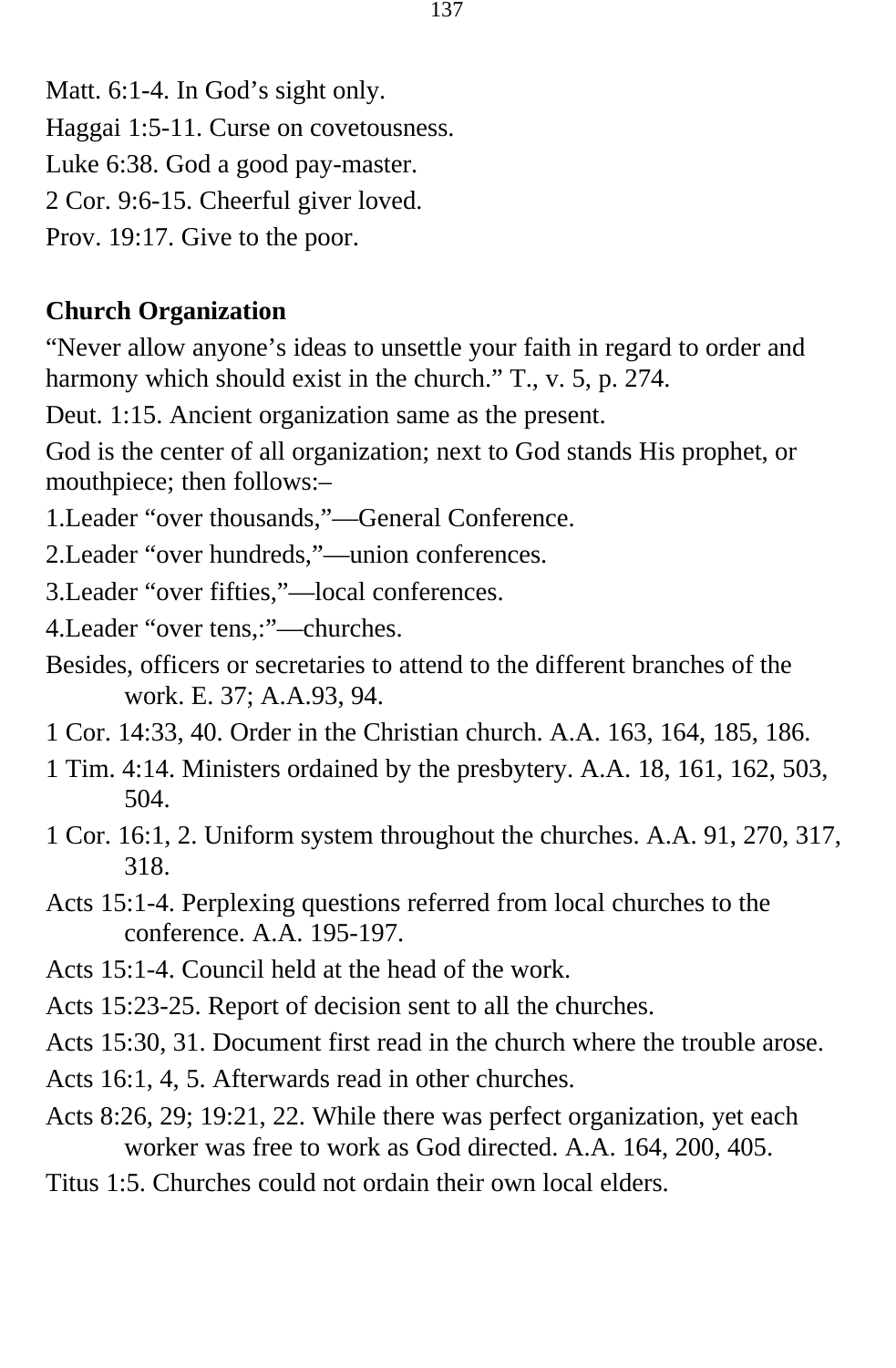# **Organization Of Local Churches**

### **Officers**

- Titus 1:5. Elders or bishops. A.A. 95, 96.
- 1 Tim. 3:13. Deacons. A.A. 88, 89.
- Rom. 16:1, 2. Deaconess (Alford's Translation).
- Phil. 1:1. Sometimes more than one elder, also more than one deacon.

### **Duty Of Elders, Or Bishops**

- 1 Tim. 3:1-3. Blameless character, apt to teach.
- 1 Tim. 3:4, 5. Good control over his own household and children.
- 1 Tim. 3:7. Must be respected by people outside the church.
- Titus 1:9. Sound in faith, and able to exhort and convince the gainsayers.
- Titus 1:10-13. Rebuke the unruly members who cause trouble in the church.
- 1 Tim. 3:6, margin. Should be one of experience.

### **Duty Of Deacons**

Acts 6:1-5. To look after the temporal business of the church.

- 1 Tim. 3:8, 9. Blameless character, those who never violate their conscience.
- 1 Tim. 3:12. Must control their own children and households.
- 1 Tim. 3:10. Proved before they are ordained.
- 1 Tim. 3:13; Acts 6:8. Faithful deacons are valuable workers. T., v. 5, p. 304.

#### **Duty Of Deaconesses**

Rom. 16:1, 2. Attend to business connected with the church, especially to succor those in need.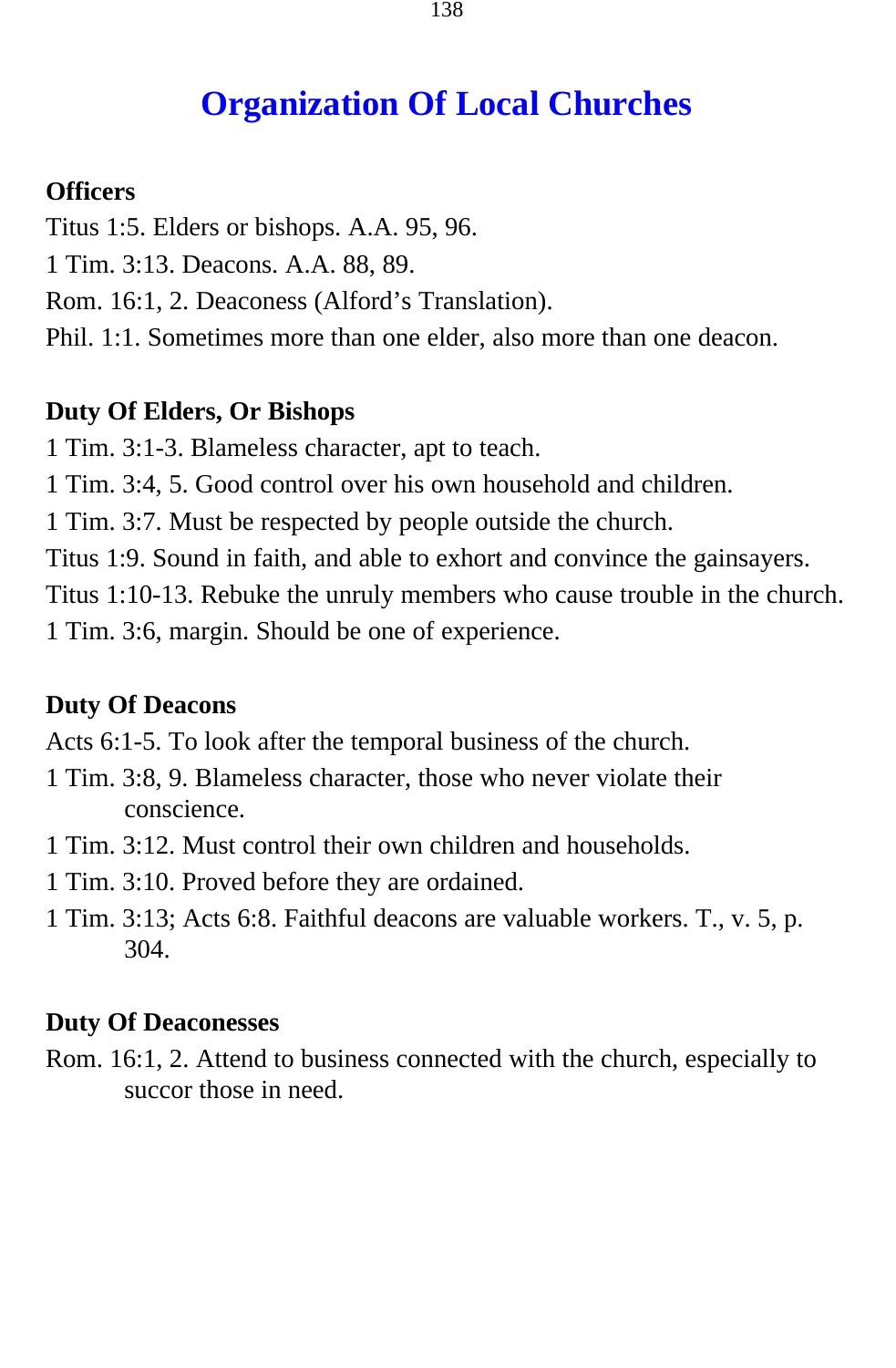# **Promises Of God**

"All the promises of God in Him (Christ) are yea, and in Him amen unto the glory of God by us." 2 Cor. 1:20; 2 Peter 1:4.

Below are some of the promises given for various conditions in life.

- SINNER. Rom. 5:8, 6; 1 Tim. 1:15; 1 Peter 3:18; Isa. 1:18; 1 John 1:9, 7; Eph. 2:4, 5, 8; John 16:7, 8; Eph. 4:17-25; 1 John 3:4; Ps. 37:31; Isa. 43:25, 26; 61:10.
- CHRISTIAN. 1 Cor. 10:13; 1 Peter 4:12, 13, 16; Isa. 41:10, 11, 13-15; 1 Peter 3:12; Isa. 43:2, 3; Ps. 91:15; Isa. 49:25; Matt. 6:6; Jas. 1:5-8; Luke 11:9-13; Ps. 91:9,10; Rev. 3:10; Ps. 34:7; Rev 22:14.

OVERCOME. 1 John 5:4; Rev. 2:7, 11, 17, 26-28; 3:5, 12, 21.

- BACKSLIDER. Jer 2:19, 20; 3:12, 13; Hosea 14:2; Jer. 29:13, 11; 31:3; Jer. 3:14, 22; Hosea 14:4, 5; 6:1.
- YOUNG. Prov. 8:17; 1 John 2:13, 14; Prov. 20:29; Ps. 119:9.
- AGED. Ps. 92:13, 14; Prov. 16:31; 20:29; Ps. 71:9, 18; Isa. 46:4; Ps. 48:14; 116:15.
- WIDOW. Jer. 49:11; Prov. 15:25; Ps. 68:5, 6; 146:9.
- ORPHAN. Prov. 23:10; Jer. 49:11; Hosea 14:3; Ps. 10:14; 68:5.

MOURNER. Matt. 5:4; Isa. 66:13.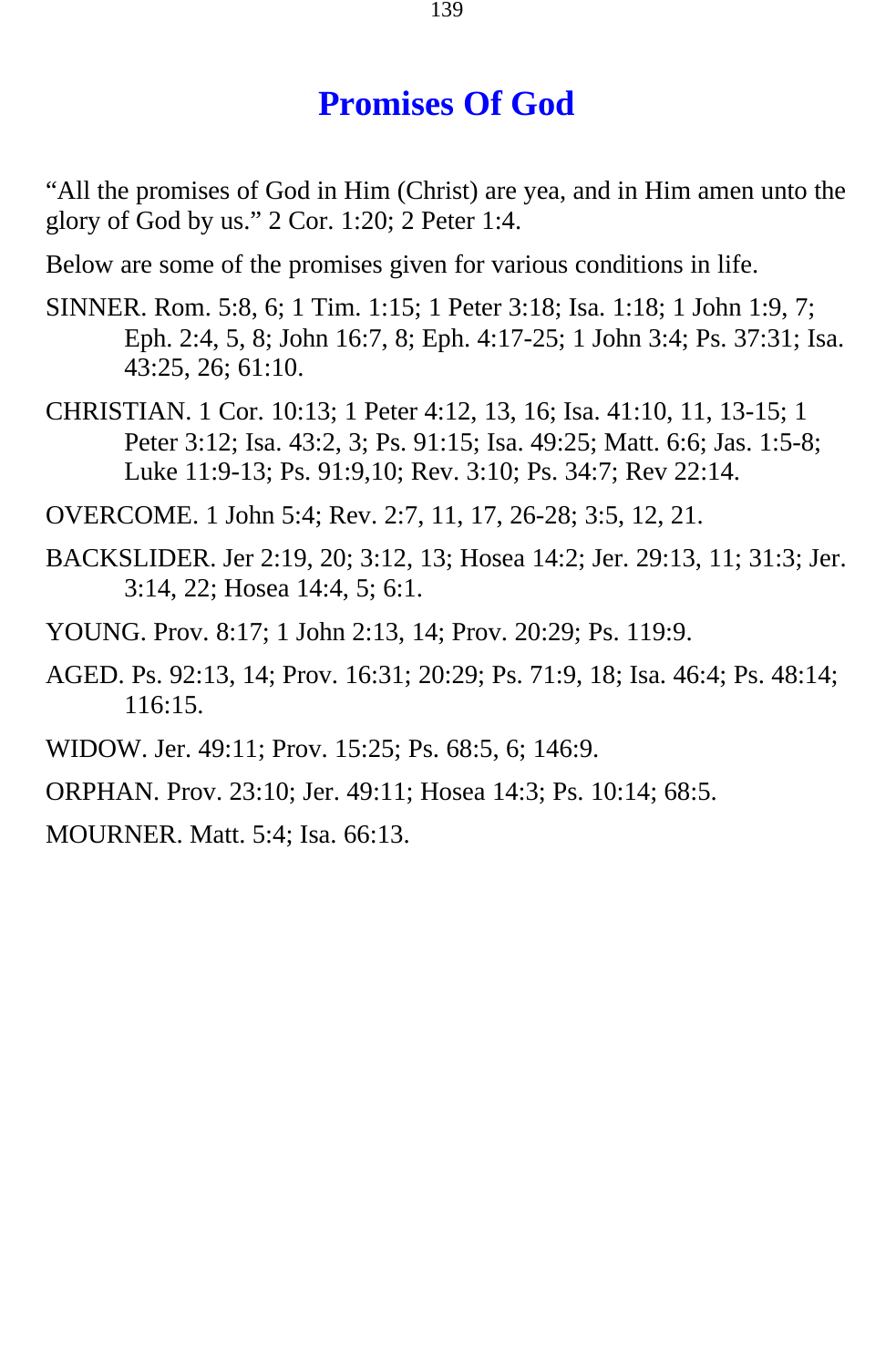# **Diet And Dress**

Apparel of the Apostate Wife of Christ Isa. 3:16-24. Fashions of the world. Isa. 64:6. Self-righteousness.

### **Apparel Of The True Wife Of Christ**

1 Peter 3:1-5. Free from unnecessary adornments. 1 Tim. 2:9, 10. Modest apparel. Isa. 61:10. Robe of righteousness.

#### **Diet Of Apostate Wife Of Christ**

Isa. 65:3, 4; 66:17. Swine's flesh. Isa. 22:12-14. Flesh of sheep and oxen. Prov. 23:20. Wine and flesh. Prov. 23:29-32. Mixed wine. Eze. 22:26-28. Traditions.

### **Diet Of The True Wife Of Christ**

Gen. 1:29. Fruits, nuts and grains. Lev. 11:1-28. Clean food. John 6:51, 63. Feed on the word of God. Ps. 119:103. God's Word sweet to the taste.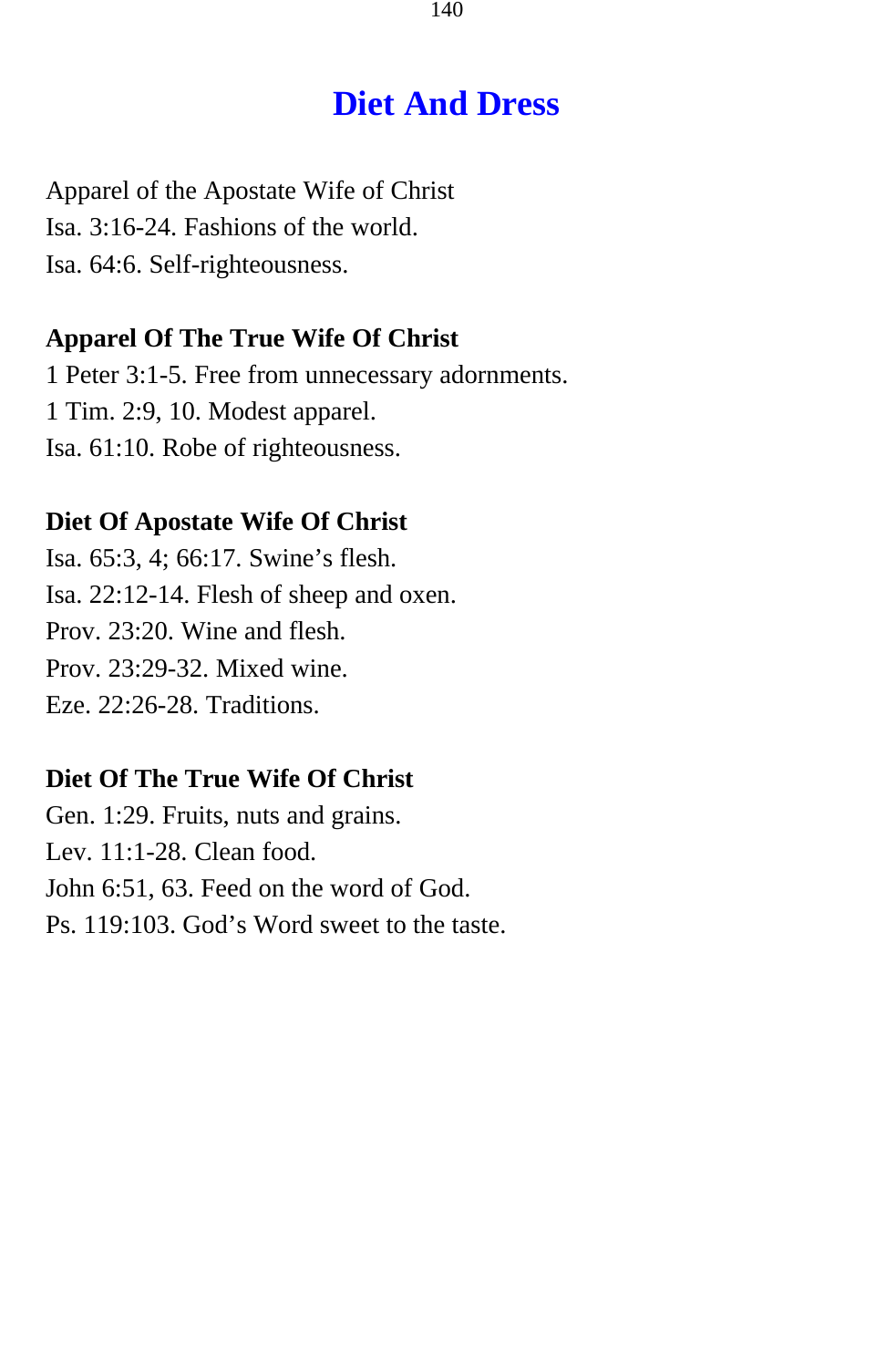# **Bible Etiquette**

- Lev. 19:32. Always rise and give a seat to an aged person.
- Ex. 20:12. Show especial respect to your father and mother.
- Prov. 1:8, 9. Respect for parents gives a charm and dignity to the character.
- Lev. 19:14. Be careful to show kindness to any that have physical deformities, as the blind, deaf, etc.
- Ex. 22:22-24. Be kind to those who have passed through heavy sorrow, widows and fatherless children.
- 2 Tim. 2:24. "Be gentle unto all men." P.K. 237; T., v. 2, p. 647.
- 1 Peter 3:7. Men should respect and honor the women.
- 1 Tim. 2:12, 13. Women should not be forward and take the place of men, but should recognize men as occupying the first place.
- Matt. 5:33-37. Avoid *all* slang expressions of every sort. C.O.L. 336, 337.
- Prov. 7:11. Avoid all loud talking. M.H. 489, 490.
- Prov. 6:13-15. Winking, or making signs with the hands and feet, is very rude.
- Prov. 25:17. It is not good etiquette to visit the same family too often.
- Prov. 27:14. If one rises very early in the morning, he should be quiet so as not to disturb others.
- 1 Peter 3:1-5. Nothing adds to a woman's charms like a "meek and quiet spirit." T., v. 2, p. 133.
- Prov. 31:30. "Favor is deceitful, and beauty is vain, but a woman that feareth the Lord, she shall be praised."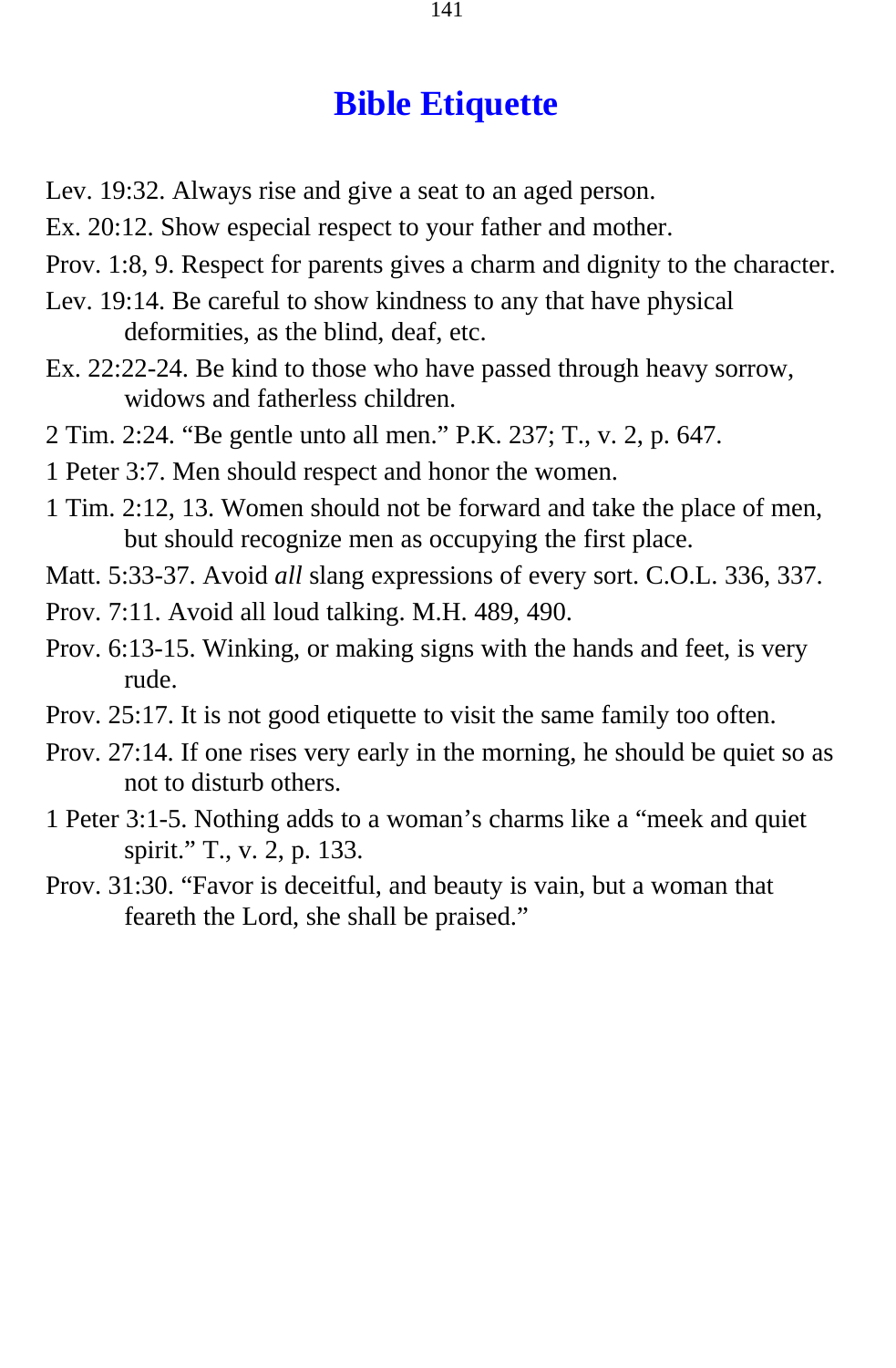# **Temptation**

- Jas. 1:13. God tempts no one.
- 1 Chron. 21:1. The devil is the author of temptation.
- Jas. 1:14. We are tempted through our lusts.
- 1 Tim. 6:9, 10. Covetousness causes many to fall.
- Matt. 4:4, 7, 10. Temptation can be resisted by the word of God.
- 1 Cor. 10:13. God wil not suffer His people to be tempted above what they are able to bear.
- 2 Peter 2:9. God knows how to deliver the godly out of temptation.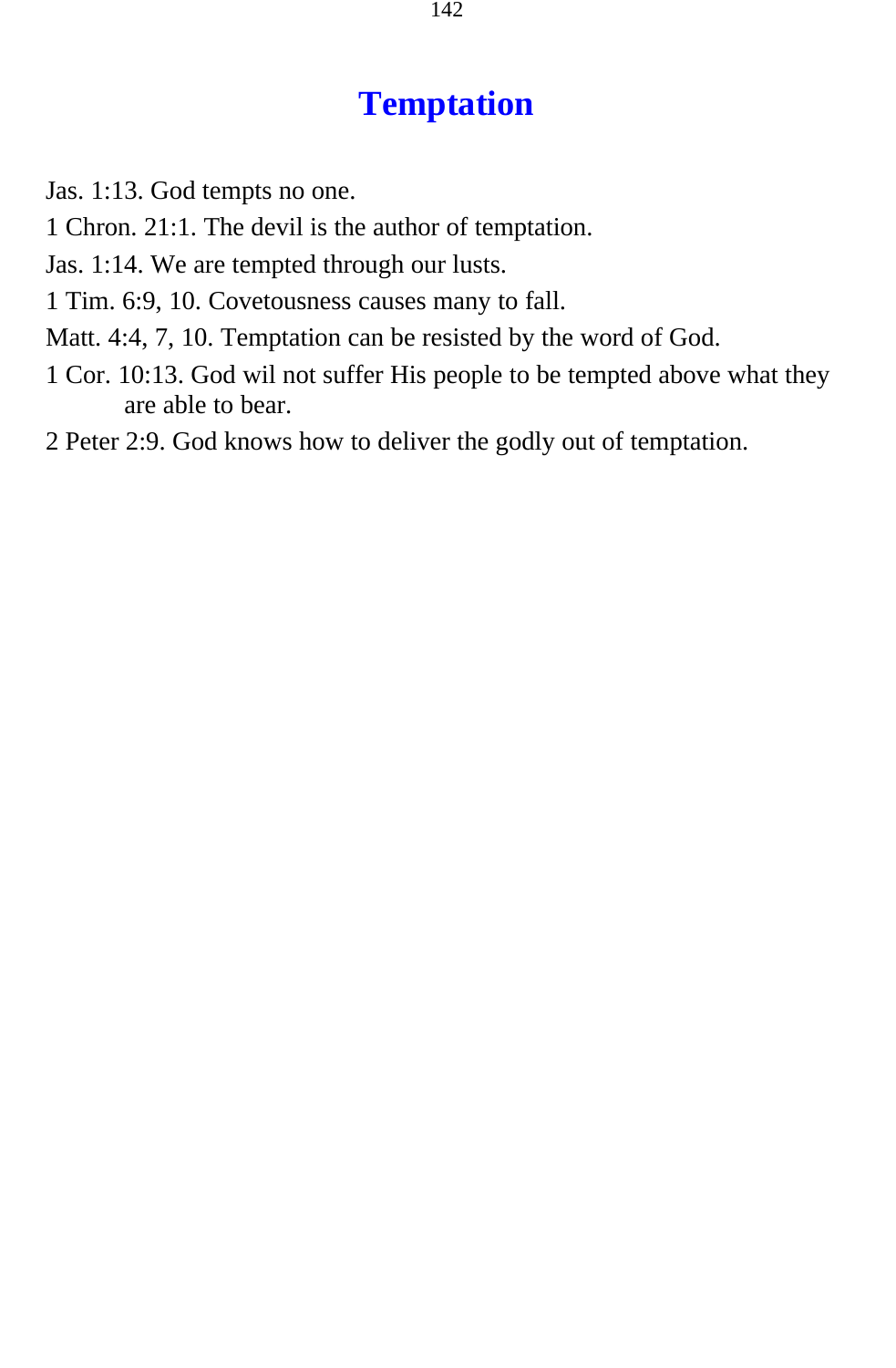## **Lessons From Nature**

Many beautiful lessons can be drawn from the following texts:

- RAIN. Gen. 2:6; Job 5:8-10; 36:26-28; Gen. 7-11, 12; Job 37:14-16; Jer. 14:22; Ps. 147:7, 8; Jer. 5:23, 24; Job 28:25, 26; Deut. 11:17; Jer. 3:2, 3; Amos 4:7; 1 Kings 17:1; Jas. 5:17, 18; 1 Kings 18:41-46; Gen. 7:4, 12; 1 Sam. 12:17, 18; 1 Kings 18:45; Ezra 10:9, 13; Isa. 55:10, 11; Deut. 32:1, 2; Ps. 72:6; Joel 2:23; Ps. 68:9; Eze. 34:26; Zech. 10:1; Isa. 44:3, 4; Lev. 26:4.
- DEW. Prov. 3:19, 20; Job 38:28; Gen. 27:28; Deut. 33:13; Num. 11:9; Ex. 16:13-16; Judges 6:36-40; Jas. 5:17, 18; 1 Kings 17:1; 18:42-45; Hosea 14:5; Deut. 32:2; Micah 5:7; Hosea 6:4.
- LIGHTENING. Ex. 9:23; Job 38:25, 35; Ex. 19:16; Job 28:26; Ps. 135:7; Jer. 10:13; 51:16; Eph. 2:2; Job 1:12, 16; Isa. 14:12-15; Luke 10:18; Rev. 4:5; 8:5; Rev. 11:19; 16:18; Matt. 24:27; Ps. 97:4-6; 77:18; Dan. 10:6; Matt. 28:3; Eze. 1:14.
- WIND. Gen. 8:1; Amos 4:13; Job 1:18, 19; Ps. 135:7; Jer. 51:16; Ps. 147:18; Isa. 11:15; Job 28:25; Isa. 27:8; Ps. 104:3; 18:10; 2 Sam. 22:11; Ex. 10:13; 14:21; Num. 11:31; Ps. 148:7, 8; Mark 4:37-39; Isa. 32:2; Jas. 1:6, 7; Matt. 7:24, 25; Dan. 7:2; Zech. 7:14; Dan. 11:40; John 3:8; Acts 2:2; Eze. 37:9, 10; Prov. 25:14; Hosea 8:7; Eccl. 11:4; Eze. 13:11, 13; Dan. 2:35; Isa. 32:2.
- SAND. Gen. 22:17; 32:12; Jer. 5:22; Heb. 11:12; Ps. 139:17, 18.
- ROCK. Deut. 32:4; 2 Sam. 22:2; Ps. 18:2; 31:2, 3, margin; Isa. 32:2; 1 Cor. 10:4; Ps.78:16; Num. 20:8; Ex. 33:22; Matt. 21:44.
- RIVERS. Gen. 2:10; Isa. 48:18; 66:12; Ps. 1:1-3; Jer. 17:7, 8; Rev. 22:1, 2; Ps. 46:4; Eccl. 1:7, 8.
- CLOUDS. Lev. 16:2; Ex. 14:20; 19:9; 1 Kings 8:12; Ps. 18:11, 12; 1 Kings 18:41-46; Ps. 36:5; 57:10; Ps. 68:34; 77:17; Job 36:29; 37:14-15; Ps. 104:3; Job 37:21; Rev. 14:14; Jude 11-13.
- RAINBOW. Gen. 9:13-15; Eze. 1:28; Rev. 4:3; Gen. 9:14, 16; Jer. 29:11- 14.
- SALT. Matt. 5:13; Mark 9:50; Col. 4:6; Job 6:6; Lev. 2:13; Luke 14:34, 35.
- SNOW. Job 37:6; Mark 9:3; Jer. 18:14; Prov. 25:13; 26:1; 31:10, 21, margin; Ps. 147:16; Job 9:30; 38:22, 23; Job 6:6.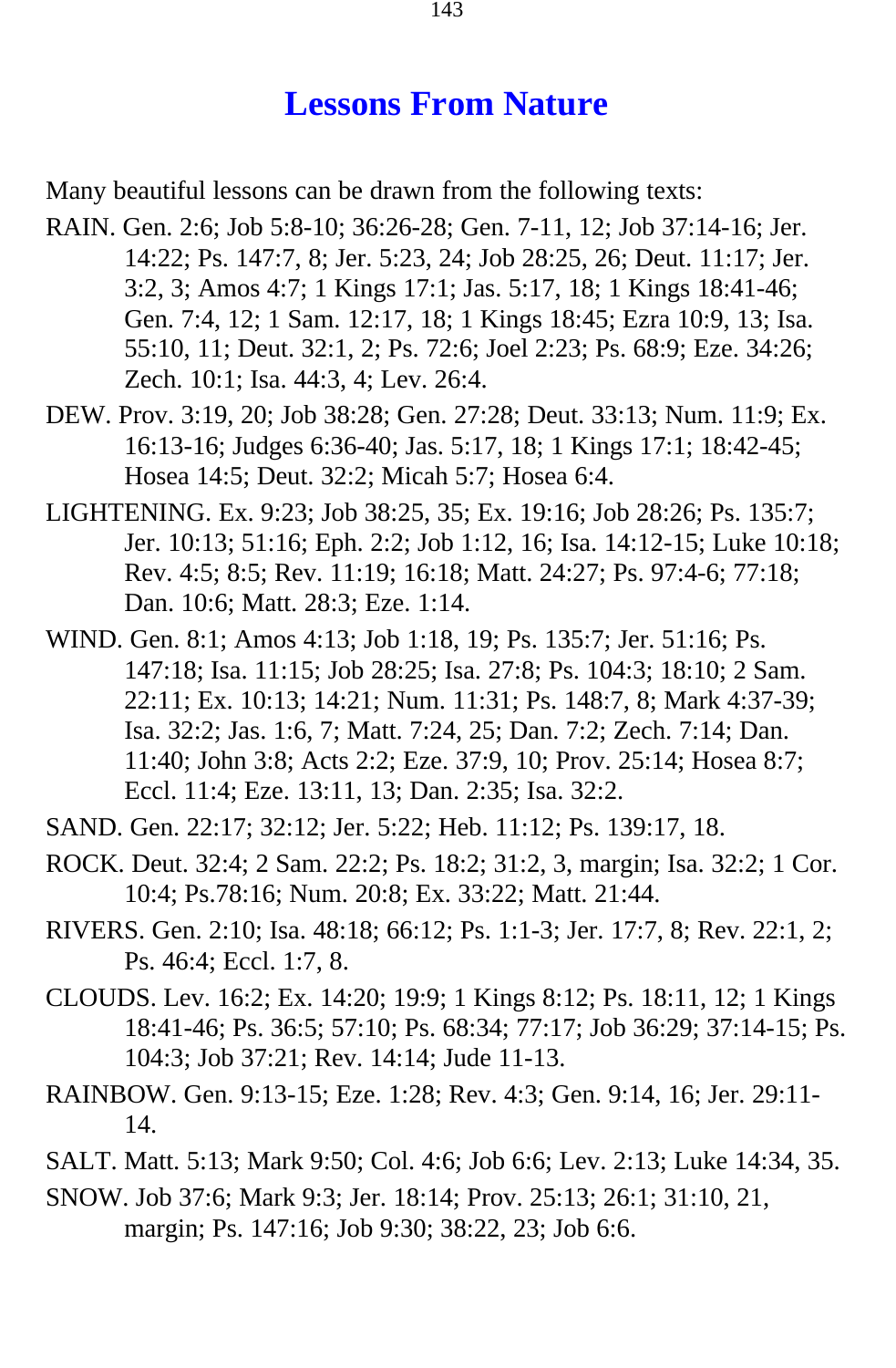# **The Earth**

Hangs upon nothing, Job. 26:7. Circle of earth, Isa. 40:22. Circuit of heaven, Job 22:14. Circle on face of deep, Prov. 8:27, margin. God's footstool, Isa. 66:1. Cloud's garments, Job 38:9. Clouds numbered, Job 38:37. Clouds balanced, Job 37:16. Consider the wondrous works of God, Job. 37:14.

### **Early Rising**

God will awaken us, Isa. 50:4; Prov. 6:20-23. Examples of early rising: God, Jer. 7:13, 25; 35:14; 32:33; all prophets, Jer. 25:3; 35:15; 44:4; Christ, Mark 1:35; angels, Gen. 19:2; Abraham, Gen. 21:14; 22:3; Isaac, Gen. 26:31; Jacob, Gen. 28:18; Moses, Ex. 24:4; 34:4; Israel, Judges 21:4; 2 Kings 3:22; 2 Chron. 20:20; Joshua, Joshua 6:12-15; 8:10, 14; Gideon, Judges 6:38; 7:1, Hannah, 1 Sam. 1:19; Samuel, 1 Sam. 15:12; David, 1 Sam. 17:20; 29:11; Elisha, 2 Kings 6:15; disciples, Mark 16:2; Matt. 28:1. Praise God. Ps. 92:1, 2.

### **How Long Was Christ In The Grave?**

In the following texts we are told nine times that Christ should rise "the third day."

Matt. 16:21. "Raised again the third day."

Matt. 17:23. "The third day He shall be raised again."

Matt. 20:19. "The third day He shall rise again."

Mark 10:34. "The third day He shall rise again."

Luke 9:22. "Be raised the third day."

Luke 18:33. "The third day He shall rise again."

Luke 24:7. "The third day rise again."

Mark 9:31. "He shall rise the third day."

Luke 24:46. "To rise form the dead the third day."

In order that the Scripture be fulfilled, Christ must have risen some time within the limit of the twenty-four hours composing the third day.

At the first Passover after His baptism, the Saviour said, "Destroy this temple, and in three days I will raise it up." John 2:19. In other words,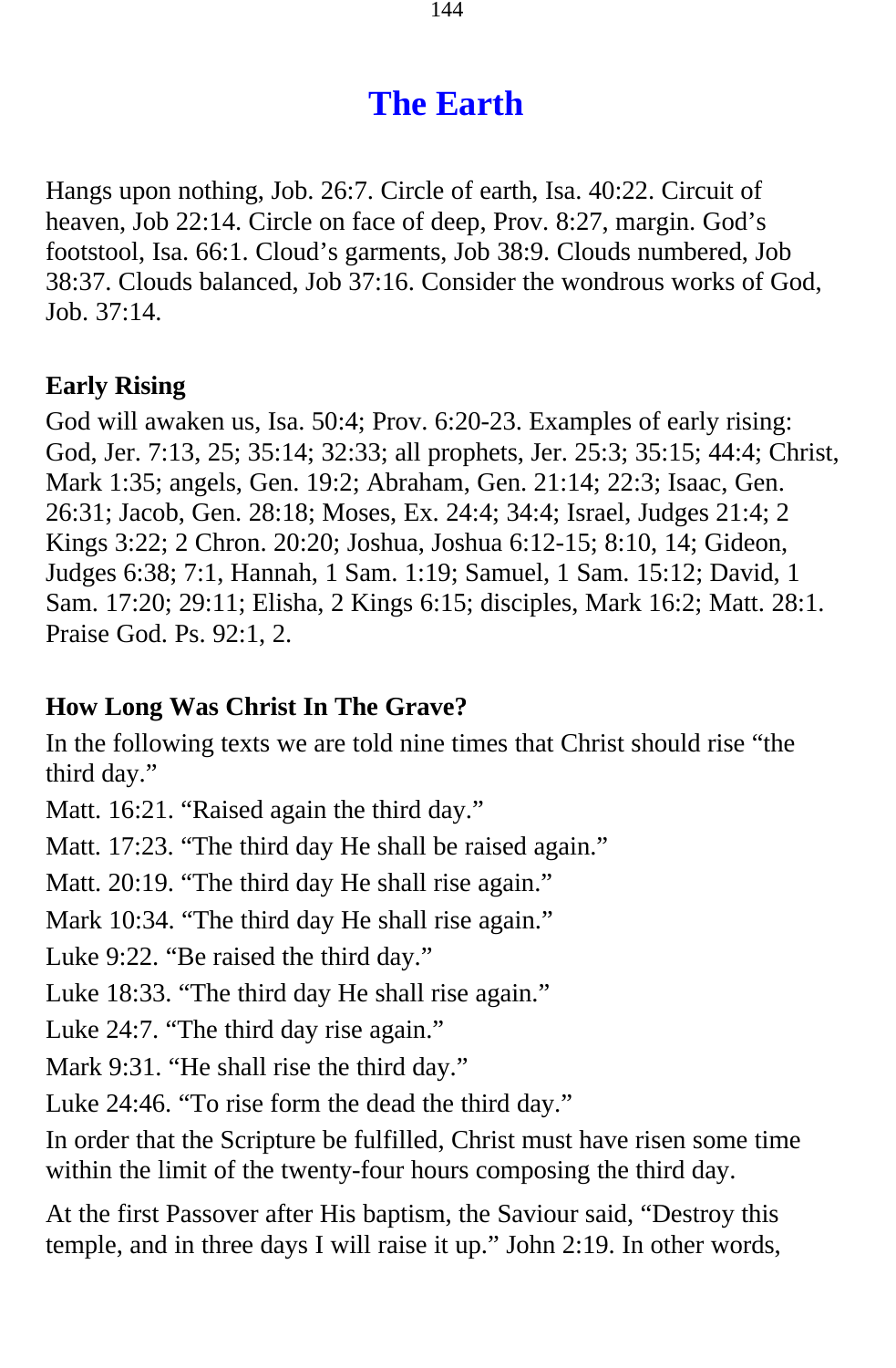within the period of time covered by the third day, He would rise. This made a deep impression on the Jews, for they brought it up against His three years later in His trial. Matt. 26:61.

On Thursday evening, or what would in Bible time be the evening of Friday, the Saviour delivered Himself into the hands of the wicked mob; from that time He was in their power. In Mark 8:31. Christ said He would be "*rejected* of the elders, and of the chief priests, and scribes, and be *killed*, and *after three days* rise again." Sometime *before* the angry mob came to arrest Him, He had been "rejected," otherwise they would never have gathered to take Him. "After three days" had passed from the time of His *rejection,* He rose again. Christ was arrested Thursday evening; the trial lasted all night. At noon on Friday He was crucified. He died about three o'clock in the afternoon, and rested in the tomb until the third day.

The Jews asked for a sign. Matt. 12:38-40. After saying the wicked ask for signs, Christ said that they should have the sign of Jonas the prophet. "As Jonas was three days and three nights in the whale's belly, so shall the Son of man be three days and three nights in the heart of the earth." If we take this language literally as it reads, we must understand that Christ spent three days and three nights in the heart, or center, of the earth; but the tomb of Joseph in which the Saviour lay was on the surface of the ground in plain sight. The term "earth" is often used when referring to the people on the earth. Jer. 6:19; Isa. 1:2. From the evening Christ delivered Himself into the hands of the mob until He came forth a mighty conqueror, He was in the hands of the people; the "heart of the earth."

This is according to the words of the angel: "The Son of man must be delivered into the hands of sinful men, and be crucified, and the third day rise again." Luke 24:4-7. He rose the third day after He delivered Himself "into the hands of sinful men."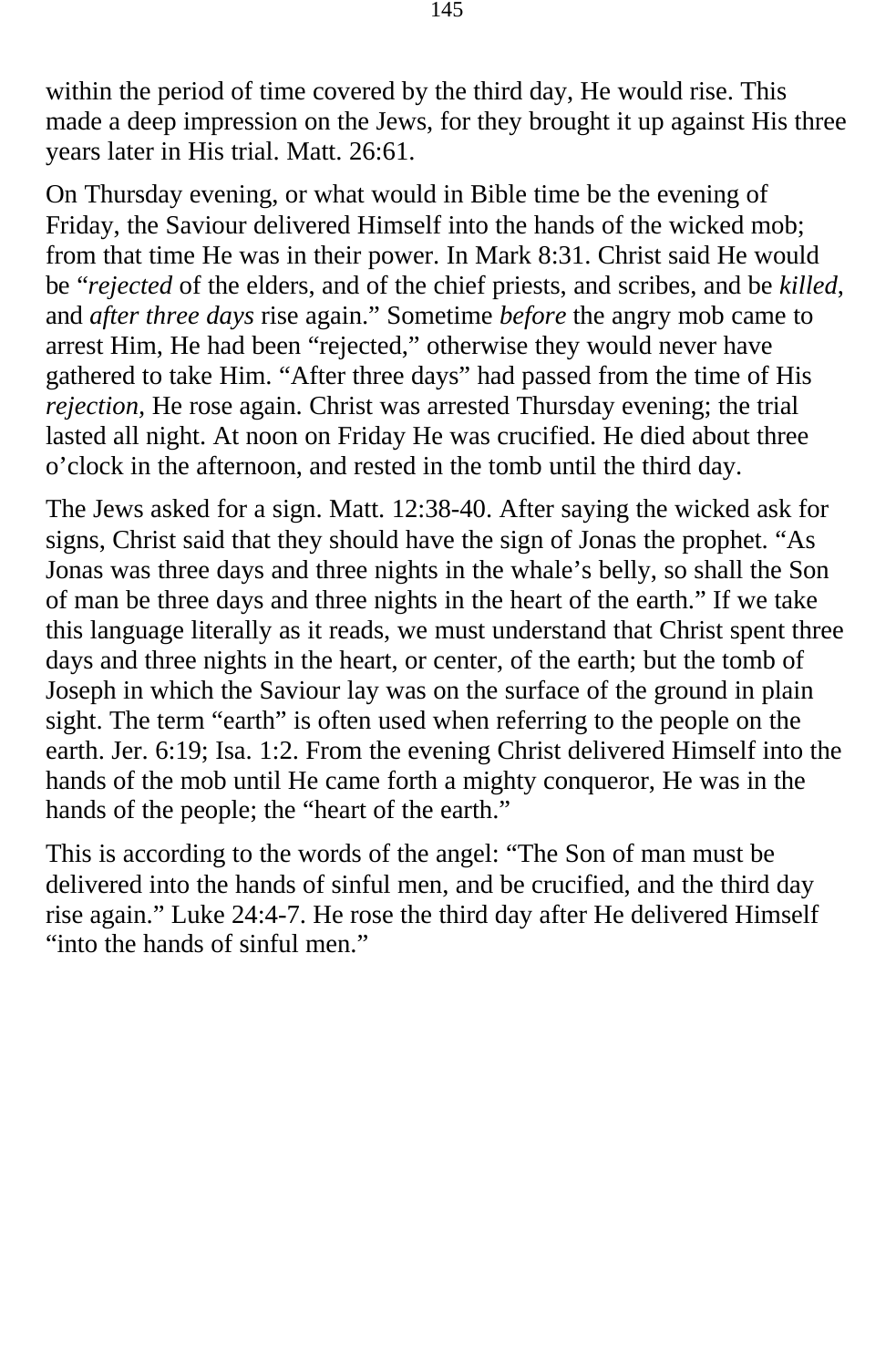# **Every-Day Topics**

Rich spiritual lessons can be gained from the following groups of texts. D.A. 476, 477.

- SWEEPING. There are eight texts which speak of sweeping. A careful study of these texts aid in sweeping sin from our lives that we may never be swept from the earth by the Lord's besom of destruction. Judges 5:21; Jer. 46:15; Prov. 28:3; Isa. 14:23; 28:17; Matt. 12:43, 44; Luke 11:25; 15:8-10.
- WASHING DISHES. Poorly done illustrates a hypocrite. Matt. 23:25, 26. Thorough work illustrates God's work, 2 Kings 21:13. Washing cooking utensils, Lev. 6:28.
- DOOR. Christ the door, John 10:7. Open, Rev. 3:8. Shut, Rev. 3:20. Door of hope, Hosea 2:15. Door of faith, Acts 14:27. Everlasting doors, Ps. 24:7. Door-keeper, Ps. 84:10.
- NAIL. Christ a nail in a sure place. Isa. 22:23. Support large as well as small vessels, Isa. 22:24. No trial too great nor too small to take to Christ.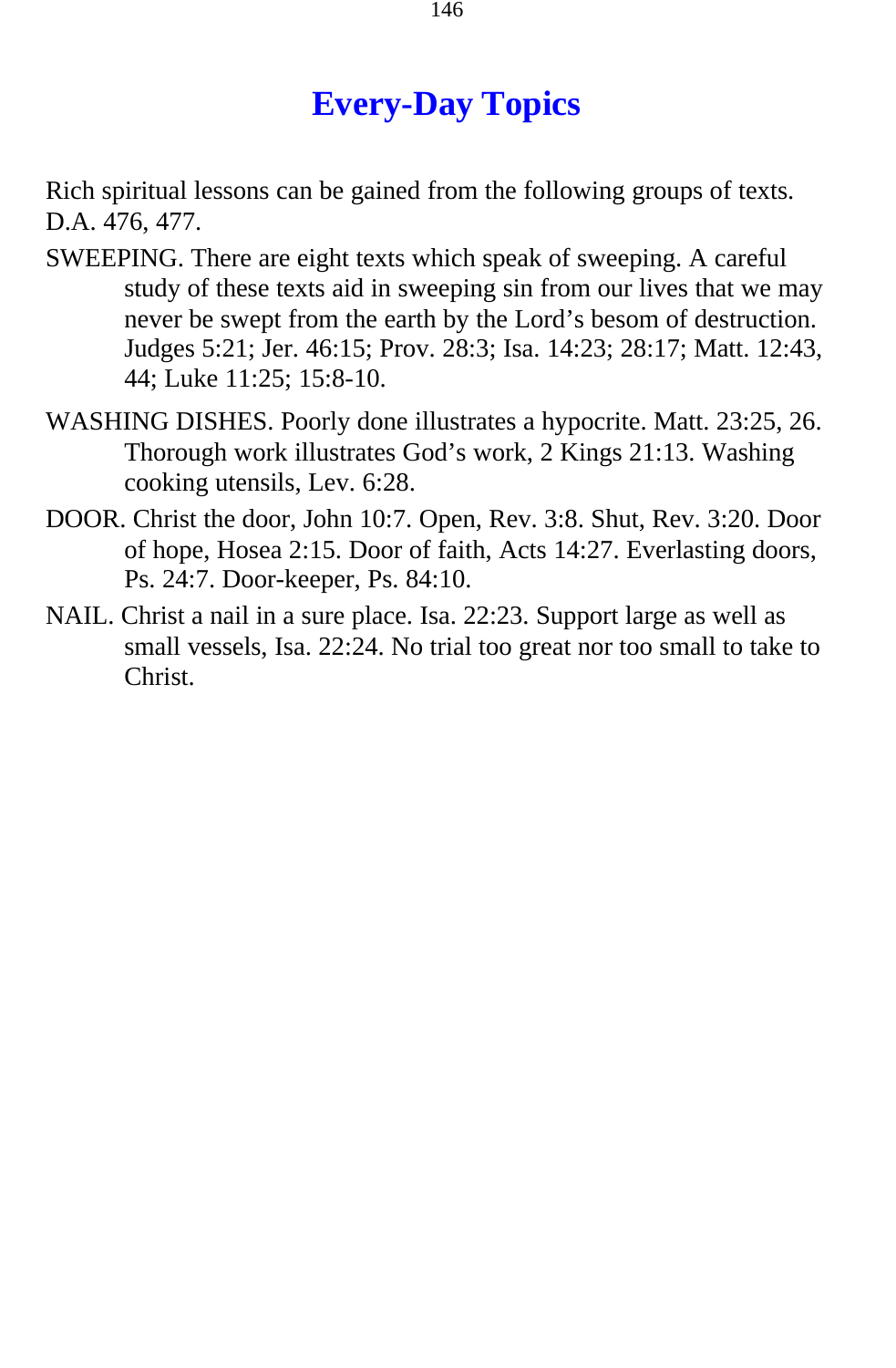# **The Joy Of Our Lord**

Christ will see of the travail of his soul, Isa. 53:11. Christ rejoices over the saved, Zeph. 3:17. Redeemed enter into the same joy, Matt. 25:21, 23. This was Paul's joy, 1 Thess. 2:19, 20; Phil. 2:16; 2 Cor. 1:14. Anyone who has not shared in the travail of soul cannot enter into the reward.

## **Many Crowns Rev. 19:12**

Crown of life, Rev. 2:10. Of gold, Rev. 14:14. Of glory, 1 Peter 5:4. Of righteousness, 2 Tim. 4:8. Of rejoicing, 1 Thess. 2:19. Of lovingkindness, Ps. 103:4. Of glory and honor, Heb. 2:7, 9. Of knowledge, Prov. 14:18. Incorruptible, 1 Cor. 9:25.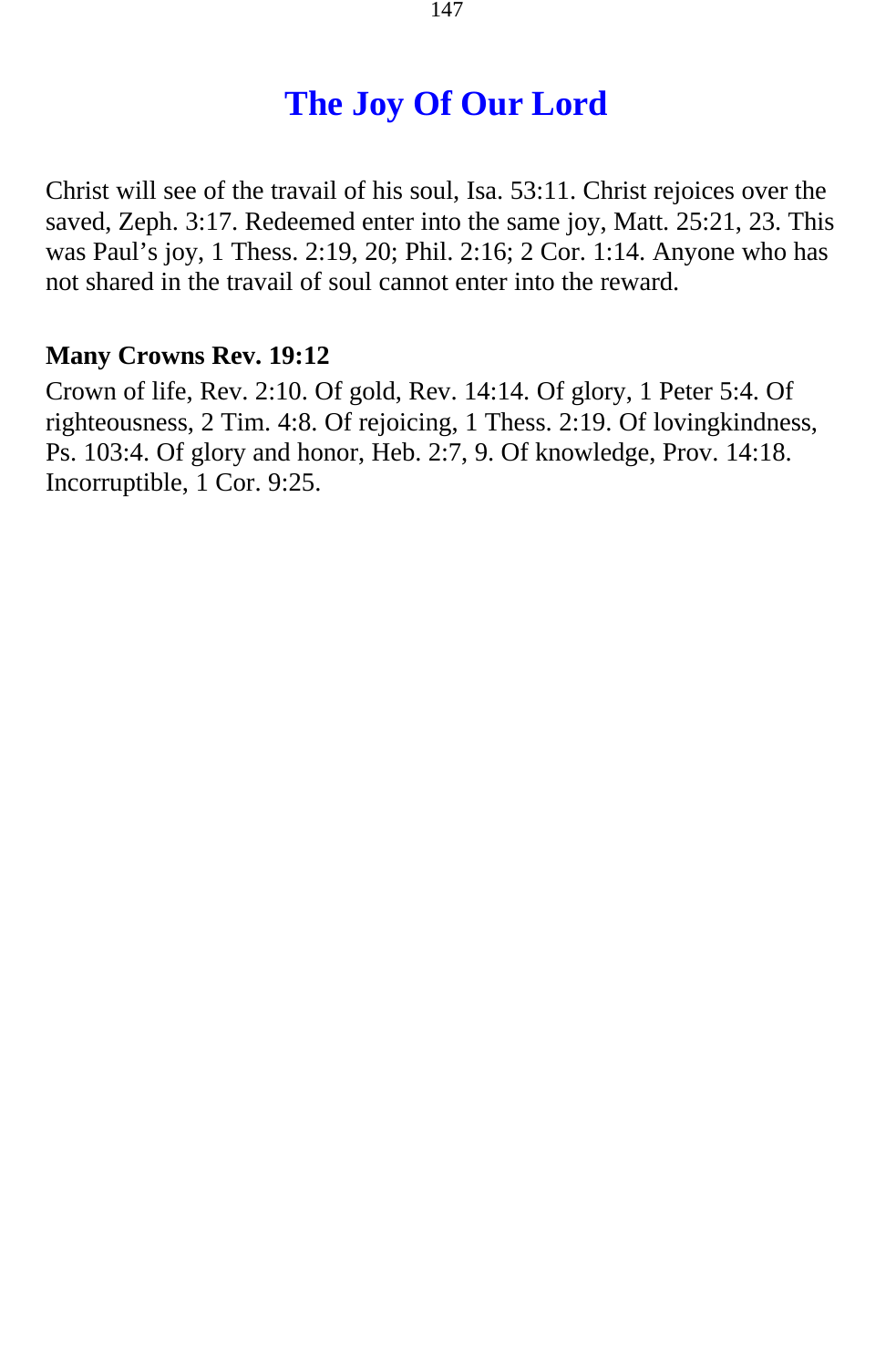# **Characteristics Of Melchisedec**

1. Like unto the Son of God. 2. Priest of the Most High God. 3. Abideth a priest continually. 4. King of Salem. 5. King of righteousness. 6. King of peace. 7. Greater than Abraham. 8. Without father. 9. Without mother. 10. Without descent of pedigree. 11. Without beginning of days. 12. Without end of life. 13. Not after the law of the carnal commandment. 14. After the power of an endless life. Heb. 7:1-16.

The true Melchisedec will fulfill all of these characteristics, without having to wrest the meaning of any of the expressions. Each specification is given by the spirit of the Lord and means just what it says. There is only one in the universe of God who fulfills *all* of these characteristics.